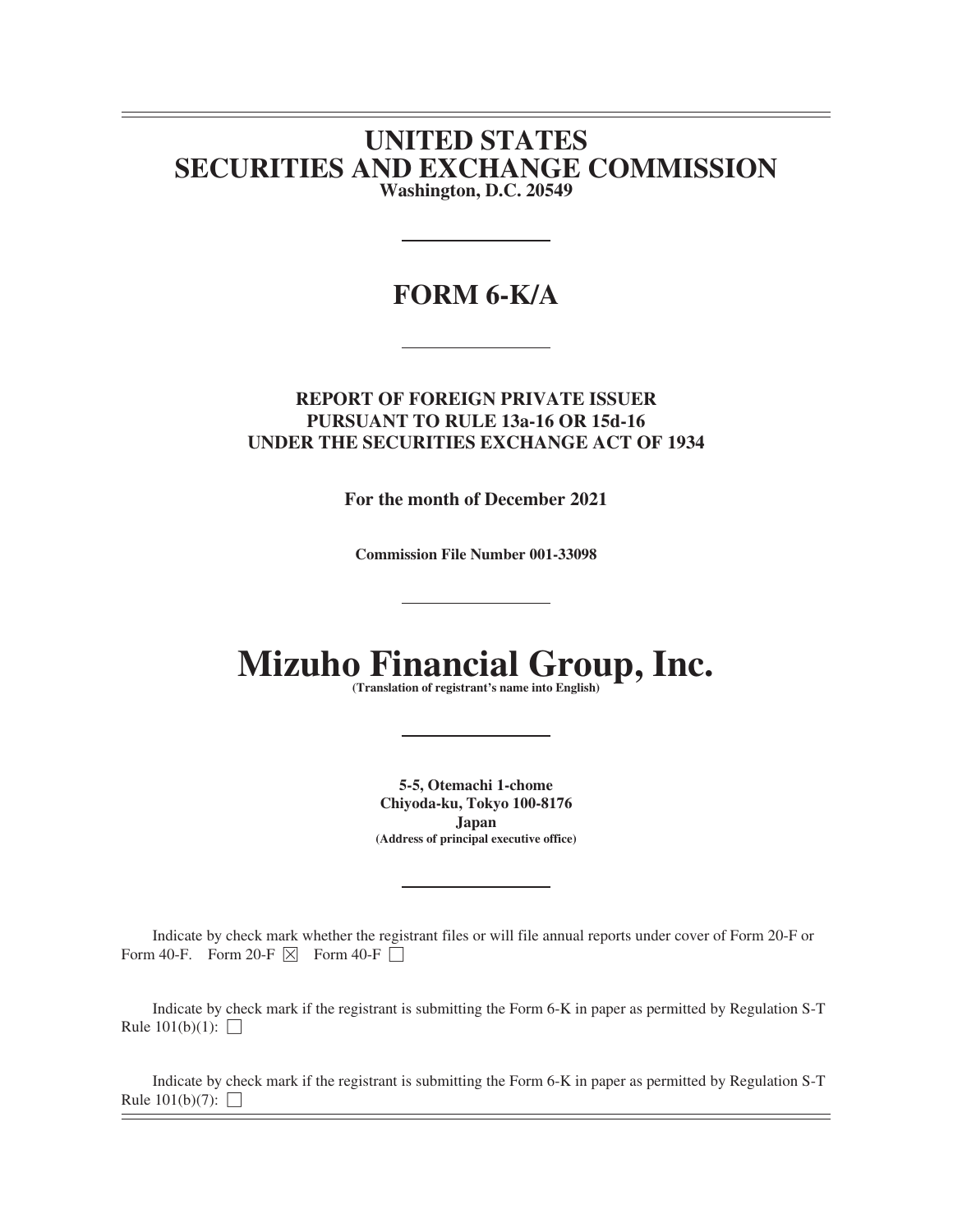# **EXPLANATORY NOTE**

Mizuho Financial Group, Inc. previously furnished Form 6-K to the U.S. Securities and Exchange Commission on December 27, 2021 (the "Form 6-K") and subsequently found that it had inadvertently failed to include certain disclosure under "Financial Condition" in the Form 6-K. This report on Form 6-K/A amends and restates the Form 6-K in its entirety to include such disclosure. Other than as expressly set forth above, this Form 6-K/A does not, and does not purport to, amend, update or restate the information in the Form 6-K.

# **INCORPORATION BY REFERENCE**

This Form 6-K/A shall be deemed to be incorporated by reference into the prospectus forming a part of Mizuho Financial Group, Inc.'s Registration Statement on Form F-3 (File No. 333-233354) and to be a part of such prospectus from the date on which this Report is furnished, to the extent not superseded by documents or reports subsequently filed or furnished.

# **EXHIBITS**

## Exhibit Number

| 15.     | Acknowledgment Letter of Ernst & Young ShinNihon LLC                                                                                                                   |
|---------|------------------------------------------------------------------------------------------------------------------------------------------------------------------------|
| 101.INS | Inline XBRL Instance Document—the instance document does not appear in the Interactive<br>Data File because its XBRL tags are embedded within the Inline XBRL document |
| 101.SCH | Inline XBRL Taxonomy Extension Schema                                                                                                                                  |
| 101.CAL | Inline XBRL Taxonomy Extension Calculation Linkbase                                                                                                                    |
| 101.DEF | Inline XBRL Taxonomy Extension Definition Linkbase                                                                                                                     |
| 101.LAB | Inline XBRL Taxonomy Extension Label Linkbase                                                                                                                          |
| 101.PRE | Inline XBRL Taxonomy Extension Presentation Linkbase                                                                                                                   |
| 104     | The cover page for the Company's Interim Report on Form 6-K for the six months ended<br>September 30, 2021, has been formatted in Inline XBRL                          |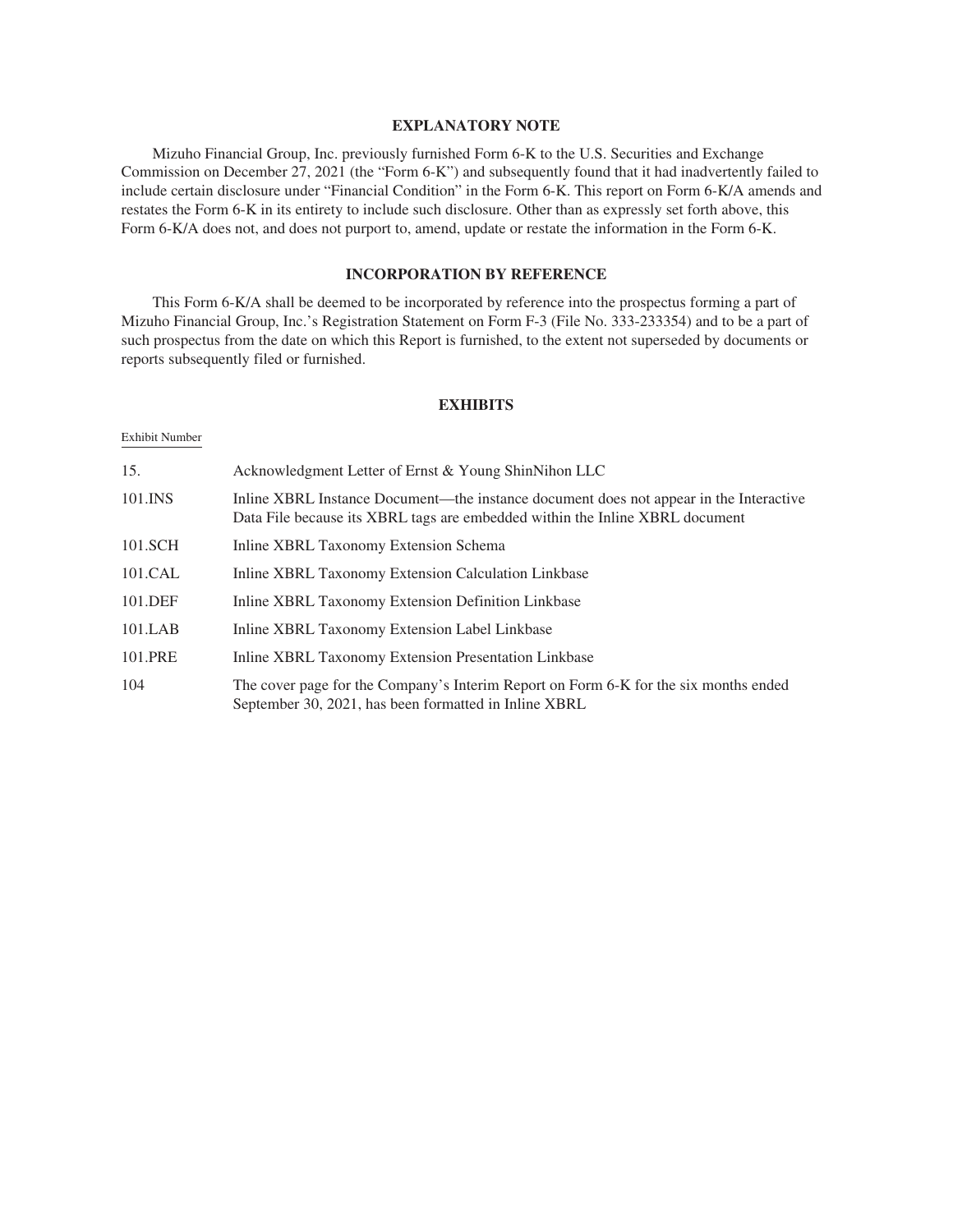# **SIGNATURES**

Pursuant to the requirements of the Securities Exchange Act of 1934, the registrant has duly caused this report to be signed on its behalf by the undersigned, thereunto duly authorized.

Date: December 29, 2021

Mizuho Financial Group, Inc.

By: /s/ Tatsufumi Sakai

Name: Tatsufumi Sakai Title: President & CEO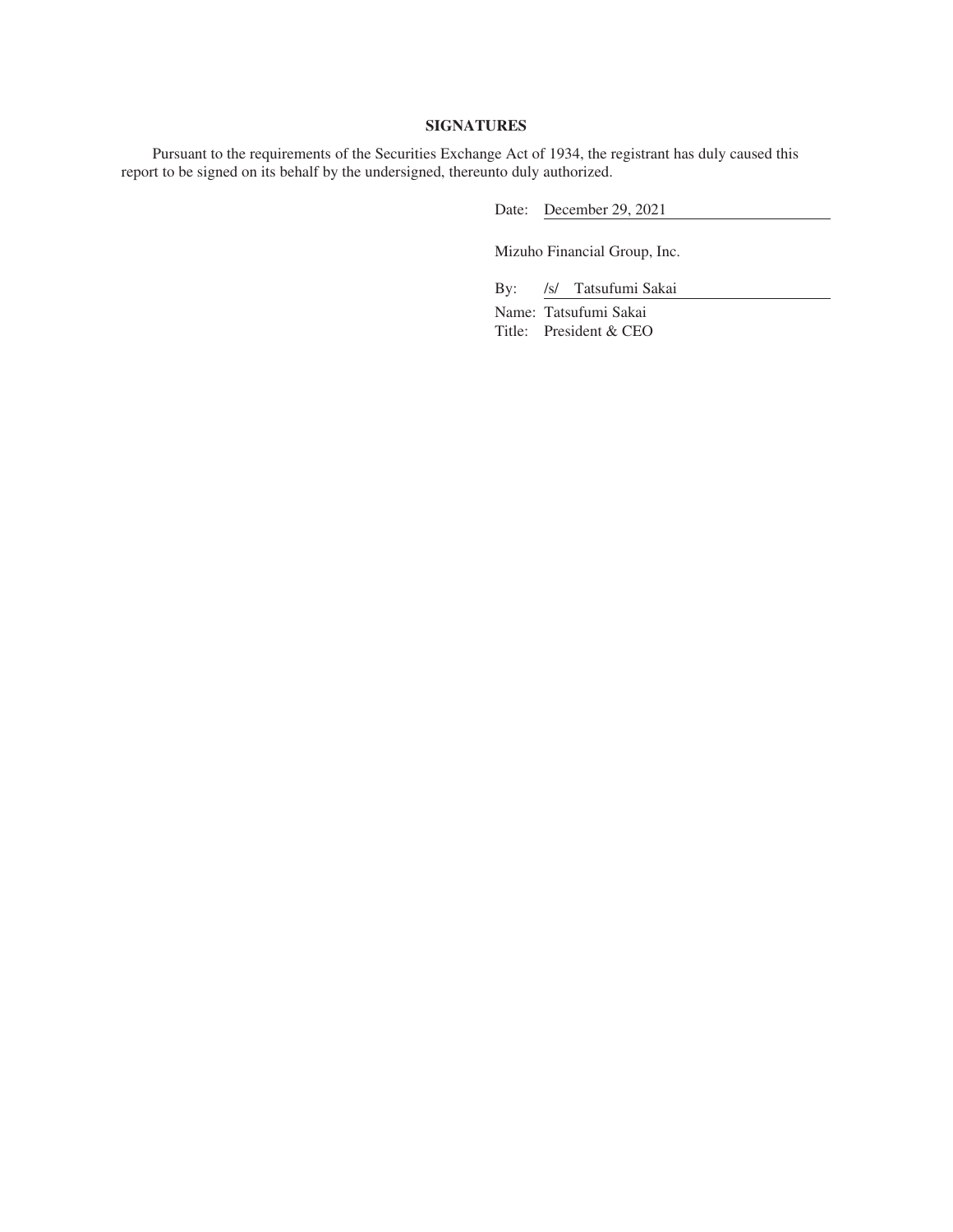Unless otherwise specified, for purposes of this report, we have presented our financial information in accordance with accounting principles generally accepted in the United States, or U.S. GAAP.

# **Table of Contents**

|                                                                                                                                                                                                                                | Page  |
|--------------------------------------------------------------------------------------------------------------------------------------------------------------------------------------------------------------------------------|-------|
|                                                                                                                                                                                                                                |       |
|                                                                                                                                                                                                                                | 6     |
|                                                                                                                                                                                                                                | 6     |
| Business Segments Analysis (and accommodation of the contract of the Analysis of the Contract of the Contract of the Business Segments Analysis (and accommodation of the Contract of the Contract of the Contract of the Cont | 10    |
| Financial Condition (and according to the control of the control of the control of the condition of the control of the control of the control of the control of the control of the control of the control of the control of th | 15    |
|                                                                                                                                                                                                                                | 23    |
|                                                                                                                                                                                                                                | 26    |
|                                                                                                                                                                                                                                | 32    |
|                                                                                                                                                                                                                                | $F-1$ |
|                                                                                                                                                                                                                                | $F-3$ |
|                                                                                                                                                                                                                                | $F-4$ |
|                                                                                                                                                                                                                                | $F-5$ |
|                                                                                                                                                                                                                                |       |
|                                                                                                                                                                                                                                |       |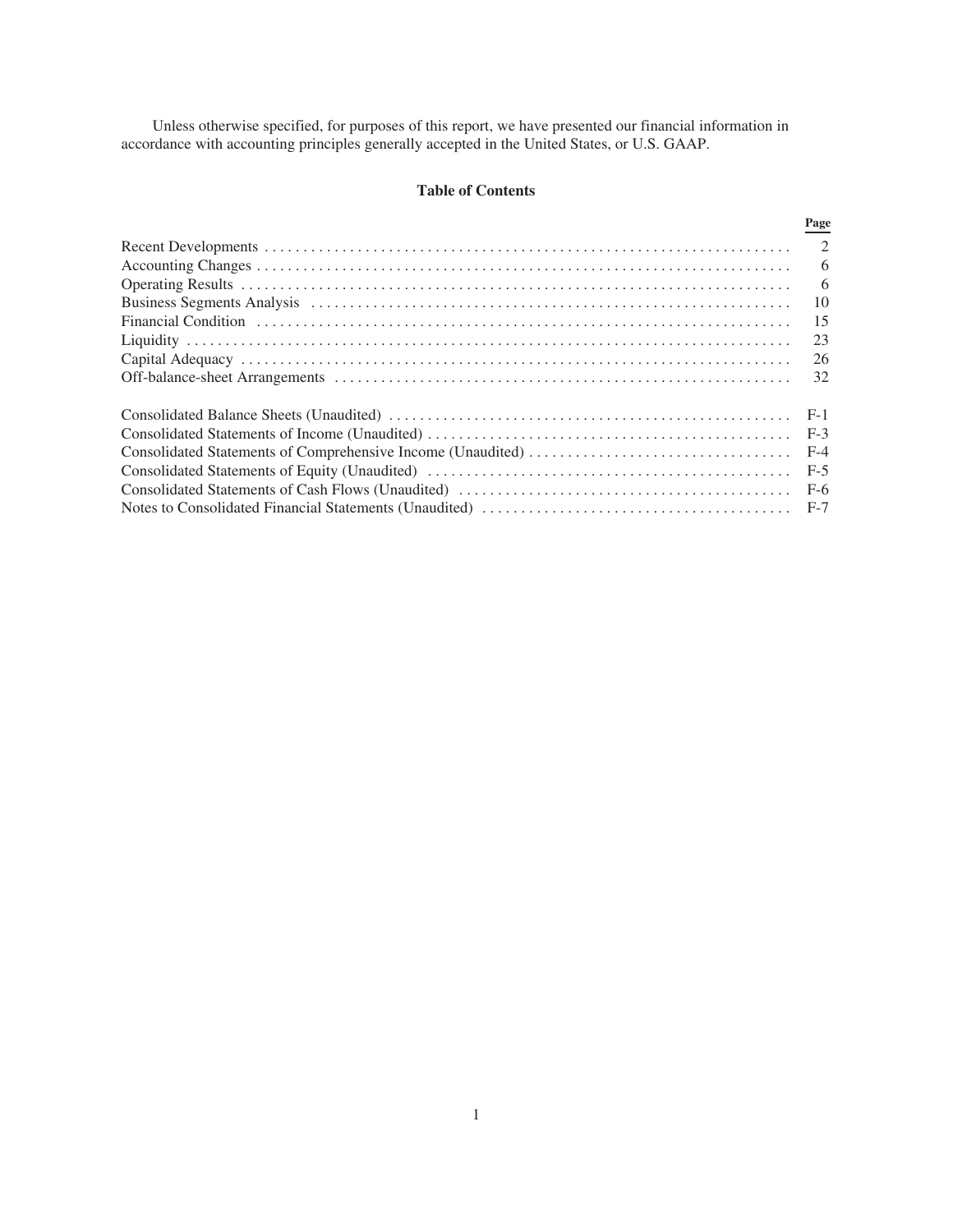# <span id="page-4-0"></span>**Recent Developments**

The following is a summary of significant business developments since March 31, 2021 relating to Mizuho Financial Group, Inc.

#### *Operating Environment*

As to the recent economic environment, the global economy has been on a recovery track. However, the spread of COVID-19 variants and supply constraints on semiconductors are putting a strain on the recovery.

In Japan, although the economy has continued to recover, challenges remain due to the intermittent restrictions on economic activities in response to the spread of COVID-19. The rise in the rate of unemployment and the number of corporate bankruptcies have been restrained, partly because of the policy measures taken by the Japanese government and the Bank of Japan. However, consumption in the service industry remains weak amid fears for a resurgence of COVID-19 variants, which together with the adverse impact of supply constraints, has been a weight on the economic recovery.

In the United States, although the recovery in employment statistics has been slow due to factors including the spread of COVID-19, labor supply has been improving gradually. The Federal Reserve Board ("FRB") has continued monetary easing, but in light of the recent economic recovery, the Federal Open Market Committee ("FOMC") indicated in September that it will begin reducing asset purchases by the end of this year, signaling a change to its easing policy. While additional large-scale economic stimulus measures can be expected to boost the economy, there are still concerns over inflation caused by supply constraints that could depress consumption. The economy still faces uncertainty.

In Europe, the economy has recovered as economic activities resume in major countries. The European Central Bank ("ECB") has maintained monetary easing, but in light of the recent economic recovery, it appears to be re-evaluating this position. In September, the Governing Council of ECB decided to slow its asset purchases under the Pandemic Emergency Purchase Program ("PEPP"). While further loosening of restrictions on economic activities can be expected, considering the spread of COVID-19 variants and the adverse impact of supply constraints, concerns remain over the economic recovery.

In Asia, although private demand in China has continued to recover, there are concerns about the impact of the turmoil in its real estate market. In addition, conflicts between the United States and China continue to pose a high degree of uncertainty with respect to China's trade and security.

In emerging countries, the spread of COVID-19 variants has been putting pressure on the economy. In addition, the tightening of restrictions on economic activities in some countries has led to supply constraints, which adversely affected other countries. Countries highly dependent on natural resources and tourism and countries that have little capacity for fiscal stimulus or high levels of public debt continue to experience the adverse economic impact.

As for the future outlook of the global economy, continual gradual recovery is expected, supported by the increasing vaccination rate as well as monetary easing and fiscal stimulus measures implemented by governments around the world. However, due to the spread of COVID-19 variants and the declining effectiveness of vaccinations, there are concerns that constraints on economic activities will continue, leading to a fall in demand due to worsening unemployment and income declines. As for the Japanese economy, there is a possibility that the economic slump will continue for a long period, with a large cumulative negative impact.

Key indicators of Japanese economic conditions in recent periods include the following:

• Japan's real gross domestic product on a quarterly basis, compared to the corresponding period of the previous year, increased by 1.2% in the third quarter of calendar year 2021. Japan's real gross domestic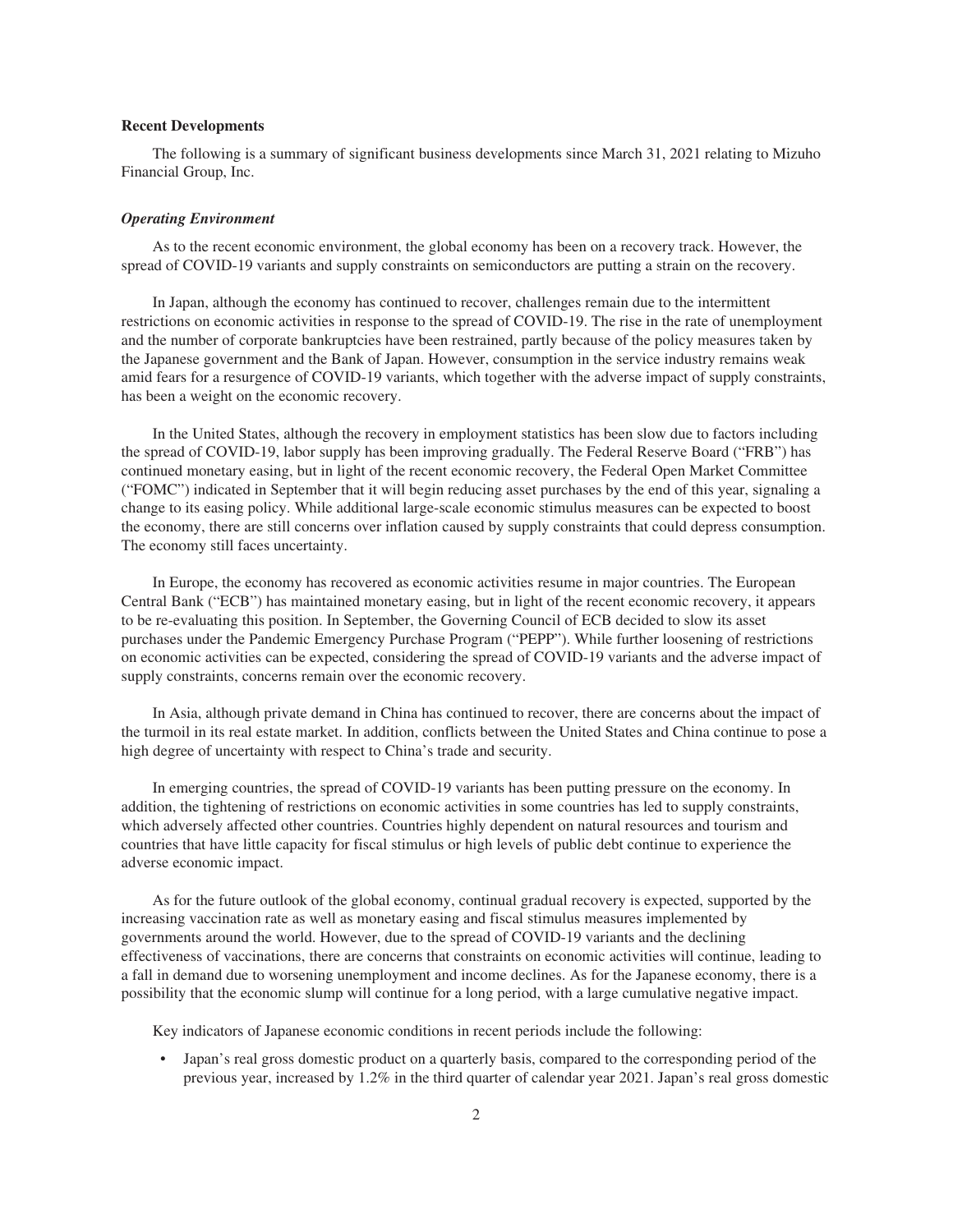product on a quarterly basis, compared to the corresponding period of the previous year, increased in the second and third quarters of calendar year 2019, decreased consecutively from the fourth quarter of calendar year 2019 through the first quarter of calendar year 2021, and increased in the second and third quarters of calendar year 2021.

• In September 2016, the Bank of Japan decided to introduce "quantitative and qualitative monetary easing with yield curve control" by strengthening its two previous policy frameworks, namely "quantitative and qualitative monetary easing ("QQE")" and "QQE with a negative interest rate," aiming that the observed consumer price index exceeds the price stability target of 2% and stays above the target in a stable manner. Under the new policy framework, the Bank of Japan decided to set the guideline for market operations under which, regarding short-term interest rates, the Bank of Japan will apply a negative interest rate of minus 0.1% to certain excess balances in current accounts held by financial institutions at the Bank of Japan, while for long-term interest rates, it would purchase Japanese government bonds to control long-term interest rates so that the yield of 10-year Japanese government bonds will remain at around 0%.

In July 2018, the Bank of Japan decided to strengthen its commitment to achieving its price stability target by introducing forward guidance for policy rates, and to enhance the sustainability of "quantitative and qualitative monetary easing with yield curve control," stating that the yield of 10-year Japanese government bonds could move upward and downward from around 0% to some extent mainly depending on developments in economic activity and prices. In October 2019, the Bank of Japan decided on a new forward guidance for policy rates, in respect of which, the Bank of Japan stated its expectation that short-term and long-term interest rates will remain at their present or lower levels as long as it is necessary to pay close attention to the possibility that the momentum toward achieving the price stability target will be lost.

In March 2020, in light of the impact of the spread of COVID-19, the Bank of Japan judged it appropriate to enhance monetary easing through (1) the further ample supply of funds by conducting various operations including purchases of Japanese government bonds and the U.S. dollar fundssupplying operations, (2) measures to facilitate corporate financing including the introduction of the "special funds-supplying operations to facilitate corporate financing regarding the novel coronavirus (COVID-19)" and (3) active purchases of exchange-traded funds and Japan real estate investment trusts.

Furthermore, in April 2020, the Bank of Japan judged it appropriate to enhance monetary easing through (1) an increase in purchases of commercial paper and corporate bonds, (2) strengthening of the "special funds-supplying operations to facilitate corporate financing regarding the novel coronavirus (COVID-19)" and (3) further active purchases of Japanese government bonds and treasury discount bills.

- The yield on newly issued 10-year Japanese government bonds, which is a key long-term interest rate indicator, was 0.095% as of March 31, 2021 and decreased to 0.072% as of September 30, 2021. Thereafter, the yield decreased further to 0.061% as of November 30, 2021.
- The Nikkei Stock Average, which is an average of the price of 225 stocks listed on the Tokyo Stock Exchange, increased by 0.9% to ¥29,452.66 as of September 30, 2021 compared to March 31, 2021. Thereafter, the Nikkei Stock Average decreased to ¥27,821.76 as of November 30, 2021.
- The yen to U.S. dollar spot exchange rate, according to the Bank of Japan, was ¥110.74 to \$1.00 as of March 31, 2021 and weakened to ¥111.88 to \$1.00 as of September 30, 2021. Thereafter, the yen weakened further to ¥113.19 to \$1.00 as of November 30, 2021.
- According to Teikoku Databank, a Japanese research institution, there were 3,956 corporate bankruptcies in the six months ended September 30, 2020, involving approximately ¥0.6 trillion in total liabilities, 3,358 corporate bankruptcies in the six months ended March 31, 2021, involving approximately ¥0.6 trillion in total liabilities, and 2,938 corporate bankruptcies in Japan in the six months ended September 30, 2021, involving approximately ¥0.6 trillion in total liabilities.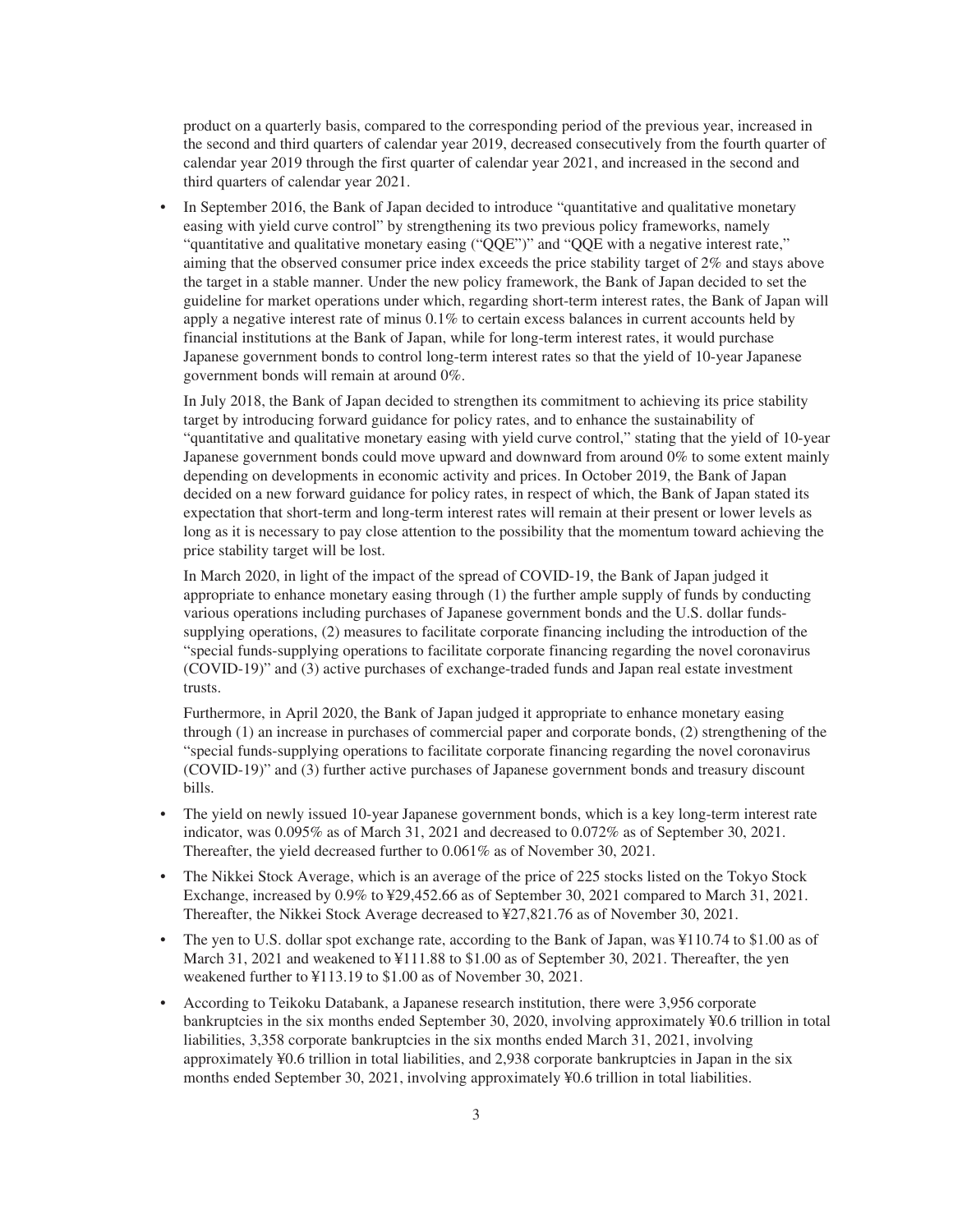# *Developments Relating to Our Capital*

All yen figures and percentages in this subsection are truncated.

We revised our capital management policy in May 2021, under which we have been pursuing the optimal balance between capital adequacy, growth investment and enhancement of shareholder returns.

In the six months ended September 30, 2021, we strengthened our capital base mainly as a result of earning ¥385.6 billion of profit attributable to owners of parent (under Japanese GAAP).

With respect to redemptions of previously issued securities, we have redeemed various securities that are eligible regulatory capital instruments under Basel III upon their respective initial optional redemption dates or their respective maturity dates. As for Additional Tier 1 capital, in December 2021, we redeemed ¥230.0 billion of unsecured perpetual subordinated bonds with an optional redemption clause and a write-down clause issued by Mizuho Financial Group in July 2016. As for Tier 2 capital, in September 2021 and October 2021, we redeemed ¥35.0 billion and ¥17.0 billion of unsecured fixed-term subordinated bonds subject to phase-out arrangements under Basel III issued by Mizuho Bank in September 2011 and October 2011, respectively. In addition, we announced that, in January 2022, we will redeem ¥99.0 billion of unsecured fixed-term subordinated bonds with an optional redemption clause and a write-down clause issued by Mizuho Financial Group in January 2017.

Meanwhile, as for new issuances of Tier 2 capital, in September 2021, we issued \$1.0 billion of unsecured fixed-term subordinated bonds with a write-down clause through public offerings to overseas wholesale investors.

Our Common Equity Tier 1 capital ratio under Basel III as of September 30, 2021 was 12.27%.

Our shareholder return policy is progressive dividends being our principal approach while executing flexible and intermittent share buybacks. As for the dividends, we will decide them based on the steady growth of our stable earnings base, taking 40% of the dividend payout ratio as a guide into consideration. As for share buybacks, we will determine them considering our business results and capital adequacy, our stock price and the opportunities for growth investment. Considering the financial results to date and other relevant factors based on our shareholder return policy, we determined to pay ¥40.0 per share of common stock as the interim cash dividends for the fiscal year ending March 31, 2022, an increase of ¥2.5 per share compared to the ¥37.5 of the previous fiscal year, which reflected the effect of the 1-for-10 share consolidation effective on October 1, 2020.

# *Developments Relating to Our Business*

# *Disposing of Our Cross-shareholdings*

Reflecting the potential impact on our financial position associated with the risk of stock price fluctuation, as a basic policy, unless we consider the holdings to be meaningful, we will not hold the shares of other companies as cross-shareholdings. Even though we consider the holdings to be meaningful, we will also endeavor to reduce them through dialogue with the issuing companies. We promote cross-shareholdings disposal through initiatives to enhance capital efficiency by utilizing in-house company return on equity as an internal performance indicator. Under Japanese GAAP on an acquisition cost basis, our total Japanese stock portfolio (included within other securities which have readily determinable fair value) as of March 31, 2019 was ¥1,419.8 billion, and we have subsequently reduced such amount by ¥292.3 billion as of September 30, 2021.

# *Others*

# *Business Improvement Orders and a Corrective Action Order*

In September 2021, the Financial Services Agency issued business improvement orders to Mizuho Financial Group and Mizuho Bank in connection with a series of IT system failure incidents that have occurred since February 2021. In October 2021, Mizuho Financial Group and Mizuho Bank each submitted a report to the Financial Services Agency in response to the above orders.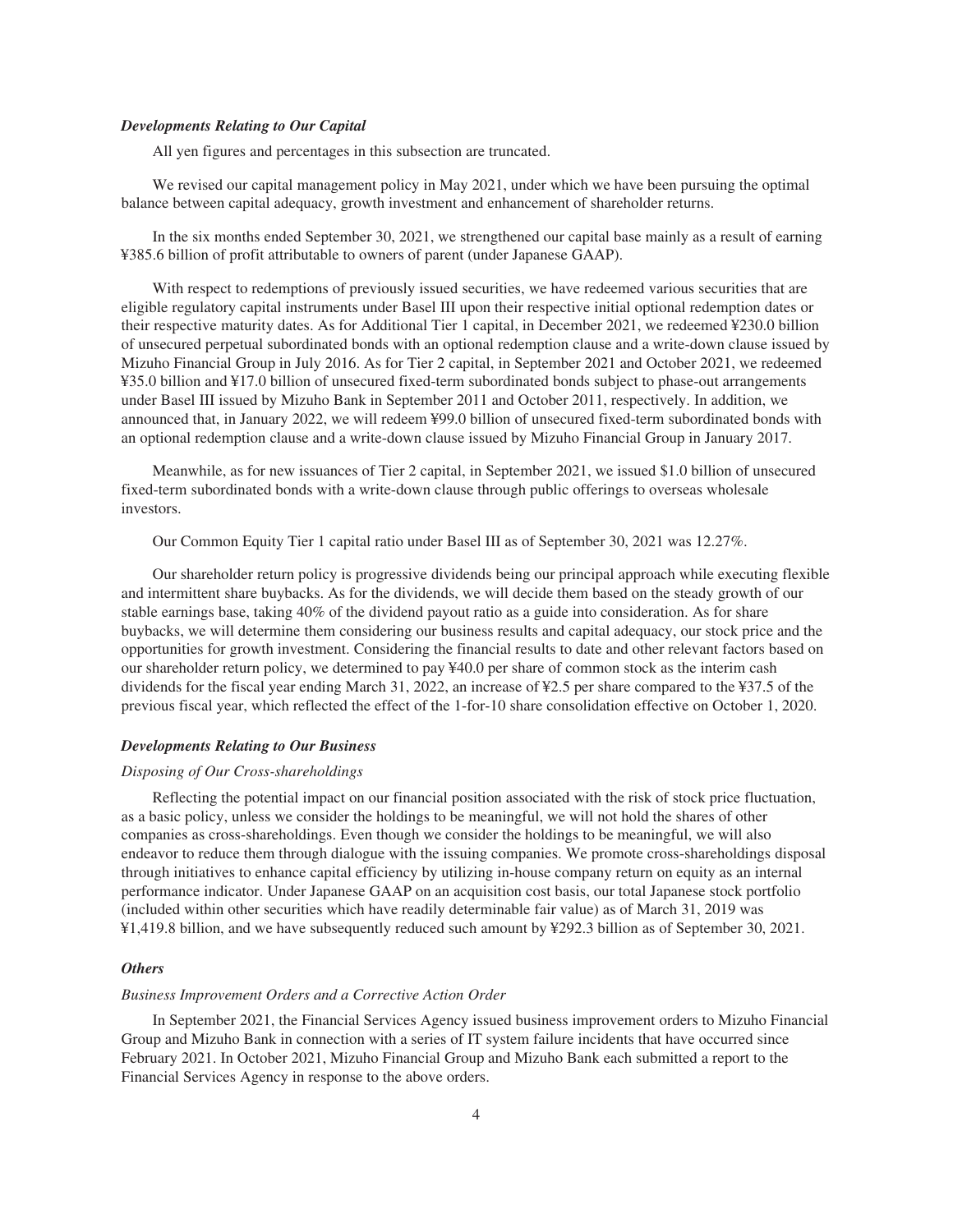Separately, in November 2021, the Financial Services Agency issued further business improvement orders to Mizuho Financial Group and Mizuho Bank with regard to the above IT system failure incidents and further IT system failure incidents that occurred in September 2021. The order to Mizuho Bank requires it to formulate and implement business improvement plans covering measures to prevent further system failures and specific initiatives to establish a corporate management structure necessary for stable operations of IT systems. The order to Mizuho Financial Group requires it to formulate and implement such improvement plans as the bank holding company.

In November 2021, the Ministry of Finance issued a corrective action order to Mizuho Bank in connection with its failure to adequately perform its confirmation obligations required for banks in connection with certain banking transactions under Article 17 of the Foreign Exchange and Foreign Trade Act of Japan. The order to Mizuho Bank requires it to formulate effective improvement and preventive measures to re-establish an appropriate internal management structure to fully comply with Article 17 of the said act in respect of economic sanctions such as asset freezes, including audit structure for such internal management structure. In December 2021, Mizuho Bank submitted a report to the Ministry of Finance in response to the above order.

To clarify the responsibility towards the above IT system failure incidents, etc., two senior executive officers and one group executive officer attached to the compliance group of Mizuho Financial Group, including our President & Group CEO and the President & CEO of Mizuho Bank, will resign effective April 1, 2022. Mizuho Financial Group's Board of Directors will accelerate its efforts to select a successor to the President & Group CEO. We will also implement compensation reductions with respect to certain of our management members.

Taking these administrative actions seriously, Mizuho Financial Group and Mizuho Bank will continue to formulate and implement the business improvement plans and measures so that further similar incidents can be prevented.

# *Replacement of London Interbank Offered Rate ("LIBOR")*

Many of our products and services refer to benchmark interest rates such as the LIBOR in many currencies, including the U.S. dollar. We also utilize such benchmark interest rates for our own evaluation of financial instruments and various other internal management purposes.

In light of the LIBOR manipulation scandal that surfaced in 2012, many financial authorities around the world have commented on a transition to the risk-free rate as the benchmark interest rate to improve reliability and transparency. In addition, in July 2017, the Chief Executive of the Financial Conduct Authority of the United Kingdom ("FCA"), which regulates LIBOR, announced that the FCA will no longer persuade or compel banks to present rates for the calculation of the LIBOR benchmark after 2021. Later in March 2021, ICE Benchmark Administration Limited ("IBA"), the administrator of LIBOR, announced that it will cease the publication of JPY, GBP, EUR and CHF LIBOR as well as certain USD LIBOR settings immediately after the end of 2021 and cease the publication of the remaining USD LIBOR settings immediately after the end of June 2023. FCA thus announced the formal cessation and loss of representativeness of LIBOR.

We have established a special division tasked to prepare us for the cessation of publication of LIBOR and the shift to a successor interest rate benchmark. We have updated internal systems in preparation for the transition to alternative reference rates, revised our operational procedures in accordance with updates on internal systems, held training sessions for employees to prevent conduct risk, provided explanations to clients for transactions that refer to LIBOR, amended most of our legal documents that refer to LIBOR and have pursued the transition processes to alternative reference rates. As of September 30, 2021, a significant majority of our notional contractual exposure to LIBOR currencies that will cease or become non-representative on December 31, 2021 has been remediated, and we have been continuing to remediate the remaining exposure. We will continue our efforts to remediate the remaining exposure after the end of 2021.

See "Item 3.D. Risk Factors" in our most recent Form 20-F for further information.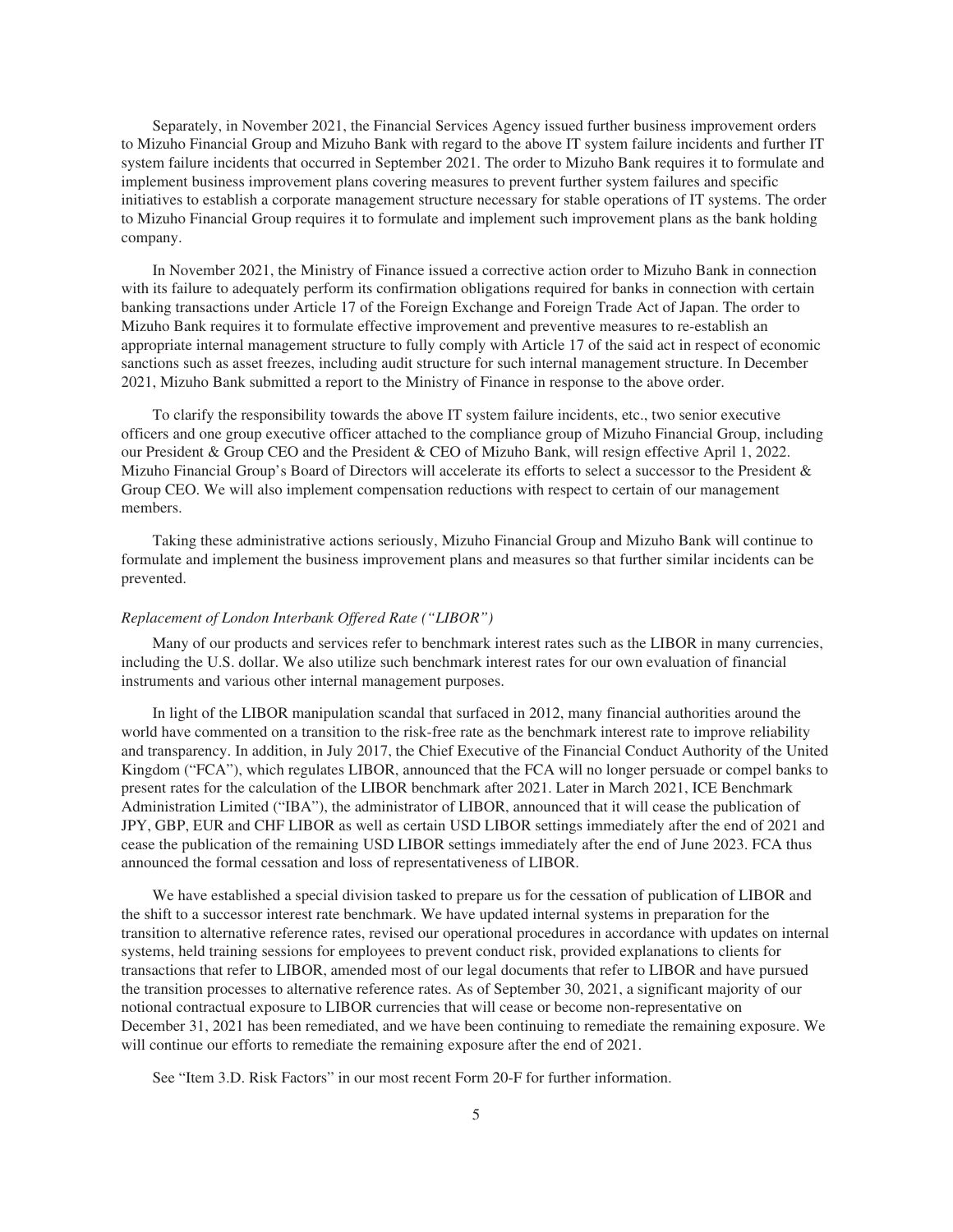# <span id="page-8-0"></span>**Accounting Changes**

See note 2 to our consolidated financial statements included elsewhere in this report.

# <span id="page-8-1"></span>**Operating Results**

The following table shows certain information as to our income, expenses and net income attributable to MHFG shareholders for the six months ended September 30, 2020 and 2021:

|                                                                |             | Six months ended September 30, |                               |  |
|----------------------------------------------------------------|-------------|--------------------------------|-------------------------------|--|
|                                                                | <b>2020</b> | 2021                           | <b>Increase</b><br>(decrease) |  |
|                                                                |             | (in billions of yen)           |                               |  |
|                                                                | 772<br>¥    | ¥684                           | ¥ $(88)$                      |  |
|                                                                | 271         | 160                            | (111)                         |  |
|                                                                | 501         | 524                            | 23                            |  |
|                                                                | 61          | 46                             | (15)                          |  |
| Net interest income after provision (credit) for credit losses | 440         | 478                            | 38                            |  |
|                                                                | 1.011       | 762                            | (249)                         |  |
|                                                                | 903         | 857                            | (46)                          |  |
|                                                                | 548         | 383                            | (165)                         |  |
|                                                                | 138         | 39                             | (99)                          |  |
|                                                                | 410         | 344                            | (66)                          |  |
| Less: Net income attributable to noncontrolling interests      | 94          | 31                             | (63)                          |  |
|                                                                | 316         | ¥313                           | ¥<br>(3)                      |  |

The following is a discussion of major components of our net income attributable to MHFG shareholders for the six months ended September 30, 2020 and 2021.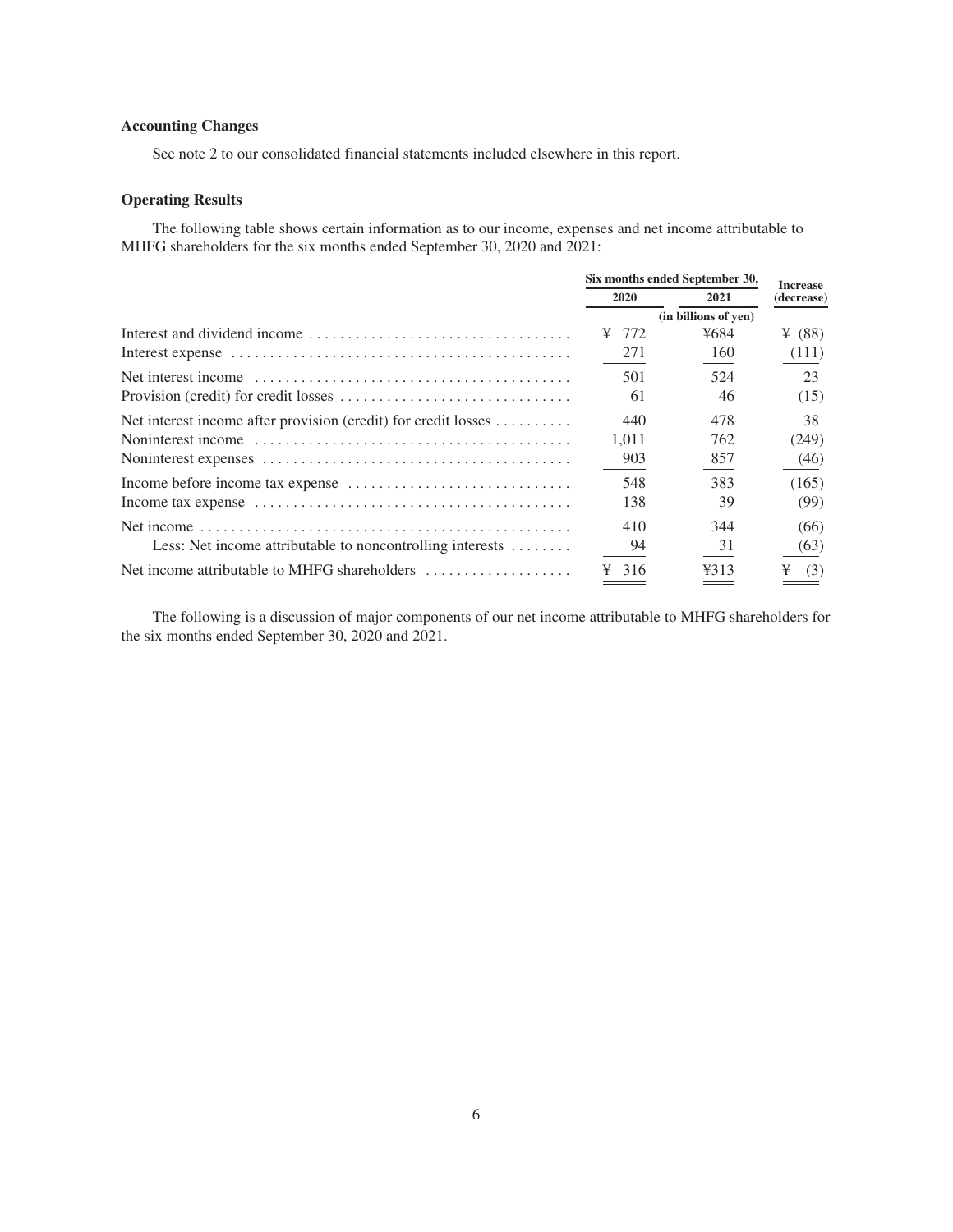# *Net Interest Income*

The following table shows the average balance of interest-earning assets and interest-bearing liabilities, interest amounts and the annualized average interest rates on such assets and liabilities for the six months ended September 30, 2020 and 2021:

|                                                                                      |                    |                  |          | Six months ended September 30,           |                  |                           |                     |                    |                         |
|--------------------------------------------------------------------------------------|--------------------|------------------|----------|------------------------------------------|------------------|---------------------------|---------------------|--------------------|-------------------------|
|                                                                                      | 2020               |                  |          | 2021                                     |                  |                           | Increase (decrease) |                    |                         |
|                                                                                      | Average<br>balance | amount           | rate     | Interest Interest Average<br>balance     | amount           | Interest Interest<br>rate | Average<br>balance  | Interest<br>amount | <b>Interest</b><br>rate |
|                                                                                      |                    |                  |          | (in billions of yen, except percentages) |                  |                           |                     |                    |                         |
| Interest-bearing deposits in other banks $\dots$ ¥ 42,871                            |                    | $\frac{1}{2}$ 22 | $0.10\%$ | ¥48,718                                  | $\frac{1}{2}$ 26 | 0.11%                     | ¥5,847              | $\frac{1}{2}$ 4    | 0.01%                   |
| Call loans and funds sold, and receivables<br>under resale agreements and securities |                    |                  |          |                                          |                  |                           |                     |                    |                         |
| borrowing transactions                                                               | 22,134             | 24               | 0.22     | 19,838                                   | 14               | 0.14                      | (2,296)             | (10)               | (0.08)                  |
| Trading account assets                                                               | 19,877             | 128              | 1.28     | 20,425                                   | 109              | 1.07                      | 548                 | (19)               | (0.21)                  |
| Investments $\dots\dots\dots\dots\dots\dots\dots\dots\dots\dots$                     | 25,902             | 56               | 0.43     | 34,083                                   | 64               | 0.38                      | 8,181               | 8                  | (0.05)                  |
|                                                                                      | 91,473             | 542              | 1.18     | 87,449                                   | 471              | 1.07                      | (4,024)             | (71)               | (0.11)                  |
| Total interest-earning assets $\dots\dots\dots$                                      | 202,257            | 772              | 0.76     | 210,513                                  | 684              | 0.65                      | 8,256               | (88)               | (0.11)                  |
| Deposits                                                                             | 121,268            | 111              | 0.18     | 125,595                                  | 35               | 0.06                      | 4,327               | (76)               | (0.12)                  |
| Short-term borrowings <sup>(1)</sup>                                                 | 35,315             | 46               | 0.26     | 37,730                                   | 15               | 0.08                      | 2,415               | (31)               | (0.18)                  |
| Trading account liabilities                                                          | 2,371              | 28               | 2.37     | 2,627                                    | 29               | 2.16                      | 256                 |                    | (0.21)                  |
| $Long-term debt \dots \dots \dots \dots \dots \dots \dots \dots$                     | 10,148             | 86               | 1.68     | 11,794                                   | 81               | 1.37                      | 1,646               | (5)                | (0.31)                  |
| Total interest-bearing liabilities $\dots\dots$                                      | 169,102            | 271              | 0.32     | 177,746                                  | 160              | 0.18                      | 8,644               | (111)              | (0.14)                  |
| $Net$                                                                                | ¥ 33,155           | 4501             | 0.44     | ¥32,767                                  | ¥524             | 0.47                      | ¥ $(388)$           | 423                | 0.03                    |

Note:

(1) Short-term borrowings consist of due to trust accounts, call money and funds purchased, payables under repurchase agreements and securities lending transactions and other short-term borrowings.

Interest and dividend income decreased by ¥88 billion, or 11.4%, from the six months ended September 30, 2020 to ¥684 billion in the six months ended September 30, 2021 due mainly to decreases in interest income from loans and trading account assets. These decreases were due mainly to a fall in foreign average yields. The changes in the average yields on interest-earning assets contributed to an overall decrease in interest and dividend income of ¥81 billion, and the changes in average balances of interest-earning assets contributed to an overall decrease in interest and dividend income of ¥7 billion, resulting in a ¥88 billion decrease in interest and dividend income.

Interest expense decreased by ¥111 billion, or 41.0%, from the six months ended September 30, 2020 to ¥160 billion in the six months ended September 30, 2021 due mainly to decreases in interest expense on deposits and short-term borrowings. These decreases were due mainly to a fall in foreign average rates. The changes in average interest rates on interest-bearing liabilities contributed to an overall decrease in interest expense of ¥156 billion, and the changes in average balances of interest-bearing liabilities contributed to an overall increase in interest expense of ¥45 billion, resulting in a ¥111 billion decrease in interest expense.

As a result of the foregoing, net interest income increased by ¥23 billion, or 4.6%, from the six months ended September 30, 2020 to ¥524 billion in the six months ended September 30, 2021. Average interest rate spread rose by 0.03 percentage points from the six months ended September 30, 2020 to 0.47% in the six months ended September 30, 2021.The rise of the average interest rate spread was due mainly to a decline in the average interest rate on interest-bearing liabilities, which more than offset the effect of a decline in average yield on interest-earning assets.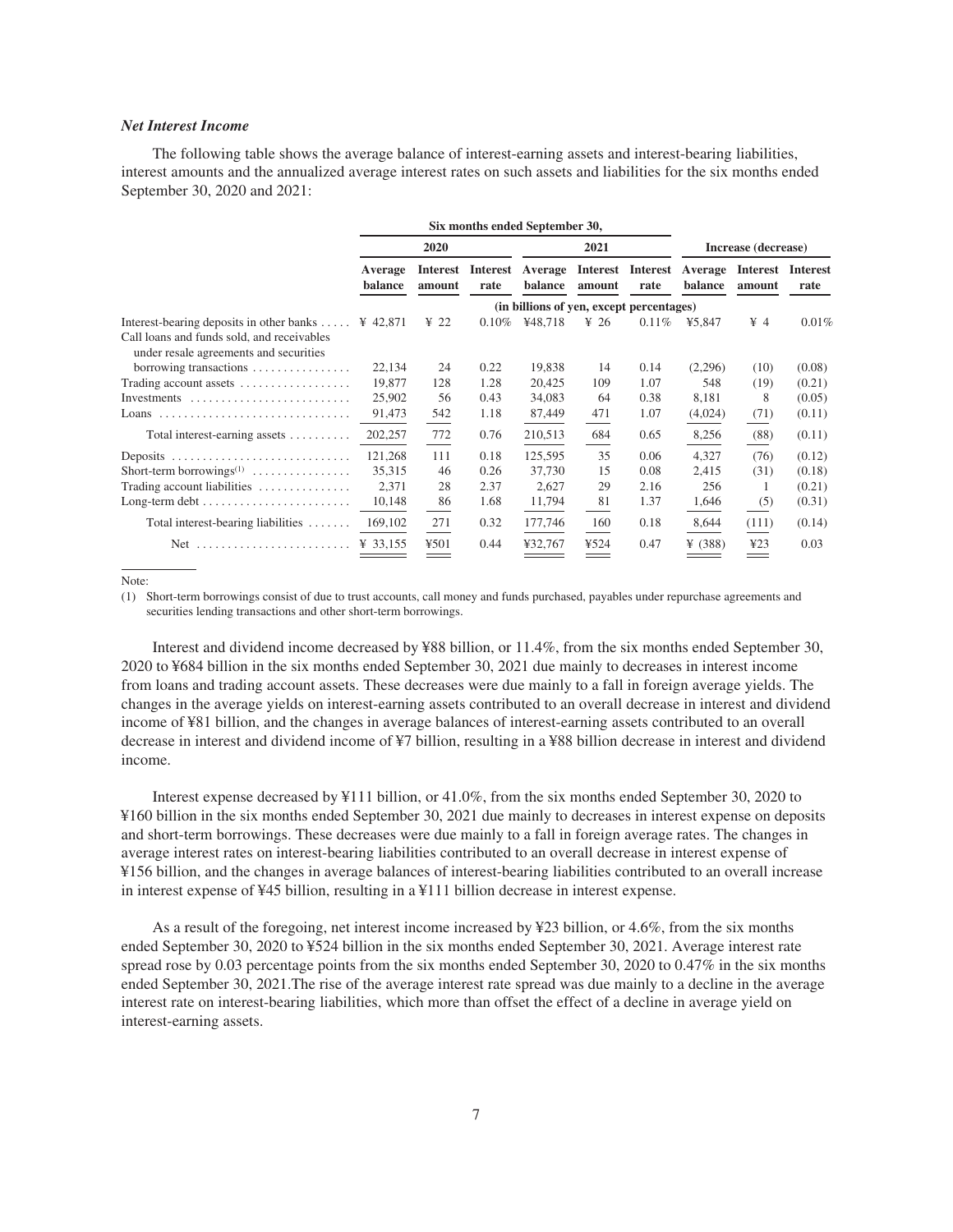# *Provision (credit) for credit losses*

Provision for credit losses decreased by ¥15 billion from the six months ended September 30, 2020 to ¥46 billion in the six months ended September 30, 2021.

#### *Noninterest Income*

The following table shows a breakdown of noninterest income for the six months ended September 30, 2020 and 2021:

|                                                                       |              | Six months ended September 30, |            |                      | <b>Increase</b> |           |
|-----------------------------------------------------------------------|--------------|--------------------------------|------------|----------------------|-----------------|-----------|
|                                                                       | 2020<br>2021 |                                | (decrease) |                      |                 |           |
|                                                                       |              |                                |            | (in billions of yen) |                 |           |
|                                                                       | ¥            | 428                            | ¥          | 475                  | ¥               | 47        |
| Fee and commission from securities-related business                   |              | 78                             |            | 89                   |                 | 11        |
| Fee and commission from lending business                              |              | 80                             |            | 78                   |                 | (2)       |
| Fee and commission from trust related business                        |              | 54                             |            | 66                   |                 | 12        |
| Fee and commission from asset management business                     |              | 46                             |            | 61                   |                 | 15        |
| Fee and commission from remittance business $\dots \dots \dots \dots$ |              | 55                             |            | 55                   |                 |           |
|                                                                       |              | 15                             |            | 19                   |                 | 4         |
| Fee and commission from guarantee related business                    |              | 16                             |            | 17                   |                 |           |
|                                                                       |              |                                |            |                      |                 |           |
|                                                                       |              | 77                             |            | 83                   |                 | 6         |
|                                                                       |              | 23                             |            | 22                   |                 | (1)       |
|                                                                       |              | 258                            |            | 83                   |                 | (175)     |
|                                                                       |              | 266                            |            | 135                  |                 | (131)     |
|                                                                       |              |                                |            |                      |                 |           |
|                                                                       |              | 266                            |            | 135                  |                 | (131)     |
| Equity in earnings (losses) of equity method investees—net            |              | 6                              |            | 17                   |                 | 11        |
|                                                                       |              |                                |            | 2                    |                 | (5)       |
|                                                                       |              | 23                             |            | 28                   |                 | 5         |
| Total noninterest income                                              |              | $\frac{1}{2}$ 1,011            | ¥          | 762                  |                 | ¥ $(249)$ |

Total noninterest income decreased by ¥249 billion, or 24.6%, from the six months ended September 30, 2020 to ¥762 billion in the six months ended September 30, 2021. The decrease was due mainly to decreases in trading account gains—net of ¥175 billion and investment gains—net of ¥131 billion, offset in part by an increase in fee and commission of ¥47 billion.

# *Fee and Commission*

Fee and commission increased by ¥47 billion, or 11.0%, from the six months ended September 30, 2020 to ¥475 billion in the six months ended September 30, 2021. The increase was due mainly to increases in fee and commission from asset management business of ¥15 billion, fee and commission from trust related business of ¥12 billion and fee and commission from securities-related business of ¥11 billion. The increase in fee and commission from asset management business was due mainly to an increase in fees related to investment trust management at our asset management subsidiary. The increase in fee and commission from trust related business was due mainly to an increase in the sales commissions of beneficial interest in real estate trust of a large corporate customer. The increase in fee and commission from securities-related business was due mainly to relatively favorable market conditions during the six months ended September 30, 2021 compared to the corresponding period in the previous fiscal year.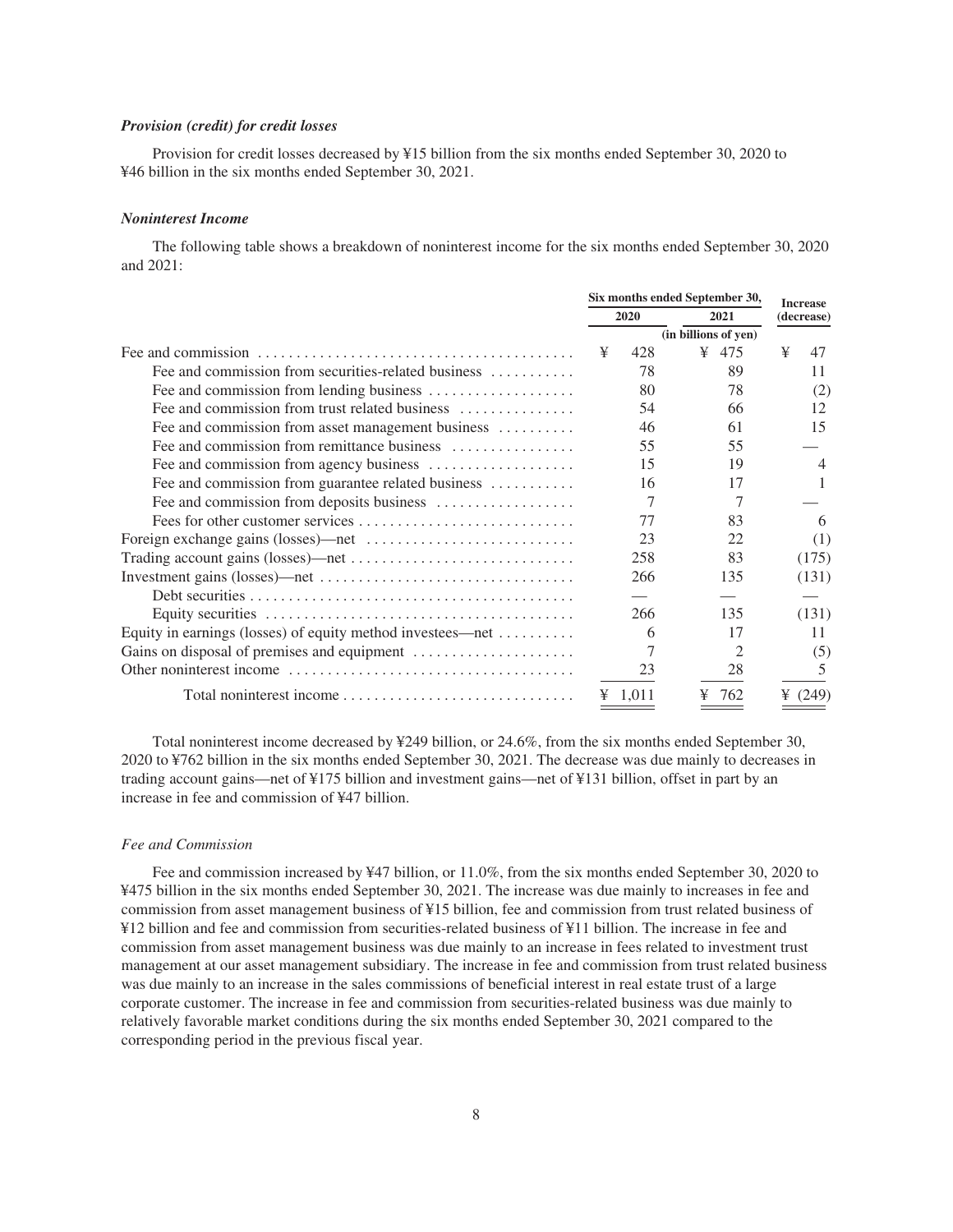# *Trading Account Gains (Losses)—Net*

Trading account gains—net decreased by ¥175 billion from the six months ended September 30, 2020 to ¥83 billion in the six months ended September 30, 2021. The decrease was due mainly to a decrease in gains related to changes in the market value of receive-fixed, pay-variable interest-rate swaps, reflecting a low-volatility in interest rates, and a decrease in gains resulting from the absence of the gains of a variable interest entity that was excluded from consolidation for the six months ended September 30, 2021. For further information on the variable interest entities, see note 15 to our consolidated financial statements included elsewhere in this report.

# *Investment Gains (Losses)—Net*

Investment gains—net decreased by ¥131 billion, or 49.2%, from six months ended September 30, 2020 to ¥135 billion in the six months ended September 30, 2021. The decrease was due to a decrease in investment gains related to equity securities.

The decrease in investment gains related to equity securities was due mainly to a decrease in gains related to changes in the fair value of Japanese equity securities in the six months ended September 30, 2021, which mostly reflected the relatively low-volatility market conditions during the six months ended September 30, 2021 compared to the relatively high-volatility market conditions in the corresponding period in the previous fiscal year. For further information, see note 3 to our consolidated financial statements included elsewhere in this report.

## *Noninterest Expenses*

The following table shows a breakdown of noninterest expenses for the six months ended September 30, 2020 and 2021:

|                                                                       | Six months ended September 30, | <b>Increase</b>      |            |
|-----------------------------------------------------------------------|--------------------------------|----------------------|------------|
|                                                                       | 2020<br>2021                   |                      | (decrease) |
|                                                                       |                                | (in billions of yen) |            |
|                                                                       | ¥ 346                          | $\frac{1}{2}$ 327    | ¥ $(19)$   |
|                                                                       | 299                            | 294                  | (5)        |
|                                                                       | 93                             | 91                   | (2)        |
|                                                                       | 93                             | 108                  |            |
| Provision (credit) for credit losses on off-balance-sheet instruments | (7)                            | (5)                  |            |
|                                                                       | 79                             | 42                   | (37)       |
|                                                                       | $\frac{1}{2}903$               | ¥ 857                | ¥ (46)     |

Noninterest expenses decreased by ¥46 billion, or 5.1%, from the six months ended September 30, 2020 to ¥857 billion in the six months ended September 30, 2021. The decrease was due mainly to decreases in salaries and employee benefits of ¥19 billion, and other noninterest expenses of ¥37 billion, offset in part by an increase in fee and commission expenses of ¥15 billion.

# *Salaries and employee benefits*

Salaries and employee benefits decreased by ¥19 billion, or 5.5%, from the six months ended September 30, 2020 to ¥327 billion in the six months ended September 30, 2021. The decrease was due mainly to streamlining of personnel as part of our structural reforms.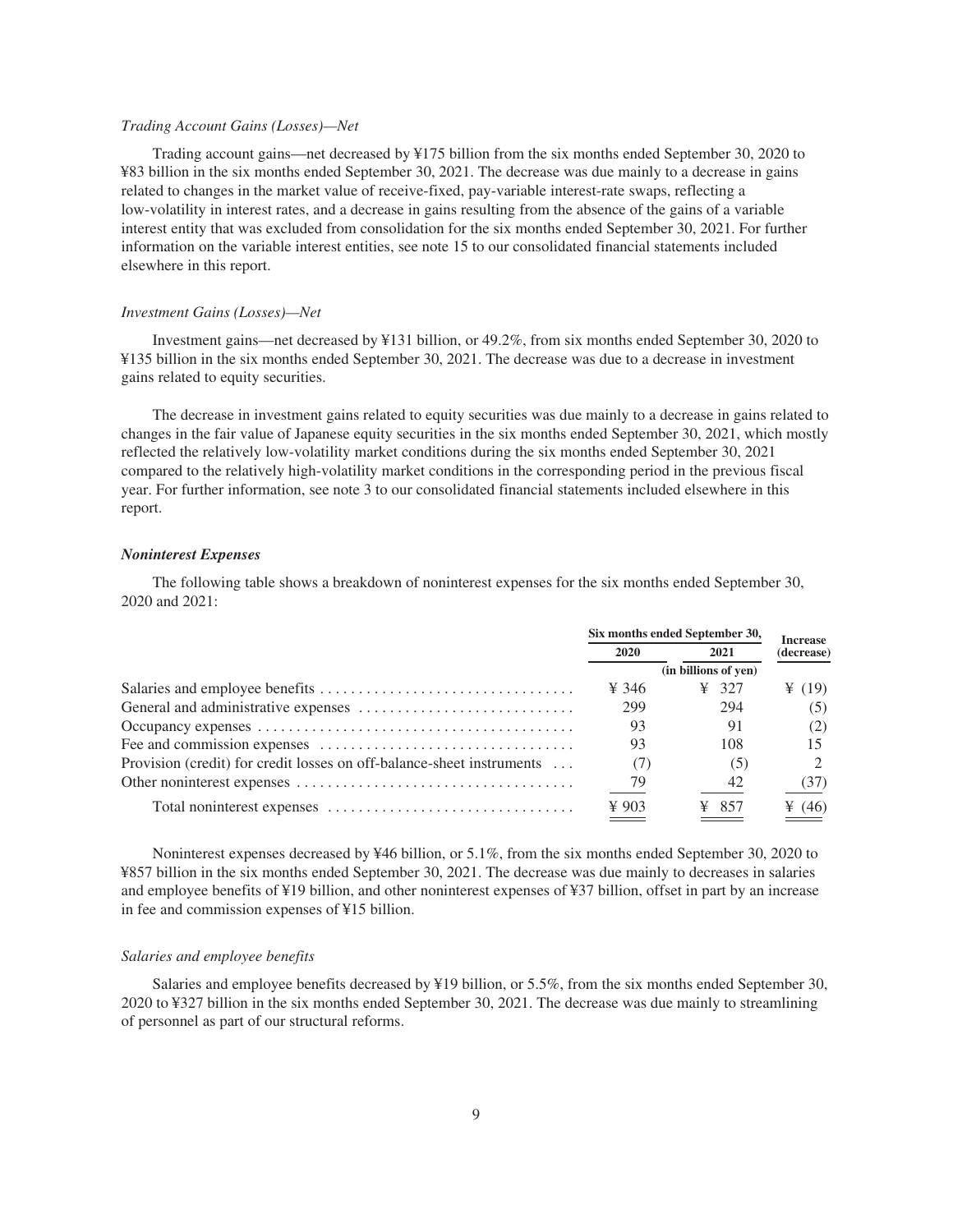# *Fee and commission expenses*

Fee and commission expenses increased by ¥15 billion, or 16.1%, from the six months ended September 30, 2020 to ¥108 billion in the six months ended September 30, 2021.

# *Other noninterest expenses*

Other noninterest expenses decreased by ¥37 billion, or 46.8%, from the six months ended September 30, 2020 to ¥42 billion in the six months ended September 30, 2021.

# *Income Tax Expense*

Income tax expense decreased by ¥99 billion, or 71.7%, from the six months ended September 30, 2020 to ¥39 billion in the six months ended September 30, 2021. The decrease was due to a deferred tax benefit of ¥28 billion in the six months ended September 30, 2021, compared to a deferred tax expense of ¥58 billion in the corresponding period in the previous fiscal year, offset in part by a decrease in current tax expense of ¥13 billion. The change in deferred tax expense (benefit) was due mainly to the effect of the share buyback conducted by MHSC in response to improving the capital position and aligning to our group's capital policy.

|                                                                           | Six months ended<br>September 30, | <b>Increase</b>      |                    |
|---------------------------------------------------------------------------|-----------------------------------|----------------------|--------------------|
|                                                                           | 2020                              | 2021                 | (decrease)         |
|                                                                           |                                   | (in billions of yen) |                    |
|                                                                           | ¥ 548                             | ¥ 383                | $\frac{1}{2}(165)$ |
|                                                                           | 138                               | 39                   | (99)               |
|                                                                           | 80                                | 67                   | (13)               |
| Deferred tax expense (benefit) $\dots\dots\dots\dots\dots\dots\dots\dots$ | 58                                | (28)                 | (86)               |
| Net income                                                                | 410                               | 344                  | (66)               |
| Less: Net income attributable to noncontrolling interests $\dots\dots$    | -94                               | 31                   | (63)               |
| Net income attributable to MHFG shareholders                              | $\frac{1}{2}$ 316                 | $\frac{1}{2}$ 313    | ¥<br>(3)           |

We consider the sales of available-for-sale securities and equity securities to be a qualifying tax-planning strategy that is a possible source of future taxable income to the extent necessary in the future mainly with respect to our principal banking subsidiaries in Japan. The reliance on this tax-planning strategy of our subsidiaries in Japan was at immaterial levels of overall deferred tax assets as of September 30, 2021.

#### *Net Income Attributable to Noncontrolling Interests*

Net income attributable to noncontrolling interests decreased by ¥63 billion from the six months ended September 30, 2020 to ¥31 billion in the six months ended September 30, 2021.

#### *Net Income Attributable to MHFG Shareholders*

As a result of the foregoing, net income attributable to MHFG shareholders decreased by ¥3 billion, or 0.9%, from the corresponding period in the previous fiscal year to ¥313 billion in the six months ended September 30, 2021.

#### <span id="page-12-0"></span>**Business Segments Analysis**

Our business segment information is prepared based on the internal management reporting systems used by management to measure the performance of our business segments under Japanese GAAP. Since figures reported to management are prepared under Japanese GAAP, they are not consistent with the consolidated financial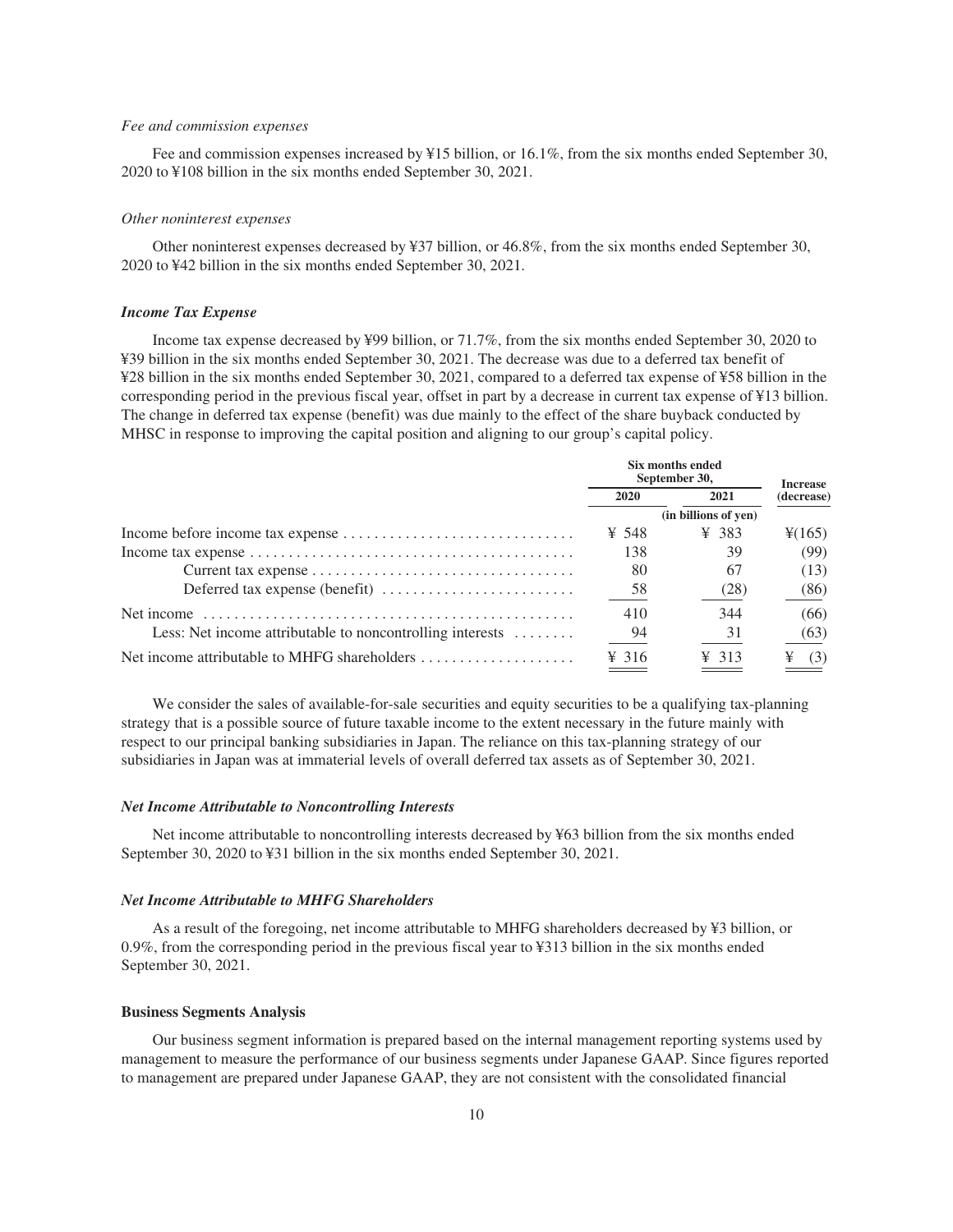statements prepared in accordance with U.S. GAAP. This difference is addressed in note 20 to our consolidated financial statements included elsewhere in this report, where a reconciliation to U.S. GAAP of the total amount of all business segments is provided.

We manage our group under an in-house company system based on our diverse customer segments. The aim of this system is to leverage our strengths and competitive advantage, which is the seamless integration of our banking, trust banking and securities functions under a holding company structure, to speedily provide highquality financial services that closely match customer needs.

Specifically, the company system is classified into the following five in-house companies, each based on a customer segment: the Retail & Business Banking Company, the Corporate & Institutional Company, the Global Corporate Company, the Global Markets Company, and the Asset Management Company. We regard these customer segments as our operating segments.

For a brief description of each of our business segments, see note 20 to our consolidated financial statements included elsewhere in this report.

# *Results of Operations by Business Segment*

# *Consolidated Results of Operations*

Consolidated gross profits + net gains related to ETFs and others for the six months ended September 30, 2021 were ¥1,130.6 billion, an increase of ¥37.3 billion compared to the six months ended September 30, 2020. Consolidated general and administrative expenses for the six months ended September 30, 2021 were ¥680.9 billion, an increase of ¥1.6 billion compared to the six months ended September 30, 2020. Consolidated equity in earnings of equity method investees-net for the six months ended September 30, 2021 was ¥16.5 billion, an increase of ¥5.0 billion compared to the six months ended September 30, 2020. Consolidated net business profits + net gains related to ETFs and others for the six months ended September 30, 2021 were ¥460.4 billion, an increase of ¥41.0 billion compared to the six months ended September 30, 2020.

|                                                           | <b>Mizuho Financial Group (Consolidated)</b>             |                                                |                                |                                     |                                       |              |                                         |  |  |
|-----------------------------------------------------------|----------------------------------------------------------|------------------------------------------------|--------------------------------|-------------------------------------|---------------------------------------|--------------|-----------------------------------------|--|--|
|                                                           | Retail &<br><b>Business</b><br><b>Banking</b><br>Company | Corporate &<br><b>Institutional</b><br>Company | Global<br>Corporate<br>Company | Global<br><b>Markets</b><br>Company | Asset<br><b>Management</b><br>Company | Others $(6)$ | Total                                   |  |  |
|                                                           |                                                          |                                                |                                | (in billions of yen)                |                                       |              |                                         |  |  |
| Six months ended September 30, $2020^{(1)}$ :             |                                                          |                                                |                                |                                     |                                       |              |                                         |  |  |
| Gross profits $+$ Net gains (losses) related to           |                                                          |                                                |                                |                                     |                                       |              |                                         |  |  |
| ETFs and others <sup>(2)</sup>                            | 4314.2                                                   | 4226.6                                         | 4226.0                         | 4293.0                              | 423.8                                 | ¥<br>9.7     | ¥1,093.3                                |  |  |
| General and administrative expenses $(3)$                 | 313.5                                                    | 104.0                                          | 125.2                          | 105.3                               | 15.7                                  | 15.6         | 679.3                                   |  |  |
| Equity in earnings (losses) of equity method              |                                                          |                                                |                                |                                     |                                       |              |                                         |  |  |
| $investees-net \ldots \ldots \ldots \ldots \ldots \ldots$ | 3.5                                                      | 2.4                                            | 5.9                            |                                     | 0.4                                   | (0.7)        | 11.5                                    |  |  |
| Amortization of goodwill and others                       | 1.1                                                      | 0.1                                            | 0.2                            | 0.4                                 | 3.8                                   | 0.5          | 6.1                                     |  |  |
| Net business profits $(\text{losses})^{(4)}$ + Net gains  |                                                          |                                                |                                |                                     |                                       |              |                                         |  |  |
| (losses) related to ETFs and others $\dots\dots$          | $\angle 3.1$                                             | ¥124.9                                         | ¥106.5                         | ¥187.3                              | $\frac{1}{2}$ 4.7                     |              | $\frac{1}{2}$ (7.1) $\frac{1}{2}$ 419.4 |  |  |
| Fixed assets <sup>(5)</sup>                               | 4516.2                                                   | ¥195.7                                         | ¥162.8                         | ¥ 95.6                              | $\ddot{x}$ —                          | 4751.0       | ¥1,721.3                                |  |  |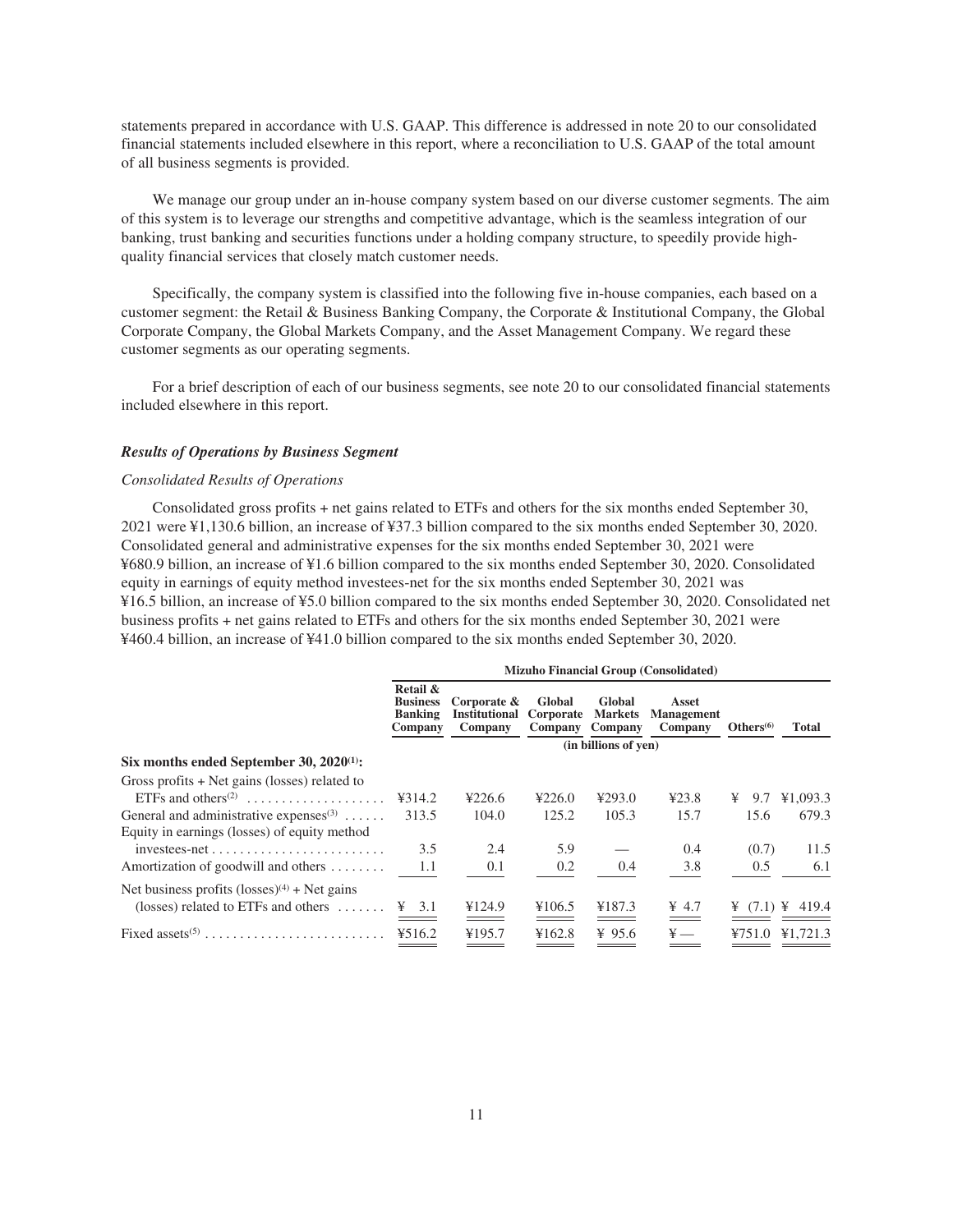|                                                           | <b>Mizuho Financial Group (Consolidated)</b>             |                                                   |                                |                                     |                                       |                    |            |  |  |
|-----------------------------------------------------------|----------------------------------------------------------|---------------------------------------------------|--------------------------------|-------------------------------------|---------------------------------------|--------------------|------------|--|--|
|                                                           | Retail &<br><b>Business</b><br><b>Banking</b><br>Company | Corporate $\&$<br><b>Institutional</b><br>Company | Global<br>Corporate<br>Company | Global<br><b>Markets</b><br>Company | Asset<br><b>Management</b><br>Company | $Others^{(6)}$     | Total      |  |  |
|                                                           |                                                          |                                                   |                                | (in billions of yen)                |                                       |                    |            |  |  |
| Six months ended September 30, $2021^{(1)}$ :             |                                                          |                                                   |                                |                                     |                                       |                    |            |  |  |
| Gross profits $+$ Net gains (losses) related to           |                                                          |                                                   |                                |                                     |                                       |                    |            |  |  |
| ETFs and others <sup><math>(2)</math></sup>               | ¥345.9                                                   | 4230.1                                            | 4250.0                         | ¥253.7                              | 429.0                                 | $\frac{1}{2}$ 21.9 | ¥1,130.6   |  |  |
| General and administrative expenses $(3)$                 | 311.3                                                    | 99.3                                              | 126.2                          | 107.5                               | 16.2                                  | 20.4               | 680.9      |  |  |
| Equity in earnings (losses) of equity method              |                                                          |                                                   |                                |                                     |                                       |                    |            |  |  |
| $investees-net \ldots \ldots \ldots \ldots \ldots \ldots$ | 5.5                                                      | 2.3                                               | 7.4                            |                                     | 0.8                                   | 0.5                | 16.5       |  |  |
| Amortization of goodwill and others                       | 1.1                                                      |                                                   | 0.2                            | 0.4                                 | 3.6                                   | 0.5                | 5.8        |  |  |
| Net business profits $(\text{losses})^{(4)}$ + Net gains  |                                                          |                                                   |                                |                                     |                                       |                    |            |  |  |
| (losses) related to ETFs and others $\dots\dots$          | ¥ 39.0                                                   | ¥133.1                                            | ¥131.0                         | ¥145.8                              | ¥10.0                                 | 1.5<br>¥           | 460.4<br>¥ |  |  |
|                                                           | ¥538.6                                                   | ¥182.5                                            | ¥166.7                         | ¥ $96.3$                            | $\frac{1}{2}$                         | ¥738.2             | ¥1,722.3   |  |  |

Notes:

- (1) Income and expenses of foreign branches of Mizuho Bank and foreign subsidiaries with functional currencies other than Japanese Yen have been translated for purposes of segment reporting using the budgeted foreign currency rates. Prior period comparative amounts for such foreign currency income and expenses have been translated using current period budgeted foreign currency rates.
- (2) "Gross profits + Net gains (losses) related to ETFs and others" is reported instead of sales reported by general corporations. Gross profits is defined as the sum of net interest income, fiduciary income, net fee and commission income, net trading income and net other operating income. Net gains (losses) related to ETFs and others consist of net gains (losses) on ETFs held by Mizuho Bank and Mizuho Trust & Banking on their non-consolidated basis and net gains (losses) on operating investment securities of Mizuho Securities on its consolidated basis. For the six months ended September 30, 2020 and 2021, net gains (losses) related to ETFs and others amounted to  $\frac{4}{19.0}$ ) billion and  $\frac{4}{21.8}$  billion, respectively, of which ¥(20.4) billion and ¥22.9 billion are included in "Global Markets Company," respectively.
- (3) "General and administrative expenses" excludes non-allocated gains (losses), net.
- (4) Net business profits (losses) is used in Japan as a measure of the profitability of core banking operations and is defined as gross profits (as defined above) less general and administrative expenses (excluding non-allocated gains (losses), net) plus equity in earnings (losses) of equity method investees-net and others. Measurement of net business profits (losses) is required for regulatory reporting to the Financial Services Agency of Japan.
- (5) "Fixed assets" is presented based on Japanese GAAP and corresponds to the total amount of the following U.S. GAAP accounts: Premises and equipment-net; Goodwill; Intangible assets; and right-of-use assets related to operating leases included in Other assets. The above table does not include other asset amounts because "Fixed assets" is the only balance sheet metric that management uses when evaluating and making decisions pertaining to the operating segments. "Others" in "Fixed assets" includes assets of headquarters that have not been allocated to each segment, "Fixed assets" pertaining to consolidated subsidiaries that are not subject to allocation, consolidating adjustments, and others. Certain "Fixed assets" expenses have been allocated to each segment using reasonable allocation criteria.
- (6) "Others" includes the following items:
	- profits and expenses pertaining to consolidated subsidiaries that are not subject to allocation;
	- consolidating adjustments, including elimination of internal transaction between each segment;
	- equity in earnings (losses) of equity method investees-net that are not subject to allocation; and
	- profits and losses pertaining to derivative transactions that reflect the counterparty risk of the individual parties and other factors in determining fair market value.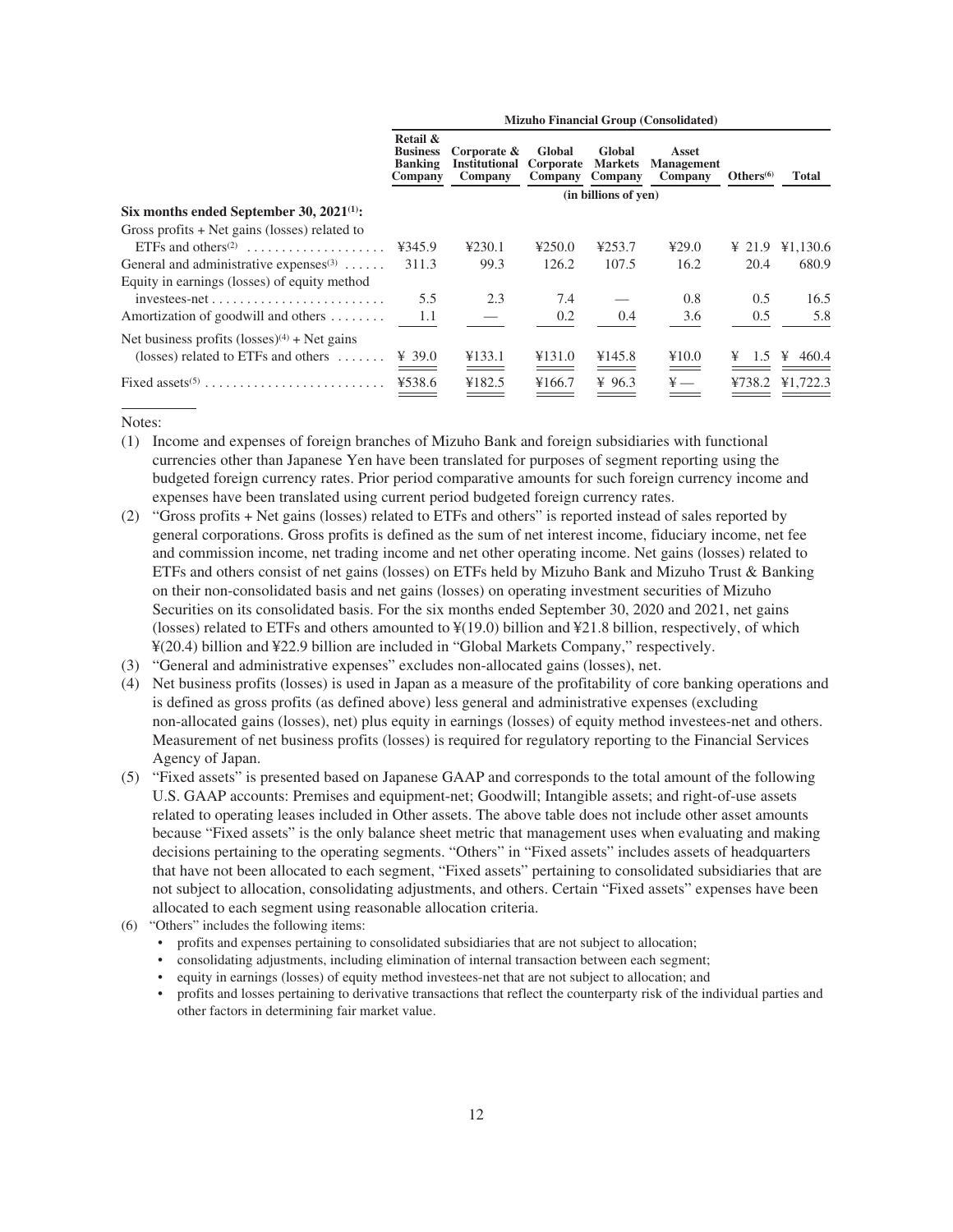# *Retail & Business Banking Company*

Gross profits + net gains related to ETFs and others for the six months ended September 30, 2021 were ¥345.9 billion, an increase in ¥31.7 billion, or 10.1%, compared to the six months ended September 30, 2020. The increase was attributable mainly to growth trends in commission income from sales of investment products to individuals.

General and administrative expenses (excluding non-allocated gains (losses), net) for the six months ended September 30, 2021 decreased by ¥2.2 billion, or 0.7%, compared to the six months ended September 30, 2020 to ¥311.3 billion.

Equity in earnings of equity method investees-net for the six months ended September 30, 2021 increased by ¥2.0 billion, or 57.1%, compared to the six months ended September 30, 2020 to ¥5.5 billion.

As a result, net business losses + net gains related to ETFs and others for the six months ended September 30, 2021 increased by ¥35.9 billion, or 1,158.1%, compared to the six months ended September 30, 2020 to ¥39.0 billion.

#### *Corporate & Institutional Company*

Gross profits + net gains related to ETFs and others for the six months ended September 30, 2021 were ¥230.1 billion, an increase of ¥3.5 billion, or 1.5%, compared to the six months ended September 30, 2020. The increase was attributable mainly to an increase in net interest income which was offset in part by a decrease in solution-related revenue due mainly to the absence of the large projects that positively impacted the six months ended September 30, 2020.

General and administrative expenses (excluding non-allocated gains (losses), net) for the six months ended September 30, 2021 decreased by ¥4.7 billion, or 4.5%, compared to the six months ended September 30, 2020 to ¥99.3 billion.

Equity in earnings of equity method investees-net for the six months ended September 30, 2021 decreased by ¥0.1 billion, or 4.2%, compared to the six months ended September 30, 2020 to ¥2.3 billion.

As a result, net business profits + net gains related to ETFs and others for the six months ended September 30, 2021 increased by ¥8.2 billion, or 6.6%, compared to the six months ended September 30, 2020 to ¥133.1 billion.

#### *Global Corporate Company*

Gross profits + net gains related to ETFs and others for the six months ended September 30, 2021 were ¥250.0 billion, an increase of ¥24.0 billion, or 10.6%, compared to the six months ended September 30, 2020. The increase was attributable mainly to an increase in net interest income.

General and administrative expenses (excluding non-allocated gains (losses), net) for the six months ended September 30, 2021 increased by ¥1.0 billion, or 0.8%, compared to the six months ended September 30, 2020 to ¥126.2 billion.

Equity in earnings of equity method investees-net for the six months ended September 30, 2021 increased by ¥1.5 billion, or 25.4%, compared to the six months ended September 30, 2020 to ¥7.4 billion.

As a result, net business profits + net gains related to ETFs and others for the six months ended September 30, 2021 increased by ¥24.5 billion, or 23.0%, compared to the six months ended September 30, 2020 to ¥131.0 billion.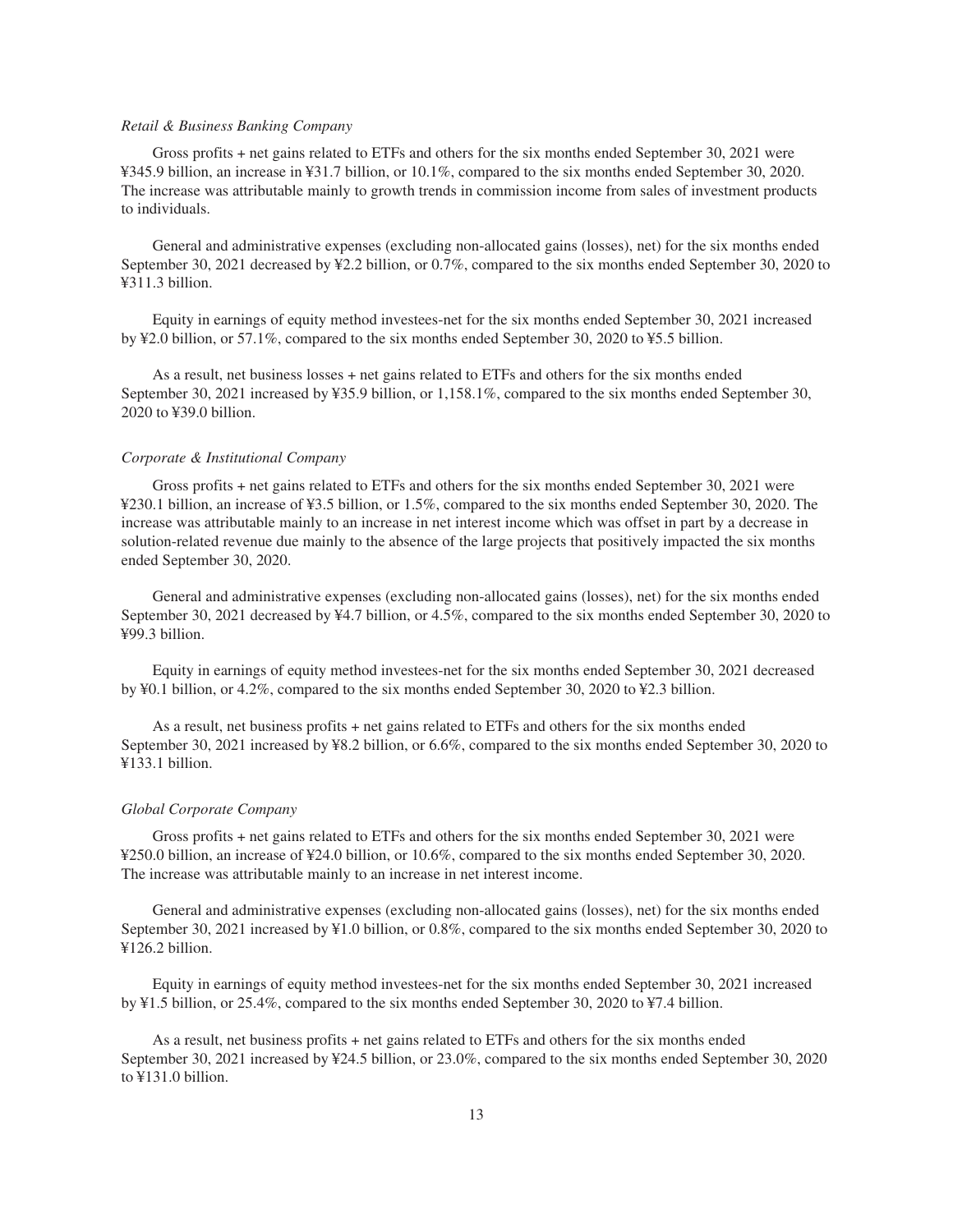# *Global Markets Company*

Gross profits + net losses related to ETFs and others for the six months ended September 30, 2021 were ¥253.7 billion, a decrease of ¥39.3 billion, or 13.4%, compared to the six months ended September 30, 2020. The decrease was attributable mainly to a decrease in each of the banking and the sales and trading compared to the corresponding period in the previous fiscal year being an unusual market environment due to the COVID-19 outbreak.

General and administrative expenses (excluding non-allocated gains (losses), net) for the six months ended September 30, 2021 increased by ¥2.2 billion, or 2.1%, compared to the six months ended September 30, 2020 to ¥107.5 billion.

As a result, net business profits + net losses related to ETFs and others for the six months ended September 30, 2021 decreased by ¥41.5 billion, or 22.2%, compared to the six months ended September 30, 2020 to ¥145.8 billion.

# *Asset Management Company*

Gross profits + net gains related to ETFs and others for the six months ended September 30, 2021 were ¥29.0 billion, an increase of ¥5.2 billion, or 21.8%, compared to the six months ended September 30, 2020. The increase was attributable mainly to an increase in assets under management relating to publicly offered investment trusts.

General and administrative expenses (excluding non-allocated gains (losses), net) for the six months ended September 30, 2021 increased by ¥0.5 billion, or 3.2%, compared to the six months ended September 30, 2020 to ¥16.2 billion.

As a result, net business profits + net gains related to ETFs and others for the six months ended September 30, 2021 increased by ¥5.3 billion, or 112.8%, compared to the six months ended September 30, 2020 to ¥10.0 billion.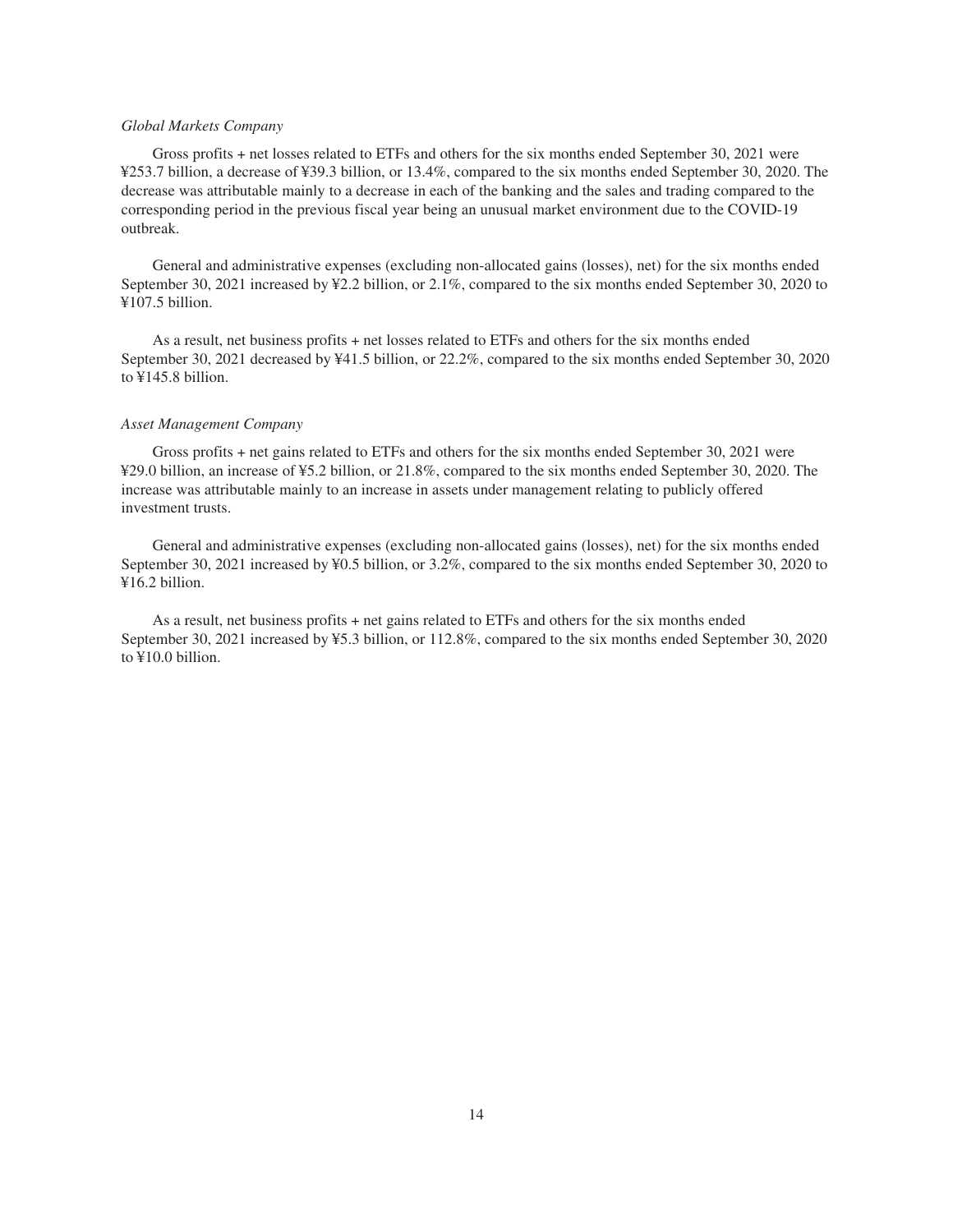# <span id="page-17-0"></span>**Financial Condition**

# *Assets*

Our assets as of March 31, 2021 and September 30, 2021 were as follows:

|                                                     | As of                                      |                      |                               |
|-----------------------------------------------------|--------------------------------------------|----------------------|-------------------------------|
|                                                     | March 31.<br>September 30,<br>2021<br>2021 |                      | <b>Increase</b><br>(decrease) |
|                                                     |                                            | (in billions of yen) |                               |
|                                                     | 1.601<br>¥                                 | ¥<br>1.681           | ¥<br>80                       |
|                                                     | 47,134                                     | 46.145               | (989)                         |
|                                                     | 859                                        | 481                  | (378)                         |
|                                                     | 11.623                                     | 16.933               | 5.310                         |
| Receivables under securities borrowing transactions | 2,694                                      | 2,408                | (286)                         |
|                                                     | 26,753                                     | 27,317               | 564                           |
|                                                     | 33,041                                     | 32,341               | (700)                         |
|                                                     | 88,581                                     | 87,186               | (1,395)                       |
|                                                     | (651)                                      | (665)                | (14)                          |
|                                                     | 87,930                                     | 86,521               | (1,409)                       |
|                                                     | 1,811                                      | 1.747                | (64)                          |
|                                                     | 237                                        | 219                  | (18)                          |
|                                                     | 317                                        | 307                  | (10)                          |
|                                                     | 93                                         | 93                   |                               |
|                                                     | 56                                         | 52                   | (4)                           |
|                                                     | 45                                         | 38                   | (7)                           |
|                                                     | 7,457                                      | 6,487                | (970)                         |
|                                                     | 4221.651                                   | ¥222.770             | $\frac{1}{2}$ 1,119           |

Total assets increased by ¥1,119 billion from ¥221,651 billion as of March 31, 2021 to ¥222,770 billion as of September 30, 2021. The increase was due mainly to an increase of ¥5,310 billion in receivables under resale agreements, offset in part by decreases of ¥1,409 billion in loans, net of allowance and ¥989 billion in interestbearing deposits in other banks.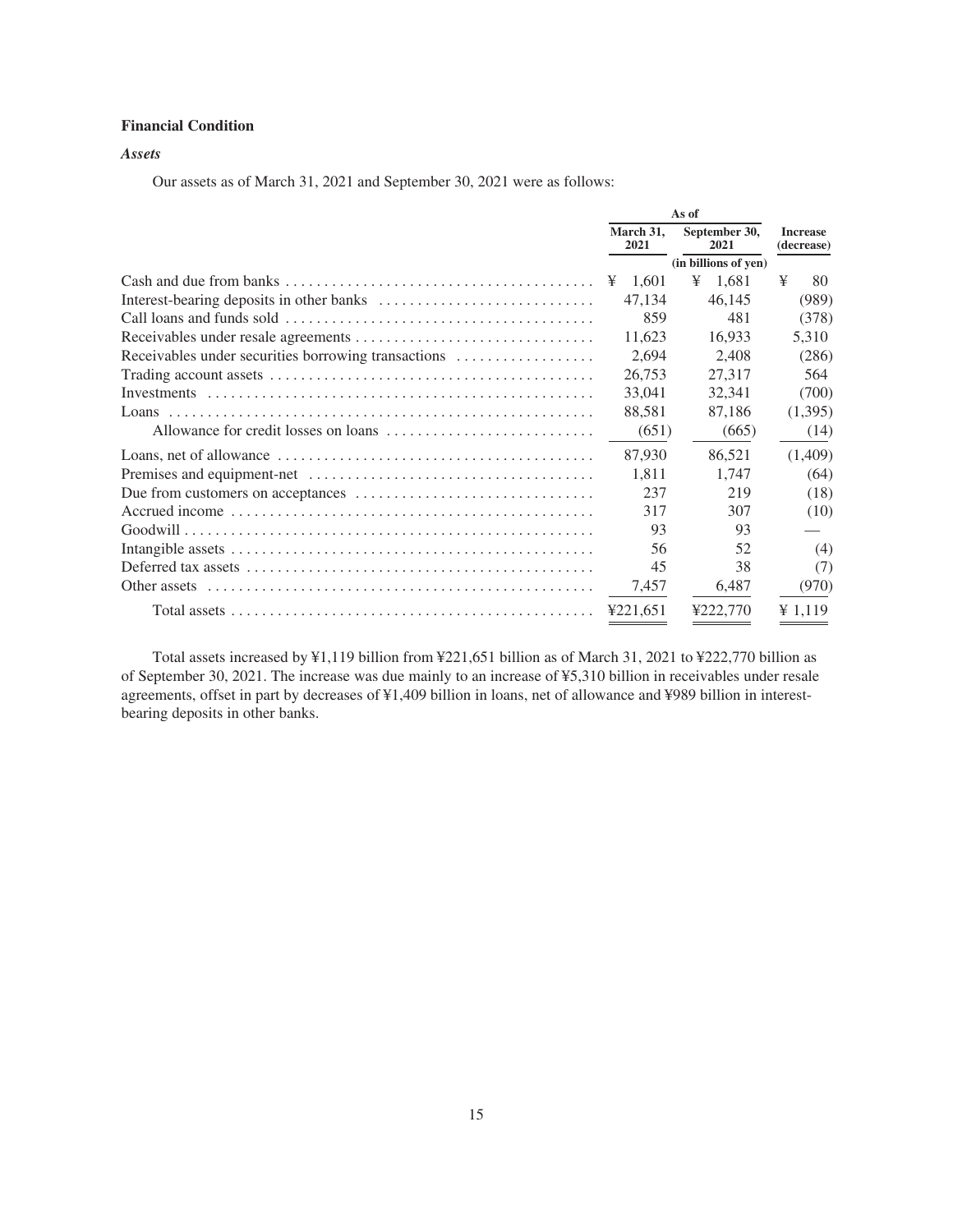# *Loans*

# *Loans outstanding*

The following table shows our loans outstanding as of March 31, 2021 and September 30, 2021 based on classifications by domicile and industry segment:

|                                                                       |                | <b>Increase</b> |               |                                          |                   |                   |
|-----------------------------------------------------------------------|----------------|-----------------|---------------|------------------------------------------|-------------------|-------------------|
|                                                                       | March 31, 2021 |                 |               | September 30, 2021                       | (decrease)        |                   |
|                                                                       |                |                 |               | (in billions of yen, except percentages) |                   |                   |
| <b>Domestic:</b>                                                      |                |                 |               |                                          |                   |                   |
| Manufacturing                                                         | ¥11,011        |                 | 12.4% ¥10,570 | $12.1\% \text{ }$                        |                   | $(441)$ $(0.3)\%$ |
| Construction and real estate                                          | 10,492         | 11.8            | 10,664        | 12.2                                     | 172               | 0.4               |
| Services                                                              | 6.406          | 7.2             | 6,003         | 6.9                                      | $(403)$ $(0.3)$   |                   |
| Wholesale and retail $\ldots, \ldots, \ldots, \ldots, \ldots, \ldots$ | 5.357          | 6.0             | 5,432         | 6.2                                      | 75                | 0.2               |
| Transportation and communications                                     | 3,886          | 4.4             | 3,913         | 4.5                                      | 27                | 0.1               |
|                                                                       | 4.696          | 5.3             | 4,231         | 4.8                                      | (465)             | (0.5)             |
| Government and public institutions                                    | 1,898          | 2.1             | 1,597         | 1.8                                      | $(301)$ $(0.3)$   |                   |
|                                                                       | 5,918          | 6.8             | 5,997         | 6.9                                      | 79                | 0.1               |
| Individuals                                                           | 8.984          | 10.1            | 8,798         | 10.1                                     | (186)             | 0.0               |
| Mortgage loans                                                        | 8,194          | 9.2             | 8,039         | 9.2                                      | (155)             | 0.0               |
|                                                                       | 790            | 0.9             | 759           | 0.9                                      | (31)              | 0.0               |
| Total domestic $\dots\dots\dots\dots\dots\dots\dots$                  | 58.648         | 66.1            | 57,205        | 65.5                                     | $(1,443)$ $(0.6)$ |                   |
| <b>Foreign:</b>                                                       |                |                 |               |                                          |                   |                   |
|                                                                       | 19.455         | 21.9            | 19,368        | 22.2                                     | (87)              | 0.3               |
| Banks and other financial institutions <sup><math>(4)</math></sup>    | 10,449         | 11.8            | 10,561        | 12.1                                     | 112               | 0.3               |
| Government and public institutions                                    | 177            | 0.2             | 192           | 0.2                                      | 15                | 0.0               |
|                                                                       | 19             | 0.0             | 25            | 0.0                                      | 6                 | 0.0               |
| Total foreign $\dots \dots \dots \dots \dots \dots \dots \dots$       | 30,100         | 33.9            | 30,146        | 34.5                                     | 46                | 0.6               |
| Subtotal                                                              |                | 88,748 100.0%   | 87,351        | 100.0%                                   | (1,397)           |                   |
| Less: Unearned income and deferred loan fees-net                      | (167)          |                 | (165)         |                                          | 2                 |                   |
| Total loans before allowance for credit losses on loans ¥88,581       |                |                 | ¥87,186       |                                          | 4(1,395)          |                   |

#### Note:

- (2) Other industries under Domestic includes trade receivables and lease receivables of consolidated variable interest entities.
- (3) Commercial and industrial under Foreign includes ¥222 billion and ¥221 billion of lease receivables that are receivables arising from direct financing leasing as of March 31, 2021 and September 30, 2021, respectively.
- (4) Banks and other financial institutions under Foreign includes mainly banks and financial services companies.

Total loans before allowance for credit losses on loans decreased by ¥1,395 billion from the end of the previous fiscal year to ¥87,186 billion as of September 30, 2021.

Loans to domestic borrowers decreased by ¥1,443 billion from the end of the previous fiscal year to ¥57,205 billion as of September 30, 2021. The decrease was due mainly to decreases in wide industry categories, offset in part by an increase in construction and real estate.

<sup>(1)</sup> Banks and other financial institutions under Domestic includes mainly banks, securities companies, insurance companies and credit card companies.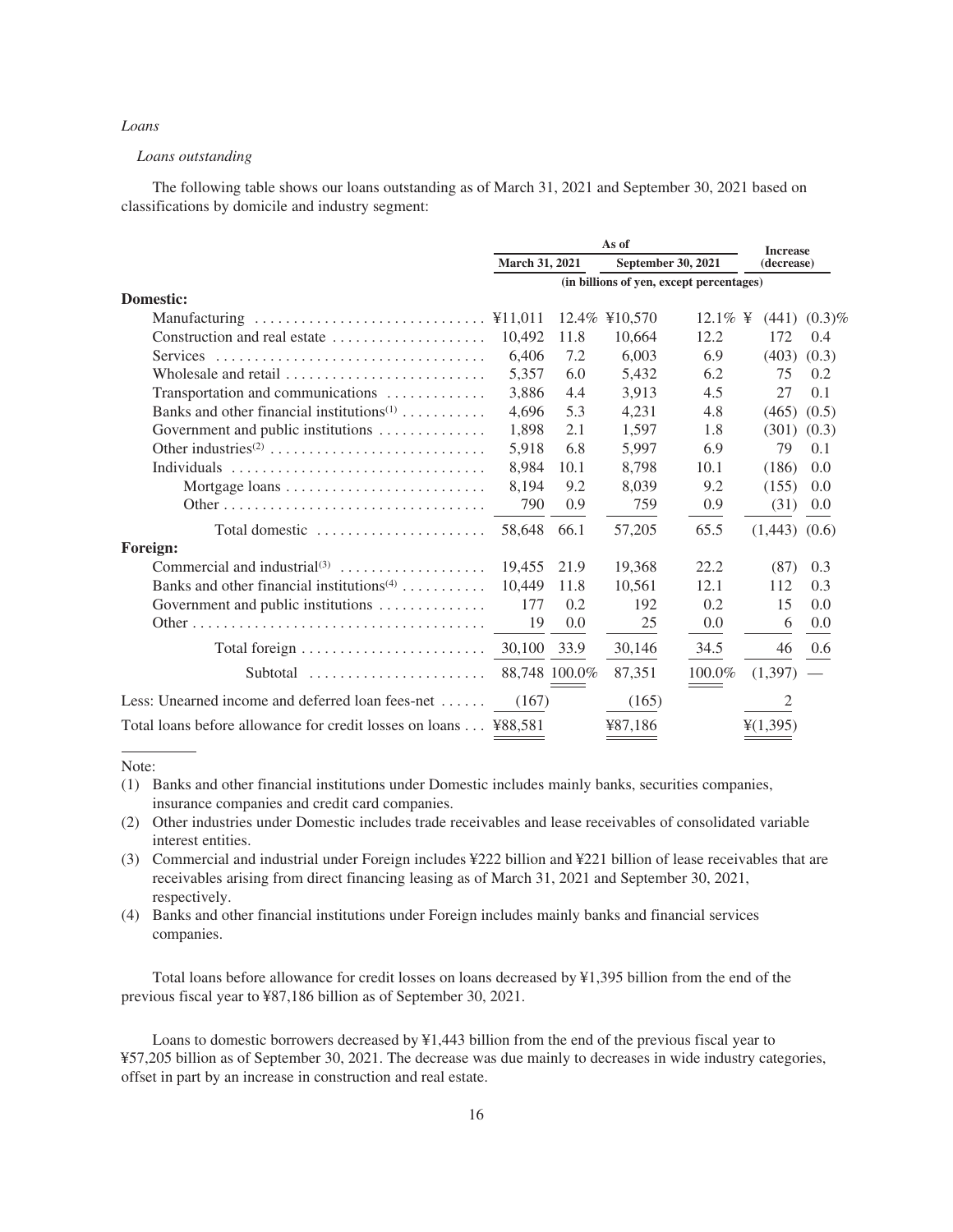Loans to foreign borrowers increased by ¥46 billion from the end of the previous fiscal year to ¥30,146 billion as of September 30, 2021. The increase was due mainly to an increase in banks and other financial institutions, offset in part by a decrease in commercial and industrial.

Within our loan portfolio, the proportion of loans to domestic borrowers against gross total loans decreased from 66.1% to 65.5%, while that of loans to foreign borrowers against gross total loans increased from 33.9% to 34.5%. Loans to foreign borrowers were regionally diversified.

# *Nonaccrual Loans*

# *Balance of nonaccrual loans*

The following table shows our nonaccrual loans as of March 31, 2021 and September 30, 2021:

|                                               |        |                | As of              |                                                                                              |                   |                     |
|-----------------------------------------------|--------|----------------|--------------------|----------------------------------------------------------------------------------------------|-------------------|---------------------|
|                                               |        | March 31, 2021 | September 30, 2021 |                                                                                              |                   | Increase (decrease) |
|                                               | loans  | total loans    | loans              | Nonaccrual Ratio to gross Nonaccrual Ratio to gross Nonaccrual Ratio to gross<br>total loans | loans             | total loans         |
|                                               |        |                |                    | (in billions of yen, except percentages)                                                     |                   |                     |
| Domestic:                                     |        |                |                    |                                                                                              |                   |                     |
| Corporate:                                    |        |                |                    |                                                                                              |                   |                     |
| Large companies $\dots \dots \dots$ \! \! 816 |        | 1.9%           | 834<br>¥           | $2.0\%$                                                                                      | ¥ 18              | $0.1\%$             |
| Small and medium-sized                        |        |                |                    |                                                                                              |                   |                     |
| companies $\dots\dots\dots\dots$              | 142    | 4.3            | 141                | 4.4                                                                                          | (1)               | 0.1                 |
| Retail:                                       |        |                |                    |                                                                                              |                   |                     |
| Housing Loan                                  | 63     | 0.8            | 55                 | 0.7                                                                                          | (8)               | (0.1)               |
| Others $\dots\dots\dots\dots\dots\dots\dots$  | 59     | 3.1            | 63                 | 3.5                                                                                          | 4                 | (0.4)               |
| Total domestic                                | 1.080  | 1.8            | 1.093              | 1.9                                                                                          | 13                | 0.1                 |
|                                               |        |                |                    |                                                                                              |                   |                     |
| Foreign                                       | 144    | 0.5            | 107                | 0.4                                                                                          | (37)              | (0.1)               |
| Total nonaccrual loans                        | ¥1,224 | 1.4            | ¥1,200             | 1.4                                                                                          | $\frac{1}{2}(24)$ | 0.0                 |

Total nonaccrual loans decreased by ¥24 billion, or 2.0%, from the end of the previous fiscal year to ¥1,200 billion as of September 30, 2021. Nonaccrual loans to domestic borrowers increased by ¥13 billion. Nonaccrual loans to foreign borrowers decreased by ¥37 billion due mainly repayments and charge offs related to some borrowers. The relative impact of foreign currency fluctuations on such amount was immaterial.

The percentage of nonaccrual loans within gross total loans as of September 30, 2021 remained unchanged from that as of March 31, 2021. The percentage of nonaccrual loans net of allowance for credit losses on loans to gross total loans net of allowance for credit losses on loans decreased from 0.65% as of March 31, 2021 to 0.62% as of September 30, 2021 due to a larger percentage decrease in nonaccrual loans net of allowance for credit losses on loans than the percentage decrease in gross total loans net of allowance for credit losses on loans.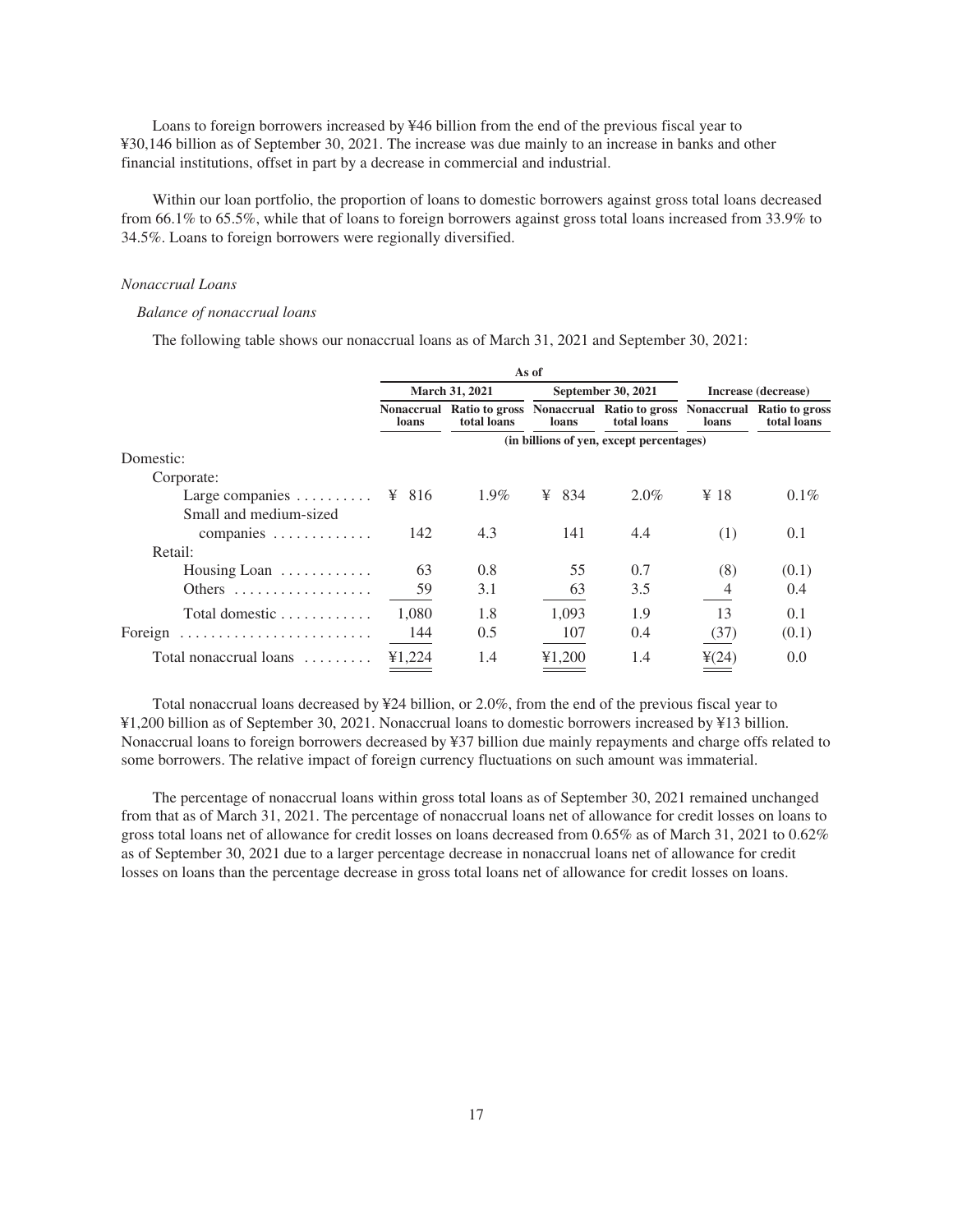# *Allowance for Credit Losses on Loans*

# *Balance of allowance for credit losses on loans*

The following table summarizes the allowance for credit losses on loans by component and as a percentage of the corresponding loan balance as of March 31, 2021 and September 30, 2021:

|                                                                              | As of               |                                          |                               |
|------------------------------------------------------------------------------|---------------------|------------------------------------------|-------------------------------|
|                                                                              | 2021                | March 31, September 30,<br>2021          | <b>Increase</b><br>(decrease) |
|                                                                              |                     | (in billions of yen, except percentages) |                               |
|                                                                              |                     |                                          | $\angle 4$                    |
|                                                                              | $\frac{1}{2}$ 1.113 | $\frac{1}{2}$ 1,110                      | $\angle$ (3)                  |
|                                                                              | - 111               | 90                                       | (21)                          |
|                                                                              | 87,524              | 86,151                                   | (1,373)                       |
|                                                                              | ¥88,748             | ¥87,351                                  | $\frac{1}{2}(1,397)$          |
| Percentage of total allowance for credit losses on loans against gross total | $0.73\%$            | $0.76\%$                                 | 0.03%                         |
|                                                                              |                     |                                          |                               |

#### Note:

(1) Accrual loans refer to loans categorized as "normal obligors" and "watch obligors (excluding special attention obligors)" under our internal rating system.

Allowance for credit losses on loans increased by ¥14 billion from the end of the previous fiscal year to ¥665 billion as of September 30, 2021. Gross total loans decreased by ¥1,397 billion from the end of the previous fiscal year to ¥87,351 billion as of September 30, 2021 due mainly to a decrease in accrual loans. As a result, the percentage of total allowance for credit losses on loans against gross total loans increased by 0.03 percentage points to 0.76%.

Nonaccrual loans decreased by 2.0% from the end of the previous fiscal year due mainly to decreases in both nonaccrual loans with an allowance and nonaccrual loans without an allowance. Allowance for credit losses on loans increased by 2.2% from the end of the previous fiscal year.

The coverage ratio for nonaccrual loans, calculated as the percentage of total allowance for credit losses on loans against total nonaccrual loans, increased by 2.28 percentage points as of September 30, 2021 compared to March 31, 2021. The increase was due to an increase in total allowance for credit losses on loans and a decrease in total nonaccrual loans.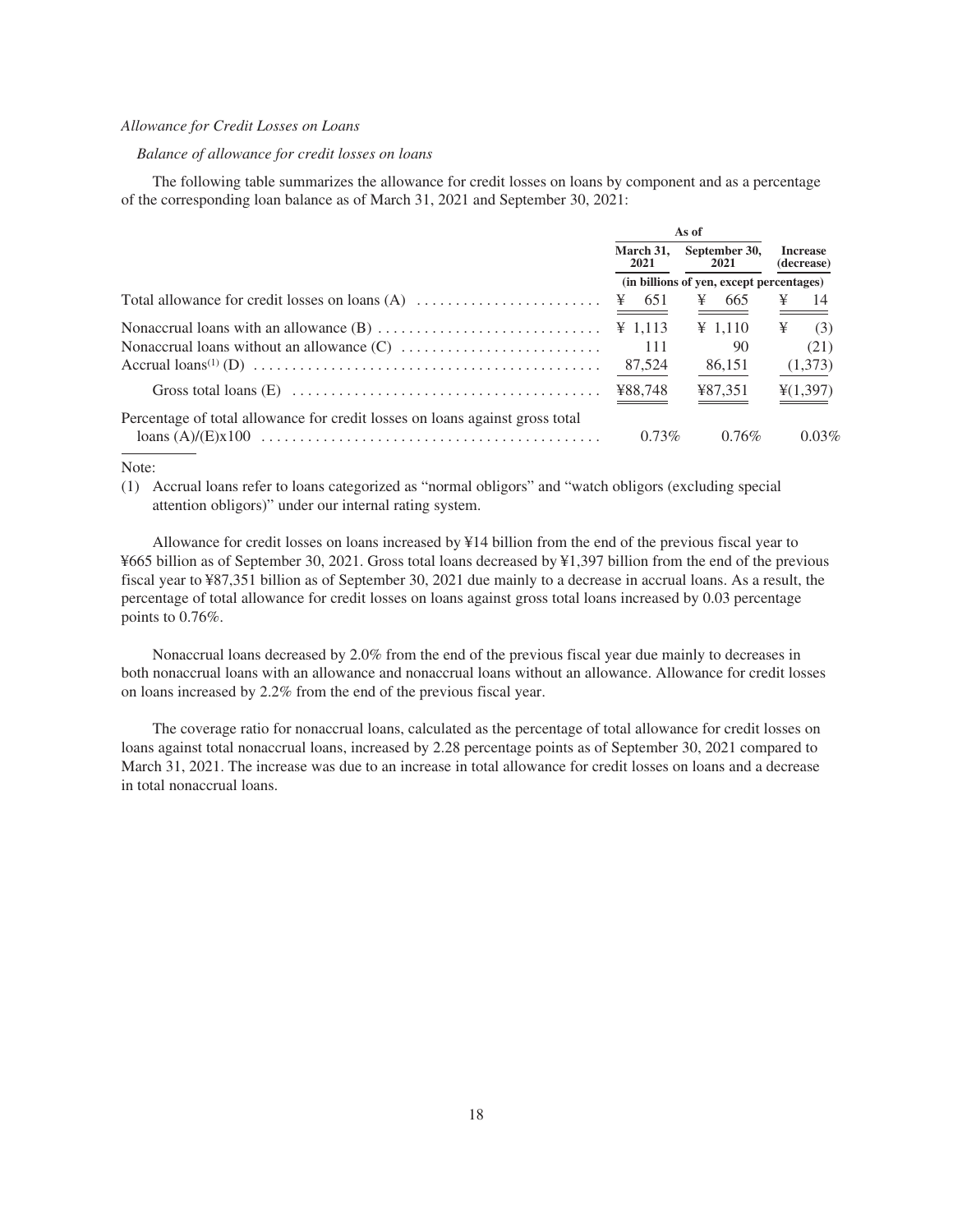# *Provision (credit) for credit losses on loans*

The following table summarizes changes in our allowance for credit losses on loans in the six months ended September 30, 2020 and 2021:

|                                                                  | Six months ended<br>September 30, | <b>Increase</b>      |                 |
|------------------------------------------------------------------|-----------------------------------|----------------------|-----------------|
|                                                                  | 2020                              | 2021                 | (decrease)      |
|                                                                  |                                   | (in billions of yen) |                 |
| Allowance for credit losses on loans at beginning of fiscal year | ¥441                              | 4651                 | $\frac{1}{210}$ |
|                                                                  | 156                               |                      | (156)           |
|                                                                  | 597                               | 651                  | 54              |
| Provision (credit) for credit losses on loans                    | 53                                | 48                   | (5)             |
|                                                                  | (32)                              | (41)                 | (9)             |
|                                                                  | 6                                 | 6                    |                 |
|                                                                  | (26)                              | (35)                 | (9)             |
|                                                                  | (1)                               |                      |                 |
|                                                                  | 4623                              | ¥665                 | ¥<br>42         |

Note:

(1) "Others" includes primarily foreign exchange translation.

Provision for credit losses on loans decreased by ¥5 billion from the six months ended September 30, 2020 to ¥48 billion in the six months ended September 30, 2021.

Charge-offs increased by ¥9 billion from the six months ended September 30, 2020 to ¥41 billion for the six months ended September 30, 2021.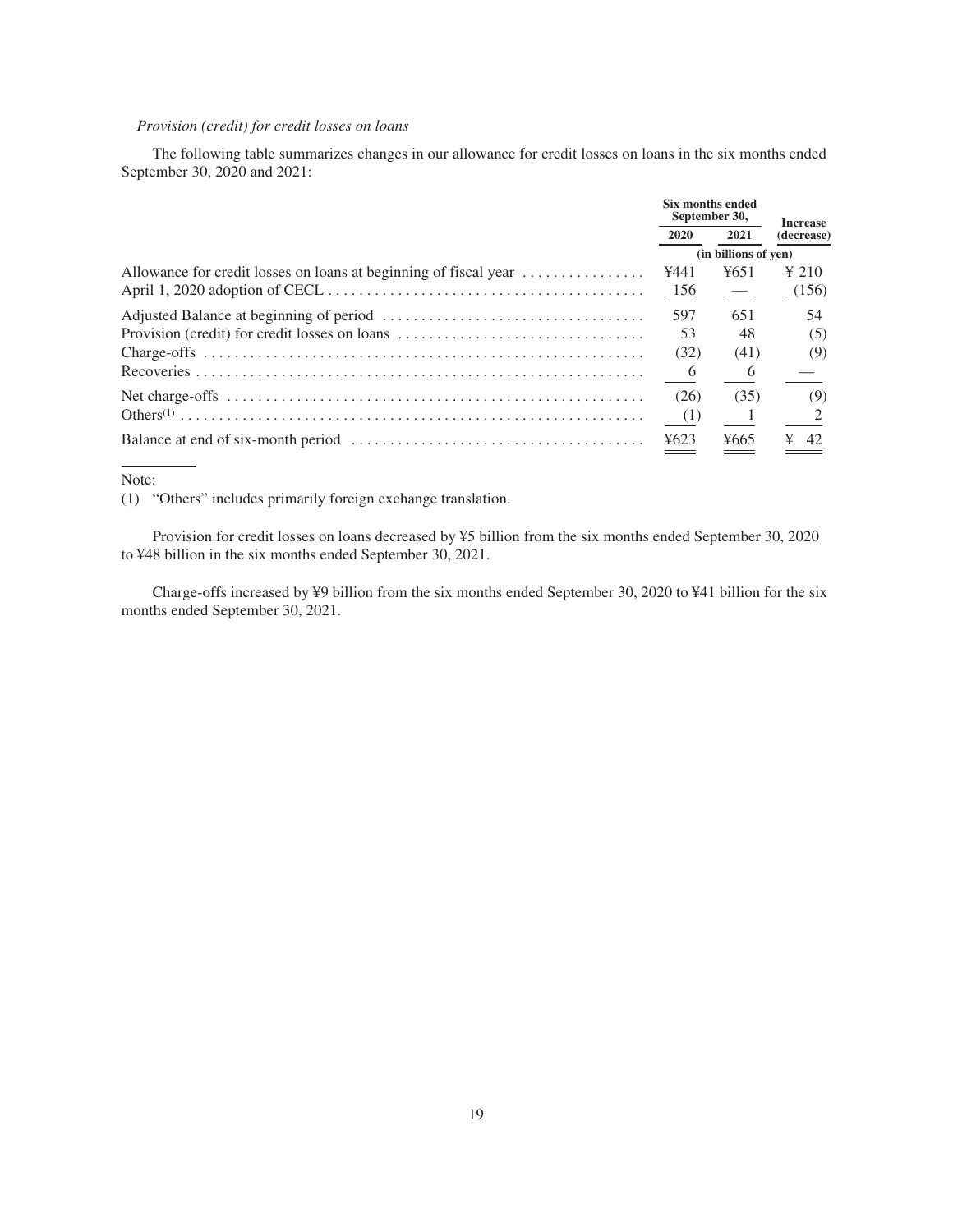# *Investments*

The majority of our investments are available-for-sale and held-to-maturity securities, which as of March 31, 2021 and September 30, 2021 were as follows:

|                                          |                          |               |                                               | As of             |                      |                                               |                                           |                      |                                               |  |
|------------------------------------------|--------------------------|---------------|-----------------------------------------------|-------------------|----------------------|-----------------------------------------------|-------------------------------------------|----------------------|-----------------------------------------------|--|
|                                          | <b>March 31, 2021</b>    |               |                                               |                   | September 30, 2021   |                                               | Increase (decrease)                       |                      |                                               |  |
|                                          | <b>Amortized</b><br>cost | Fair<br>value | <b>Net</b><br>unrealized<br>gains<br>(losses) | Amortized<br>cost | Fair<br>value        | <b>Net</b><br>unrealized<br>gains<br>(losses) | <b>Amortized</b><br>cost                  | Fair<br>value        | <b>Net</b><br>unrealized<br>gains<br>(losses) |  |
|                                          |                          |               |                                               |                   | (in billions of yen) |                                               |                                           |                      |                                               |  |
| <b>Available-for-sale securities:</b>    |                          |               |                                               |                   |                      |                                               |                                           |                      |                                               |  |
| Debt securities:                         |                          |               |                                               |                   |                      |                                               |                                           |                      |                                               |  |
| Japanese government                      |                          |               |                                               |                   |                      |                                               |                                           |                      |                                               |  |
|                                          | ¥20,954                  | ¥20,921       | $\frac{1}{2}(33)$                             | ¥19,029           | ¥19,003              | ¥(26)                                         | $\frac{1}{2}(1,925)$                      | $\frac{1}{2}(1,918)$ | $\frac{1}{2}$ 7                               |  |
| Other than Japanese                      |                          |               |                                               |                   |                      |                                               |                                           |                      |                                               |  |
| government bonds                         | 6,903                    | 6,932         | 29                                            | 7,170             | 7,196                | 26                                            | 267                                       | 264                  | (3)                                           |  |
| Total                                    | ¥27,857                  | ¥27,853       | $\frac{1}{2}$ (4)                             | ¥26,199           | ¥26,199              | $\frac{1}{2}$                                 | $\frac{1}{2}(1,658)$ $\frac{1}{2}(1,654)$ |                      | $\yen 4$                                      |  |
| Held-to-maturity securities:             |                          |               |                                               |                   |                      |                                               |                                           |                      |                                               |  |
| Debt securities:                         |                          |               |                                               |                   |                      |                                               |                                           |                      |                                               |  |
| Japanese government                      |                          |               |                                               |                   |                      |                                               |                                           |                      |                                               |  |
|                                          | ¥<br>480 ¥               | 490           | $\angle 10$                                   | 480<br>¥          | ¥<br>488             | ¥<br>- 8                                      | ¥                                         | ¥<br>(2)             | $\frac{1}{2}$ (2)                             |  |
| Agency mortgage-backed                   |                          |               |                                               |                   |                      |                                               |                                           |                      |                                               |  |
| securities $\ldots \ldots \ldots \ldots$ | 407                      | 414           | 7                                             | 916               | 916                  |                                               | 509                                       | 502                  | (7)                                           |  |
|                                          | 887<br>¥                 | ¥<br>904      | ¥ 17                                          | ¥ 1.396           | ¥ $1.404$            | ¥<br>8                                        | ¥<br>509                                  | ¥<br>500             | $\frac{1}{2}(9)$                              |  |

Available-for-sale securities measured at fair value decreased by ¥1,654 billion from the end of the previous fiscal year to ¥26,199 billion as of September 30, 2021. The decrease was due primarily to our sales of Japanese government bonds. Held-to-maturity securities measured at amortized cost increased by ¥509 billion from the end of the previous fiscal year to ¥1,396 billion as of September 30, 2021. The increase was due primarily to an increase in agency mortgage-backed securities. See note 3 to our consolidated financial statements for details of other investments included within investments.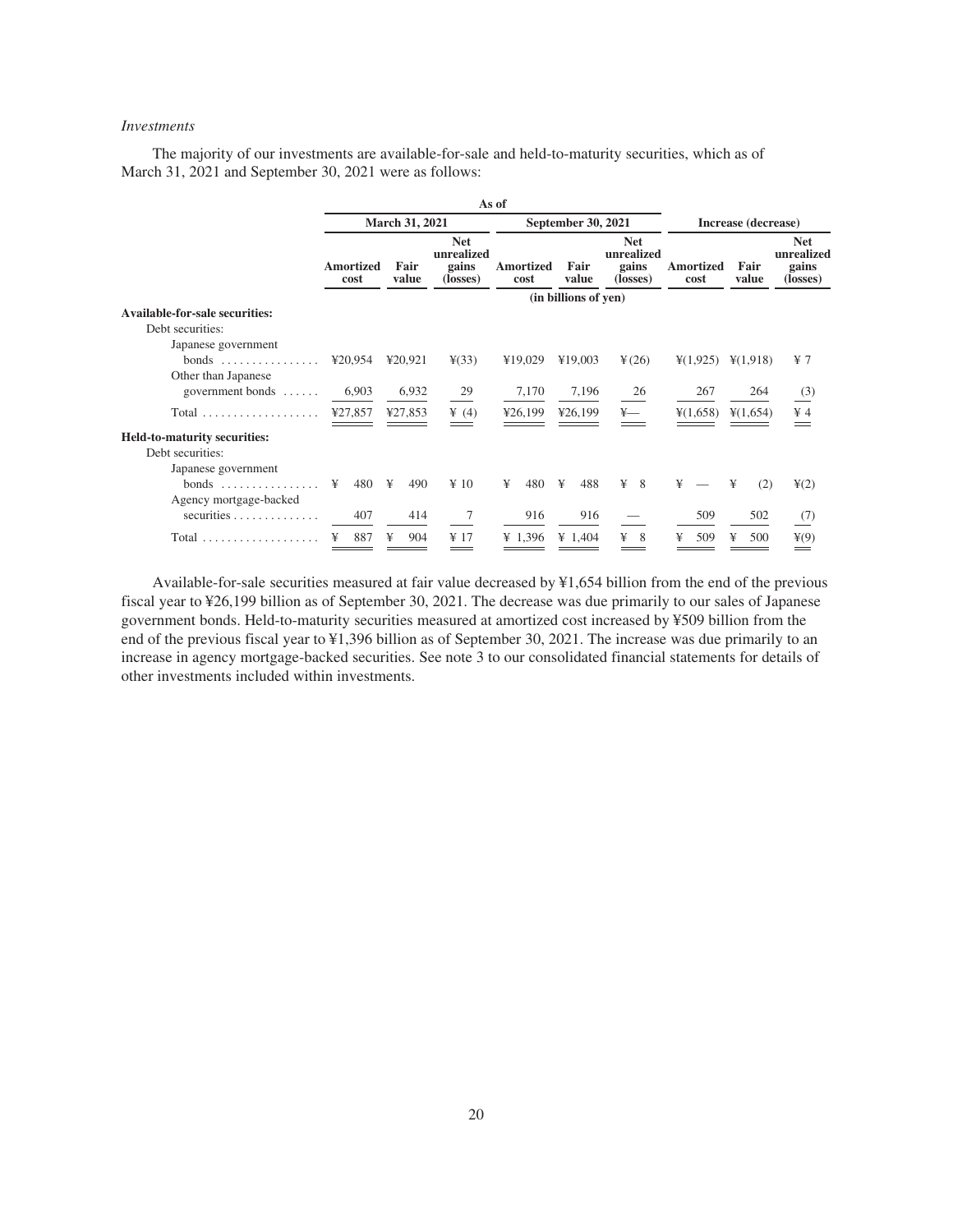# *Liabilities*

The following table shows our liabilities as of March 31, 2021 and September 30, 2021:

|                                                | As of             |                       |                               |
|------------------------------------------------|-------------------|-----------------------|-------------------------------|
|                                                | March 31.<br>2021 | September 30,<br>2021 | <b>Increase</b><br>(decrease) |
|                                                |                   | (in billions of yen)  |                               |
|                                                | ¥151,010          | ¥149,000              | $\frac{4(2,010)}{2}$          |
|                                                | 381               | 409                   | 28                            |
|                                                | 1.313             | 1.431                 | 118                           |
|                                                | 18.607            | 22,278                | 3.671                         |
| Payables under securities lending transactions | 1.208             | 1.441                 | 233                           |
|                                                | 9.086             | 9.039                 | (47)                          |
|                                                | 10.878            | 9.134                 | (1,744)                       |
|                                                | 237               | 219                   | (18)                          |
|                                                | 57                | 56                    | (1)                           |
|                                                | 77                | 33                    | (44)                          |
|                                                | 194               | 161                   | (33)                          |
|                                                | 11.706            | 12,021                | 315                           |
|                                                | 7,209             | 7,506                 | 297                           |
|                                                | ¥211.963          | ¥212.728              | ¥<br>765                      |

Total liabilities increased by ¥765 billion from ¥211,963 billion as of March 31, 2021 to ¥212,728 billion as of September 30, 2021. The increase was due primarily to an increase of ¥4,003 billion in short-term borrowings, offset in part by decreases of ¥2,010 billion in deposits and ¥1,744 billion in trading account liabilities. We analyze short-term borrowings, consisting of due to trust accounts, call money and funds purchased, payables under repurchase agreements, payables under securities lending transactions and other short-term borrowings, on a combined basis.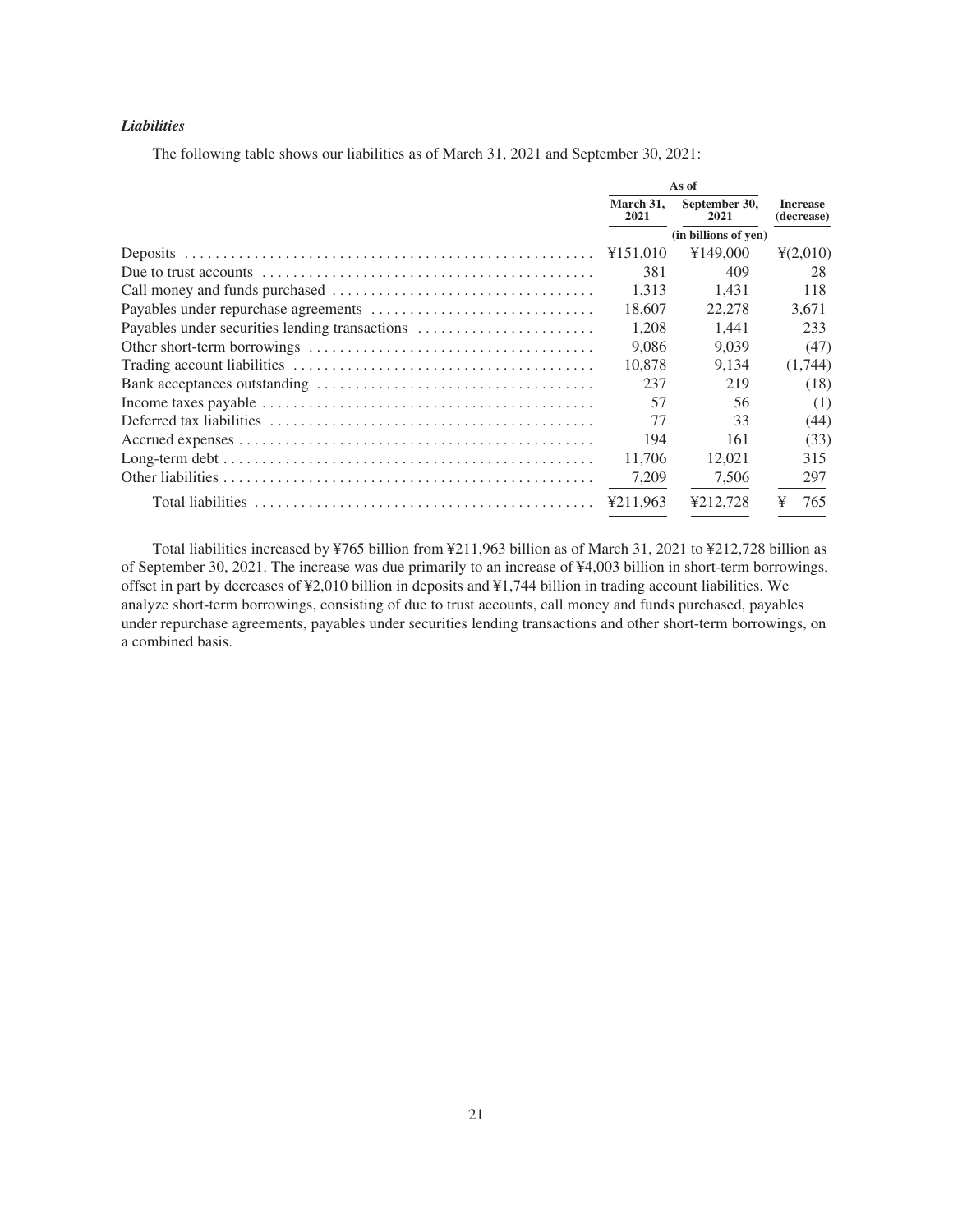# *Deposits*

The following table shows a breakdown of our deposits as of March 31, 2021 and September 30, 2021:

|           | As of             |                       |                               |  |
|-----------|-------------------|-----------------------|-------------------------------|--|
|           | March 31,<br>2021 | September 30,<br>2021 | <b>Increase</b><br>(decrease) |  |
|           |                   | (in billions of yen)  |                               |  |
| Domestic: |                   |                       |                               |  |
|           | ¥ 29.818          | ¥ 27.384              | $\frac{1}{2}(2, 434)$         |  |
|           | 92,037            | 93,537                | 1,500                         |  |
|           | 121,855           | 120,921               | (934)                         |  |
| Foreign:  |                   |                       |                               |  |
|           | 2,332             | 2,269                 | (63)                          |  |
|           | 26,823            | 25,810                | (1,013)                       |  |
|           | 29,155            | 28,079                | (1,076)                       |  |
|           | ¥151,010          | ¥149,000              | 4(2,010)                      |  |

Total deposits decreased by ¥2,010 billion from the end of the previous fiscal year to ¥149,000 billion as of September 30, 2021. Domestic deposits decreased by ¥934 billion from the end of the previous fiscal year to ¥120,921 billion as of September 30, 2021. Domestic interest-bearing deposits increased by ¥1,500 billion from the end of the previous fiscal year to ¥93,537 billion as of September 30, 2021 due mainly to an increase in certificates of deposit, offset in part by a decrease in time deposits. Domestic noninterest-bearing deposits decreased by ¥2,434 billion from the end of the previous fiscal year to ¥27,384 billion as of September 30, 2021 due mainly to a decrease in noninterest-bearing ordinary deposits. Foreign deposits decreased by ¥1,076 billion from the end of the previous fiscal year to ¥28,079 billion as of September 30, 2021 due mainly to a decrease in time deposits.

#### *Short-term Borrowings*

The following table shows a breakdown of our short-term borrowings as of March 31, 2021 and September 30, 2021:

|                                                                                                                    |                         |                       |            | As of                         |                      |               |                         |                     |              |
|--------------------------------------------------------------------------------------------------------------------|-------------------------|-----------------------|------------|-------------------------------|----------------------|---------------|-------------------------|---------------------|--------------|
|                                                                                                                    |                         | <b>March 31, 2021</b> |            |                               | September 30, 2021   |               |                         | Increase (decrease) |              |
|                                                                                                                    | <b>Domestic Foreign</b> |                       |            | <b>Total Domestic Foreign</b> |                      | Total         | <b>Domestic Foreign</b> |                     | <b>Total</b> |
|                                                                                                                    |                         |                       |            |                               | (in billions of yen) |               |                         |                     |              |
| Due to trust accounts $\dots\dots\dots\dots\dots$ .                                                                | 381 ¥                   |                       | 381 ¥<br>¥ | $409 \text{ F}$               |                      | 409<br>¥      | ¥<br>28                 | ¥                   | 28           |
| Call money and funds purchased, and<br>payables under repurchase agreements                                        |                         |                       |            |                               |                      |               |                         |                     |              |
| and securities lending transactions                                                                                | 5.205                   | 15.923                | 21.128     | 6.634                         |                      | 18.516 25.150 | 1.429                   | 2.593               | 4.022        |
| Other short-term borrowings $\dots\dots\dots$                                                                      | 6,783                   | 2,303                 | 9,086      | 6,972                         | 2.067                | 9.039         | 189                     | (236)               | (47)         |
| \{12,369 \\ \\$18,226 \\ \\$30,595 \\ \\$14,015 \\ \\$20,583 \\\$34,598 \\ \\$1.646<br>Total short-term borrowings |                         |                       |            |                               |                      |               |                         | 42.357              | 44,003       |

Total short-term borrowings increased by ¥4,003 billion from the end of the previous fiscal year to ¥34,598 billion as of September 30, 2021. Domestic short-term borrowings increased by ¥1,646 billion due mainly to an increase in payables under repurchase agreements. Foreign short-term borrowings increased by ¥2,357 billion due mainly to an increase in payables under repurchase agreements.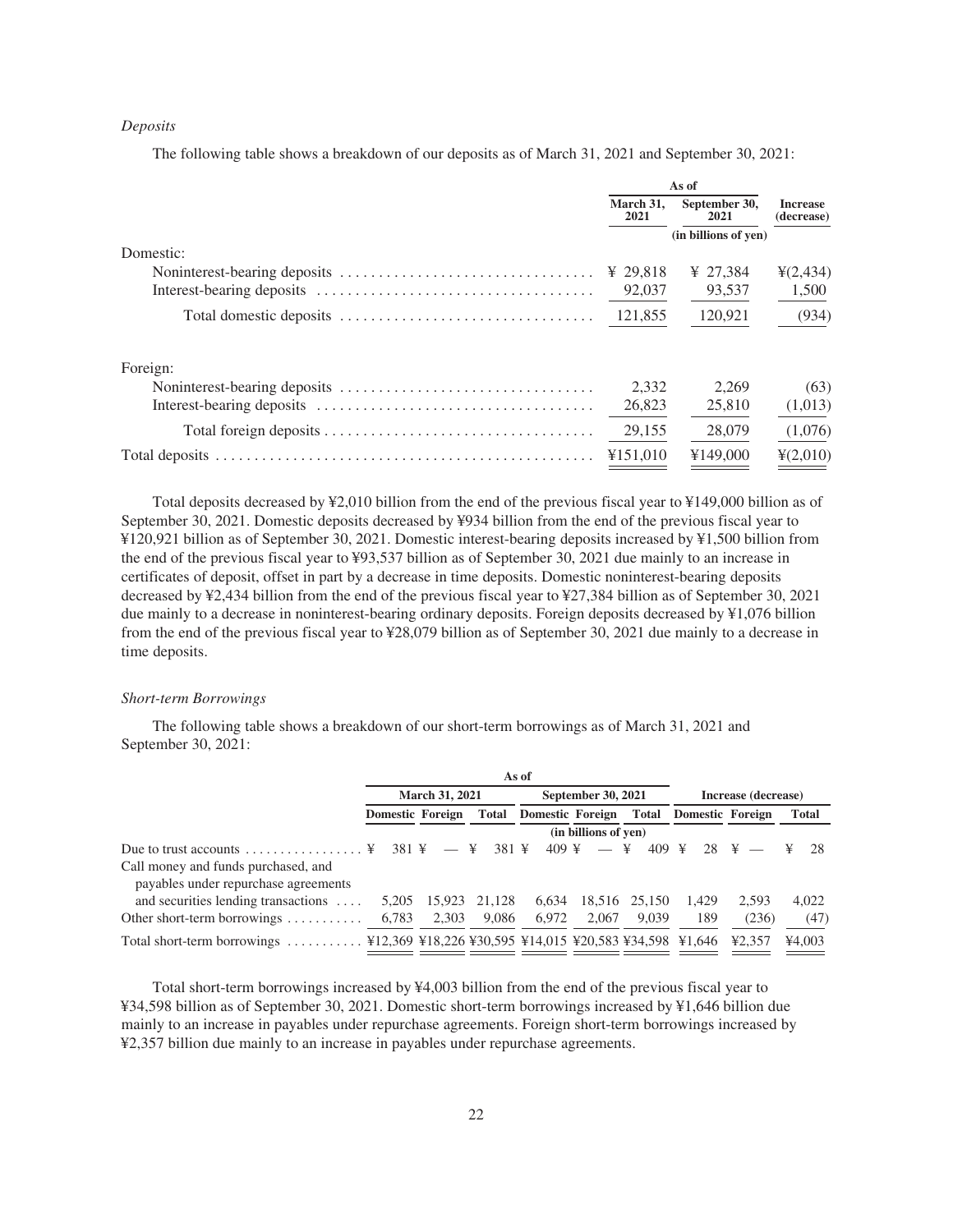# *Trading Account Liabilities*

Trading account liabilities decreased by ¥1,744 billion from the end of the previous fiscal year to ¥9,134 billion as of September 30, 2021. The decrease was due mainly to a decrease in the market value of receive-variable, pay-fixed derivative instruments based on interest rate contracts reflecting a fluctuation in longterm interest rates.

# *Equity*

The following table shows a breakdown of equity as of March 31, 2021 and September 30, 2021:

|                                                                             | As of             |                       |                               |  |
|-----------------------------------------------------------------------------|-------------------|-----------------------|-------------------------------|--|
|                                                                             | March 31.<br>2021 | September 30,<br>2021 | <b>Increase</b><br>(decrease) |  |
|                                                                             |                   | (in billions of yen)  |                               |  |
| MHFG shareholders' equity:                                                  |                   |                       |                               |  |
|                                                                             | ¥5.827            | ¥ 5.816               | $\frac{4}{2}(11)$             |  |
|                                                                             | 2.967             | 3,185                 | 218                           |  |
| Accumulated other comprehensive income (loss), net of tax $\dots\dots\dots$ | 318               | 356                   | 38                            |  |
|                                                                             | $-$ (7)           | (8)                   | (1)                           |  |
| Total MHFG shareholders' equity                                             | 9.105             | 9.349                 | 244                           |  |
|                                                                             | 583               | 693                   | 110                           |  |
|                                                                             | ¥9,688            | ¥10.042               | ¥354                          |  |

Total equity increased by ¥354 billion from the end of the previous fiscal year to ¥10,042 billion as of September 30, 2021 due mainly to increases in retained earnings and noncontrolling interests.

Retained earnings increased by ¥218 billion from the end of the previous fiscal year to ¥3,185 billion as of September 30, 2021. The increase was due primarily to net income attributable to MHFG shareholders for the six months ended September 30, 2021 of ¥313 billion, offset in part by dividend payments of ¥95 billion.

Accumulated other comprehensive income, net of tax increased by ¥38 billion from the end of the previous fiscal year to ¥356 billion as of September 30, 2021. The increase was due primarily to foreign currency translation adjustments of ¥52 billion, offset in part by pension liability adjustments of ¥14 billion.

Noncontrolling interests increased by ¥110 billion from the end of the previous fiscal year to ¥693 billion as of September 30, 2021. The increase was due mainly to new consolidations of certain investment funds and an increase in net assets of certain investment funds that we consolidate, offset in part by the deconsolidation of certain investment funds.

# <span id="page-25-0"></span>**Liquidity**

We continuously endeavor to enhance the management of our liquidity profile to meet our customers' loan demand and deposit withdrawals and respond to unforeseen situations such as adverse movements in stock prices, foreign currencies exchange rates, interest rates and other markets or changes in general domestic or international conditions. We manage our liquidity profile through the continuous monitoring of our cash flow situation, the enforcement of upper limits on funds raised in financial markets and other means as further set forth in "Item 11. Quantitative and Qualitative Disclosures about Credit, Market and Other Risk-Liquidity Risk Management" in our most recent Form 20-F filed with the U.S. Securities and Exchange Commission.

Deposits, based on our broad customer base and brand recognition in Japan, have been our primary source of liquidity. Our total deposits decreased by ¥2,010 billion, or 1.3%, from the end of the previous fiscal year to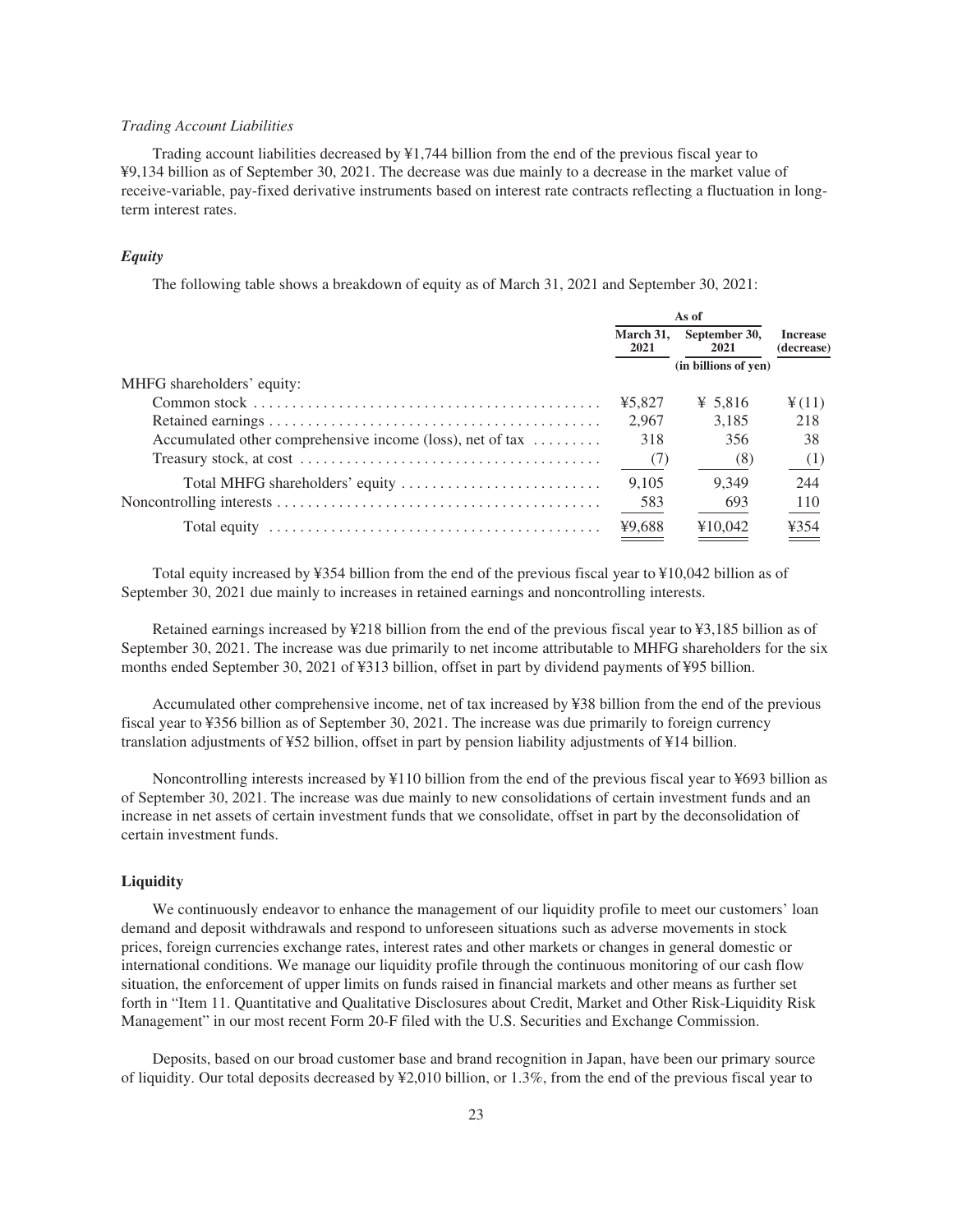¥149,000 billion as of September 30, 2021. Our average balance of deposits for the six months ended September 30, 2021 of ¥154,203 billion exceeded our average balance of loans for the same period by ¥66,754 billion. We invested the excess portion primarily in marketable securities and other high liquidity assets.

Secondary sources of liquidity include short-term borrowings such as call money and funds purchased and payables under repurchase agreements. We also issue long-term debt, including both senior and subordinated debt, as additional sources for liquidity. We utilize short-term borrowings to diversify our funding sources and to manage our funding costs. We raise senior and subordinated long-term debt for the purpose of improving our total loss absorbing capacity and capital adequacy ratios, which also enhances our liquidity profile. We believe we are able to access such sources of liquidity on a stable and flexible basis based on our current credit ratings. The following table shows credit ratings assigned to us and to our principal banking subsidiaries by S&P and Moody's as of November 30, 2021:

|                                            | As of November 30, 2021 |                   |                                      |         |                      |                                         |  |  |  |
|--------------------------------------------|-------------------------|-------------------|--------------------------------------|---------|----------------------|-----------------------------------------|--|--|--|
|                                            |                         | $S\&P$            |                                      | Moody's |                      |                                         |  |  |  |
|                                            | Long-term               | <b>Short-term</b> | <b>Stand-alone</b><br>credit profile |         | Long-term Short-term | <b>Baseline</b><br>credit<br>assessment |  |  |  |
| Mizuho Financial Group                     | A-                      |                   |                                      | ΑI      | P-1                  |                                         |  |  |  |
| Mizuho Bank                                |                         | $A-I$             | a                                    | Αl      | $P-1$                | baa1                                    |  |  |  |
| Mizuho Trust & Banking $\dots \dots \dots$ |                         | $A-I$             | a                                    | ΑI      | P-1                  | baa1                                    |  |  |  |

We source our funding in foreign currencies primarily from corporate customers, foreign governments, financial institutions and institutional investors, through short-term and long-term financing, under terms and pricing commensurate with our credit ratings above, and customer deposits. In the event of future declines in our credit quality or that of Japan in general, we expect to be able to purchase foreign currencies in sufficient amounts using the yen funds raised through our domestic customer base. As further measures to support our foreign currency liquidity, we hold foreign debt securities, maintain credit lines and swap facilities denominated in foreign currencies.

In order to maintain appropriate funding liquidity, our principal banking subsidiaries hold highly liquid investment assets such as Japanese government bonds as liquidity reserve assets. We monitor the amount of liquidity reserve assets and report such amount to the Risk Management Committee, the Balance Sheet Management Committee, the Executive Management Committee and the President & Group CEO on a regular basis. Minimum regulatory reserve amounts, or the reserve amount deposited with the Bank of Japan pursuant to applicable regulations that is calculated as a specified percentage of the amount of deposits held by our principal banking subsidiaries, are excluded in connection with our management of liquidity reserve asset levels. We established and apply classifications for the cash flow conditions affecting the group, including the amount of liquidity reserve assets, that range from "Normal" to "Anxious" and "Crisis" categories, and take appropriate actions based on such conditions. As of September 30, 2021, the balance of Japanese government bonds included within our investments and measured at fair value was ¥19.0 trillion (excluding held-to-maturity securities), and a majority of this amount, which has historically not fluctuated significantly over the course of a fiscal year, was classified as the principal component of liquidity reserve assets.

Related to regulatory liquidity requirements in Japan, in addition to the liquidity coverage ratio ("LCR") standard which has already been implemented, the net stable funding ratio ("NSFR") standard was also implemented on September 30, 2021. The regulatory minimum requirements of LCR and NSFR are 100% on both a consolidated and non-consolidated basis for banks with international operations or on a consolidated basis for bank holding companies with international operations. Under the disclosure guidelines of the Financial Services Agency, banks and bank holding companies with international operations are required to disclose the three-month averages of daily LCR and to disclose NSFR on a quarterly basis. Set forth below are the averages of the daily end balances of consolidated LCR data of Mizuho Financial Group, and consolidated and non-consolidated LCR data of our principal banking subsidiaries, each for the second quarter of the fiscal year ending March 31, 2022, and consolidated NSFR data of Mizuho Financial Group, and consolidated and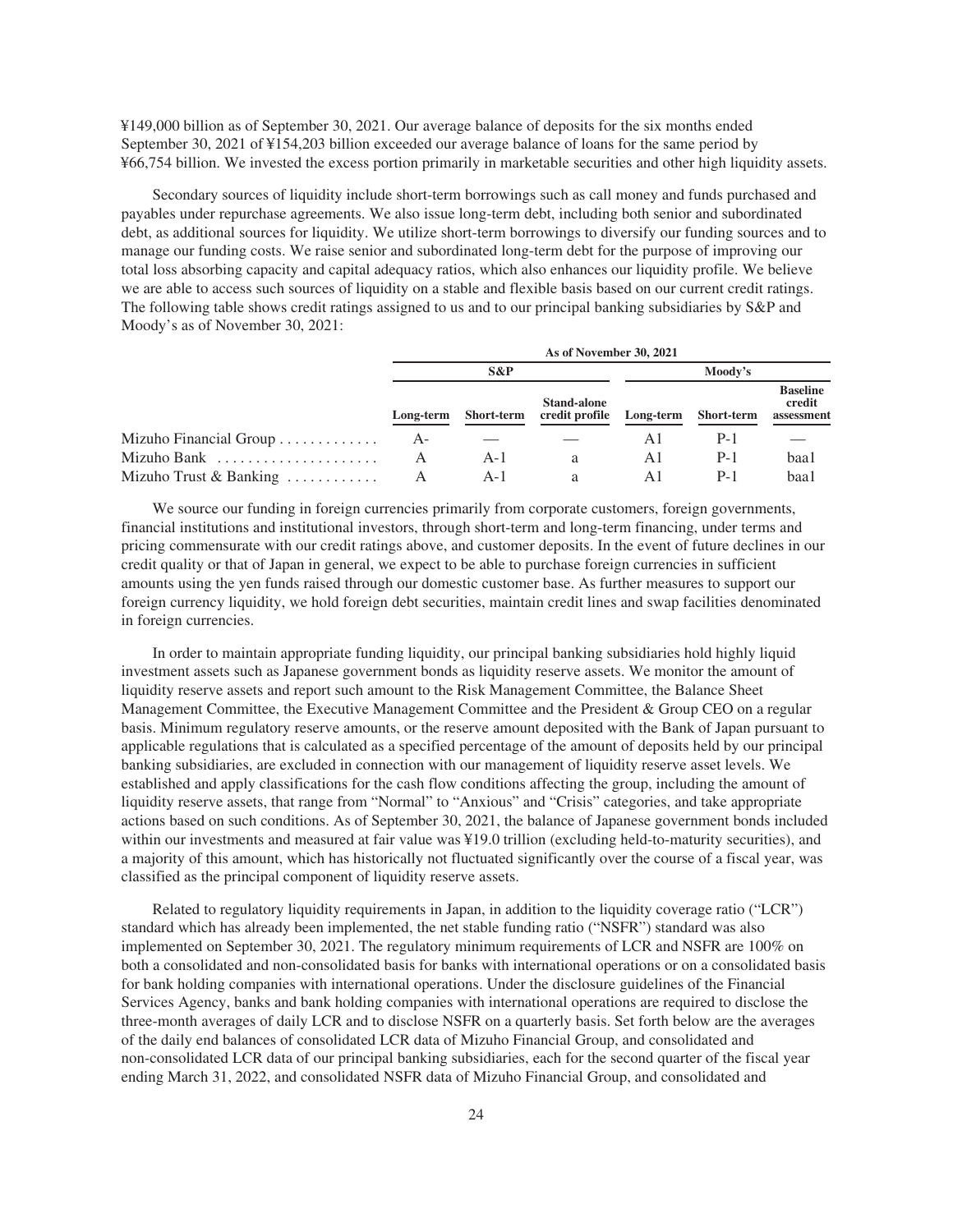non-consolidated NSFR data of our principal banking subsidiaries, each as of the end of the second quarter of the fiscal year ending March 31, 2022. The figures are calculated based on our financial statements prepared in accordance with Japanese GAAP and the guidelines on LCR and NSFR established by the Financial Services Agency. All yen figures in this table are truncated.

# **Liquidity Coverage Ratio (LCR)**

|                                                                                        | <b>Second Quarter of Fiscal Year</b><br>ending March 31, 2022 |
|----------------------------------------------------------------------------------------|---------------------------------------------------------------|
|                                                                                        | (in billions of yen,<br>except percentages)                   |
| <b>Mizuho Financial Group (Consolidated)</b>                                           |                                                               |
| Total high-quality liquid assets ("HQLA") allowed to be included in the                |                                                               |
|                                                                                        | 77,427                                                        |
|                                                                                        | 55,219                                                        |
|                                                                                        | 140.2%                                                        |
| <b>Mizuho Bank (Consolidated)</b>                                                      |                                                               |
| Total HQLA allowed to be included in the calculation (weighted)                        | 73,809                                                        |
|                                                                                        | 52,424                                                        |
|                                                                                        | 140.8%                                                        |
| <b>Mizuho Bank (Non-consolidated)</b>                                                  |                                                               |
| Total HQLA allowed to be included in the calculation (weighted) $\dots\dots\dots\dots$ | 73,043                                                        |
|                                                                                        | 50,650                                                        |
|                                                                                        | 144.2%                                                        |
| <b>Mizuho Trust and Banking (Consolidated)</b>                                         |                                                               |
| Total HQLA allowed to be included in the calculation (weighted)                        | 2,072                                                         |
|                                                                                        | 1,391                                                         |
|                                                                                        | 149.5%                                                        |
| <b>Mizuho Trust and Banking (Non-Consolidated)</b>                                     |                                                               |
| Total HQLA allowed to be included in the calculation (weighted)                        | 2,008                                                         |
|                                                                                        | 1,278                                                         |
|                                                                                        | 158.0%                                                        |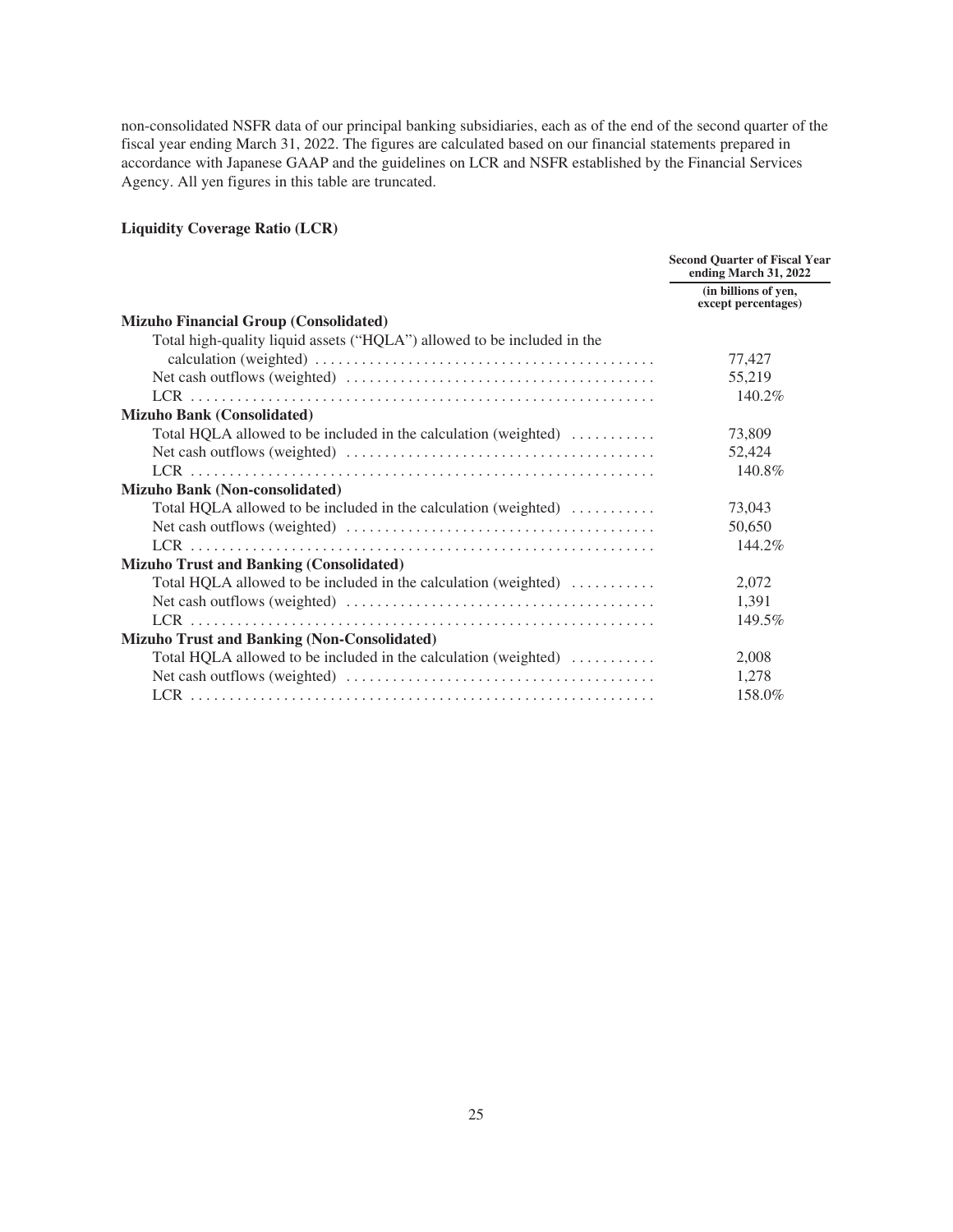**Net Stable Funding Ratio (NSFR)**

|                                                    | <b>Second Quarter of Fiscal Year</b><br>ending March 31, 2022 |
|----------------------------------------------------|---------------------------------------------------------------|
|                                                    | (in billions of yen,<br>except percentages)                   |
| <b>Mizuho Financial Group (Consolidated)</b>       |                                                               |
|                                                    | 104,304                                                       |
|                                                    | 86,539                                                        |
|                                                    | 120.5%                                                        |
| <b>Mizuho Bank (Consolidated)</b>                  |                                                               |
|                                                    | 99,638                                                        |
|                                                    | 81,429                                                        |
|                                                    | 122.3%                                                        |
| <b>Mizuho Bank (Non-consolidated)</b>              |                                                               |
|                                                    | 97,451                                                        |
|                                                    | 77,418                                                        |
|                                                    | 125.8%                                                        |
| <b>Mizuho Trust and Banking (Consolidated)</b>     |                                                               |
|                                                    | 3,557                                                         |
|                                                    | 3,173                                                         |
|                                                    | 112.1%                                                        |
| <b>Mizuho Trust and Banking (Non-Consolidated)</b> |                                                               |
|                                                    | 3,507                                                         |
|                                                    | 3,126                                                         |
|                                                    | 112.1%                                                        |

For more information on LCR and NSFR, see "Item 4. Information on the Company—Supervision and Regulation—Liquidity" in our most recent Form 20-F.

# <span id="page-28-0"></span>**Capital Adequacy**

All yen figures and percentages in this subsection are truncated. Accordingly, the total of each column of figures may not be equal to the total of the individual items.

#### *Regulatory Capital Requirements*

Mizuho Financial Group and its principal banking subsidiaries are subject to regulatory capital requirements administered by the Financial Services Agency in accordance with the provisions of the Banking Act and related regulations. Failure to meet minimum capital requirements may initiate certain mandatory actions by regulators that, if undertaken, could have a direct material effect on our financial condition and results of operations.

The capital adequacy guidelines applicable to Japanese banks and bank holding companies with international operations supervised by the Financial Services Agency closely follow the risk-adjusted approach proposed by the Bank for International Settlements and are intended to further strengthen the soundness and stability of Japanese banks. Under the risk-based capital framework of these guidelines, balance sheet assets and off-balance sheet exposures are assessed according to broad categories of relative risk, based primarily on the credit risk of the counterparty, country transfer risk and the risk regarding the category of transactions.

In December 2010, the Basel Committee on Banking Supervision ("BCBS") issued its Basel III rules text (later revised in June 2011, January 2013, October 2014 and December 2017), which builds on the International Convergence of Capital Measurement and Capital Standards document ("Basel II"), to strengthen the regulation, supervision and risk management of the banking sector. Basel III text presents the details of global regulatory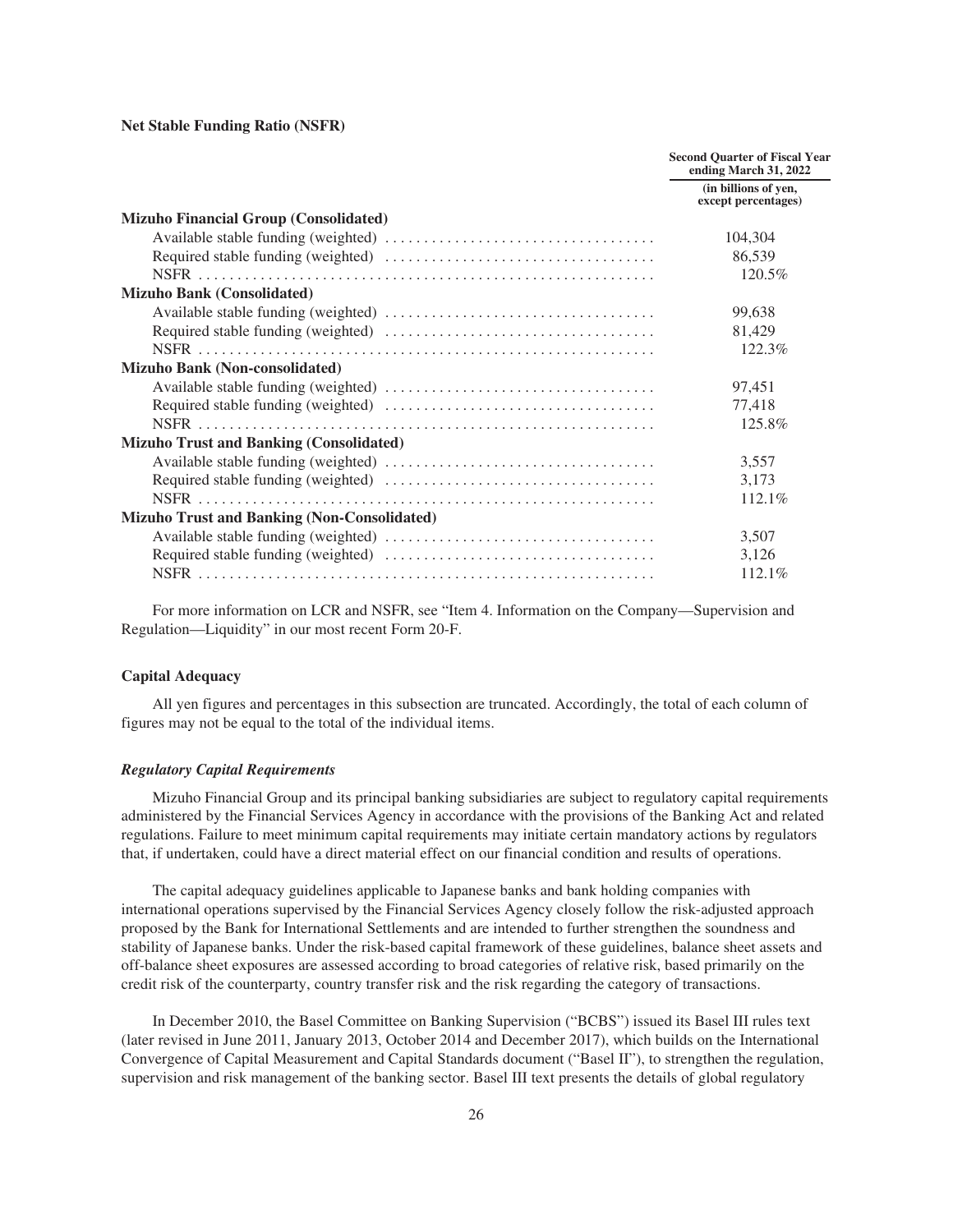standards on bank capital adequacy and liquidity. The rules text sets out higher and better quality capital, better risk coverage, the introduction of a leverage ratio as a backstop to the risk-based requirement, and the introduction of the capital conservation buffer and countercyclical capital buffer as measures to promote the build-up of capital that can be drawn down in periods of stress, and the introduction of two global liquidity standards. For further information of the leverage ratio and the two global liquidity standards, see "Leverage Ratio" below and "Liquidity" above, respectively.

The Financial Services Agency's revisions to its capital adequacy guidelines became effective from March 31, 2013, which generally reflect rules in the Basel III text that have been applied from January 1, 2013.

Under the revised guidelines, the minimum capital adequacy ratio is 8% on both a consolidated and non-consolidated basis for banks with international operations, such as Mizuho Bank and Mizuho Trust & Banking, or on a consolidated basis for bank holding companies with international operations, such as Mizuho Financial Group. Within the minimum capital adequacy ratio, the Common Equity Tier 1 capital requirement is 4.5% and the Tier 1 capital requirement is 6.0%.

Under Basel III, capital instruments that no longer qualify as Tier 2 capital are being phased out beginning March 2013 by increments of 10% until becoming fully disqualified in March 2022. Our existing subordinated debt issued before March 2013 (the amounts thereof included within Tier 2 capital as of September 30, 2021 being ¥168.7 billion) are subject to the phase-out arrangements.

Under the revised capital adequacy guidelines based on the Basel III rules that have been applied to banks and bank holding companies each with international operations from March 31, 2013, there are regulatory adjustments such as goodwill and other intangibles, deferred tax assets, investments in the capital of banking, financial and insurance entities, etc. that shall be deducted under certain conditions for the purpose of calculating capital adequacy ratios, and the requirements of regulatory adjustments were enhanced under the revised capital adequacy guidelines. For example, under the capital adequacy guidelines prior to the revision thereto under the Basel III rules, the maximum amount of net deferred tax assets under Japanese GAAP that major Japanese banks, including bank holding companies, could record without diminishing the amount of Tier 1 capital for purposes of calculating capital adequacy ratio was 20% of Tier 1 capital. Under the revised capital adequacy guidelines based on the Basel III rules, deferred tax assets that arise from temporary differences will be recognized as part of Common Equity Tier 1 capital, with recognition capped at 10% of Common Equity Tier 1 capital under certain conditions, while other deferred tax assets, such as those relating to net loss carryforwards, will be deducted in full from Common Equity Tier 1 capital net of deferred tax liabilities.

In November 2015, the Financial Services Agency published the revised capital adequacy guidelines and related ordinances to introduce the capital buffer requirements under the Basel III rules for Japanese banks and bank holding companies with international operations, which include the capital conservation buffer, the countercyclical capital buffer and the additional loss absorbency requirements for global systemically important banks ("G-SIBs") and domestic systemically important banks ("D-SIBs"). These guidelines have become effective on March 31, 2016. The capital conservation buffer, the countercyclical capital buffer and the additional loss absorption capacity requirement for G-SIBs and D-SIBs must be met with Common Equity Tier 1 capital under the revised guidelines, and if such buffer requirements are not satisfied, a capital distribution constraints plan is required to be submitted to the Financial Services Agency and carried out. The capital conservation buffer became fully effective in March 2019 at 2.5%. In addition, subject to national discretion by the respective regulatory authorities, if the relevant national authority judges a period of excess credit growth to be leading to the build-up of system-wide risk, a countercyclical capital buffer ranging from 0% to 2.5% would also be imposed on banking organizations. The countercyclical capital buffer is a weighted average of the buffers deployed across all the jurisdictions to which the banking organization has credit exposures. Further, we are currently designated as both a G-SIB and D-SIB, and the additional loss absorption capacity requirement applied to us was 1.0%. The additional loss absorption capacity requirement was the same as that imposed by the Financial Stability Board ("FSB"), which became fully effective in March 2019 at 1.0%.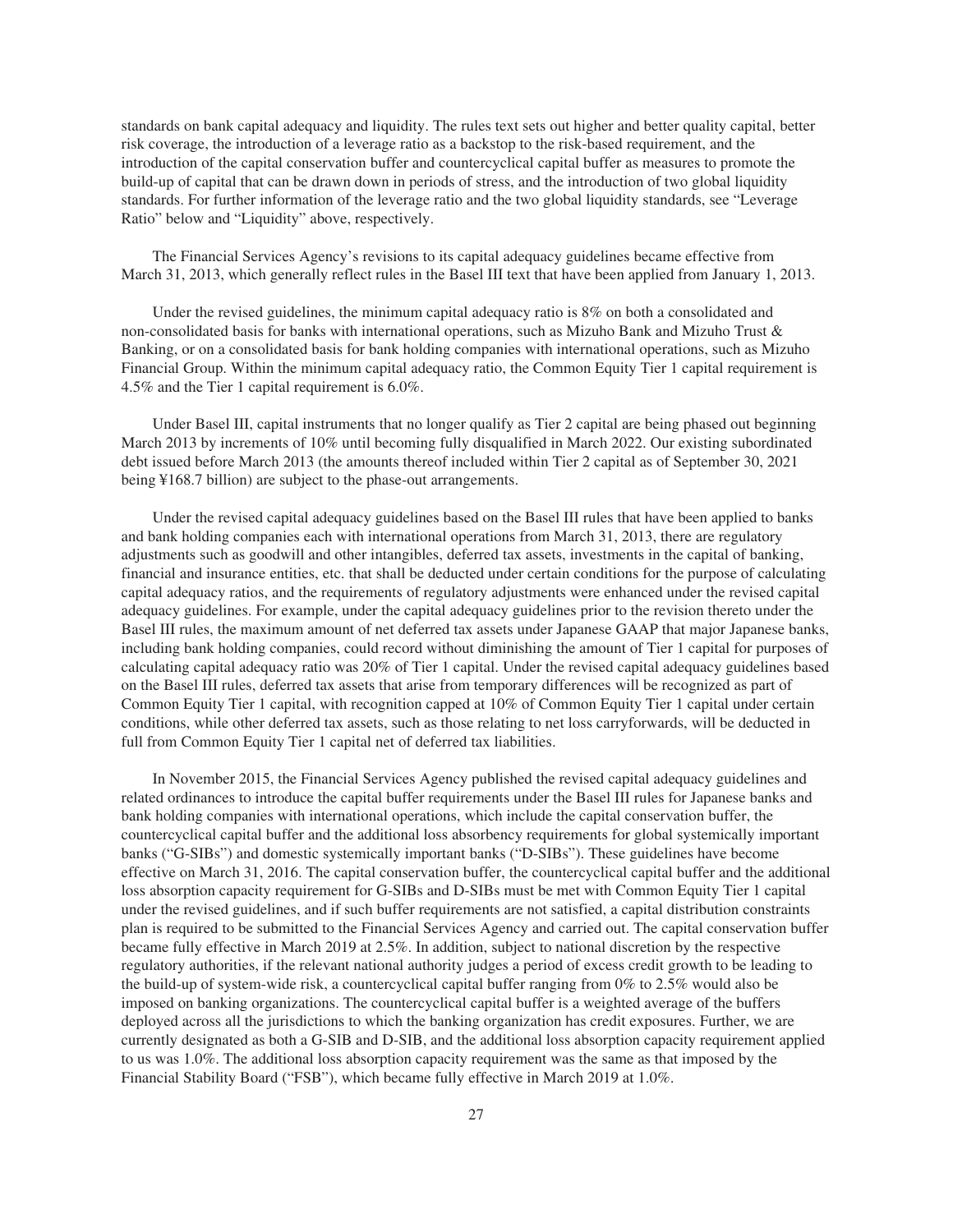Under the capital adequacy guidelines, banks and bank holding companies each with international operations are required to measure and apply capital charges with respect to their credit risk, market risk and operational risk. Under the guidelines, banks and bank holding companies have several choices for the methodologies to calculate their capital requirements for credit risk, market risk and operational risk. Approval of the Financial Services Agency is necessary to adopt advanced methodologies for calculation, and Mizuho Financial Group started to apply the advanced internal ratings-based approach for the calculation of credit risk from the fiscal year ended March 31, 2009 and also to apply the advanced measurement approaches for the calculation of operational risk from September 30, 2009.

In December 2017, the BCBS published the finalized Basel III reforms endorsed by the Group of Central Bank Governors and Heads of Supervision ("GHOS"). The finalized reforms complement the initial phase of Basel III reforms set forth above, seek to restore credibility in the calculation of risk-weighted assets and improve the comparability of banks' capital ratios. Such reforms include the following elements:

- a revised standardized approach for credit risk, which is designed to improve the robustness and risk sensitivity of the existing approach;
- revisions to the internal ratings-based approach for credit risk, where the use of the most advanced internally modelled approaches for low-default portfolios will be limited;
- revisions to the credit valuation adjustment (CVA) framework, including the removal of the internally modelled approach and the introduction of a revised standardized approach;
- a revised standardized approach for operational risk, which will replace the existing standardized approaches and the advanced measurement approaches;
- revisions to the capital floor, under which banks' risk-weighted assets generated by internal models must be no lower than 72.5% of the total risk-weighted assets as calculated using only the standardized approaches under the revised Basel III framework; and
- requirements to disclose their risk-weighted assets based on the standardized approaches.

In addition, under the finalized Basel III reforms, G-SIBs are required to meet a leverage ratio buffer, which will take the form of a Tier 1 capital buffer set at 50% of the applicable G-SIB's risk-weighted capital buffer, and various refinements are made to the definition of the leverage ratio exposure measure based on the text of the leverage ratio framework issued by the BCBS in January 2014. Furthermore, in January 2019, the GHOS endorsed the finalized market risk capital framework that was scheduled to take effect as of January 1, 2022, concurrent with the implementation of the finalized Basel III reforms. The revised framework was initially scheduled to mainly take effect from January 1, 2022. In March 2020, however, the GHOS announced that, in order to provide additional operational capacity for banks and supervisors to respond to the immediate financial stability priorities resulting from the impact of the coronavirus disease (COVID-19) on the global banking system, it endorsed a set of measures, including the deferral of the implementation date of the finalized Basel III reforms by one year to January 1, 2023, and the extension of the accompanying transitional arrangements for the output floor by one year to January 1, 2028, as well as the implementation date of the finalized market risk capital framework by one year to January 1, 2023. As a result, under the finalized Basel III reforms, the revisions to the capital floor will be phased in from January 1, 2023, with the initial capital floor of 50%, and will be fully implemented at 72.5% from January 1, 2028, and the leverage ratio requirements under the finalized definition of the leverage ratio exposure measure and the leverage ratio buffer requirement for G-SIBs will take effect from January 1, 2023.

Following the announcement by the GHOS described above, on March 30, 2020, the Financial Services Agency also announced that the Basel III finalization framework is scheduled to be implemented in Japan from March 2023. Furthermore, the Financial Services Agency published the draft amendments to the regulatory notices regarding operational risk under the Basel III finalization framework on March 31, 2021 and the draft amendments to the regulatory notice regarding credit risk, CVA Risk and market risk on September 28, 2021.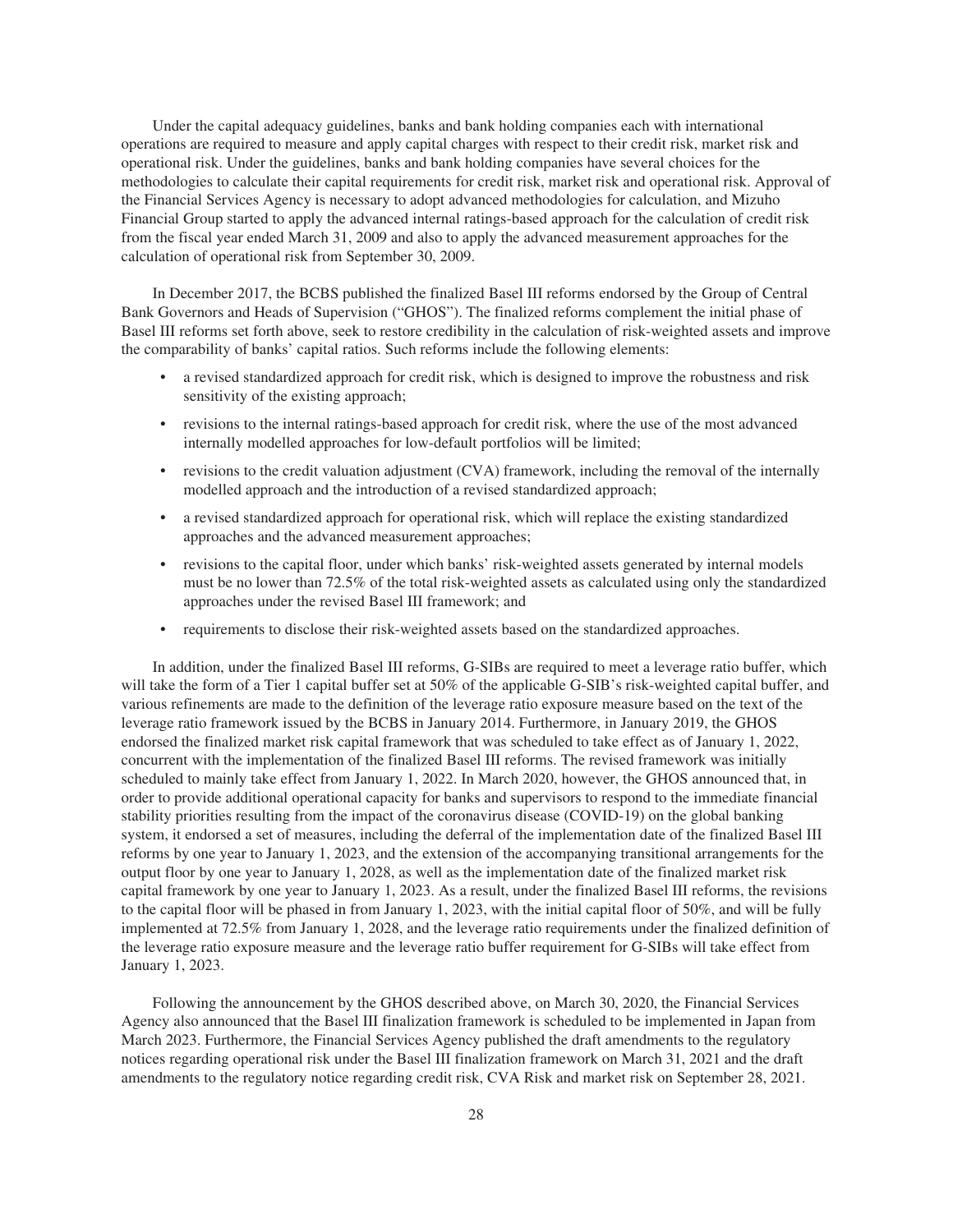# *Leverage Ratio*

The Leverage Ratio framework is critical and complementary to the risk-based capital framework that will help ensure broad and adequate capture of both on- and off-balance sheet sources of banks' leverage. This simple, non-risk-based measure will restrict the build-up of excessive leverage in the banking sector to avoid destabilizing deleveraging processes that can damage the broader financial system and the economy. Implementation of the leverage ratio requirements began with bank-level reporting to national supervisors of the leverage ratio and its components, and public disclosure became required beginning January 2015. Basel III's leverage ratio is defined as the "capital measure" (numerator) divided by the "exposure measure" (denominator) and is expressed as a percentage. The capital measure is defined as Tier 1 capital, and the minimum leverage ratio is defined as 3%.

The Financial Services Agency applied the requirement to meet the minimum leverage ratio for bank holding companies and banks with international operations from March 31, 2019. The minimum leverage ratio is defined as 3% on a consolidated basis for bank holding companies with international operations, such as Mizuho Financial Group, or on both a consolidated and non-consolidated basis for banks with international operations, such as Mizuho Bank and Mizuho Trust & Banking.

The implementation of the leverage ratio requirements under the finalized definition of the leverage ratio exposure measure and the leverage ratio buffer requirement for G-SIBs under the finalized Basel III reforms were deferred for one year according to the deferral of Basel III implementation announced by GHOS described above. They will take effect from January 1, 2023.

In June 2019, to address the window-dressing of the leverage ratio, BCBS agreed that internationally-active banks must disclose the amounts of adjusted gross securities financing transaction ("SFT") assets based on quarter-end values and on an average of daily values over the quarter as part of their Pillar 3 requirements, in addition to disclosure of the total leverage exposure and the leverage ratio as calculated using the averaged value of SFTs. Such disclosure requirement will apply to the Pillar 3 disclosure requirements associated with the version of the leverage ratio standard that will serve as the Pillar 1 minimum capital requirement and its implementation was deferred for one year to January 1, 2023 according to the announcement by the GHOS described above.

According to the deferral of Basel III finalization framework announced by Financial Services Agency described above, the leverage ratio requirements under the finalized definition, the leverage ratio buffer requirement for G-SIBs under the finalized Basel III reforms and the Pillar 3 disclosure requirements described above are scheduled to be implemented in Japan from March 2023.

In June 2020, in coordination with the monetary policy of the Bank of Japan in response to the impact of COVID-19, the Financial Services Agency amended the leverage ratio regulations which introduced the temporary measures to exclude amounts of deposits to the Bank of Japan from the calculation of the leverage ratio from June 30, 2020 until March 31, 2021, due to the uncertainty on the impact of COVID-19. In March 2021, the implementation period of such temporary measures was extended for one year until March 31, 2022. Furthermore, the Financial Services Agency published its draft amendments to the regulatory notices regarding leverage ratio requirements under the Basel III finalization framework on October 29, 2021.

# *Total Loss Absorbing Capacity*

Related to regulatory capital requirements, in November 2015, the FSB issued the final Total Loss Absorbing Capacity ("TLAC") standard for G-SIBs. The TLAC standard has been designed so that failing G-SIBs will have sufficient loss-absorbing and recapitalization capacity available in resolution for authorities to implement an orderly resolution. G-SIBs are required to meet the TLAC requirement alongside the minimum regulatory requirements set out in the Basel III framework.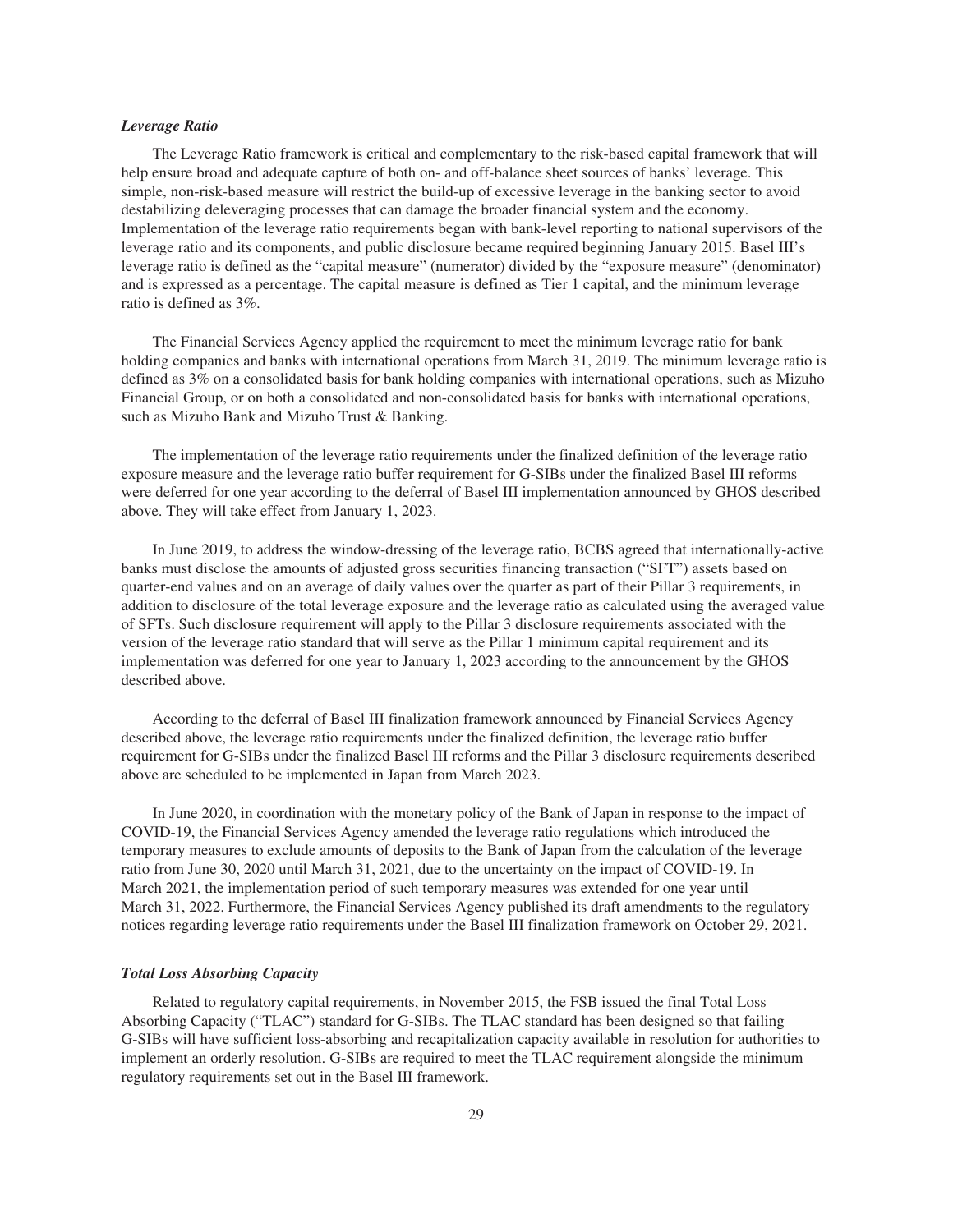Following the publication of the final TLAC standards for G-SIBs by the FSB, in April 2016, the Financial Services Agency published an explanatory paper outlining its approach for the introduction of the TLAC framework in Japan, and a revised version of this document was published in April 2018. In March 2019, the Financial Services Agency published regulatory notices and related materials to implement the TLAC requirements in Japan, which is phased in for Japanese G-SIBs from March 31, 2019. According to the Financial Services Agency's approach above, which is subject to change based on future international discussions, the preferred resolution strategy for G-SIBs in Japan as well as a domestic systematically important bank in Japan which is deemed of particular need for a cross-border resolution arrangement and of particular systemic significance to Japanese financial system if it fails (together with G-SIBs in Japan, the "Covered SIBs") is Single Point of Entry ("SPE") resolution, in which resolution tools are applied to the ultimate holding company of a group by a single national resolution authority, although the actual measures to be taken will be determined on a case-by-case basis considering the actual condition of the relevant Covered SIB in crisis. To implement this SPE resolution strategy effectively under the FSB's final TLAC standards and the Japanese TLAC requirements, the ultimate holding company in Japan of the relevant Covered SIB designated as the resolution entity in Japan of such Covered SIB by the Financial Services Agency (the "Domestic Resolution Entity") is required to (i) meet the minimum external TLAC requirements, and (ii) cause its material subsidiaries or material sub-groups that are designated as systemically important by the Financial Services Agency or that are subject to TLAC requirements or similar requirements by the relevant foreign authority to maintain a certain level of capital and debt recognized as having loss-absorbing and recapitalization capacity, or internal TLAC. Under the Japanese TLAC regulations, the Financial Services Agency designated Mizuho Financial Group as the Domestic Resolution Entity, and designated Mizuho Bank, Mizuho Trust & Banking and Mizuho Securities as Mizuho Financial Group's material subsidiaries in Japan. External TLAC eligible instruments generally consist of instruments issued by the Domestic Resolution Entity of the relevant Covered SIB that meet the criteria for inclusion in external TLAC requirements and others less any regulatory adjustments. Internal TLAC eligible instruments generally consist of instruments issued by the material subsidiaries of the relevant Covered SIBs designated as systemically important by the Financial Services Agency, which are subject to the internal TLAC requirements such as subordinated debt that meet the criteria for inclusion in internal TLAC requirements and others less any regulatory adjustments.

Under the Japanese TLAC regulations, G-SIBs are required to meet a minimum TLAC requirement of at least 16% of the resolution group's risk-weighted assets as from March 31, 2019 and at least 18% as from March 31, 2022. Minimum TLAC must also be at least 6% of the Basel III leverage ratio denominator from March 31, 2019, and at least 6.75% from March 31, 2022. In addition, Japanese G-SIBs are allowed to count the Japanese Deposit Insurance Fund Reserves in an amount equivalent to 2.5% of their consolidated risk-weighted assets from March 31, 2019, and 3.5% of their consolidated risk-weighted assets from March 31, 2022, as their external TLAC.

In June 2020, in coordination with the monetary policy of the Bank of Japan in response to the impact of COVID-19, the Financial Services Agency amended the TLAC regulations which introduced the temporary measures to exclude amounts of deposits to the Bank of Japan from the calculation of the external TLAC ratio on total exposure basis from June 30, 2020 until March 31, 2021, due to the uncertainty on the impact of COVID-19. In March 2021, the implementation period of such temporary measures was extended for one year until March 31, 2022.

Unless otherwise specified, the regulatory capital and leverage ratio information set forth in this "—Capital Adequacy" is based on the current Basel III rules.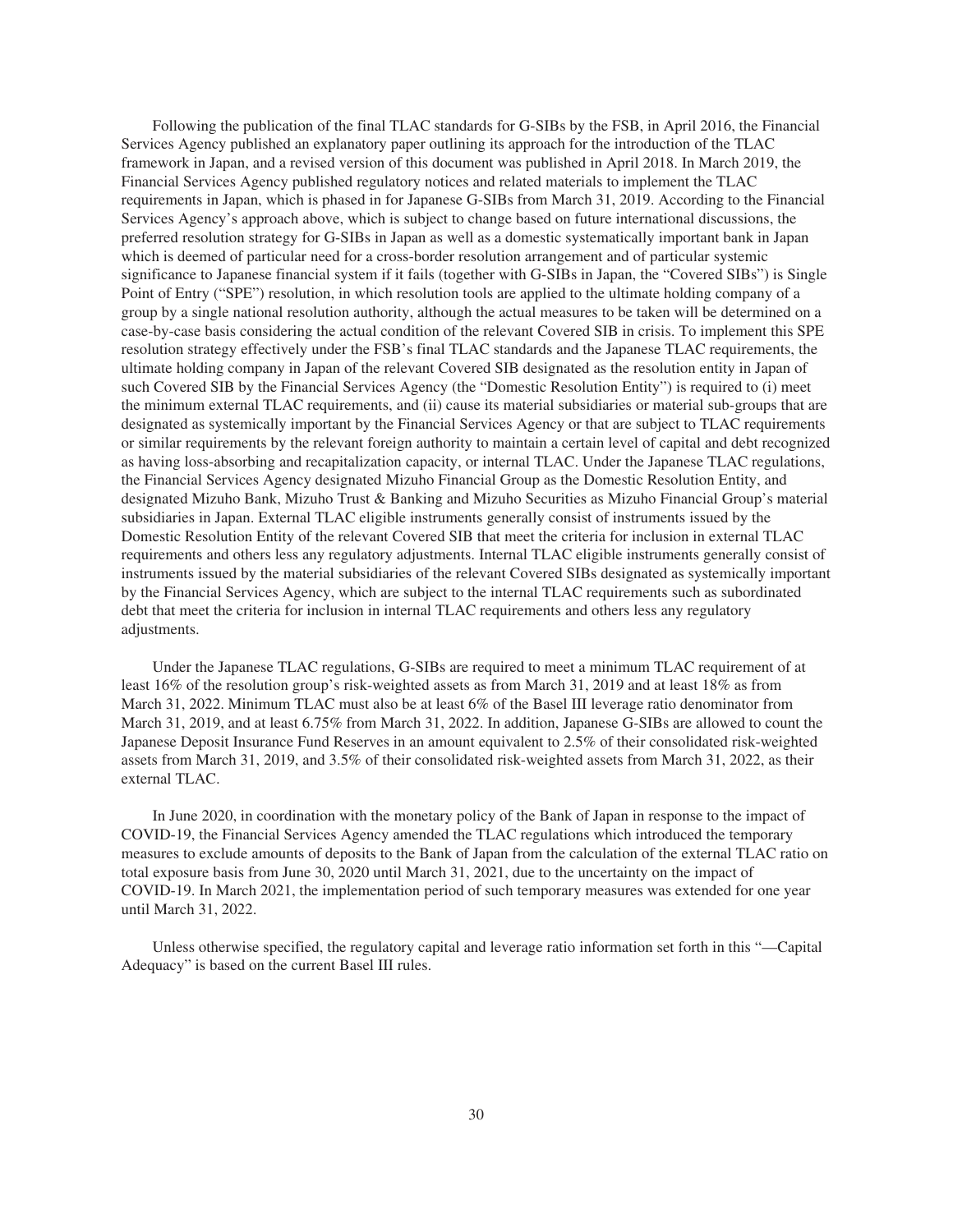# *Consolidated Capital Adequacy Ratios, Leverage Ratios and TLAC Ratios*

Our consolidated capital adequacy ratios, leverage ratios and TLAC ratios as of March 31 and September 30, 2021, calculated in accordance with Japanese GAAP and the guidelines established by the Financial Services Agency, were as set forth in the following table:

**As of**

|                                                                                      |                   | л. н                 |   |                                          |   |                               |  |
|--------------------------------------------------------------------------------------|-------------------|----------------------|---|------------------------------------------|---|-------------------------------|--|
|                                                                                      | March 31.<br>2021 |                      |   | September 30,<br>2021                    |   | <b>Increase</b><br>(decrease) |  |
|                                                                                      |                   |                      |   | (in billions of yen, except percentages) |   |                               |  |
|                                                                                      |                   | 7,849.9              | ¥ | 8,243.5                                  |   | ¥ 393.6                       |  |
|                                                                                      |                   | 1,851.9              |   | 1,854.8                                  |   | 2.8                           |  |
|                                                                                      |                   | 9,701.9              |   | 10,098.4                                 |   | 396.4                         |  |
|                                                                                      |                   | 1,683.4              |   | 1,828.6                                  |   | 145.1                         |  |
|                                                                                      |                   | ¥ 11,385.3           |   | ¥ 11,927.0                               | ¥ | 541.6                         |  |
|                                                                                      |                   | $\text{\&} 67,481.9$ |   | ¥ 67,147.7                               |   | ¥ $(334.3)$                   |  |
|                                                                                      |                   | 11.63%               |   | $12.27\%$                                |   | 0.64%                         |  |
|                                                                                      |                   | 8.01%                |   | 8.01%                                    |   | $-$ %                         |  |
|                                                                                      |                   | 14.37%               |   | $15.03\%$                                |   | 0.66%                         |  |
|                                                                                      |                   | $9.51\%$             |   | $9.51\%$                                 |   | $-$ %                         |  |
|                                                                                      |                   | 16.87\%              |   | 17.76%                                   |   | 0.89%                         |  |
|                                                                                      |                   | $11.51\%$            |   | $11.51\%$                                |   | $-$ %                         |  |
| CET1 available after meeting the bank's minimum capital requirements                 |                   | $7.13\%$             |   | $7.77\%$                                 |   | 0.64%                         |  |
|                                                                                      |                   | ¥200,546.6           |   | ¥203.591.6                               |   | ¥3,045.0                      |  |
|                                                                                      |                   | 4.83%                |   | 4.96%                                    |   | 0.13%                         |  |
| External TLAC ratio (risk-weighted assets basis, excluding capital buffers).         |                   | 21.42\%              |   | 22.87%                                   |   | $1.45\%$                      |  |
| External TLAC ratio (total exposure basis, including capital buffers) <sup>(4)</sup> |                   | 8.39%                |   | 8.70%                                    |   | 0.31%                         |  |

Note:

- (1) The required ratios disclosed above, as of March 31 and September 30, 2021, include the capital conservation buffer of 2.5%, the countercyclical capital buffer of 0.01%, and the additional loss absorbency requirements for G-SIBs and D-SIBs of 1.0%, which are all in addition to the regulatory minima. These buffers and additional loss absorbency requirements are applied to us but not to our banking subsidiaries.
- (2) As of March 31 and September 30, 2021, our total exposures (excluding the impact of any applicable temporary exemption of deposits with the Bank of Japan) were ¥240,452.6 billion and ¥241,782.5 billion, respectively.
- (3) As of March 31 and September 30, 2021, our leverage ratios on a consolidated basis (excluding the impact of any applicable temporary exemption of deposits with the Bank of Japan) were 4.03% and 4.17%, respectively.
- (4) As of March 31 and September 30, 2021, our external TLAC ratios on a total exposure basis (excluding the impact of any applicable temporary exemption of deposits with the Bank of Japan) were 6.99% and 7.32%, respectively.

Our total capital ratio as of September 30, 2021 was 17.76%, an increase of 0.89% compared to March 31, 2021. Our Tier 1 capital ratio as of September 30, 2021 was 15.03%, an increase of 0.66% compared to March 31, 2021. Our CET1 capital ratio as of September 30, 2021 was 12.27%, an increase of 0.64% compared to March 31, 2021. The increase in our CET1 capital ratio, Tier 1 capital ratio and total capital ratio were due mainly to an increase in the retained earnings. We believe that we were in compliance with all capital adequacy requirements to which we were subject as of September 30, 2021.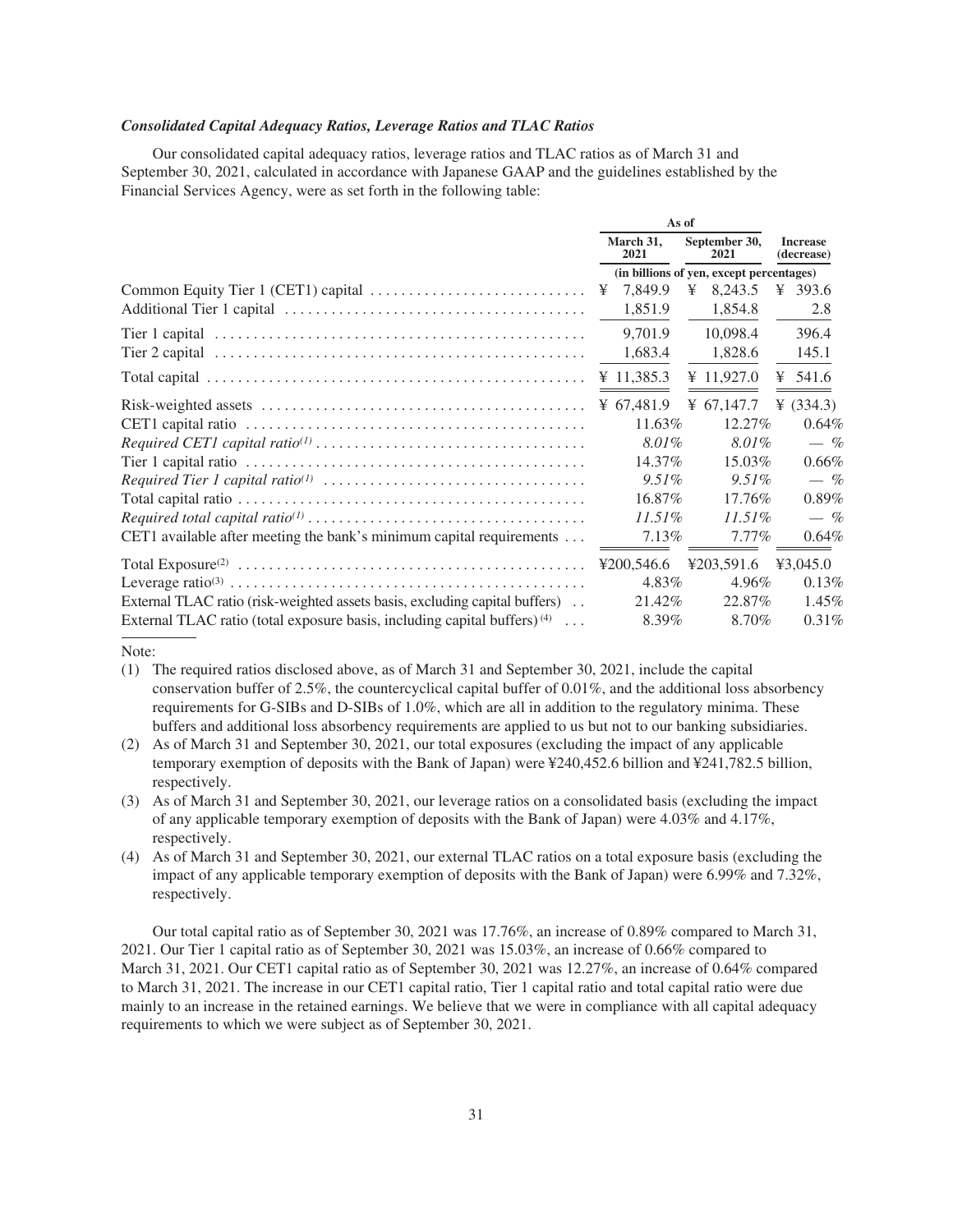# *Principal Banking Subsidiaries*

Capital adequacy ratios and leverage ratios of our principal banking subsidiaries, on a consolidated basis, as of March 31 and September 30, 2021, calculated in accordance with Japanese GAAP and the guidelines established by the Financial Services Agency, were as set forth in the following table:

|                                   | As of             |                       |                               |
|-----------------------------------|-------------------|-----------------------|-------------------------------|
|                                   | March 31,<br>2021 | September 30,<br>2021 | <b>Increase</b><br>(decrease) |
| <b>Mizuho Bank</b>                |                   |                       |                               |
|                                   | $11.11\%$         | 11.82%                | $0.71\%$                      |
|                                   | 14.05%            | 14.79%                | $0.74\%$                      |
|                                   | $16.57\%$         | $17.59\%$             | $1.02\%$                      |
|                                   | $4.67\%$          | 4.83%                 | $0.16\%$                      |
| <b>Mizuho Trust &amp; Banking</b> |                   |                       |                               |
|                                   | 28.94%            | 26.70%                | $(2.24\%)$                    |
|                                   | 28.94%            | 26.70%                | $(2.24\%)$                    |
|                                   | 28.94%            | 26.71\%               | $(2.23\%)$                    |
|                                   | $11.41\%$         | $11.17\%$             | $(0.24\%)$                    |

We believe each of our principal banking subsidiaries was in compliance with all capital adequacy requirements as of September 30, 2021.

Our securities subsidiary in Japan is also subject to the capital adequacy requirement under the Financial Instruments and Exchange Act. Under this requirement, securities firms whose total assets exceed ¥1 trillion, such as Mizuho Securities, must maintain a minimum capital adequacy ratio of 120% both on a consolidated and non-consolidated basis calculated as a percentage of capital accounts less certain assets, as determined in accordance with Japanese GAAP, against amounts equivalent to market, counterparty and basic risks. Specific guidelines are issued as a ministerial ordinance and a regulatory notice that detail the definition of essential components of the capital ratios, including capital, disallowed assets and risks, and related measures. Failure to maintain a minimum capital ratio will trigger mandatory regulatory actions. For example, each on a non-consolidate basis, a capital ratio of less than 140% will call for regulatory reporting, a capital ratio of less than 120% may lead to an order to change the business conduct or place the property in trust and a capital ratio of less than 100% may lead to a temporary suspension of all or part of the business operations and further, to the cancellation of the license to act as a securities broker and dealer. We believe, as of September 30, 2021, that our securities subsidiary in Japan was in compliance with all capital adequacy requirements to which it was subject.

#### <span id="page-34-0"></span>**Off-balance-sheet Arrangements**

See note 14 and note 15 to our consolidated financial statements included elsewhere in this report.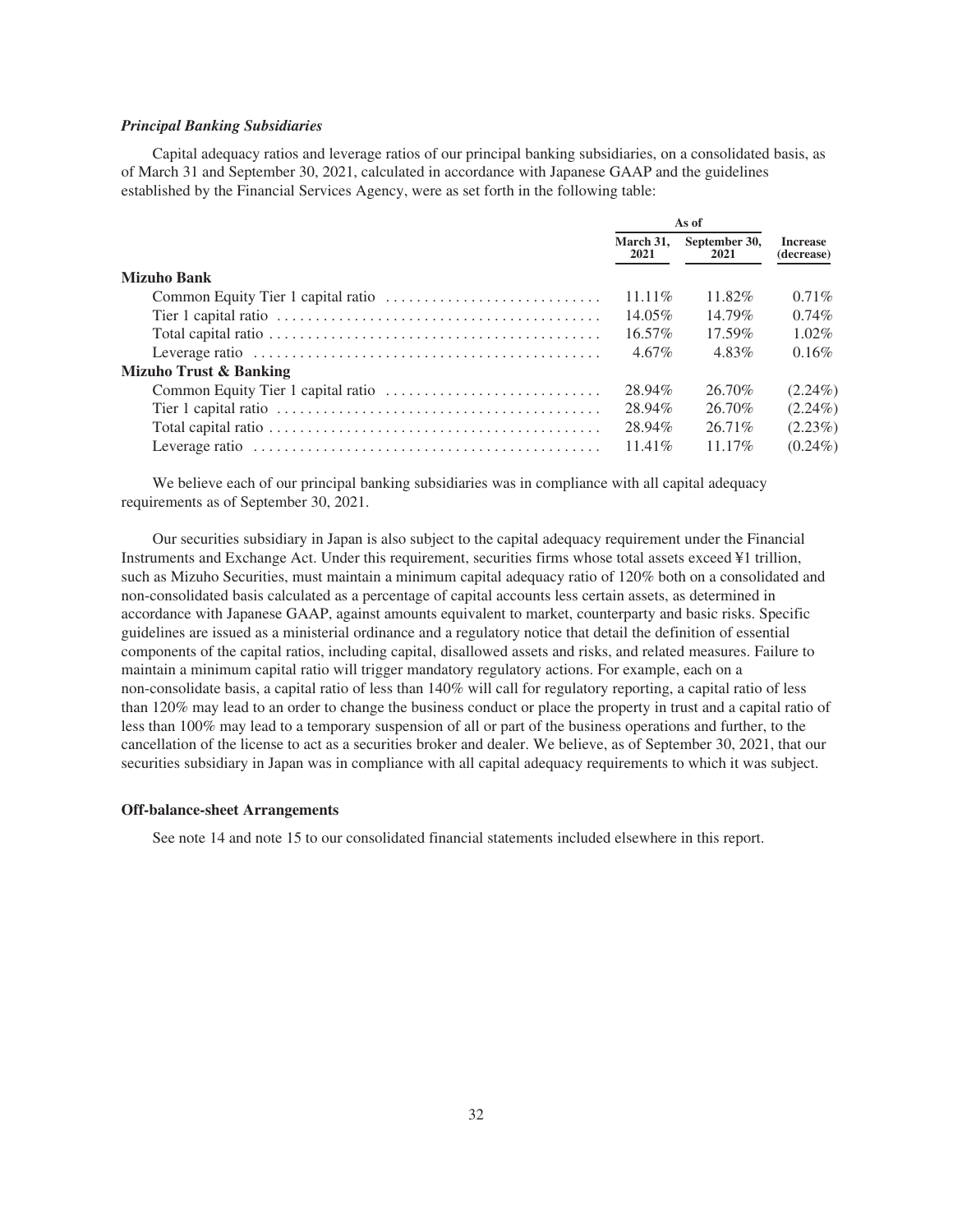# **MIZUHO FINANCIAL GROUP, INC. AND SUBSIDIARIES**

# **CONSOLIDATED BALANCE SHEETS (Unaudited)**

<span id="page-35-0"></span>

|                                                                                                | March 31.<br>2021    | September 30,<br>2021 |
|------------------------------------------------------------------------------------------------|----------------------|-----------------------|
|                                                                                                | (in millions of yen) |                       |
| Assets:                                                                                        |                      |                       |
| Cash and due from banks                                                                        | 1.600.555            | 1,681,209             |
|                                                                                                | 47.133.541           | 46, 145, 119          |
|                                                                                                | 858,806              | 481.275               |
|                                                                                                | 11,623,438           | 16,932,681            |
|                                                                                                | 2,694,107            | 2,408,249             |
| Trading account assets (including assets pledged that secured parties are permitted to sell or |                      |                       |
| repledge of ¥6,249,224 million at March 31, 2021 and ¥9,959,042 million at                     |                      |                       |
|                                                                                                | 26,753,109           | 27,317,435            |
| Investments (Note 3):                                                                          |                      |                       |
| Available-for-sale securities (including assets pledged that secured parties are               |                      |                       |
| permitted to sell or repledge of ¥1,416,772 million at March 31, 2021 and                      |                      |                       |
| $\text{\textsterling}1,181,431$ million at September 30, 2021), net of allowance               | 27,853,035           | 26,198,712            |
| Held-to-maturity securities (including assets pledged that secured parties are permitted       |                      |                       |
| to sell or repledge of ¥97,949 million at March 31, 2021 and $\frac{1}{2}$ 638,229 million at  |                      |                       |
|                                                                                                | 887,149              | 1,395,648             |
|                                                                                                | 3.785.916            | 4.191.638             |
|                                                                                                | 515.346              | 554.301               |
|                                                                                                | 88,580,867           | 87,185,770            |
|                                                                                                | (650, 849)           | (665, 228)            |
|                                                                                                | 87,930,018           | 86,520,542            |
|                                                                                                | 1,811,458            | 1,746,873             |
|                                                                                                | 237,348              | 218,862               |
|                                                                                                | 316,834              | 307,345               |
|                                                                                                | 92,695               | 92,695                |
|                                                                                                | 56,121               | 51.944                |
|                                                                                                | 44,970               | 38,017                |
|                                                                                                | 7,457,028            | 6,487,093             |
|                                                                                                | 221,651,474          | 222,769,638           |
|                                                                                                |                      |                       |

The following table presents the assets of consolidated variable interest entities ("VIE"s), which are included in the consolidated balance sheets above. The assets in the table below can be used only to settle obligations of consolidated VIEs.

| 2021<br>2021                        |            |  |
|-------------------------------------|------------|--|
| (in millions of yen)                |            |  |
| <b>Assets of consolidated VIEs:</b> |            |  |
| 315                                 | 1.153      |  |
| 46.143                              | 34,392     |  |
| 269,030                             | 150,820    |  |
| 2.539.589                           | 2.594.147  |  |
| 100.928                             | 129,096    |  |
| 8.277.276                           | 8.390.651  |  |
| 540,124                             | 499,485    |  |
| 11,773,405<br>Total assets          | 11.799.744 |  |

See the accompanying Notes to the Consolidated Financial Statements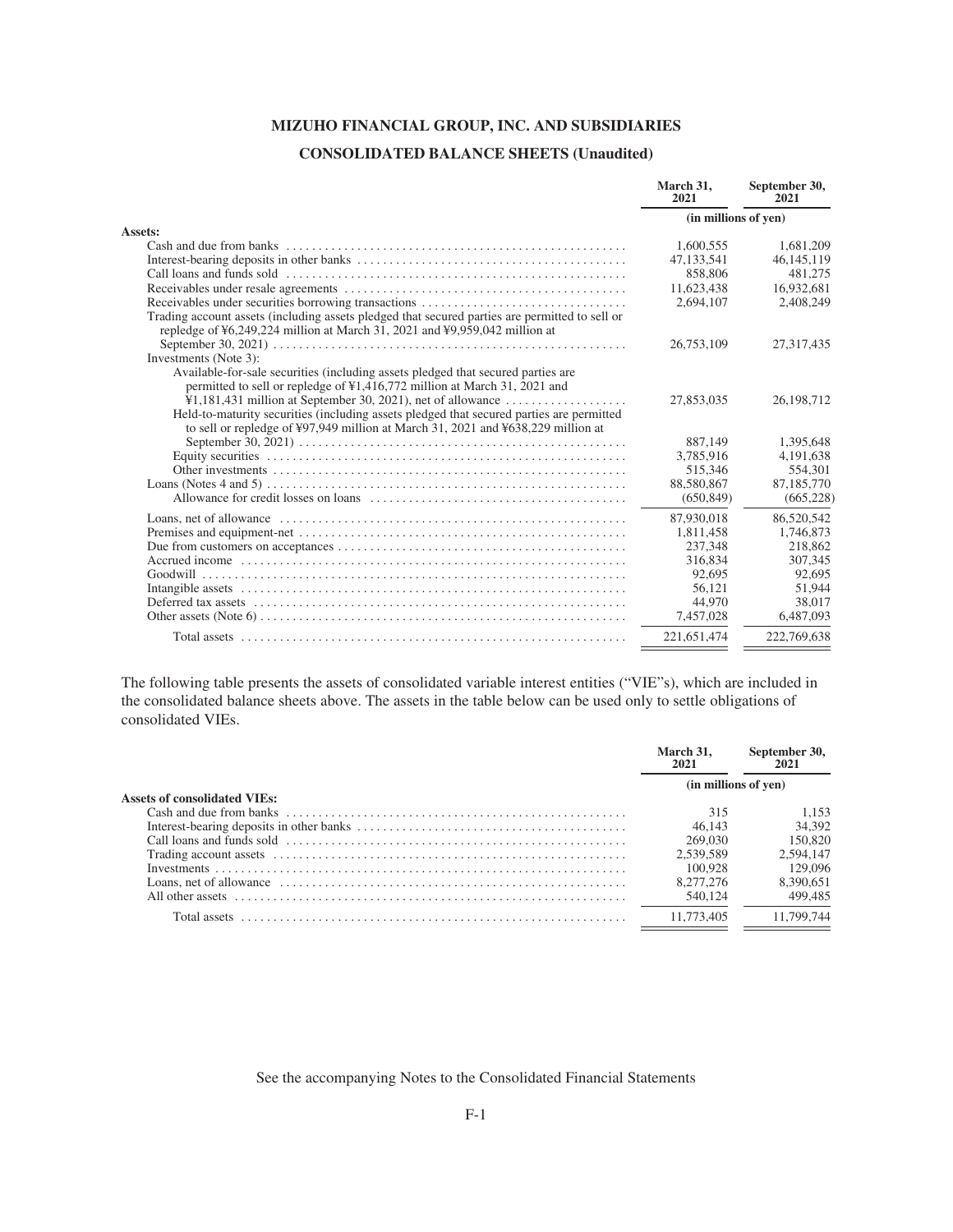## **CONSOLIDATED BALANCE SHEETS (Unaudited)—(Continued)**

|                                                                                                        | March 31.<br>2021       | September 30,<br>2021 |
|--------------------------------------------------------------------------------------------------------|-------------------------|-----------------------|
|                                                                                                        | (in millions of yen)    |                       |
| Liabilities and equity:                                                                                |                         |                       |
| Deposits:                                                                                              |                         |                       |
| Domestic:                                                                                              |                         |                       |
|                                                                                                        | 29,818,303              | 27,384,101            |
|                                                                                                        | 92,037,375              | 93,537,394            |
| Foreign:                                                                                               |                         | 2,268,745             |
|                                                                                                        | 2,332,218<br>26,822,708 | 25,809,953            |
|                                                                                                        | 380,793                 | 408,840               |
|                                                                                                        |                         |                       |
|                                                                                                        | 1,312,790               | 1,431,316             |
| Payables under repurchase agreements (Note 19)                                                         | 18,607,147              | 22,277,794            |
|                                                                                                        | 1,208,031               | 1,441,179             |
|                                                                                                        | 9.085.912               | 9.039.376             |
|                                                                                                        | 10,877,538              | 9,134,179             |
|                                                                                                        | 237.348                 | 218,862               |
|                                                                                                        | 56.665                  | 55,571                |
|                                                                                                        | 76.957                  | 33.241                |
|                                                                                                        | 194,303                 | 160,666               |
| Long-term debt (including liabilities accounted for at fair value of $\frac{42,703,021}{2}$ million at |                         |                       |
| March 31, 2021 and ¥2,863,348 million at September 30, 2021) (Note 17)                                 | 11,706,471              | 12,021,499            |
|                                                                                                        | 7,208,758               | 7,504,781             |
|                                                                                                        | 211,963,317             | 212,727,497           |
| Commitments and contingencies (Note 14)                                                                |                         |                       |
| Equity:                                                                                                |                         |                       |
| MHFG shareholders' equity:                                                                             |                         |                       |
| Common stock (Note 7)-no par value, authorized 4,800,000,000 shares at                                 |                         |                       |
| March 31, 2021 and September 30, 2021, and issued 2,539,249,894 shares at                              |                         |                       |
|                                                                                                        | 5,826,863               | 5,816,365             |
|                                                                                                        | 2,967,385               | 3,184,789             |
| Accumulated other comprehensive income (loss), net of tax (Note 8)                                     | 318,114                 | 355,785               |
| Less: Treasury stock, at cost-Common stock 3,889,782 shares at March 31, 2021,                         |                         |                       |
|                                                                                                        | (7, 124)                | (8,164)               |
|                                                                                                        | 9,105,238               | 9,348,775             |
|                                                                                                        | 582,919                 | 693,366               |
|                                                                                                        | 9,688,157               | 10,042,141            |
|                                                                                                        |                         |                       |
|                                                                                                        | 221,651,474             | 222,769,638           |
|                                                                                                        |                         |                       |

The following table presents the liabilities of consolidated VIEs, which are included in the consolidated balance sheets above. The creditors or investors of the consolidated VIEs have no recourse to the MHFG Group, except where the Group provides credit enhancement through guarantees or other means.

|                                   | March 31.<br>2021    | September 30,<br>2021 |
|-----------------------------------|----------------------|-----------------------|
|                                   | (in millions of yen) |                       |
| Liabilities of consolidated VIEs: |                      |                       |
|                                   | 73,630               | 59.652                |
|                                   | 36,546               | 56,562                |
|                                   | 58,935               | 6.551                 |
|                                   | 593,719              | 836,880               |
|                                   | 954.599              | 1.020.897             |
|                                   | 1.717.429            | 1.980.542             |
|                                   |                      |                       |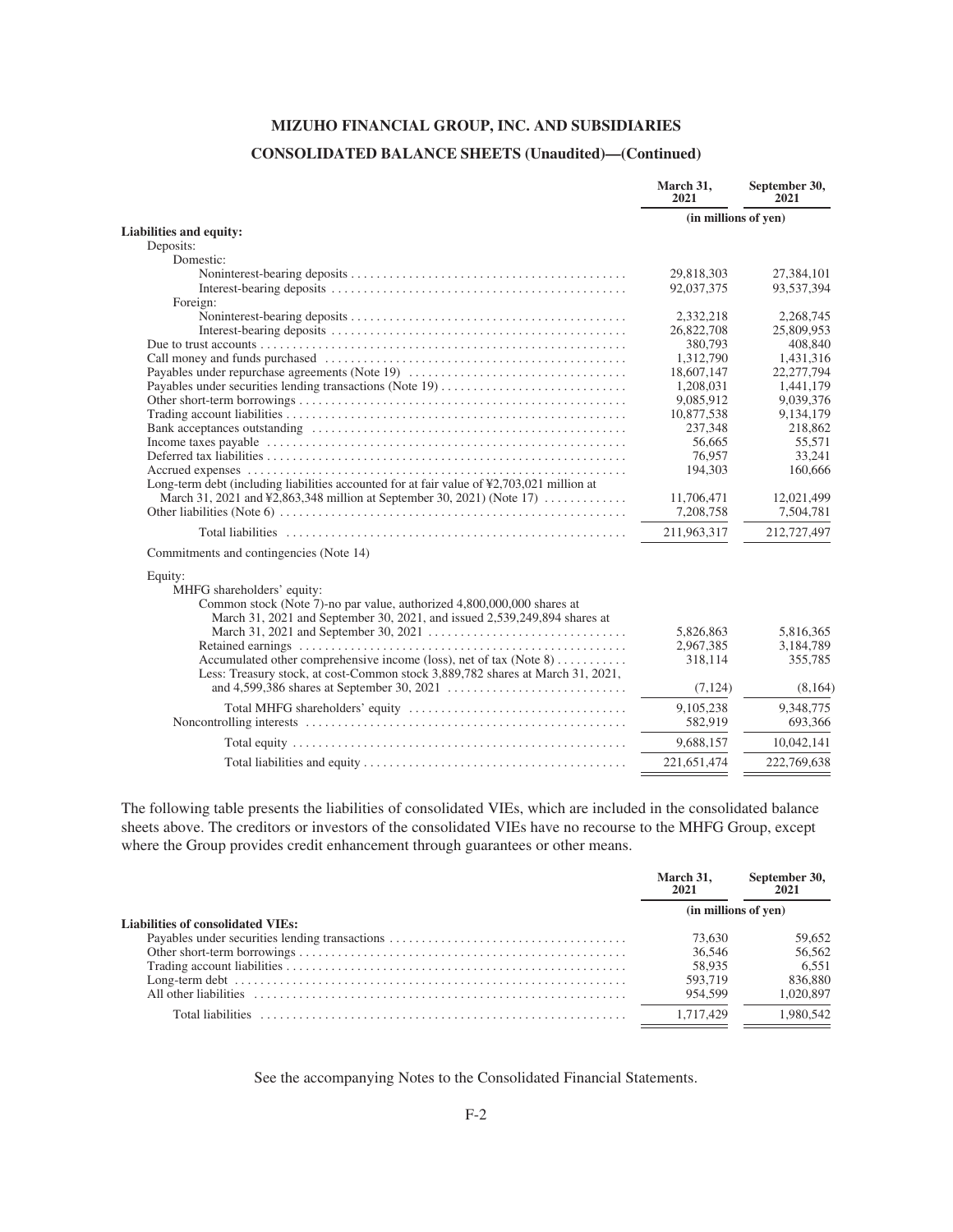## **CONSOLIDATED STATEMENTS OF INCOME (Unaudited)**

|                                                                           | Six months ended September 30, |                   |  |
|---------------------------------------------------------------------------|--------------------------------|-------------------|--|
|                                                                           | 2020                           | 2021              |  |
|                                                                           | (in millions of yen)           |                   |  |
| Interest and dividend income:                                             |                                |                   |  |
| Investments:                                                              | 541,675                        | 470,961           |  |
|                                                                           | 31,236                         | 26,458            |  |
|                                                                           | 24,875                         | 37,724            |  |
|                                                                           | 127,785                        | 109,477           |  |
|                                                                           | 1,270                          | 779               |  |
| Receivables under resale agreements and securities borrowing transactions | 22,894                         | 12,861            |  |
|                                                                           | 22,111                         | 25,841            |  |
|                                                                           | 771,846                        | 684,101           |  |
| Interest expense:                                                         |                                |                   |  |
|                                                                           | 110,839                        | 34,732            |  |
|                                                                           | 28,208                         | 28,488            |  |
|                                                                           | 1,282                          | 492               |  |
| Payables under repurchase agreements and securities lending transactions  | 33,267                         | 13,678            |  |
|                                                                           | 11,988                         | 1,497             |  |
|                                                                           | 85,593                         | 81,114            |  |
|                                                                           | 271,177                        | 160,001           |  |
|                                                                           | 500,669                        | 524,100           |  |
| Provision (credit) for credit losses (Notes 3 and 5)                      | 60.633                         | 46,053            |  |
| Net interest income after provision (credit) for credit losses            | 440,036                        | 478,047           |  |
| Noninterest income (Note 16):                                             |                                |                   |  |
|                                                                           | 428,317                        | 474,916           |  |
|                                                                           | 22,785                         | 21,708            |  |
|                                                                           | 257,591                        | 83,255            |  |
| Investment gains (losses)-net:                                            |                                |                   |  |
|                                                                           | 46                             | (317)             |  |
|                                                                           | 266,119<br>5,788               | 135,070<br>16,541 |  |
| Equity in earnings (losses) of equity method investees—net                | 6,849                          | 1,988             |  |
|                                                                           | 23,715                         | 29,234            |  |
|                                                                           |                                |                   |  |
|                                                                           | 1,011,210                      | 762,395           |  |
| Noninterest expenses:                                                     |                                |                   |  |
|                                                                           | 346,150                        | 327,085           |  |
|                                                                           | 299,350                        | 294,259<br>90,509 |  |
|                                                                           | 93,314<br>93,016               | 107,658           |  |
| Provision (credit) for credit losses on off-balance-sheet instruments     | (7,391)                        | (4,821)           |  |
|                                                                           | 78,966                         | 42,552            |  |
|                                                                           | 903.405                        | 857,242           |  |
|                                                                           | 547,841                        | 383,200           |  |
|                                                                           | 137,761                        | 39,622            |  |
|                                                                           | 410,080                        | 343,578           |  |
|                                                                           | 94,194                         | 30,921            |  |
|                                                                           |                                |                   |  |
| Net income attributable to MHFG shareholders                              | 315,886                        | 312,657           |  |
|                                                                           | (in yen)                       |                   |  |
| Earnings per common share (Note 10):                                      | 124.50                         | 123.24            |  |
|                                                                           |                                |                   |  |
|                                                                           | 124.49                         | 123.24            |  |
|                                                                           | 37.50                          | 40.00             |  |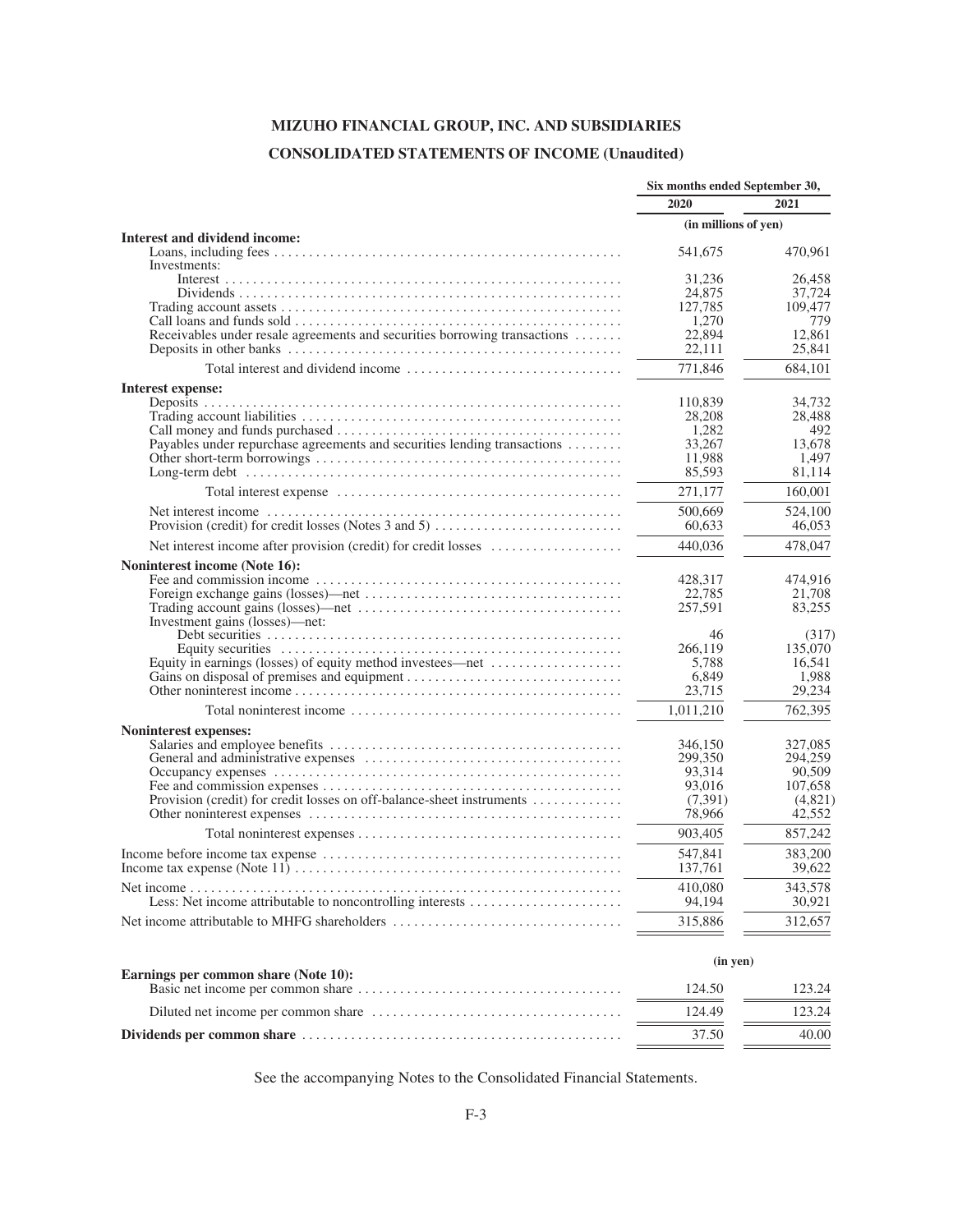# **MIZUHO FINANCIAL GROUP, INC. AND SUBSIDIARIES CONSOLIDATED STATEMENTS OF COMPREHENSIVE INCOME (Unaudited)**

|                                                                 | Six months ended September 30, |         |  |
|-----------------------------------------------------------------|--------------------------------|---------|--|
|                                                                 | 2020                           | 2021    |  |
|                                                                 | (in millions of yen)           |         |  |
|                                                                 | 410,080                        | 343,578 |  |
|                                                                 | 142,550                        | 38.196  |  |
| Less: Total comprehensive income attributable to noncontrolling | 552,630                        | 381,774 |  |
| interests                                                       | 93.413                         | 31,446  |  |
| Total comprehensive income attributable to MHFG shareholders    | 459.217                        | 350,328 |  |

Note: The amounts that have been reclassified out of Accumulated other comprehensive income (loss), net of tax into net income are presented in Note 8 "Accumulated other comprehensive income (loss), net of tax."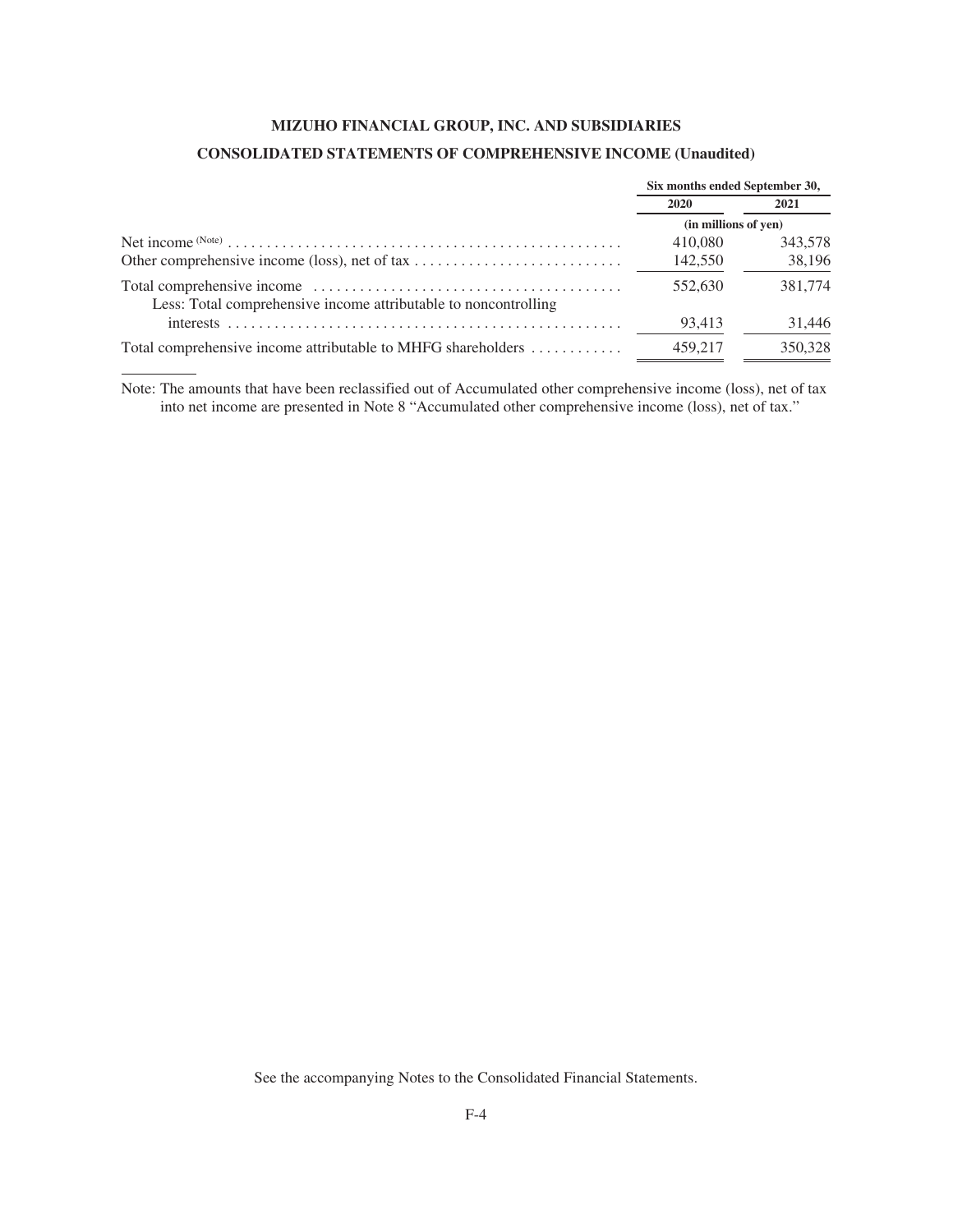# **MIZUHO FINANCIAL GROUP, INC. AND SUBSIDIARIES CONSOLIDATED STATEMENTS OF EQUITY (Unaudited)**

|                                                                                                                                                                                                                                                                                    | Six months ended September 30,                                                                                                     |                                                                                                    |  |
|------------------------------------------------------------------------------------------------------------------------------------------------------------------------------------------------------------------------------------------------------------------------------------|------------------------------------------------------------------------------------------------------------------------------------|----------------------------------------------------------------------------------------------------|--|
|                                                                                                                                                                                                                                                                                    | 2020                                                                                                                               | 2021                                                                                               |  |
|                                                                                                                                                                                                                                                                                    | (in millions of yen)                                                                                                               |                                                                                                    |  |
| <b>Common stock:</b><br>Performance-based stock compensation program<br>Change in ownership interests in consolidated subsidiaries                                                                                                                                                 | 5,827,500<br>(553)<br>(520)                                                                                                        | 5,826,863<br>(538)<br>(9,960)                                                                      |  |
|                                                                                                                                                                                                                                                                                    | 5,826,427                                                                                                                          | 5,816,365                                                                                          |  |
| <b>Retained earnings:</b><br>Balance at beginning of period, previously reported<br>Cumulative effect of change in accounting principles, net of tax<br>Net income attributable to MHFG shareholders<br>Accumulated other comprehensive income (loss), net of tax (Note 8) $(2)$ : | 2,700,774<br>$(124,636)$ <sup>(1)</sup><br>2,576,138<br>315,886<br>(95,208)<br>(80)<br>2,796,736<br>(9, 494)<br>143,331<br>133,837 | 2,967,385<br>2,967,385<br>312,657<br>(95,201)<br>(52)<br>3,184,789<br>318,114<br>37,671<br>355,785 |  |
|                                                                                                                                                                                                                                                                                    |                                                                                                                                    |                                                                                                    |  |
| Treasury stock, at cost:                                                                                                                                                                                                                                                           | (6, 415)<br>(1,995)<br>1.386                                                                                                       | (7, 124)<br>(2,647)<br>1.607                                                                       |  |
|                                                                                                                                                                                                                                                                                    | (7,024)                                                                                                                            | (8,164)                                                                                            |  |
|                                                                                                                                                                                                                                                                                    | 8,749,976                                                                                                                          | 9,348,775                                                                                          |  |
| <b>Noncontrolling interests:</b><br>Transactions between the MHFG Group and the noncontrolling interest shareholders                                                                                                                                                               | 663,259<br>(356,311)<br>(10, 284)<br>94,194<br>(781)<br>390,077                                                                    | 582,919<br>89,808<br>(10, 807)<br>30,921<br>525<br>693,366                                         |  |
|                                                                                                                                                                                                                                                                                    | 9.140.053                                                                                                                          | 10,042,141                                                                                         |  |
|                                                                                                                                                                                                                                                                                    |                                                                                                                                    |                                                                                                    |  |

Notes:

(1) These amounts resulted from the adoption of ASU No.2016-13, "Financial Instruments—Credit Losses (Topic 326)—Measurement of Credit Losses on Financial Instruments" and subsequent amendments.

See Note 1 "Basis of presentation" for further details.

(2) The amounts that have been reclassified out of Accumulated other comprehensive income (loss), net of tax into net income are presented in Note 8 "Accumulated other comprehensive income (loss), net of tax."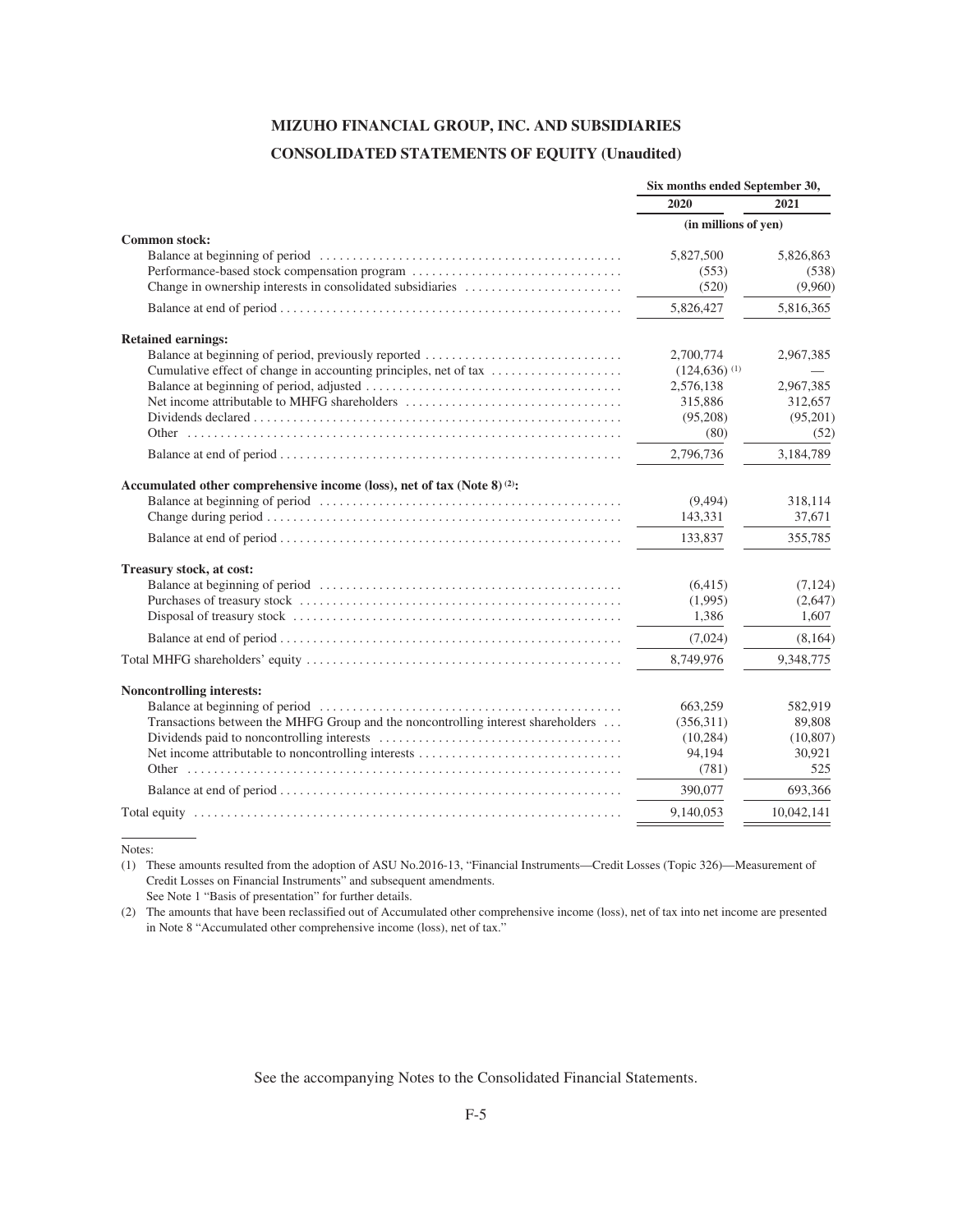# **MIZUHO FINANCIAL GROUP, INC. AND SUBSIDIARIES CONSOLIDATED STATEMENTS OF CASH FLOWS (Unaudited)**

|                                                                                                                        | Six months ended September 30, |                         |  |
|------------------------------------------------------------------------------------------------------------------------|--------------------------------|-------------------------|--|
|                                                                                                                        | 2020                           | 2021                    |  |
| Cash flows from operating activities:                                                                                  | (in millions of yen)           |                         |  |
|                                                                                                                        | 410,080                        | 343,578                 |  |
|                                                                                                                        | 94,194                         | 30,921                  |  |
| Adjustments to reconcile net income to net cash provided by (used in) operating activities:                            | 315,886                        | 312,657                 |  |
|                                                                                                                        | 115,614                        | 115,756                 |  |
|                                                                                                                        | 60,633                         | 46,053                  |  |
|                                                                                                                        | (266, 165)                     | (134,753)               |  |
|                                                                                                                        | (5,788)<br>(92, 865)           | (16, 541)<br>35,446     |  |
|                                                                                                                        | 57,807                         | (28,200)                |  |
|                                                                                                                        | (1,784,129)                    | (271, 232)              |  |
|                                                                                                                        | (1,874,766)                    | (1,734,070)             |  |
|                                                                                                                        | 18,781                         | (16,915)                |  |
|                                                                                                                        | 34,404                         | 13,325                  |  |
|                                                                                                                        | (80, 875)                      | (32.858)                |  |
|                                                                                                                        | (159, 507)                     | 480,671                 |  |
|                                                                                                                        | (3,660,970)                    | (1,230,661)             |  |
|                                                                                                                        |                                |                         |  |
| Cash flows from investing activities:                                                                                  | 13,363,620                     | 20,872,060              |  |
|                                                                                                                        | 1,413,300                      | 992,927                 |  |
|                                                                                                                        | 12,719,308                     | 26,506,201              |  |
|                                                                                                                        | 60,947                         | 79,767                  |  |
|                                                                                                                        | (33, 753, 387)                 | (45,046,101)            |  |
|                                                                                                                        |                                | (542, 026)              |  |
|                                                                                                                        | (1,383,195)                    | (1,311,347)             |  |
|                                                                                                                        | 832,515                        | 1,038,124               |  |
|                                                                                                                        | (3,944,882)                    | 496,474                 |  |
| Net change in loans<br>Net change in call loans and funds sold, and receivables under resale agreements and securities |                                |                         |  |
|                                                                                                                        | 6,141,641                      | (4,518,794)             |  |
|                                                                                                                        | 12,856                         | 2.806                   |  |
|                                                                                                                        | (73,768)                       | (52, 234)               |  |
| Proceeds from sales of investments in subsidiaries (affecting the scope of consolidation)                              | 25,190                         | 5,391                   |  |
| Purchases of investments in subsidiaries (affecting the scope of consolidation)                                        |                                | (50, 723)               |  |
|                                                                                                                        | (4,585,855)                    | (1,527,475)             |  |
| Cash flows from financing activities:                                                                                  |                                |                         |  |
|                                                                                                                        | 4,513,597                      | (2,187,631)             |  |
|                                                                                                                        | 1,490,083                      | 3,776,203               |  |
|                                                                                                                        | 313,806                        | 28,047                  |  |
|                                                                                                                        | 2.628.438                      | (71.262)                |  |
|                                                                                                                        | 1,270,809                      | 1,442,089               |  |
|                                                                                                                        | (515,802)                      | (1,179,807)             |  |
|                                                                                                                        | 73,688                         | 67,785                  |  |
|                                                                                                                        | (3,859)                        | (1,845)                 |  |
|                                                                                                                        | 839                            | 869                     |  |
|                                                                                                                        | (1,503)                        | (1,825)                 |  |
|                                                                                                                        | (5, 414)                       |                         |  |
|                                                                                                                        | (95, 242)                      | (95, 198)               |  |
|                                                                                                                        | (10, 284)                      | (10, 807)               |  |
|                                                                                                                        | 9,659,156                      | 1,766,618               |  |
|                                                                                                                        | (126, 397)                     | 83.750                  |  |
|                                                                                                                        | 1,285,934<br>41,951,114        | (907,768)<br>48,734,096 |  |
|                                                                                                                        | 43,237,048                     | 47,826,328              |  |
| Supplemental disclosure of cash flow information:<br>Noncash investing activities:                                     | 11.399                         | 15,357                  |  |

Notes:

(1) Proceeds from sales of Equity securities as well as Purchases of Equity securities include cash activity related to Other investments, the amounts of which are not significant.

(2) Cash and cash equivalents consists of Cash and due from banks and Interest-bearing deposits in other banks. Cash deposited with central banks that must be maintained to meet minimum regulatory requirements is classified as restricted cash and included in Cash and cash equivalents.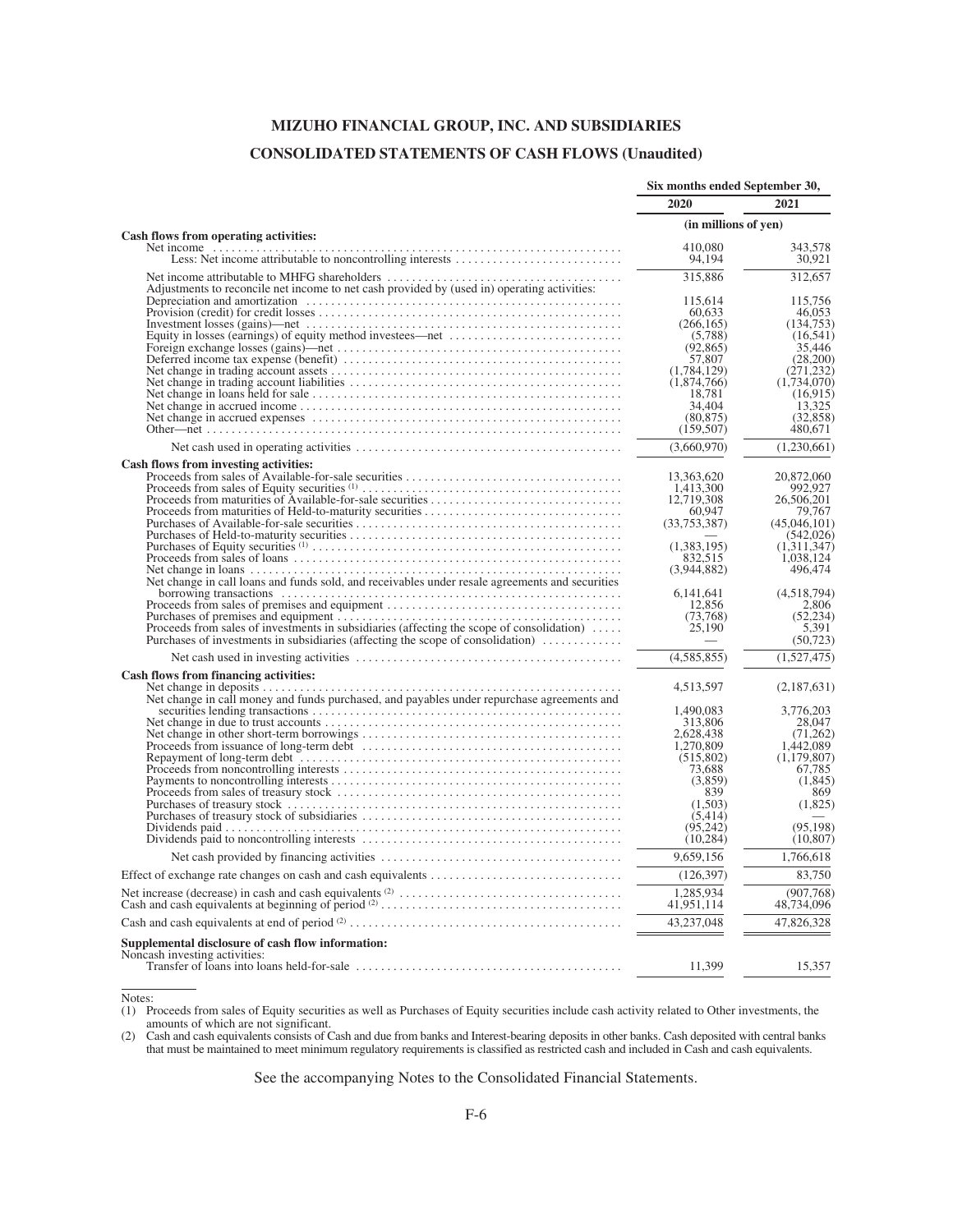#### **1. Basis of presentation**

Mizuho Financial Group, Inc. ("MHFG") is a joint stock corporation with limited liability under the laws of Japan. MHFG is a holding company for Mizuho Bank, Ltd. ("MHBK"), Mizuho Trust & Banking Co., Ltd. ("MHTB"), Mizuho Securities Co., Ltd. ("MHSC"), Asset Management One Co., Ltd. ("Asset Management One"), and other subsidiaries. MHFG, through its subsidiaries ("the MHFG Group," or "the Group"), provides domestic and international financial services in Japan and other countries. For a discussion of the Group's segment information, see Note 20 "Business segment information."

MHFG and its domestic subsidiaries as well as its foreign subsidiaries maintain their accounting records in accordance with the accounting standards of Japan and those standards of the countries in which they are domiciled. Certain adjustments and reclassifications have been incorporated in the accompanying consolidated financial statements to conform them to the accounting principles generally accepted in the United States of America ("U.S. GAAP"). The consolidated financial statements are stated in Japanese yen, the currency of the country in which MHFG is incorporated and principally operates.

The accompanying consolidated financial statements include the accounts of MHFG and its subsidiaries. MHFG's interim financial reporting period ends on September 30. Certain of MHFG's subsidiaries have different interim financial reporting periods than September 30. For those subsidiaries with interim financial reporting periods within three months of MHFG's interim financial reporting period, the effect of intervening events that materially affect the financial position or results of operations through the date of each of the periods presented in the MHFG's consolidated financial statements have been considered for adjustment and/or disclosure. When determining whether to consolidate investee entities, the MHFG Group performs an analysis of the facts and circumstances of the particular relationships between the MHFG Group and the investee entities as well as the ownership of voting shares. The consolidated financial statements also include the accounts of VIEs for which MHFG or its subsidiaries have been determined to be the primary beneficiary in accordance with the Financial Accounting Standards Board ("FASB") Accounting Standards Codification ("ASC") 810, "Consolidation" ("ASC 810"). All significant intercompany transactions and balances have been eliminated upon consolidation. The MHFG Group accounts for investments in entities over which it has significant influence by using the equity method of accounting. These investments are included in Other investments and the Group's proportionate share of income or loss is included in Equity in earnings (losses) of equity method investees-net.

On October 1, 2020, a 1-for-10 share consolidation became effective. All share and per share information with respect to MHFG's common stock and preferred stock for the six months ended September 30, 2020 have been restated to reflect the effect of the share consolidation and related amendments to the articles of incorporation for all periods presented. See Earnings per common share and Dividends per common share on the consolidated statements of income and Note 10 "Earnings per common share" for the restated figures. In addition, certain other comparative amounts for the prior period have been reclassified in order to conform to the current period's presentation.

The unaudited interim consolidated financial statements should be read in conjunction with the audited financial statements and related notes included in the MHFG Group's most recent annual report on Form 20-F for the fiscal year ended March 31, 2021.

Certain financial information that is normally included in annual financial statements prepared in accordance with U.S. GAAP, but is not required for interim reporting purposes, has been condensed or omitted.

The financial statements reflect all normal and recurring adjustments that are, in the opinion of management, necessary for a fair presentation of the results for the interim periods.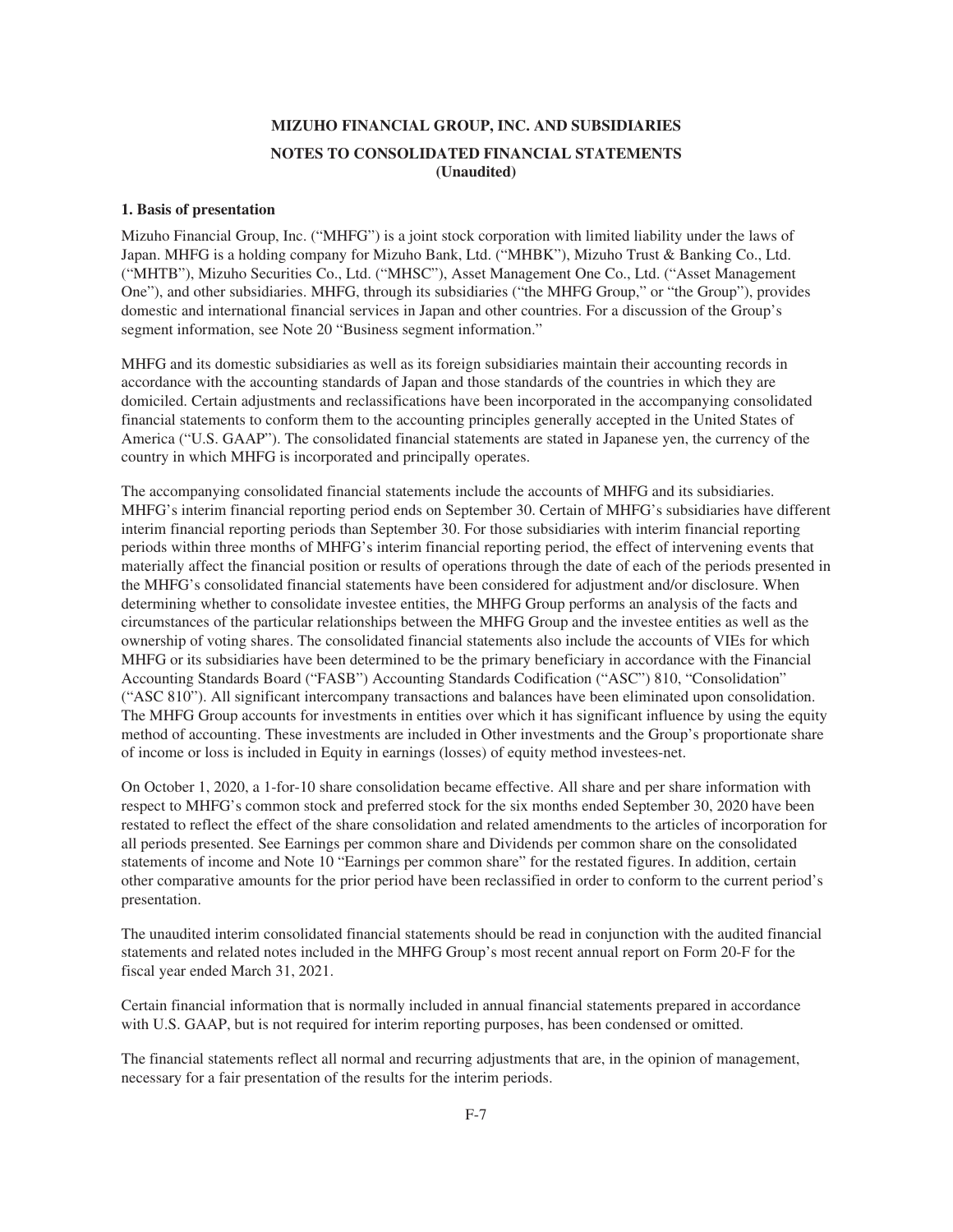#### *Use of estimates*

The preparation of the consolidated financial statements in conformity with U.S. GAAP requires management to make estimates and assumptions that affect reported amounts and related disclosures. Specific areas, among others, requiring the application of management's estimates and judgment include assumptions pertaining to the allowance for credit losses, valuation of deferred tax assets, valuation of derivative financial instruments, valuation of investments, valuation of certain long-term debt where the fair value option has been elected, valuation of pension and other employee benefits, and impairment of long-lived assets. During times of pandemics, such as COVID-19, estimates become more sensitive and it is reasonably possible that actual results could differ from estimates and assumptions made.

#### *Financial instruments—current expected credit losses ("CECL")*

The adoption of this guidance established a single allowance framework for all financial assets measured at amortized cost and certain off-balance-sheet instrument exposures. This framework requires management's estimate to reflect credit losses over the instrument's remaining expected lives and consider expected future changes in macroeconomic conditions. ASC 326 replaced the incurred loss impairment methodology in prior U.S. GAAP with a methodology that reflects expected credit losses and requires consideration of a broader range of information such as relevant information about past events including historical experience, current conditions and reasonable and supportable forecasts that affect the collectability of the reported amount, for the purpose of informing credit loss estimates. This ASC requires a financial asset (or a group of financial assets) measured at amortized cost basis to be presented at the net amount expected to be collected. The income statement reflects the measurement of credit losses for newly recognized financial assets, as well as the expected increases or decreases of expected credit losses that have taken place during the period. This ASC also requires that credit losses on available-for-sale debt securities be presented as an allowance for credit losses rather than as a write-down and limits the amount of the allowance for credit losses to the amount by which fair value is below amortized cost. Per the accounting policy election, the MHFG Group does not record expected credit losses for accrued interest receivables because uncollectible accrued interest is reversed through interest income in a timely manner in line with the Group's nonaccrual and past due policies. The amount of accrued interest receivable reverse through interest income was not significant for March 31, 2021 and September 30, 2021, respectively. The following note and Note 3 "Investments," Note 4 "Loans" and Note 5 "Allowance for credit losses on loans" provide further information about the impact that the adoption of ASC 326 had on the MHFG Group.

#### *Allowance and provision (credit) for credit losses on loans*

Effective April 1, 2020, the allowance for credit losses on loans is established for current expected credit losses on the MHFG Group's loan portfolio in accordance with ASC 326. Additionally, as of April 1, 2020, the Group did not elect the fair value option for financial assets measured at amortized cost basis. Prior to April 1, 2020, the allowance for credit losses on loans was established based on an incurred loss model in accordance with ASC 310, "Receivables" ("ASC 310") and ASC 450, "Contingencies" ("ASC 450").

The MHFG Group makes adjustments to the allowance for credit losses on loans through Provision (credit) for credit losses in the consolidated statements of income in each reporting period. Loan principal that management judges to be uncollectible, based on detailed loan reviews and a credit quality assessment, is charged off against the allowance for credit losses on loans. In general, the Group charges off loans when the Group determines that the obligor should be classified as substantially bankrupt or bankrupt. See Note 4 "Loans" for the definitions of obligor categories. Obligors in the retail portfolio segment are generally determined to be substantially bankrupt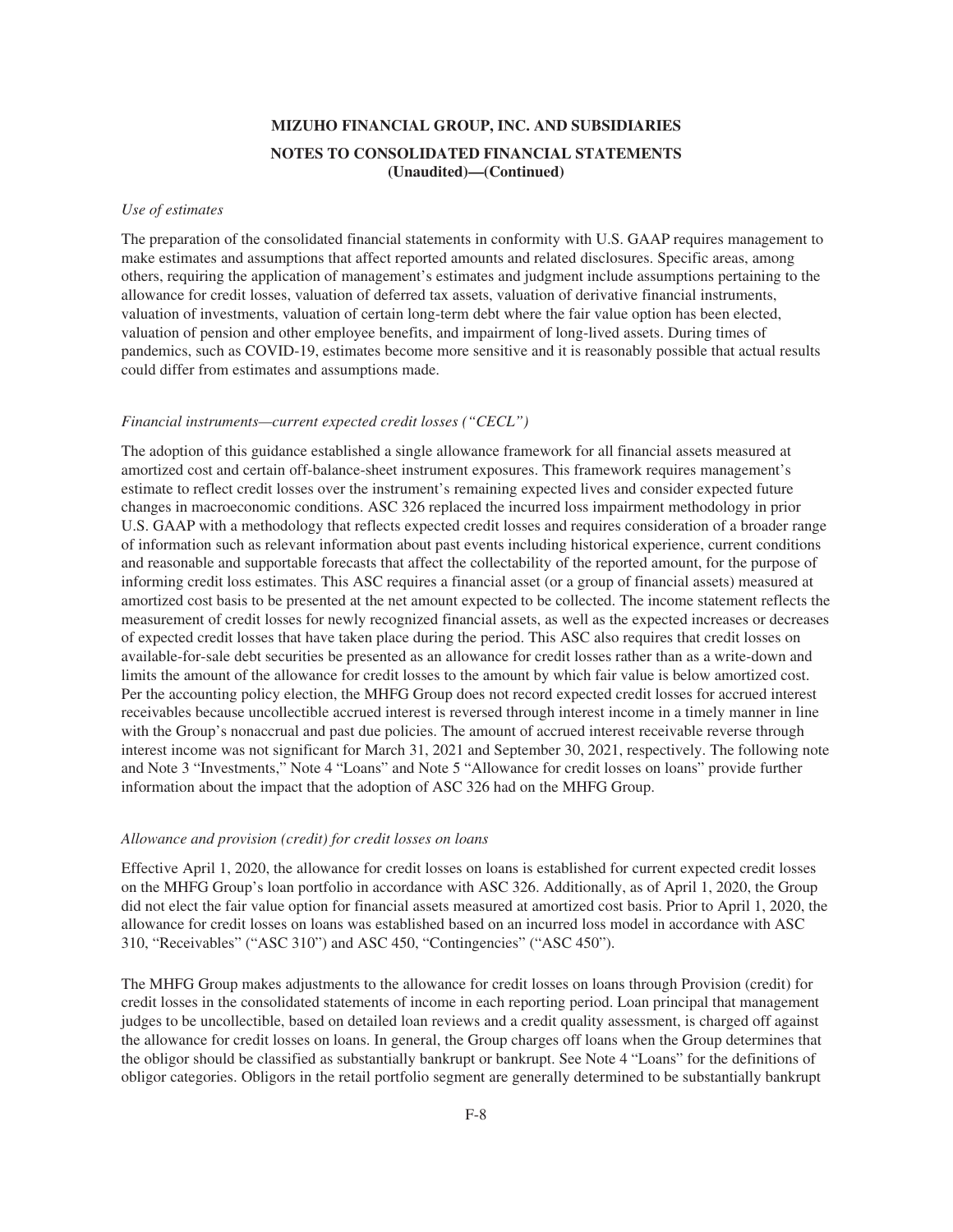when they are past due for more than six months, and as for obligors in the corporate portfolio segment, the Group separately monitors the credit quality of each obligor without using time-based triggers.

The MHFG Group maintains an appropriate allowance for credit losses on loans to represent management's estimate of the expected credit losses in the Group's loan portfolio. Management evaluates the appropriateness of the allowance for credit losses on loans semi-annually. The allowance considers expected credit losses over the remaining expected lives of the applicable instruments. The expected life of each instrument is determined by considering expected prepayments, contractual terms and cancellation features. The allowance for credit losses involves significant judgments on a number of matters including expectations of future economic conditions, assignment of obligor ratings, valuation of collateral, and the development of qualitative adjustments.

When determining expected credit losses, a single forward-looking macroeconomic scenario is considered over a reasonable and supportable forecast period. This forward-looking macroeconomic scenario is consistent to what is used in the MHFG Group's stress testing and is in line with the scenario used for the Group's business plan. If the scenario does not reflect a sudden change in economic conditions adequately, adjustments may be made to the scenario. After the forecast period, the Group reverts to long-term historical loss experience with a certain graduated transition period, to estimate losses over the remaining lives of financial assets measured at amortized cost and certain off-balance-sheet instruments. The macroeconomic scenario is updated at least semi-annually and is reviewed to reflect current economic conditions and the Group's expectation of future conditions on a timely basis. For March 31, 2021 and September 30, 2021, the Group used the most recent macroeconomic scenario available during the Group's credit loss estimation process.

In terms of the internal risk ratings, for the corporate portfolio segment, the credit quality review process and the credit rating process serve as the basis for determining the allowance for credit losses on loans. Through such processes loans are categorized into groups to reflect the probability of default, whereby the MHFG Group's management assesses the ability of borrowers to service their debt, taking into consideration current financial information, ability to generate cash, historical payment experience, analysis of relevant industry segments and current trends. For the retail portfolio segment, the different categories of past due status of loans are primarily utilized in the credit quality review and the credit rating processes as the basis for determining the allowance for credit losses on loans.

In general, the MHFG Group estimates expected credit losses collectively on the loans in the case of normal and watch obligors, considering the risk associated with a particular pool and the probability that the exposures within the pool will deteriorate or default. The allowance for credit losses on nonaccrual loans includes the allowance for groups of loans which were collectively evaluated for expected credit losses, in addition to the allowance for those loans that were individually evaluated for expected credit losses. See Note 4 "Loans" for the definitions of obligor categories and classification of nonaccrual loans.

The estimation of expected credit losses that are evaluated collectively begins with a quantitative calculation that considers the likelihood of the borrower changing delinquency status or moving from one obligor category or rating to another. The quantitative calculation covers expected credit losses over an instrument's expected life and is estimated by applying credit loss factors to the MHFG Group's estimated exposure at default. The credit loss factors incorporate the probability of default as well as the loss given default based on the historical loss rates. To supplement the historical loss data for overseas obligors, external credit ratings such as S&P are also used to calculate the probability of default. The model and inputs used to determine credit losses on loans that are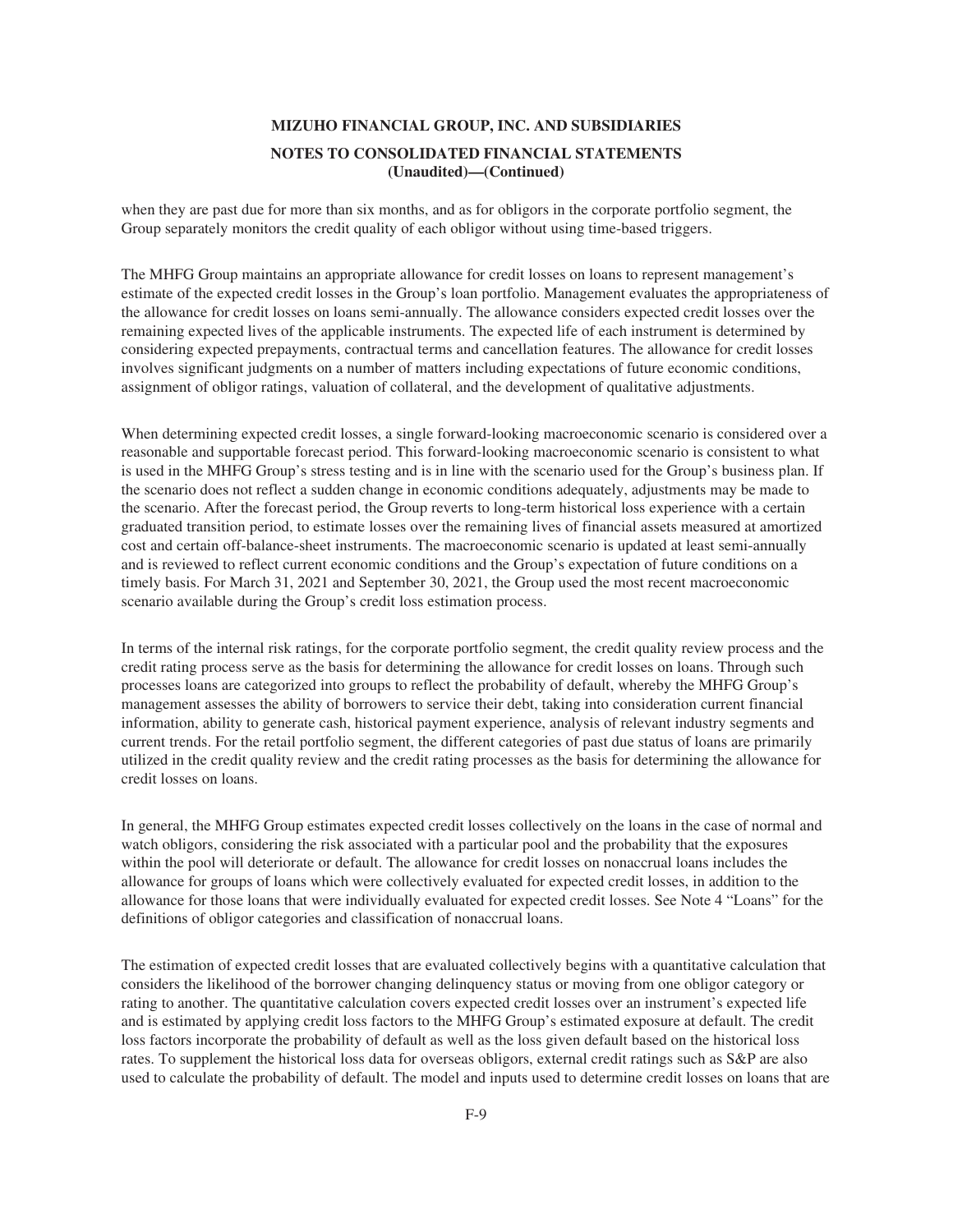evaluated collectively are analyzed on a periodic basis by comparing the estimated values with the actual results subsequent to the balance sheet date.

The MHFG Group divides its overall portfolio into domestic and foreign portfolios and categorizes the domestic portfolio into four portfolio segments according to their risk profiles: corporate, retail, sovereign, and banks and financial institutions.

The corporate portfolio segment consists of loans originated primarily by MHBK and MHTB, and includes mainly business loans such as those used for working capital and capital expenditure, as well as loans for which the primary source of repayment of the obligation is income generated by the relevant assets such as project finance, asset finance and real estate finance. The corporate portfolio segment is divided into two classes based on their risk characteristics: large companies, and small and medium-sized companies. For the corporate portfolio segment, the MHFG Group considers key economic factors such as gross domestic products for Japan and each relevant foreign location, where the portfolio is significant, and the interest rates in Japan when estimating the credit loss.

The retail portfolio segment consists mainly of residential mortgage loans originated by MHBK, and it is divided into two classes based on their risk characteristics: housing loan and others. For the retail portfolio segment, the Japanese unemployment rate is applied as a key factor. As it pertains to troubled debt restructuring ("TDR") loans in the retail portfolio segment, the restructuring itself, as well as subsequent payment defaults, if any, are considered in determining obligor categories. Expected credit loss estimates also include consideration of expected cash recoveries on loans previously charged-off, or expected recoveries on collateral dependent loans where recovery is expected through sale of the collateral.

The allowance recorded for individually evaluated loans is based on (1) the present value of expected future cash flows, after considering the restructuring effect and subsequent payment default with respect to TDRs, discounted at the loan's initial effective interest rate, (2) the loan's observable market price, or (3) the fair value of the collateral if the loan is collateral dependent. The collateral that the MHFG Group obtains for loans consists primarily of real estate. In obtaining the collateral, the Group evaluates the fair value of the collateral and its legal enforceability. The Group also performs subsequent re-evaluations at least once a year. As it pertains to real estate collateral, valuation is generally performed by an appraising subsidiary which is independent from the Group's loan origination departments by using generally accepted valuation techniques such as (1) the replacement cost approach, (2) the sales comparison approach or (3) the income approach. In the case of large real estate collateral, the Group generally engages third-party appraisers to perform the valuation.

The MHFG Group's methodology for determining the appropriate allowance for credit losses on loans also considers the imprecision inherent in the methodologies used. As a result, the amounts determined under the methodologies described above could be adjusted by management to consider the potential impact of other qualitative factors which include, but are not limited to, imprecision in macroeconomic scenario assumptions and emerging risks related to changes in the environment that are affecting specific portfolio segments. Considering internal and external factors affecting the credit quality of the portfolio, the Group incorporated the estimated impact of COVID-19 pandemic into the macroeconomic scenario by using assumptions such as anticipated business recovery period and current forecast for the growth rate of gross domestic product.

#### *Allowance and provision (credit) for credit losses on off-balance-sheet instruments*

The MHFG Group maintains an allowance for credit losses on off-balance-sheet instruments, such as guarantees and standby letters of credit in the same manner as the allowance for credit losses on loans. The Group similarly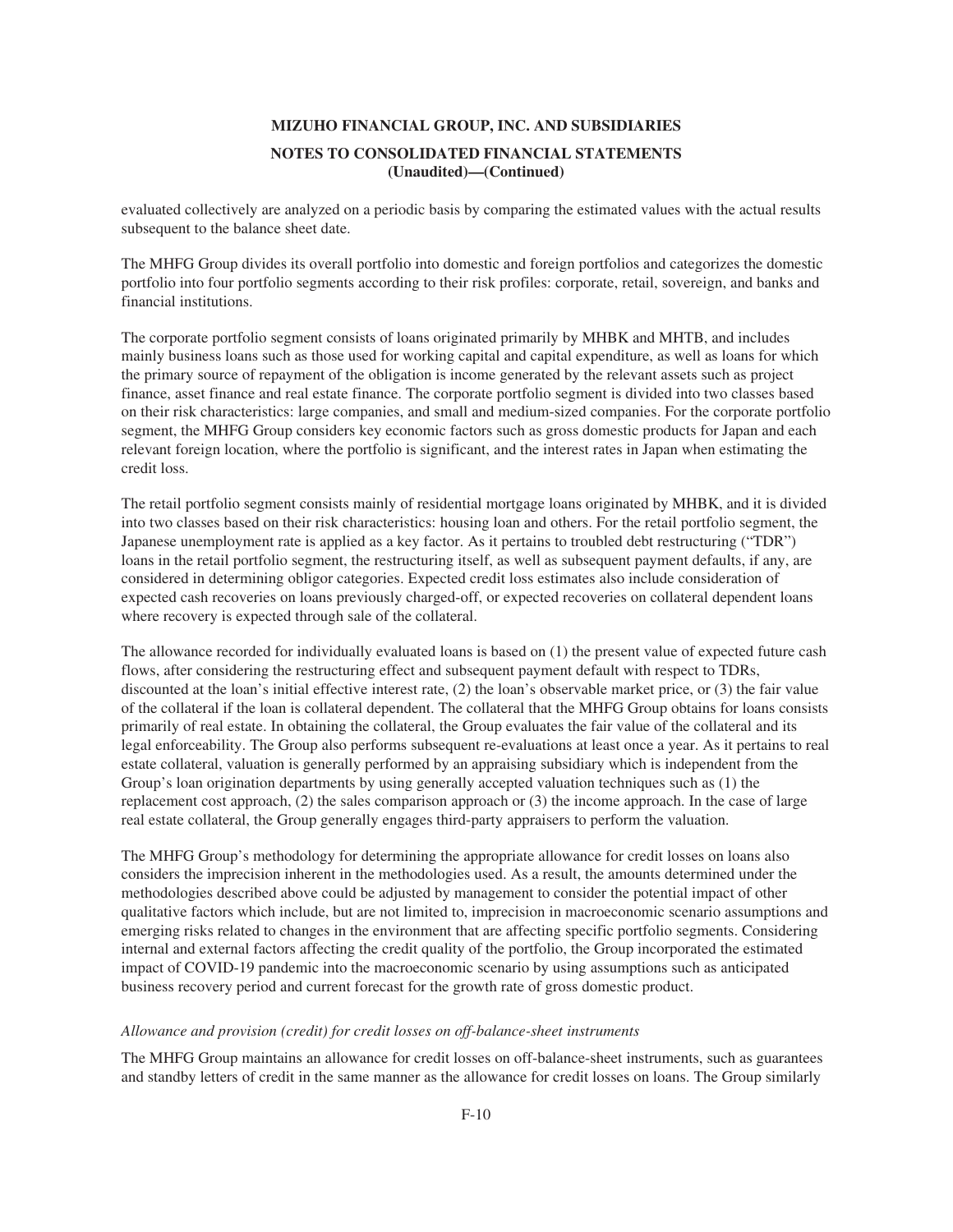assesses the expected loss amounts for commitments to invest in securities and commitments to extend credit, considering the probability of drawdowns. The allowance is recorded in Other liabilities. Net changes in the allowance for credit losses on off-balance-sheet instruments are accounted for in Provision (credit) for credit losses on off-balance-sheet instruments in the consolidated statements of income.

### *Allowance and provision (credit) for credit losses on available-for-sale securities*

The MHFG Group performs periodic reviews to identify impaired securities in accordance with ASC 326. Available-for-sale securities are impaired if the fair value is less than the amortized cost (excluding accrued interest receivable). For available-for-sale debt securities, in the cases where the Group has the intent to sell an available-for-sale debt security or more likely than not will be required to sell an available-for-sale debt security before the recovery of its amortized cost basis, the entire difference between amortized cost basis and fair value is recognized immediately through earnings. In other cases, the Group evaluates expected cash flows to be received and determines if a credit loss exists, and if so, the amount of the credit loss is recognized in Provision (credit) for credit losses, while the remaining decline in fair value is recognized in other comprehensive income, net of applicable taxes. For additional information, see Note 4 "Loans." Before the adoption of ASC 326, the previous other-than-temporary impairment model was applied for available-for-sale debt securities.

## **2. Issued accounting pronouncements**

#### *Adopted accounting pronouncements*

In March 2020, the FASB issued ASU No.2020-04, "Reference Rate Reform (Topic 848)—Facilitation of the Effects of Reference Rate Reform on Financial Reporting" ("ASU No.2020-04"). The ASU provides optional expedients and exceptions for contracts, hedging relationships, and other transactions affected by reference rate reform. In January 2021, the FASB issued ASU No.2021-01, "Reference Rate Reform (Topic 848)—Scope" ("ASU No.2021-01"). The ASU clarifies that certain optional expedients and exceptions for contract modifications and hedge accounting apply to derivatives that are affected by the transition. ASU No.2020-04 is effective as of March 12, 2020 through December 31, 2022. ASU No.2021-01 is effective as of January 7, 2021 through December 31, 2022. The MHFG Group has elected the practical expedient for modifications of contracts. The practical expedient provides an election to account for certain contract amendments related to reference rate reform prospectively as minor modifications without the requirement to assess the significance of the modifications. The main reason for applying the practical expedient is to ease the administrative burden of accounting for contracts impacted by reference rate reform. This election did not have a material impact on the Group's consolidated results of operations or financial condition.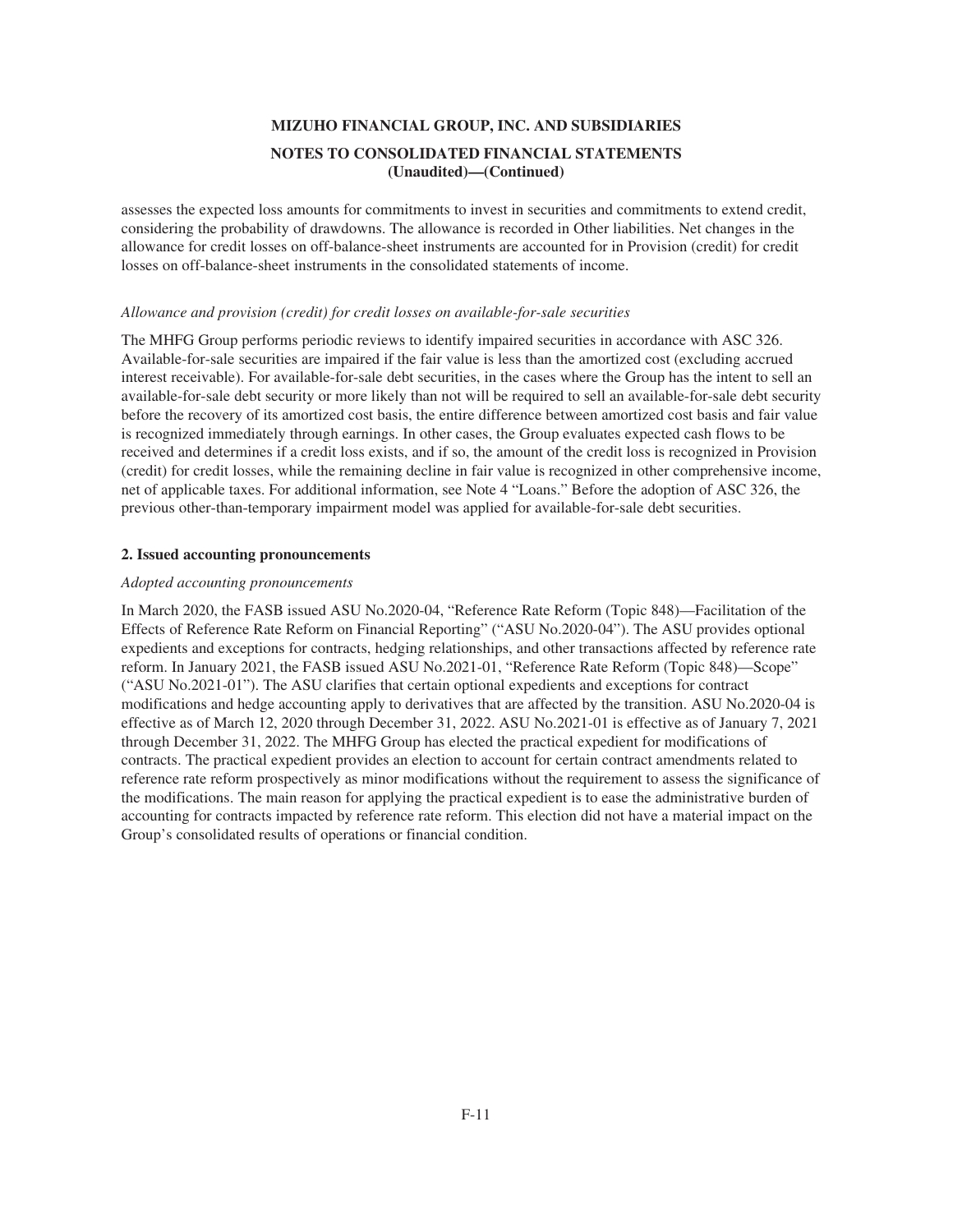#### **3. Investments**

#### *Available-for-sale and held-to-maturity securities*

The amortized cost, net of allowance for credit losses, gross unrealized gains and losses, and fair value of available-for-sale and held-to-maturity securities at March 31, 2021 and September 30, 2021 are as follows:

|                                                         | Amortized cost (4)(5) | gains                | <b>Gross unrealized Gross unrealized</b><br>losses | <b>Fair value</b> |
|---------------------------------------------------------|-----------------------|----------------------|----------------------------------------------------|-------------------|
|                                                         |                       | (in millions of yen) |                                                    |                   |
| March 31, 2021                                          |                       |                      |                                                    |                   |
| Available-for-sale securities:                          |                       |                      |                                                    |                   |
| Debt securities:                                        |                       |                      |                                                    |                   |
|                                                         | 20,953,200            | 1.945                | 34.562                                             | 20,920,583        |
|                                                         | 463,673               | 544                  | 658                                                | 463,559           |
| U.S. Treasury bonds and federal agency securities       | 906,499               | 4,440                | 46                                                 | 910,893           |
|                                                         | 1,505,770             | 1,975                | 209                                                | 1,507,536         |
| Agency mortgage-backed securities <sup>(1)</sup>        | 512,720               | 8,746                | 687                                                | 520,779           |
|                                                         | 70,111                | 761                  | 188                                                | 70,684            |
| Commercial mortgage-backed securities                   | 709,938               | 6,196                | 39                                                 | 716,095           |
| Japanese corporate bonds and other debt securities      | 1,897,117             | 10,537               | 3,574                                              | 1,904,080         |
| Foreign corporate bonds and other debt securities $(2)$ | 837,675               | 2,577                | 1,426                                              | 838,826           |
|                                                         | 27,856,703            | 37,721               | 41,389                                             | 27,853,035        |
| Held-to-maturity securities:                            |                       |                      |                                                    |                   |
| Debt securities:                                        |                       |                      |                                                    |                   |
|                                                         | 479,959               | 9,555                |                                                    | 489,514           |
|                                                         | 407,190               | 10,178               | 3,273                                              | 414,095           |
|                                                         | 887,149               | 19,733<br>$ -$       | 3.273                                              | 903,609           |
| September 30, 2021                                      |                       |                      |                                                    |                   |
| Available-for-sale securities:                          |                       |                      |                                                    |                   |
| Debt securities:                                        |                       |                      |                                                    |                   |
|                                                         | 19,029,022            | 498                  | 26,477                                             | 19,003,043        |
|                                                         | 494,716               | 713                  | 486                                                | 494,943           |
| U.S. Treasury bonds and federal agency securities       | 1,070,555             | 3,269                | 69                                                 | 1,073,755         |
|                                                         | 1,331,043             | 783                  | 889                                                | 1,330,937         |
|                                                         | 591.778               | 8,467                | 853                                                | 599,392           |
| Residential mortgage-backed securities                  | 63,273                | 706                  | 137                                                | 63,842            |
| Commercial mortgage-backed securities                   | 760,959               | 6,182                | 224                                                | 766,917           |
| Japanese corporate bonds and other debt securities      | 1,977,235             | 9,962                | 2,774                                              | 1,984,423         |
| Foreign corporate bonds and other debt securities $(2)$ | 880,838               | 1,601                | 979                                                | 881,460           |
|                                                         | 26,199,419            | 32,181               | 32,888                                             | 26,198,712        |
| Held-to-maturity securities:                            |                       |                      |                                                    |                   |
| Debt securities:                                        |                       |                      |                                                    |                   |
|                                                         | 479,970               | 7,437                |                                                    | 487,407           |
|                                                         | 915,678               | 7.203                | 6.705                                              | 916.176           |
|                                                         |                       |                      |                                                    |                   |
|                                                         | 1.395.648             | 14,640               | 6.705                                              | 1,403,583         |

Notes:

(1) Agency mortgage-backed securities presented in this line consist of Japanese and Foreign agency mortgage-backed securities, of which the fair values were ¥520,746 million and ¥33 million, respectively, at March 31, 2021, and ¥599,359 million and ¥33 million, respectively, at September 30, 2021. All Japanese agency mortgage-backed securities are issued by Japan Housing Finance Agency, a Japanese government-sponsored enterprise. Foreign agency mortgage-backed securities primarily consist of Government National Mortgage Association ("Ginnie Mae") securities, which are guaranteed by the United States government.

(2) Other debt securities presented in this line primarily consist of Foreign negotiable certificates of deposit ("NCDs") and asset-backed securities ("ABS"), of which the total fair values were ¥275,661 million at March 31, 2021, and ¥287,612 million at September 30, 2021.

(3) All Agency mortgage-backed securities presented in this line are Ginnie Mae securities.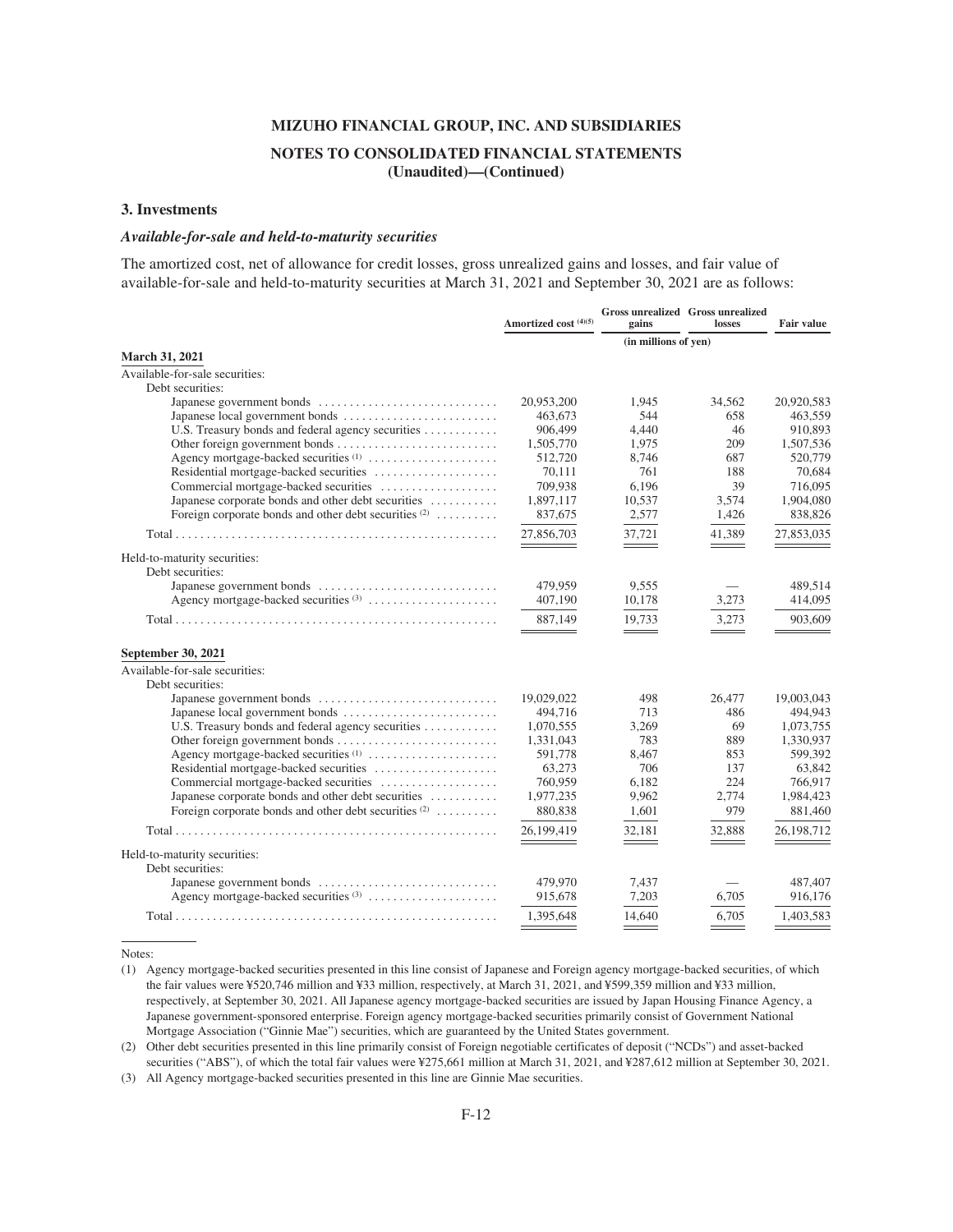- (4) Amortized cost, net of the allowance for credit losses, of which the amounts related to available-for-sale securities were ¥13,617 million at March 31, 2021, and ¥11,466 million at September 30, 2021.
- (5) Accrued interest receivables are excluded from amortized cost, of which the amount were ¥10,379 million at March 31, 2021, and ¥8,951 million at September 30, 2021 and included in Accrued income.

### *Contractual maturities*

The amortized cost, net of allowance for credit losses, and fair value of available-for-sale and held-to-maturity securities at September 30, 2021 are shown in the table below based on their contractual maturities. Expected maturities may differ from contractual maturities because some securities are not due at a single maturity date, and some securities, such as mortgage-backed securities, contain embedded call or prepayment options.

| <b>Amortized cost</b>                              | Due in one<br>vear or less | Due after one<br>vear through<br>five years | Due after five<br><b>vears through</b><br>ten years | Due after<br>ten years | <b>Total</b> |
|----------------------------------------------------|----------------------------|---------------------------------------------|-----------------------------------------------------|------------------------|--------------|
|                                                    |                            |                                             | (in millions of yen)                                |                        |              |
| Available-for-sale securities:                     |                            |                                             |                                                     |                        |              |
| Debt securities:                                   |                            |                                             |                                                     |                        |              |
|                                                    |                            | 6,466,555                                   | 1,182,864                                           | 267,410                | 19,029,022   |
|                                                    | 41,016                     | 241,693                                     | 204.491                                             | 7.516                  | 494,716      |
| U.S. Treasury bonds and federal agency securities  | 422,693                    | 647,862                                     |                                                     |                        | 1,070,555    |
|                                                    | 917,929                    | 410,999                                     | 1,059                                               | 1.056                  | 1,331,043    |
|                                                    |                            |                                             |                                                     | 591,778                | 591,778      |
|                                                    |                            |                                             |                                                     | 63,273                 | 63,273       |
| Commercial mortgage-backed securities              | 34,244                     | 338,785                                     | 385,530                                             | 2,400                  | 760,959      |
| Japanese corporate bonds and other debt securities | 103,494                    | 996,194                                     | 333,038                                             | 544,509                | 1,977,235    |
| Foreign corporate bonds and other debt securities  | 515,116                    | 292,020                                     | 68,649                                              | 5,053                  | 880,838      |
|                                                    |                            | 9,394,108                                   | 2,175,631                                           | 1,482,995              | 26,199,419   |
| Held-to-maturity securities:                       |                            |                                             |                                                     |                        |              |
| Debt securities:                                   |                            |                                             |                                                     |                        |              |
|                                                    |                            | 479,970                                     |                                                     |                        | 479,970      |
|                                                    |                            |                                             |                                                     | 915,678                | 915,678      |
| Total                                              |                            | 479,970                                     |                                                     | 915,678                | 1,395,648    |
|                                                    |                            |                                             |                                                     |                        |              |

| <b>Fair value</b>                                  | Due in one<br>year or less | Due after one<br>vear through<br>five years | Due after five<br>vears through<br>ten years | Due after<br>ten years | <b>Total</b> |
|----------------------------------------------------|----------------------------|---------------------------------------------|----------------------------------------------|------------------------|--------------|
|                                                    |                            |                                             | (in millions of yen)                         |                        |              |
| Available-for-sale securities:                     |                            |                                             |                                              |                        |              |
| Debt securities:                                   |                            |                                             |                                              |                        |              |
|                                                    |                            | 6,460,865                                   | 1,166,584                                    | 263.819                | 19,003,043   |
|                                                    | 41,027                     | 241,790                                     | 204,570                                      | 7.556                  | 494,943      |
| U.S. Treasury bonds and federal agency securities  | 423,719                    | 650,036                                     |                                              | $\hspace{0.05cm}$      | 1,073,755    |
|                                                    | 917,972                    | 410,850                                     | 1.059                                        | 1.056                  | 1,330,937    |
|                                                    |                            |                                             |                                              | 599,392                | 599,392      |
| Residential mortgage-backed securities             |                            |                                             |                                              | 63,842                 | 63,842       |
| Commercial mortgage-backed securities              | 34.263                     | 340,915                                     | 389,302                                      | 2.437                  | 766,917      |
| Japanese corporate bonds and other debt securities | 103,477                    | 996,501                                     | 332,963                                      | 551,482                | 1,984,423    |
| Foreign corporate bonds and other debt securities  | 515,240                    | 292,089                                     | 69,078                                       | 5,053                  | 881,460      |
|                                                    | 13, 147, 473               | 9,393,046                                   | 2,163,556                                    | 1,494,637              | 26,198,712   |
| Held-to-maturity securities:                       |                            |                                             |                                              |                        |              |
| Debt securities:                                   |                            |                                             |                                              |                        |              |
| Japanese government bonds                          |                            | 487,407                                     |                                              |                        | 487,407      |
|                                                    |                            |                                             |                                              | 916,176                | 916,176      |
|                                                    |                            | 487,407                                     |                                              | 916.176                | 1.403.583    |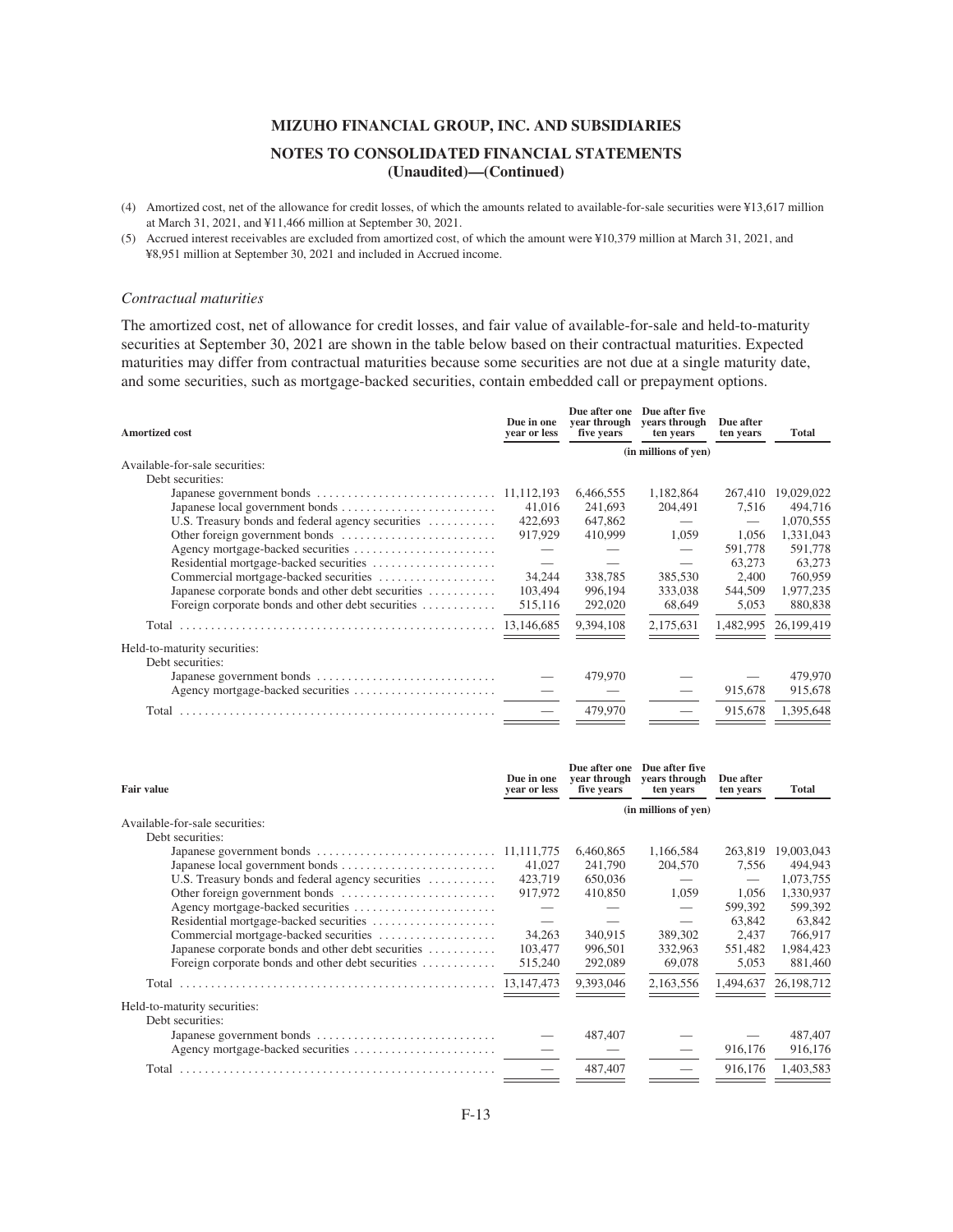#### *Credit losses*

The MHFG Group recognized no material allowance for credit loss on available-for-sale securities at April 1, 2020, which increased to ¥8 billion on September 30, 2020. The increase was due mainly to an increase of credit losses for certain Japanese corporate bonds and other debt securities. The MHFG Group allowance for credit losses on available-for-sale securities on September 30, 2021 was ¥11 billion, a decrease of ¥3 billion compared to ¥14 billion on April 1, 2021. The decrease was due mainly to a decrease of credit losses for certain Japanese corporate bonds and other debt securities, not due to the reduction or sale of securities during the period. Allowance for credit losses on held-to-maturity securities on April 1 and September 30, 2020 and April 1 and September 30, 2021 were zero because held-to-maturity securities consist of Japanese government bond and agency mortgage-backed securities like Ginnie Mae securities. See Note 1 "Basis of presentation" for further details of the methodology used to determine the allowance for credit losses.

#### *Continuous unrealized loss position*

The following table shows the gross unrealized losses, net of allowance for credit losses, and fair value of available-for-sale securities, aggregated by the length of time that individual securities have been in a continuous unrealized loss position, at March 31, 2021 and September 30, 2021:

|                                                    | Less than 12 months |                                      | 12 months or more        |                                      | <b>Total</b>  |                                      |
|----------------------------------------------------|---------------------|--------------------------------------|--------------------------|--------------------------------------|---------------|--------------------------------------|
|                                                    | Fair<br>value       | <b>Gross</b><br>unrealized<br>losses | Fair<br>value            | <b>Gross</b><br>unrealized<br>losses | Fair<br>value | <b>Gross</b><br>unrealized<br>losses |
|                                                    |                     |                                      |                          | (in millions of yen)                 |               |                                      |
| March 31, 2021                                     |                     |                                      |                          |                                      |               |                                      |
| Available-for-sale securities:                     |                     |                                      |                          |                                      |               |                                      |
| Debt securities:                                   |                     |                                      |                          |                                      |               |                                      |
|                                                    | 9,998,772           | 1,924                                | 4,058,718                | 32,638                               | 14,057,490    | 34,562                               |
| Japanese local government bonds                    | 125,058             | 323                                  | 130,384                  | 335                                  | 255,442       | 658                                  |
| U.S. Treasury bonds and federal agency securities  | 38,625              | 46                                   |                          | $\overline{\phantom{0}}$             | 38,625        | 46                                   |
| Other foreign government bonds                     | 576,415             | 209                                  |                          | $\hspace{0.1mm}-\hspace{0.1mm}$      | 576,415       | 209                                  |
| Agency mortgage-backed securities (Note)           | 70,088              | 120                                  | 36,989                   | 567                                  | 107,077       | 687                                  |
| Residential mortgage-backed securities             | 9,270               | 52                                   | 11,435                   | 136                                  | 20,705        | 188                                  |
| Commercial mortgage-backed securities              | 12,530              | 6                                    | 10,351                   | 33                                   | 22,881        | 39                                   |
| Japanese corporate bonds and other debt securities | 278,698             | 953                                  | 843,026                  | 2,621                                | 1,121,724     | 3,574                                |
| Foreign corporate bonds and other debt securities  | 233,405             | 1,426                                | $\hspace{0.05cm}$        |                                      | 233,405       | 1,426                                |
|                                                    |                     | 5,059                                | 5,090,903                | 36,330                               | 16,433,764    | 41.389                               |
| September 30, 2021                                 |                     |                                      |                          |                                      |               |                                      |
| Available-for-sale securities:                     |                     |                                      |                          |                                      |               |                                      |
| Debt securities:                                   |                     |                                      |                          |                                      |               |                                      |
|                                                    |                     | 4,197                                | 1,977,981                | 22,280                               | 15,178,209    | 26,477                               |
| Japanese local government bonds                    | 93,142              | 137                                  | 147,795                  | 349                                  | 240,937       | 486                                  |
| U.S. Treasury bonds and federal agency securities  | 39,048              | 69                                   | $\overline{\phantom{0}}$ | $\overline{\phantom{0}}$             | 39,048        | 69                                   |
| Other foreign government bonds                     | 622,377             | 856                                  | 66,431                   | 33                                   | 688,808       | 889                                  |
| Agency mortgage-backed securities (Note)           | 81,466              | 253                                  | 61,604                   | 600                                  | 143,070       | 853                                  |
| Residential mortgage-backed securities             | 6.862               | 28                                   | 12,074                   | 109                                  | 18,936        | 137                                  |
| Commercial mortgage-backed securities              | 42,905              | 184                                  | 9,786                    | 40                                   | 52,691        | 224                                  |
| Japanese corporate bonds and other debt securities | 488,973             | 830                                  | 690,315                  | 1,944                                | 1,179,288     | 2,774                                |
| Foreign corporate bonds and other debt securities  | 266,866             | 328                                  | 60,191                   | 651                                  | 327,057       | 979                                  |
|                                                    |                     | 6,882                                | 3,026,177                | 26,006                               | 17,868,044    | 32,888                               |

Note: Agency mortgage-backed securities presented in this line consist of Japanese agency mortgage-backed securities, of which the fair values were ¥107,077 million at March 31, 2021, and ¥143,070 million at September 30, 2021. All Japanese agency mortgage-backed securities are issued by Japan Housing Finance Agency, a Japanese government-sponsored enterprise.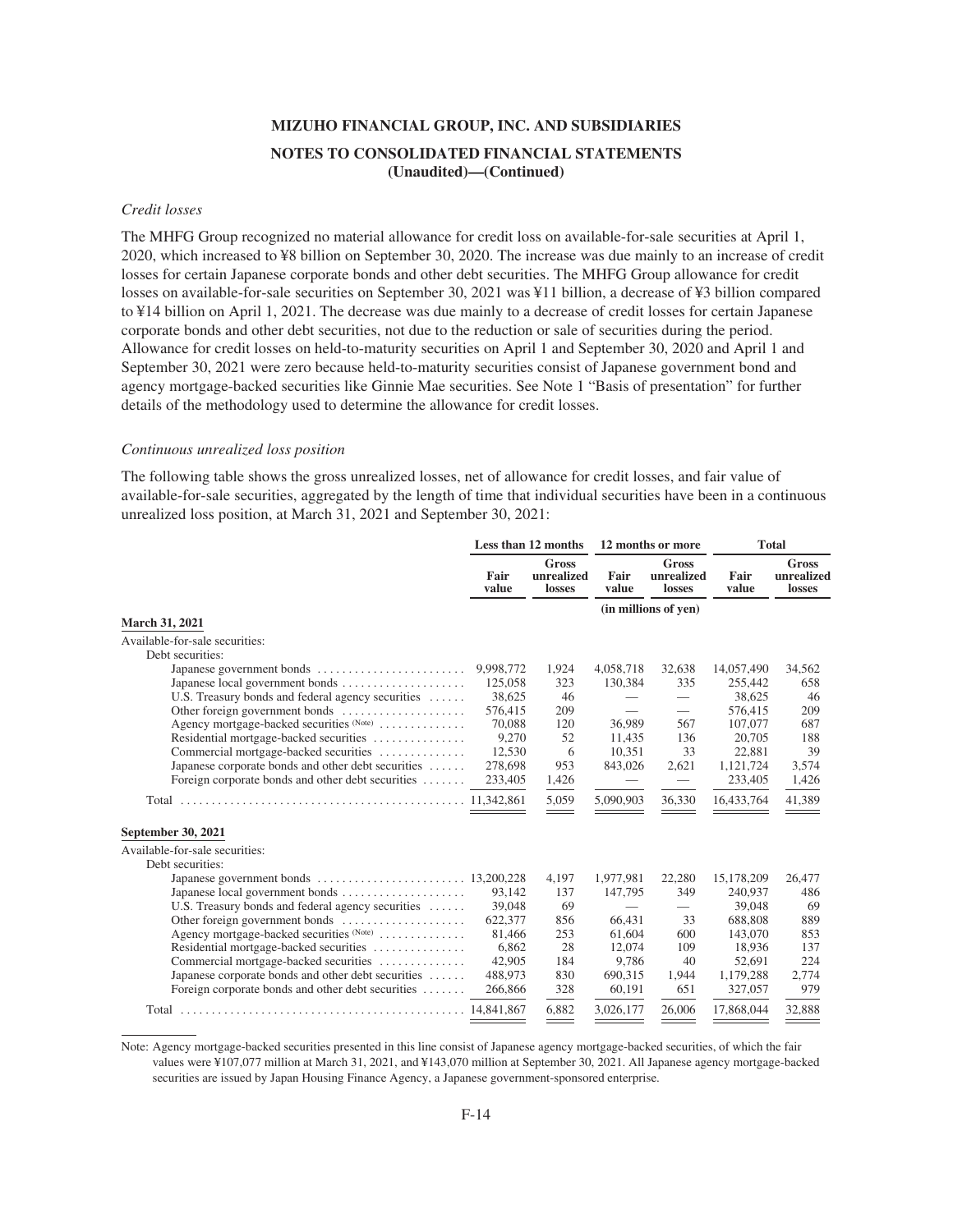At September 30, 2021, the MHFG Group did not intend to sell the debt securities in an unrealized loss position and it was not more likely than not that the Group would be required to sell them before the recovery of their amortized cost bases. For Japanese government bonds, U.S. Treasury bonds and federal agency securities and Agency mortgage-backed securities, their entire amortized cost bases were expected to be recovered since the unrealized losses had not resulted from credit deterioration, but primarily from changes in interest rates. For the debt securities other than those described above, except for the securities for which credit losses have been recognized in income, the Group determined that their entire amortized cost bases were expected to be recovered, after considering various factors such as the extent to which their fair values were below their amortized cost bases, the external and/or internal ratings and the present values of cash flows expected to be collected. Based on the aforementioned evaluation, except for the securities for which credit losses have been recognized in income, the Group determined that the debt securities in an unrealized loss position were not considered credit losses.

#### *Realized gains and losses*

The following table shows the realized gains and losses on sales of available-for-sale securities for the six months ended September 30, 2020 and 2021. See "Consolidated Statements of Cash Flows (Unaudited)" for the proceeds from sales of investments.

|                                                                       | Six months ended September 30, |         |  |
|-----------------------------------------------------------------------|--------------------------------|---------|--|
|                                                                       | 2020                           | 2021    |  |
|                                                                       | (in millions of yen)           |         |  |
|                                                                       | 5.101                          | 4.687   |  |
|                                                                       | (3,694)                        | (3,925) |  |
| Net realized gains (losses) on sales of available-for-sale securities | 1.407                          | 762     |  |

#### *Equity securities*

Equity securities include securities which have readily determinable fair values, securities which qualify for the practical expedient to estimate fair value using the net asset value per share (or its equivalent), and securities which are without readily determinable fair values. Equity securities which have readily determinable fair values mainly consist of common stock of Japanese listed companies. Equity securities which are measured based on the net asset value per share (or its equivalent) consist of private equity and real estate funds. Equity securities without readily determinable fair values include non-marketable stock including preferred stock issued by equity method investees.

#### *Net gains and losses*

The following table shows the details of the net gains and losses on Equity securities for the six months ended September 30, 2020 and 2021:

|                                                                                                                                                                 | Six months ended September 30, |         |  |
|-----------------------------------------------------------------------------------------------------------------------------------------------------------------|--------------------------------|---------|--|
|                                                                                                                                                                 | 2020                           | 2021    |  |
|                                                                                                                                                                 | (in millions of yen)           |         |  |
| Net gains (losses) recognized during the period on equity securities $\dots\dots$<br>Less: Net gains (losses) recognized during the period on equity securities | 266,119                        | 135,070 |  |
|                                                                                                                                                                 | 34,985                         | 29,552  |  |
| Unrealized gains (losses) recognized during the reporting period on equity<br>securities still held at the reporting period                                     | 231.134                        | 105.518 |  |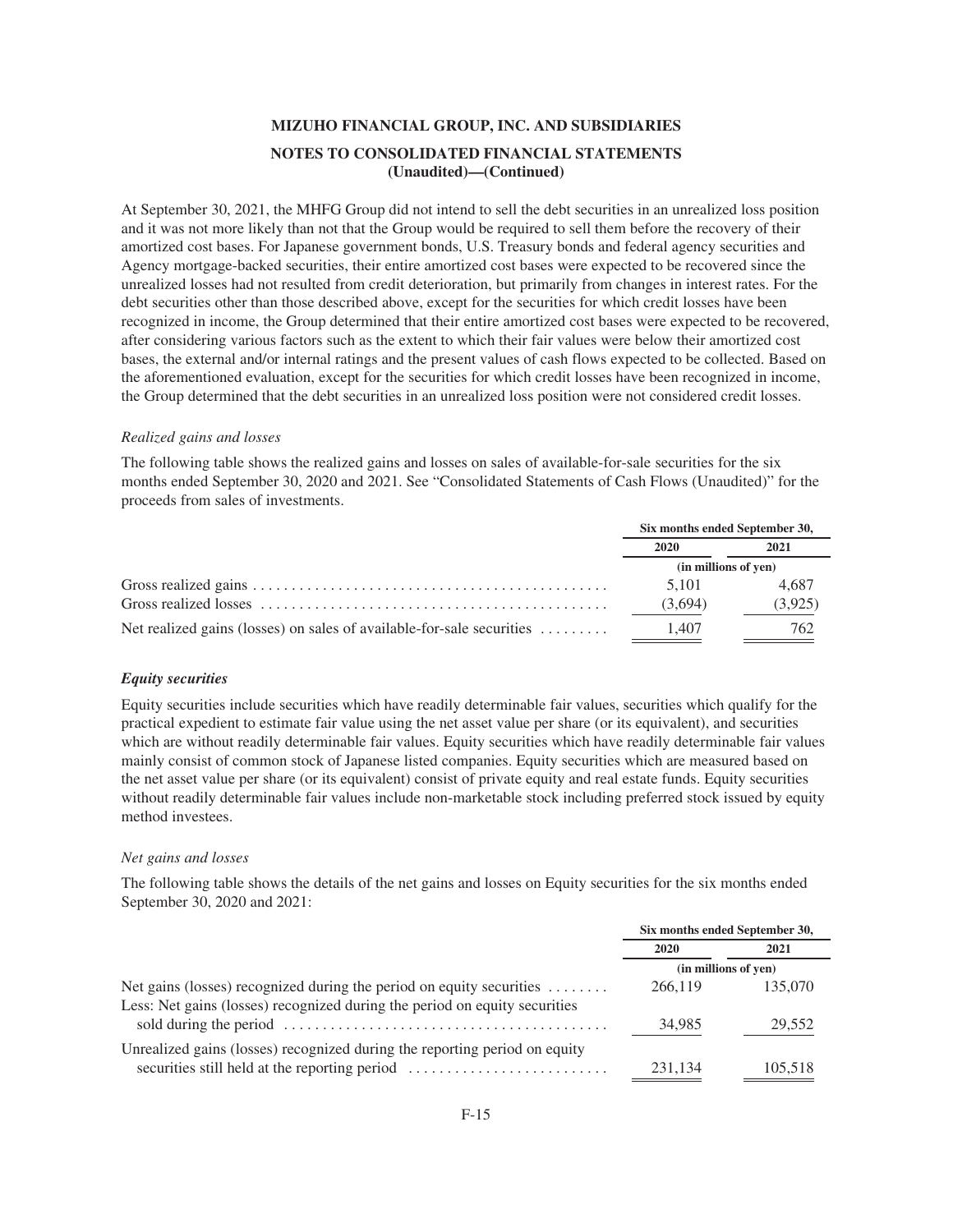#### *Equity securities without readily determinable fair values*

The following table shows carrying amounts of equity securities without readily determinable fair values, for which the measurement alternative is used, and cumulative amounts due to downward adjustments and impairments and upward adjustments, at March 31, 2021 and September 30, 2021:

|         | March 31, 2021 September 30, 2021 |
|---------|-----------------------------------|
|         | (in millions of yen)              |
| 186.146 | 208.869                           |
| 5.087   | 6.580                             |
| 9.216   | 24.126                            |

The following table shows amounts recognized in earnings during the period due to downward adjustments and impairments and upward adjustments for equity securities without readily determinable fair values.

|       | Six months ended September 30, |
|-------|--------------------------------|
| 2020  | 2021                           |
|       | (in millions of yen)           |
| 1.411 | 1.704                          |
| 34    | 14.950                         |

The MHFG Group elected to measure all equity securities without readily determinable fair values, which do not qualify for the practical expedient to estimate fair value, using the measurement alternative, which is made on an instrument-by-instrument basis. Under the measurement alternative, equity securities are carried at cost plus or minus changes resulting from observable price changes in orderly transactions for the identical or similar securities of the same issuer. In addition, the MHFG Group assesses whether these equity securities are impaired. Impairment is primarily based on a liquidation value technique that considers the financial condition, credit ratings, and near-term prospects of the issuers. When the observable price changes or impairments exist, the securities are adjusted to fair value, with the full difference between the fair value of the security and its carrying amount recognized in earnings.

#### *Other investments*

The following table summarizes the composition of Other investments at March 31, 2021 and September 30, 2021:

|         | March 31, 2021 September 30, 2021 |
|---------|-----------------------------------|
|         | (in millions of yen)              |
| 460.025 | 493.573                           |
|         | 60,728                            |
| 515.346 | 554.301                           |

#### *Equity method investments*

Investments in investees over which the MHFG Group has the ability to exert significant influence are accounted for using the equity method of accounting. Such investments included marketable equity securities with carrying values of ¥229,156 million and ¥247,864 million, at March 31, 2021 and September 30, 2021, respectively. The aggregate market values of these marketable equity securities were ¥424,267 million and ¥449,650 million,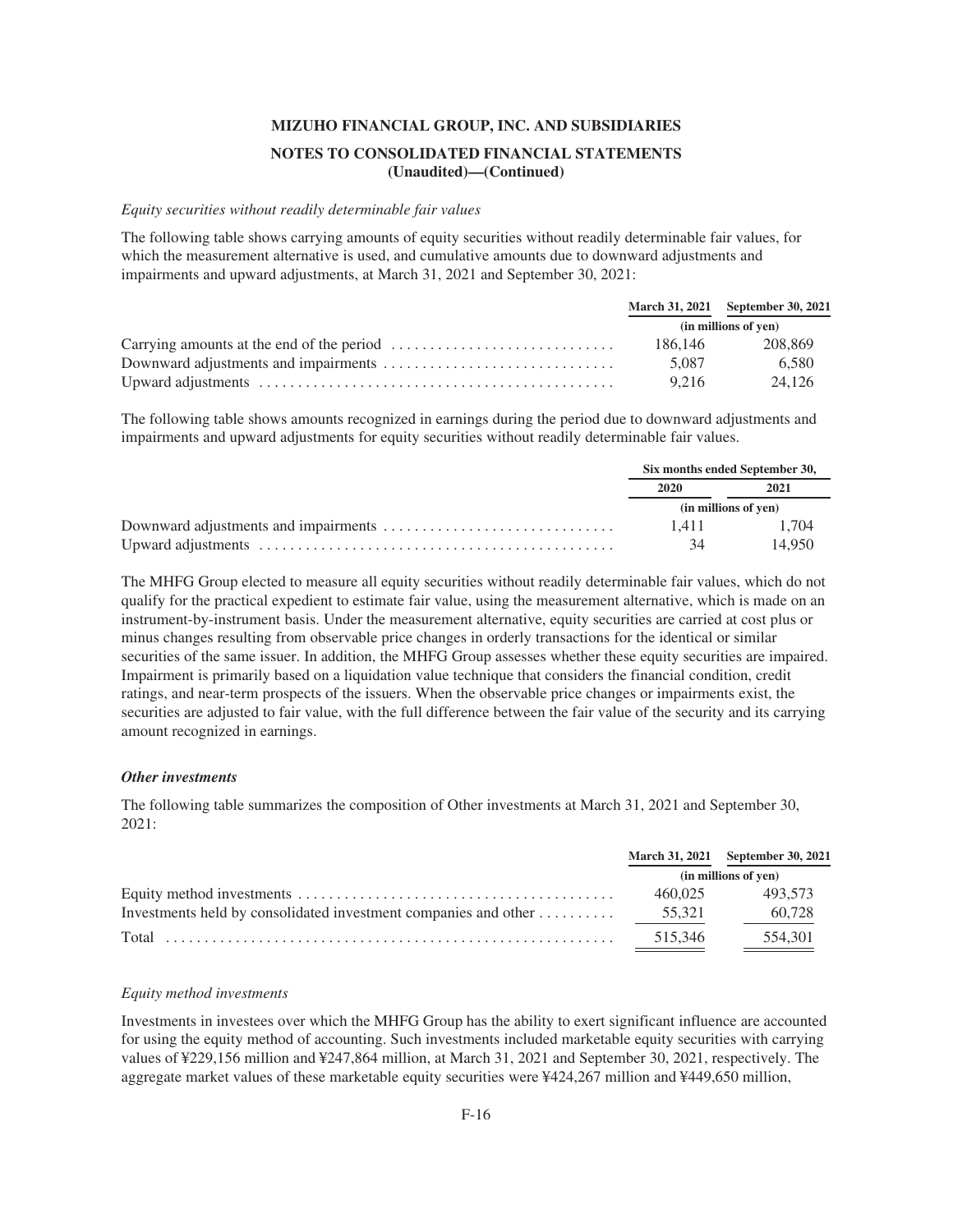respectively. The majority of the aggregate market values of these marketable equity securities include Orient Corporation, the Chiba Kogyo Bank, Ltd., Joint Stock Commercial Bank for Foreign Trade of Vietnam and Mizuho Leasing Company, Limited of which the MHFG Group's proportionate share of the total outstanding common stock were 49.00%, 16.89%, 15.00% and 23.49%, respectively, as of September 30, 2021. In addition, equity method investments include non-marketable equity securities such as Matthews International Capital Management, LLC and Custody Bank of Japan, Ltd. of which the MHFG Group's proportionate share of the total outstanding common stock were 16.31% and 27.00%, respectively, as of September 30, 2021.

#### *Investments held by consolidated investment companies*

The MHFG Group consolidates certain investment companies over which it has control through either ownership or other means. Investment companies are subject to specialized industry accounting which requires investments to be carried at fair value, with changes in fair value recorded in earnings. The MHFG Group maintains this specialized industry accounting for investments held by consolidated investment companies, which consist of marketable and non-marketable investments.

#### **4. Loans**

The table below presents loans outstanding by domicile and industry of borrower at March 31, 2021 and September 30, 2021:

|                                                         | <b>March 31, 2021</b> | September 30, 2021   |  |
|---------------------------------------------------------|-----------------------|----------------------|--|
|                                                         |                       | (in millions of yen) |  |
| Domestic:                                               |                       |                      |  |
|                                                         | 11,010,644            | 10,569,793           |  |
|                                                         | 10,492,162            | 10,664,028           |  |
|                                                         | 6,406,710             | 6,002,667            |  |
|                                                         | 5,357,287             | 5,432,264            |  |
|                                                         | 3,885,807             | 3,912,609            |  |
|                                                         | 4,695,677             | 4,231,331            |  |
|                                                         | 1,898,137             | 1,596,867            |  |
|                                                         | 5,918,260             | 5,997,987            |  |
| Individuals:                                            |                       |                      |  |
|                                                         | 8,193,398             | 8,039,138            |  |
|                                                         | 790,184               | 758,680              |  |
|                                                         | 58,648,266            | 57, 205, 364         |  |
| Foreign:                                                |                       |                      |  |
|                                                         | 19,454,623            | 19,368,406           |  |
|                                                         | 10,448,778            | 10,561,219           |  |
|                                                         | 177,385               | 192,055              |  |
|                                                         | 18,843                | 24,362               |  |
|                                                         | 30,099,629            | 30,146,042           |  |
|                                                         | 88,747,895            | 87,351,406           |  |
|                                                         | 167,028               | 165,636              |  |
| Total loans before allowance for credit losses on loans | 88,580,867            | 87,185,770           |  |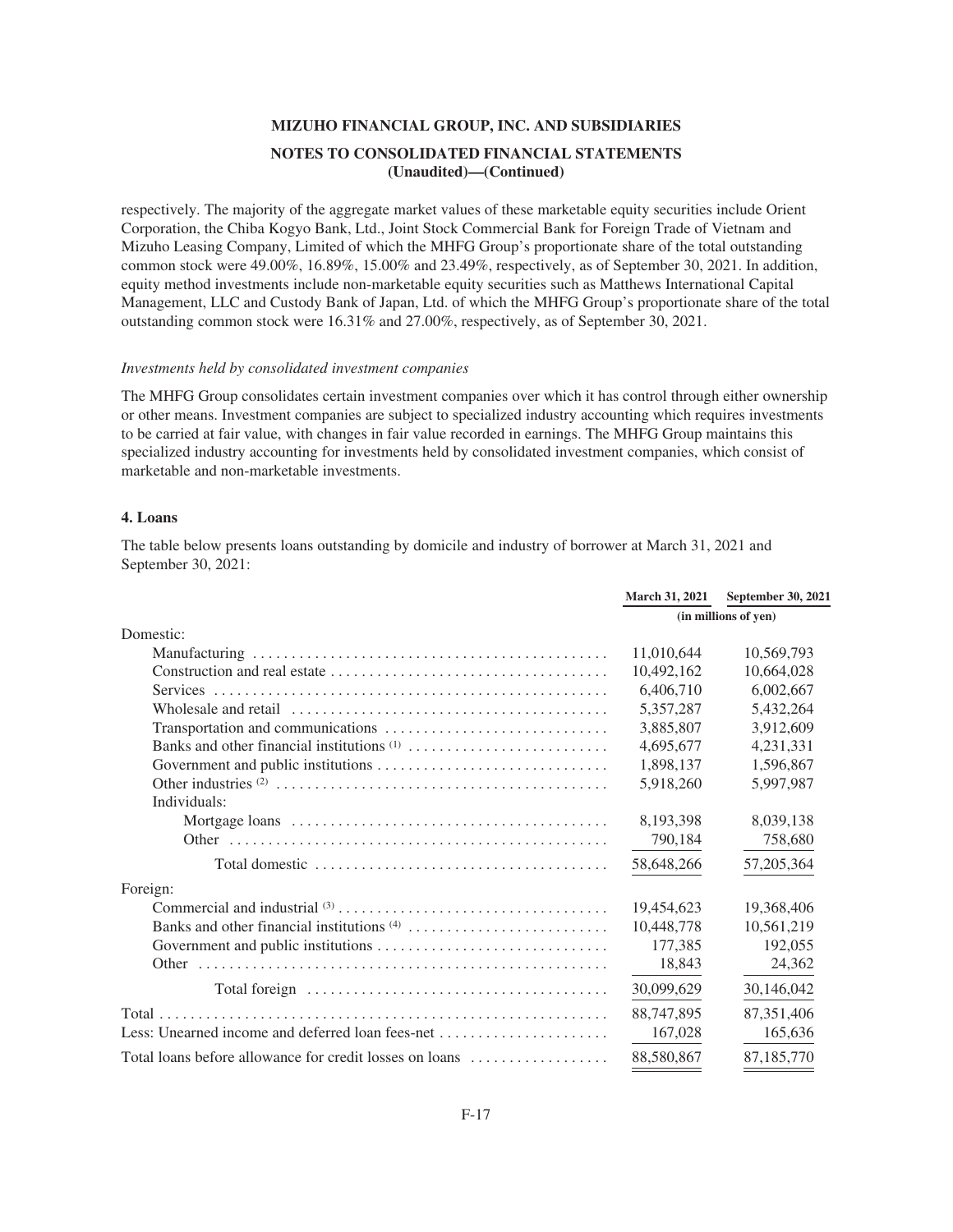### Notes:

- (1) Banks and other financial institutions of domestic includes mainly banks, securities companies, insurance companies and credit card companies.
- (2) Other industries of domestic includes trade receivables and lease receivables of consolidated VIEs.
- (3) Commercial and industrial of foreign includes ¥221,908 million and ¥221,144 million of lease receivables that are receivables arising from direct financing leasing at March 31, 2021 and September 30, 2021, respectively.
- (4) Banks and other financial institutions of foreign includes mainly banks and financial services companies.

Loans are generally carried at the principal amount adjusted for unearned income and deferred net nonrefundable loan fees and costs. Loan origination fees, net of certain direct origination costs, are deferred and recognized over the contractual life of the loan as an adjustment of yield using a method that approximates the interest method. Interest income on performing loans is accrued and credited to income as it is earned. Unearned income and discounts or premiums on purchased loans are deferred and recognized over the life of the loan using a method that approximates the interest method.

Net losses on sales of loans were ¥1,178 million and ¥1,674 million for the six months ended September 30, 2020 and 2021, respectively. These net losses include unrealized gains and losses from making loans classified as held for sale to the lower of cost or fair value at the end of each reporting period. The gains and losses on sales of loans are recorded in Other noninterest income and expenses, respectively.

#### *Credit quality information*

In accordance with the MHFG Group's credit risk management policies, the Group uses an internal rating system that consists of credit ratings for the corporate portfolio segment and pool allocations for the retail portfolio segment as the basis of its risk management infrastructure. Credit ratings consist of obligor ratings which represent the level of credit risk of the obligor, and transaction ratings which represent the ultimate possibility of losses expected on individual loans by taking into consideration various factors such as collateral or guarantees involved. In principle, obligor ratings are applied to all obligors except those to which pool allocations are applied and are subject to regular review at least once a year as well as special review which is required whenever the obligor's credit standing changes. Pool allocations are applied to small loans that are less than a specified amount by pooling customers and loans with similar risk characteristics, and the risk is assessed mainly based on past due status and managed according to such pools. The Group generally reviews the appropriateness and effectiveness of the approach to obligor ratings and pool allocations once a year in accordance with predetermined policies and procedures.

The Group does not record expected credit losses for accrued interest receivables because uncollectible accrued interest is reversed through interest income in a timely manner in line with the Group's nonaccrual and past due policies for loans. The amount of accrued interest receivables at September 30, 2021 was ¥73,807 million and included in Accrued income.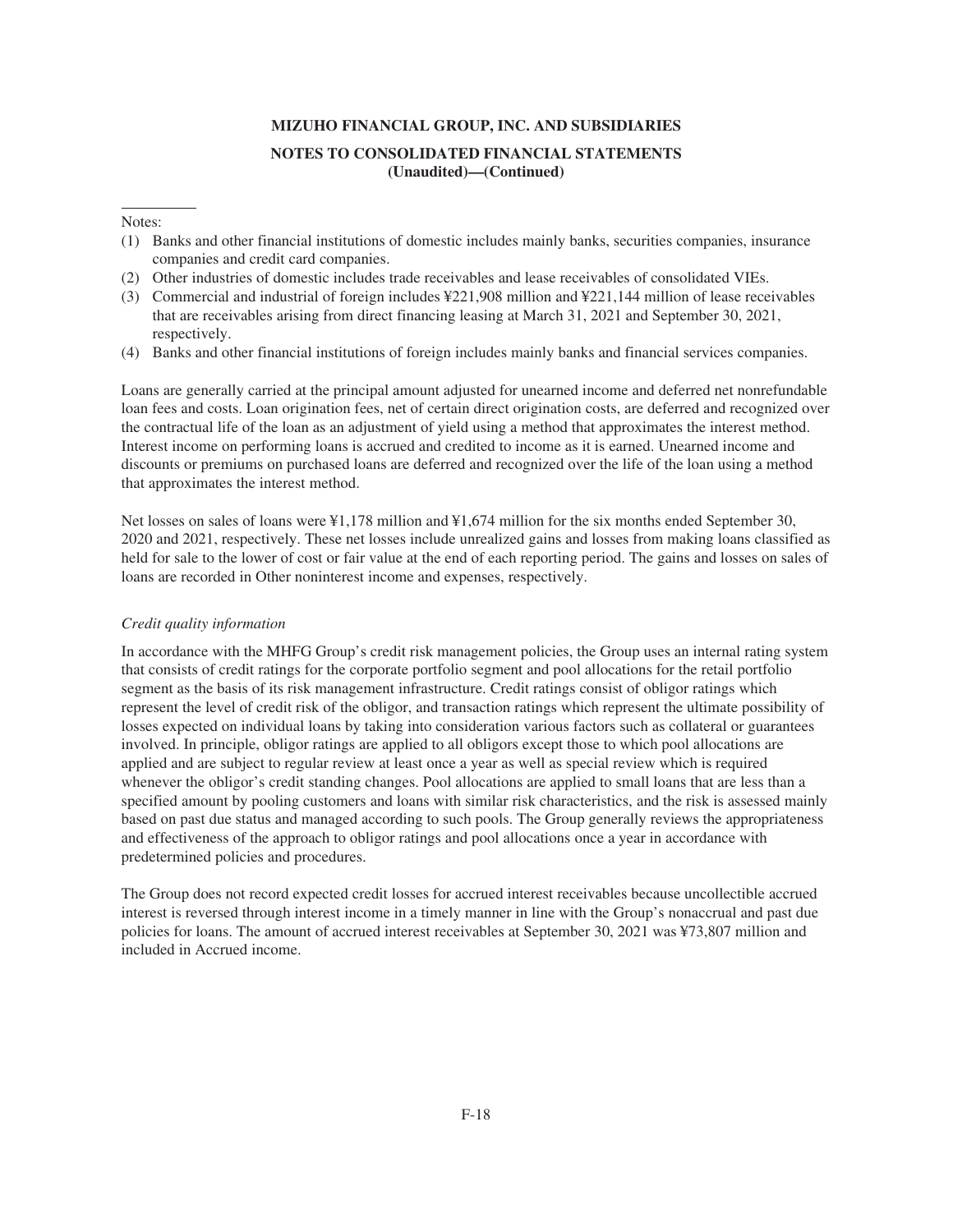The table below presents credit quality information of loans based on the MHFG Group's internal rating system at March 31, 2021 and September 30, 2021:

| Obligor category <sup>(1)(2)</sup> | <b>Obligor rating</b> | <b>Definition</b>                                                                                                                                                                                                                                                                                                                                         |
|------------------------------------|-----------------------|-----------------------------------------------------------------------------------------------------------------------------------------------------------------------------------------------------------------------------------------------------------------------------------------------------------------------------------------------------------|
| Normal                             | $\mathsf{A}$          | Obligors whose certainty of debt fulfillment is very high, hence their<br>level of credit risk is very low.                                                                                                                                                                                                                                               |
|                                    | B                     | Obligors whose certainty of debt fulfillment poses no problems for the<br>foreseeable future, and their level of credit risk is low.                                                                                                                                                                                                                      |
|                                    | $\mathcal{C}$         | Obligors whose certainty of debt fulfillment and their level of credit risk<br>pose no problems for the foreseeable future.                                                                                                                                                                                                                               |
|                                    | D                     | Obligors whose current certainty of debt fulfillment poses no problems,<br>however, their resistance to future economic environmental changes is<br>low.                                                                                                                                                                                                  |
| Watch                              | E1                    | Obligors that require observation going forward because of either minor<br>concerns regarding their financial position, or their somewhat weak or<br>unstable business conditions.                                                                                                                                                                        |
|                                    | E2                    | Obligors that require special observation going forward because of<br>problems with their borrowings such as reduced or suspended interest<br>payments, problems with debt fulfillment such as failure to make<br>principal or interest payments, or problems with their financial position<br>as a result of their weak or unstable business conditions. |
| Intensive control                  | $\mathbf F$           | Obligors that are not yet bankrupt but are in financial difficulties and are<br>deemed likely to become bankrupt in the future because of insufficient<br>progress in implementing their management improvement plans or other<br>measures (including obligors that are receiving ongoing support from<br>financial institutions).                        |
| Substantially bankrupt             | G                     | Obligors that have not yet become legally or formally bankrupt but are<br>substantially insolvent because they are in serious financial difficulties<br>and are deemed to be incapable of being restructured.                                                                                                                                             |
| Bankrupt                           | H                     | Obligors that have become legally or formally bankrupt.                                                                                                                                                                                                                                                                                                   |

Notes:

(1) Special attention obligors are watch obligors with debt in TDR or 90 days or more delinquent debt. Loans to such obligors are considered nonaccrual.

(2) The Group classifies loans to special attention, intensive control, substantially bankrupt and bankrupt obligors as nonaccrual loans.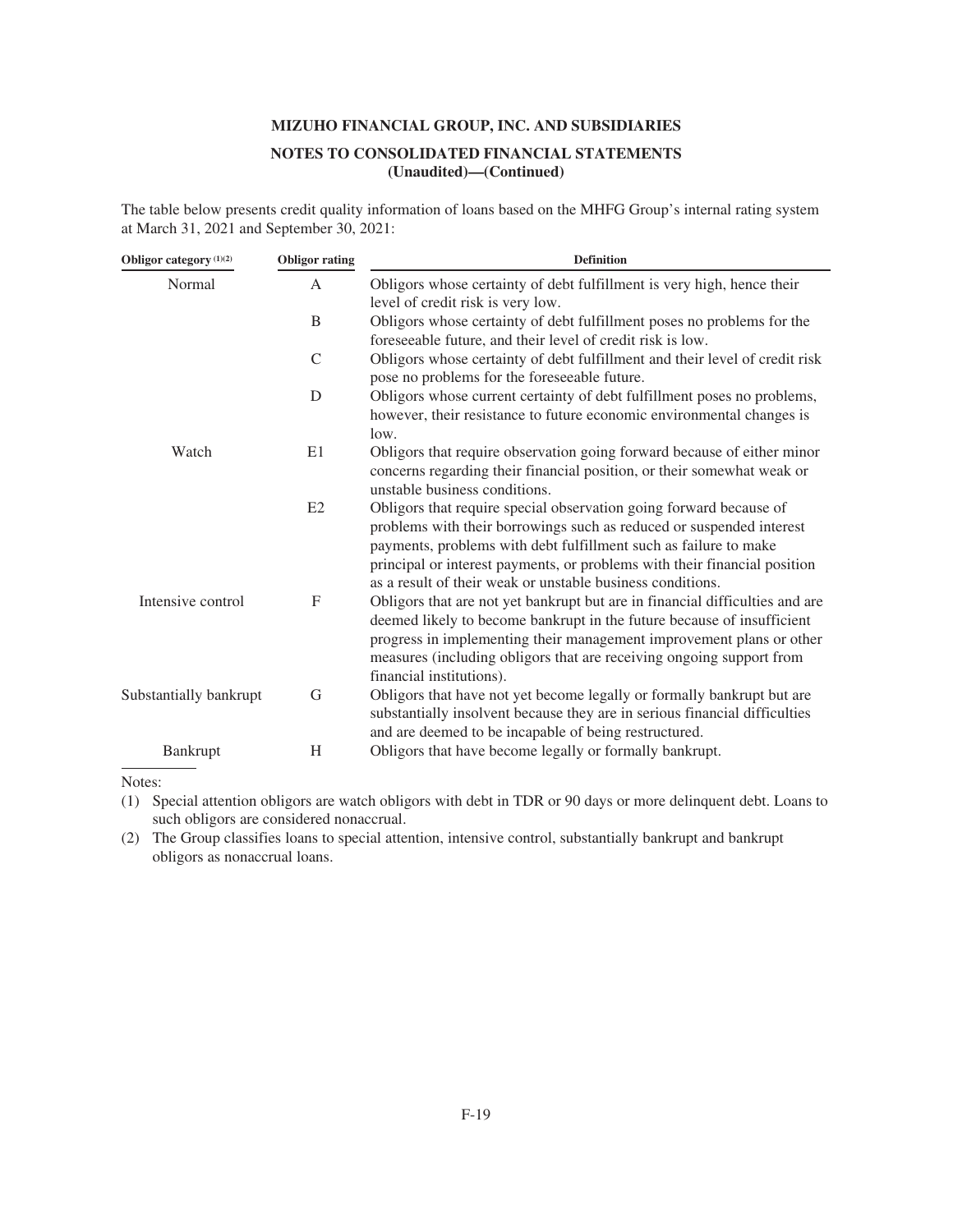## **NOTES TO CONSOLIDATED FINANCIAL STATEMENTS (Unaudited)—(Continued)**

The table below presents credit quality information of loans based on the MHFG Group's internal rating system at March 31, 2021 and September 30, 2021:

|                                                                 |            |            |                                | March 31, 2021       |           |                  |                           |              |  |
|-----------------------------------------------------------------|------------|------------|--------------------------------|----------------------|-----------|------------------|---------------------------|--------------|--|
|                                                                 |            |            | Term loans by origination year |                      |           |                  |                           |              |  |
|                                                                 | 2020       | 2019       | 2018                           | 2017                 | 2016      | Prior to<br>2016 | <b>Revolving</b><br>Loans | <b>Total</b> |  |
|                                                                 |            |            |                                | (in millions of yen) |           |                  |                           |              |  |
| Domestic:                                                       |            |            |                                |                      |           |                  |                           |              |  |
| Corporate:                                                      |            |            |                                |                      |           |                  |                           |              |  |
| Large companies:                                                |            |            |                                |                      |           |                  |                           |              |  |
| Normal obligors<br>Watch obligors excluding                     | 14,351,596 | 6,173,182  | 6,884,219                      | 2,384,565            | 2,105,541 | 2,256,613        | 6,819,851                 | 40,975,567   |  |
| special attention obligors                                      | 151,406    | 86,390     | 86,199                         | 61,785               | 40,907    | 35,681           | 128,363                   | 590,731      |  |
| Nonaccrual loans                                                | 219,111    | 196,945    | 38,490                         | 129,066              | 28,650    | 9,547            | 194,607                   | 816,416      |  |
| Small and medium-sized companies:                               |            |            |                                |                      |           |                  |                           |              |  |
| Normal obligors<br>Watch obligors excluding                     | 633,438    | 463,744    | 397,656                        | 224,791              | 205,687   | 502,707          | 518,612                   | 2,946,635    |  |
| special attention obligors                                      | 62,300     | 24,245     | 30,007                         | 13,547               | 13,536    | 24,430           | 29,041                    | 197,106      |  |
| Nonaccrual loans                                                | 78,238     | 10,794     | 7,341                          | 5,168                | 3,154     | 8,852            | 28,853                    | 142,400      |  |
| Retail:                                                         |            |            |                                |                      |           |                  |                           |              |  |
| Housing Loan:                                                   |            |            |                                |                      |           |                  |                           |              |  |
| Normal obligors<br>Watch obligors excluding                     | 785,194    | 588,599    | 588,535                        | 600,179              | 741,969   | 4,599,546        |                           | 7,904,022    |  |
| special attention obligors                                      | 2,041      | 1,075      | 1,566                          | 1,343                | 2,127     | 39,046           |                           | 47,198       |  |
| Nonaccrual loans                                                | 20,706     | 2,268      | 1,399                          | 1,421                | 1,640     | 35,135           |                           | 62,569       |  |
| Others:                                                         |            |            |                                |                      |           |                  |                           |              |  |
| Normal obligors<br>Watch obligors excluding                     | 431,277    | 154,675    | 127,379                        | 88,649               | 85,042    | 317,237          | 526,703                   | 1,730,962    |  |
| special attention obligors                                      | 50,212     | 14,288     | 10,450                         | 5,888                | 3,713     | 5,796            | 10,545                    | 100,892      |  |
| Nonaccrual loans                                                | 32,594     | 2,086      | 1,145                          | 901                  | 837       | 8,780            | 12,557                    | 58,900       |  |
| Sovereign:                                                      |            |            |                                |                      |           |                  |                           |              |  |
| Normal obligors<br>Watch obligors excluding                     | 1,466,468  | 80,260     | 128,702                        | 71,943               | 75,389    | 389,777          | 12,615                    | 2,225,154    |  |
| special attention obligors                                      | 4,312      | 3,594      | 2,164                          | 635                  | 31        |                  |                           | 10,736       |  |
| Nonaccrual loans                                                |            |            |                                |                      |           |                  |                           |              |  |
| Banks and other financial institutions (4):                     |            |            |                                |                      |           |                  |                           |              |  |
| Normal obligors                                                 | 51,874     | 135,135    | 241,418                        | 24,097               | 84,244    | 60,281           | 162,622                   | 759,671      |  |
| Watch obligors excluding                                        |            |            |                                |                      |           |                  |                           |              |  |
| special attention obligors                                      |            |            |                                |                      |           |                  |                           |              |  |
| Nonaccrual loans                                                |            |            |                                |                      |           |                  |                           |              |  |
| Total domestic                                                  | 18,340,767 | 7,937,280  | 8,546,670                      | 3,613,978            | 3,392,467 | 8,293,428        | 8,444,369                 | 58,568,959   |  |
| Foreign:                                                        |            |            |                                |                      |           |                  |                           |              |  |
| Corporate:                                                      |            |            |                                |                      |           |                  |                           |              |  |
| Normal obligors<br>Watch obligors excluding                     | 12,813,813 | 4,614,310  | 2,558,432                      | 922,526              | 655,823   | 1,143,658        | 4,501,155                 | 27,209,717   |  |
| special attention obligors                                      | 196,054    | 36,915     | 72,529                         | 54,514               | 894       | 25,009           | 127,553                   | 513,468      |  |
| Nonaccrual loans                                                | 61,657     | 29,657     | 12,547                         | 3,034                | 4,417     | 17,394           | 14,580                    | 143,286      |  |
| Retail:                                                         |            |            |                                |                      |           |                  |                           |              |  |
| Normal obligors $\dots \dots \dots$<br>Watch obligors excluding | 2,100      | 2,342      | 1,468                          | 1,034                | 1,074     | 1,401            | 18                        | 9,437        |  |
| special attention obligors                                      |            |            |                                | 14                   |           | 13               |                           | 27           |  |
| Nonaccrual loans                                                |            |            |                                |                      |           |                  |                           |              |  |
| Sovereign:                                                      |            |            |                                |                      |           |                  |                           |              |  |
| Normal obligors<br>Watch obligors excluding                     | 96,177     | 78,727     | 26,569                         | 157,256              |           | 4,474            | 69,320                    | 432,523      |  |
| special attention obligors                                      |            |            |                                |                      |           | 20,118           |                           | 20.118       |  |
| Nonaccrual loans                                                |            | 710        |                                |                      |           |                  |                           | 710          |  |
| Banks and other financial institutions (5):                     |            |            |                                |                      |           |                  |                           |              |  |
| Normal obligors                                                 | 1,030,080  | 317,635    | 275,695                        | 18,272               | 1,497     | 3,105            | 25,145                    | 1,671,429    |  |
| Watch obligors excluding                                        |            |            |                                |                      |           |                  |                           |              |  |
| special attention obligors                                      | 6,341      |            | 78                             |                      | 4,774     |                  |                           | 11,193       |  |
| Nonaccrual loans                                                |            |            |                                |                      |           |                  |                           |              |  |
| Total foreign                                                   | 14,206,222 | 5,080,296  | 2,947,318                      | 1,156,650            | 668,479   | 1,215,172        | 4,737,771                 | 30,011,908   |  |
|                                                                 |            |            |                                |                      |           |                  |                           |              |  |
|                                                                 | 32,546,989 | 13,017,576 | 11,493,988                     | 4,770,628            | 4,060,946 | 9,508,600        | 13,182,140                | 88,580,867   |  |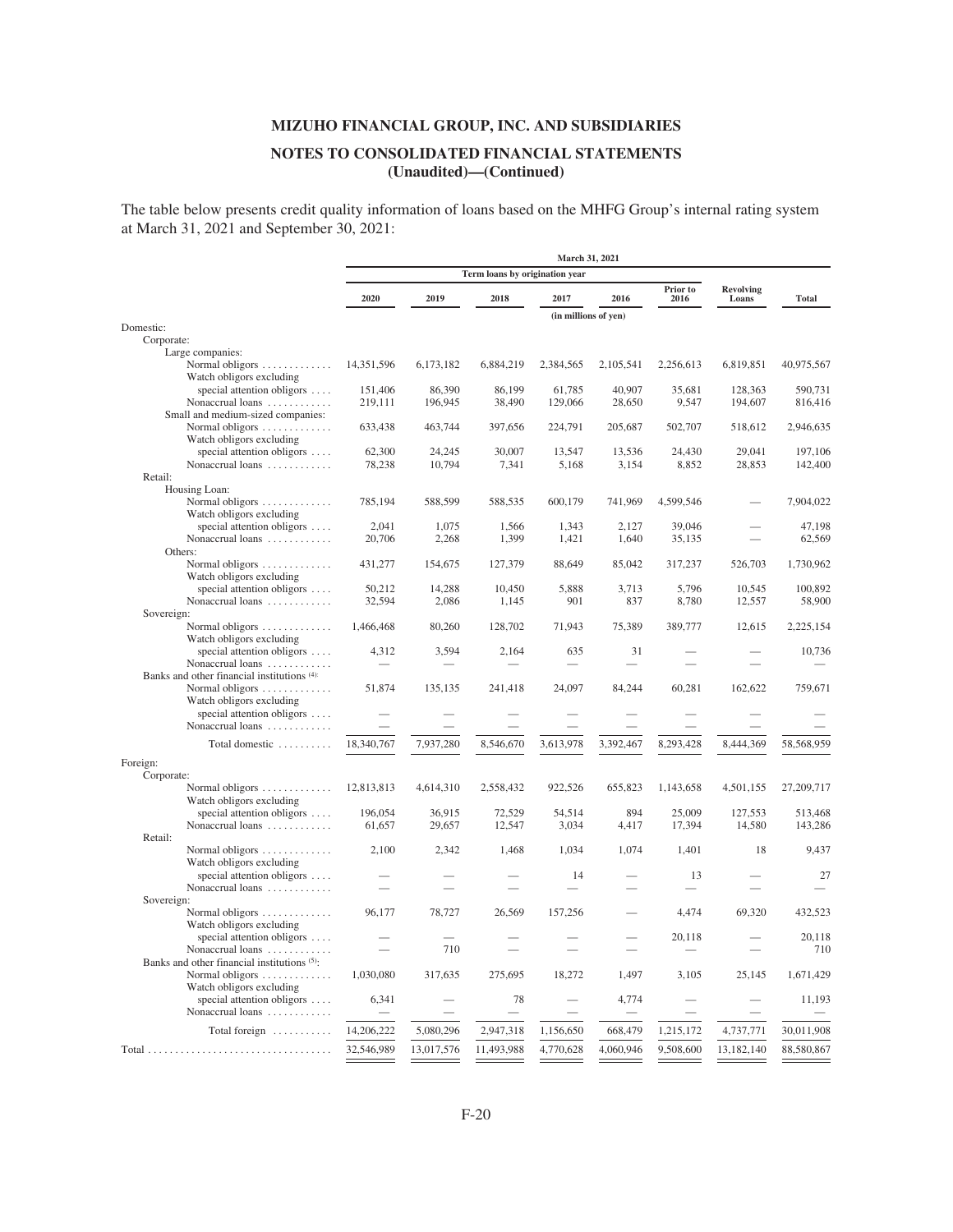# **NOTES TO CONSOLIDATED FINANCIAL STATEMENTS**

**(Unaudited)—(Continued)**

|                         |                                                        |                          |                  |                                | September 30, 2021   |                 |                  |                           |                    |
|-------------------------|--------------------------------------------------------|--------------------------|------------------|--------------------------------|----------------------|-----------------|------------------|---------------------------|--------------------|
|                         |                                                        |                          |                  | Term loans by origination year |                      |                 |                  |                           |                    |
|                         |                                                        | 2021                     | 2020             | 2019                           | 2018                 | 2017            | Prior to<br>2017 | <b>Revolving</b><br>Loans | <b>Total</b>       |
|                         |                                                        |                          |                  |                                | (in millions of yen) |                 |                  |                           |                    |
| Domestic:<br>Corporate: |                                                        |                          |                  |                                |                      |                 |                  |                           |                    |
|                         | Large companies:                                       |                          |                  |                                |                      |                 |                  |                           |                    |
|                         | Normal obligors                                        | 8,189,714                | 8,020,885        | 5,614,210                      | 6,241,858            | 2,078,317       | 3,590,252        | 6,537,575                 | 40,272,811         |
|                         | Watch obligors excluding                               |                          |                  |                                |                      |                 |                  |                           |                    |
|                         | special attention obligors $\dots$                     | 81,285                   | 96,286           | 84,448                         | 81,316               | 47,014          | 64,902           | 140,816                   | 596,067            |
|                         | Nonaccrual loans                                       | 84,652                   | 121,840          | 198,406                        | 38,431               | 136,798         | 54,315           | 199,683                   | 834,125            |
|                         | Small and medium-sized companies:                      |                          |                  |                                |                      |                 |                  |                           |                    |
|                         | Normal obligors                                        | 308,157                  | 496,873          | 431,411                        | 339,670              | 203,267         | 563,176          | 521,714                   | 2,864,268          |
|                         | Watch obligors excluding                               |                          |                  |                                |                      |                 |                  |                           |                    |
|                         | special attention obligors<br>Nonaccrual loans         | 33,846<br>62,960         | 36,441<br>22,583 | 31,820<br>8,509                | 27,171<br>3,328      | 13,205<br>2,391 | 34,406<br>9,516  | 30,506<br>31,481          | 207,395<br>140,768 |
| Retail:                 |                                                        |                          |                  |                                |                      |                 |                  |                           |                    |
|                         | Housing Loan:                                          |                          |                  |                                |                      |                 |                  |                           |                    |
|                         | Normal obligors                                        | 447,717                  | 614,629          | 550,698                        | 556,355              | 571,772         | 5,039,717        |                           | 7,780,888          |
|                         | Watch obligors excluding                               |                          |                  |                                |                      |                 |                  |                           |                    |
|                         | special attention obligors                             | 481                      | 1,894            | 845                            | 1,783                | 1,142           | 40,431           |                           | 46,576             |
|                         | Nonaccrual loans                                       | 10,775                   | 7,452            | 1,175                          | 1,349                | 1,100           | 33,144           |                           | 54,995             |
|                         | Others:                                                |                          |                  |                                |                      |                 |                  |                           |                    |
|                         | Normal obligors                                        | 130,034                  | 319,234          | 131,507                        | 107,610              | 73,837          | 353,742          | 507,467                   | 1,623,431          |
|                         | Watch obligors excluding                               |                          |                  |                                |                      |                 |                  |                           |                    |
|                         | special attention obligors                             | 18,393                   | 41,274           | 13,092                         | 9,820                | 5,015           | 8,469            | 9,915                     | 105,978            |
| Sovereign:              | Nonaccrual loans                                       | 28,342                   | 9,376            | 1,800                          | 1,062                | 899             | 8,949            | 12,973                    | 63,401             |
|                         | Normal obligors                                        | 844,284                  | 266,527          | 85,704                         | 125,215              | 72,379          | 425,654          | 1,100                     | 1,820,863          |
|                         | Watch obligors excluding                               |                          |                  |                                |                      |                 |                  |                           |                    |
|                         | special attention obligors                             | 951                      | 5,118            | 1,145                          | 576                  | 161             |                  |                           | 7,951              |
|                         | Nonaccrual loans                                       | $\overline{\phantom{0}}$ |                  | $\overline{\phantom{0}}$       |                      |                 |                  |                           |                    |
|                         | Banks and other financial institutions (4):            |                          |                  |                                |                      |                 |                  |                           |                    |
|                         | Normal obligors                                        | 48,602                   | 24,845           | 132,967                        | 221,456              |                 | 144,044          | 139,047                   | 710,961            |
|                         | Watch obligors excluding                               |                          |                  |                                |                      |                 |                  |                           |                    |
|                         | special attention obligors                             |                          |                  |                                |                      |                 |                  |                           |                    |
|                         | Nonaccrual loans                                       |                          |                  |                                |                      |                 |                  |                           |                    |
|                         | Total domestic                                         | 10,290,193               | 10,085,257       | 7,287,737                      | 7,757,000            | 3,207,297       | 10,370,717       | 8,132,277                 | 57,130,478         |
| Foreign:                |                                                        |                          |                  |                                |                      |                 |                  |                           |                    |
| Corporate:              |                                                        |                          |                  |                                |                      |                 |                  |                           |                    |
|                         | Normal obligors                                        | 9,887,658                | 4,993,722        | 4,023,459                      | 1,961,077            | 730,828         | 1,347,278        | 4,614,140                 | 27,558,162         |
|                         | Watch obligors excluding                               |                          |                  |                                |                      |                 |                  |                           |                    |
|                         | special attention obligors                             | 149,058                  | 106,849          | 40.203                         | 44,477               | 19,720          | 16,717           | 110,385                   | 487,409            |
|                         | Nonaccrual loans                                       | 15,194                   | 17,043           | 36,032                         | 7,935                | 765             | 20,188           | 8,714                     | 105,871            |
| Retail:                 |                                                        |                          |                  |                                |                      |                 |                  |                           |                    |
|                         | Normal obligors $\dots \dots \dots$                    | 1,130                    | 1,569            | 1,978                          | 1,199                | 522             | 3,510            | 17                        | 9,925              |
|                         | Watch obligors excluding<br>special attention obligors |                          |                  | 40                             |                      |                 | 14               |                           | 54                 |
|                         | Nonaccrual loans                                       |                          |                  |                                |                      |                 |                  |                           |                    |
| Sovereign:              |                                                        |                          |                  |                                |                      |                 |                  |                           |                    |
|                         | Normal obligors $\dots \dots \dots$                    | 65,240                   | 44,751           | 53,723                         | 24,142               | 158,689         | 3,532            | 61,176                    | 411,253            |
|                         | Watch obligors excluding                               |                          |                  |                                |                      |                 |                  |                           |                    |
|                         | special attention obligors                             |                          |                  |                                |                      |                 |                  |                           |                    |
|                         | Nonaccrual loans                                       |                          |                  | 653                            |                      |                 |                  |                           | 653                |
|                         | Banks and other financial institutions (5):            |                          |                  |                                |                      |                 |                  |                           |                    |
|                         | Normal obligors $\dots \dots \dots$                    | 636,823                  | 345,528          | 197,395                        | 249,809              | 16,127          | 1,506            | 28,627                    | 1,475,815          |
|                         | Watch obligors excluding                               |                          |                  |                                |                      |                 |                  |                           |                    |
|                         | special attention obligors                             |                          | 5,390            | 152                            | 608                  |                 |                  |                           | 6,150              |
|                         | Nonaccrual loans                                       |                          |                  |                                |                      |                 |                  |                           |                    |
|                         | Total foreign                                          | 10,755,103               | 5,514,852        | 4,353,635                      | 2,289,247            | 926,651         | 1,392,745        | 4,823,059                 | 30,055,292         |
|                         |                                                        | 21,045,296               | 15,600,109       | 11,641,372                     | 10,046,247           | 4,133,948       |                  | 12,955,336                |                    |
|                         |                                                        |                          |                  |                                |                      |                 | 11,763,462       |                           | 87,185,770         |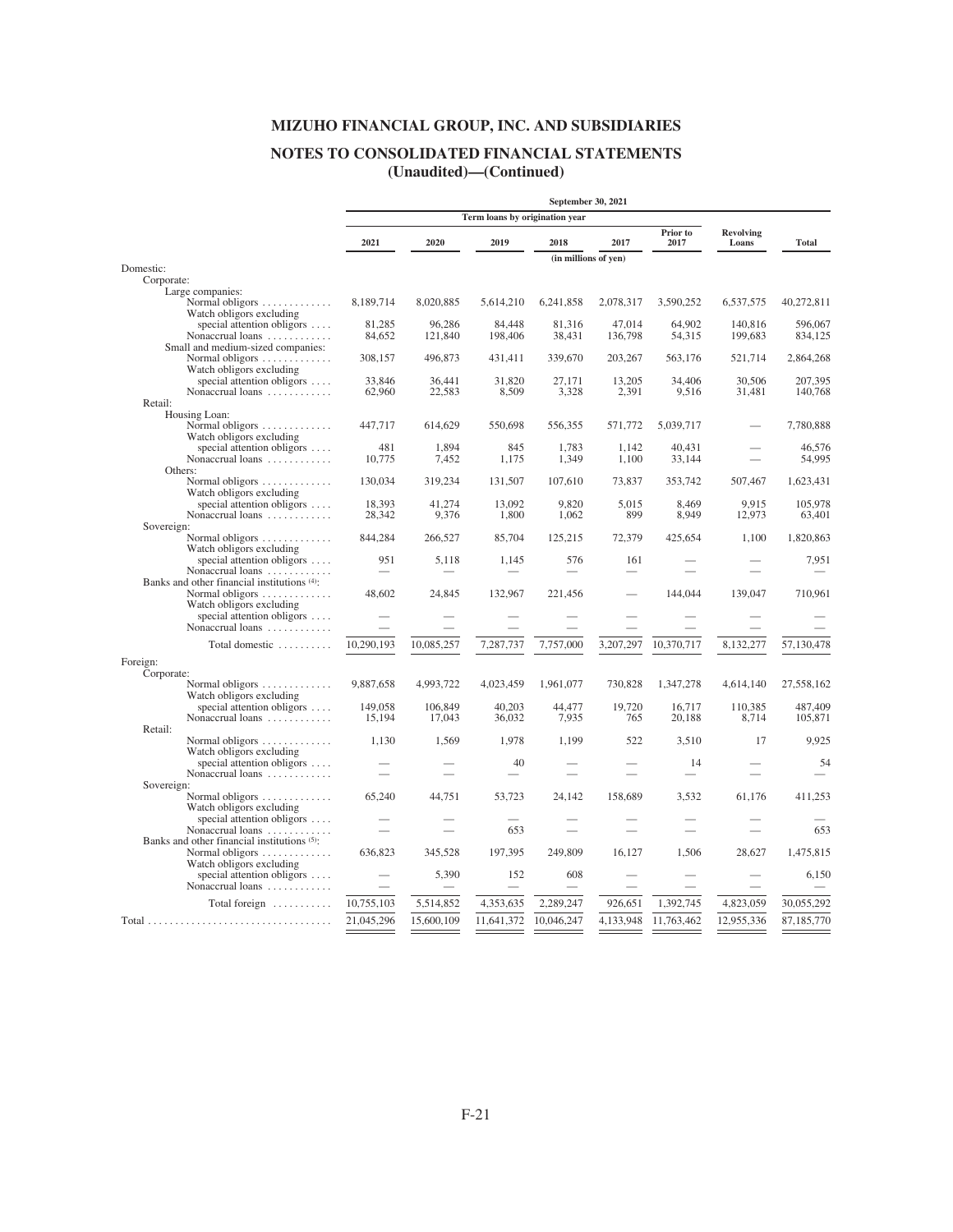Notes:

- (1) Special attention obligors are watch obligors with debt in TDR or 90 days or more delinquent debt. Loans to such obligors are considered nonaccrual.
- (2) The primary component of the retail portfolio segment is housing loans to individuals which obligor category is classified based on past due status. The trigger to reclassify obligors from normal obligors to watch obligors excluding special attention obligors is when the past due status is more than 30 days.
- (3) There were no significant revolving line of credit arrangements that converted to term loans during the six months ended September 30, 2021.
- (4) Banks and other financial institutions of domestic includes mainly banks and securities companies.
- (5) Banks and other financial institutions of foreign includes mainly banks.

#### *Nonaccrual loans*

Loans are considered nonaccrual when, based on current information and events, it is probable that the MHFG Group will be unable to collect all the scheduled payments of principal and interest when due according to the contractual terms of the loans. Factors considered by management in determining if a loan is nonaccrual include delinquency status and the ability of the debtor to make payment of the principal and interest when due. The Group classifies loans to special attention, intensive control, substantially bankrupt and bankrupt obligors as nonaccrual loans. Nonaccrual loans include loans past due for 90 days or more and restructured loans that meet the definition of a TDR in accordance with ASC 310. There are no loans that are 90 days past due and still accruing. The Group does not have any loans to borrowers that cause management to have serious doubts as to the ability of such borrowers to comply with the present loan repayment terms for the periods presented other than those already designated as nonaccrual loans. The majority of nonaccrual loans have no contractual delinquency due to interest reductions and/or postponement of principal and interest.

In March 2020, the Coronavirus, Aid, Relief, and Economic Security Act ("the CARES Act") was approved. The CARES Act and U.S. banking agencies have among other items, provided optional, temporary relief related to accounting for certain TDRs. The temporary TDR relief is available to banks for loan modifications related to obligors who were adversely impacted by COVID-19. During the year the TDR relief provision was extended to January 1, 2022. As of September 30, 2021, the MHFG Group has not elected any of the temporary TDR relief or any of the other provisions provided by the CARES Act and U.S. banking agencies.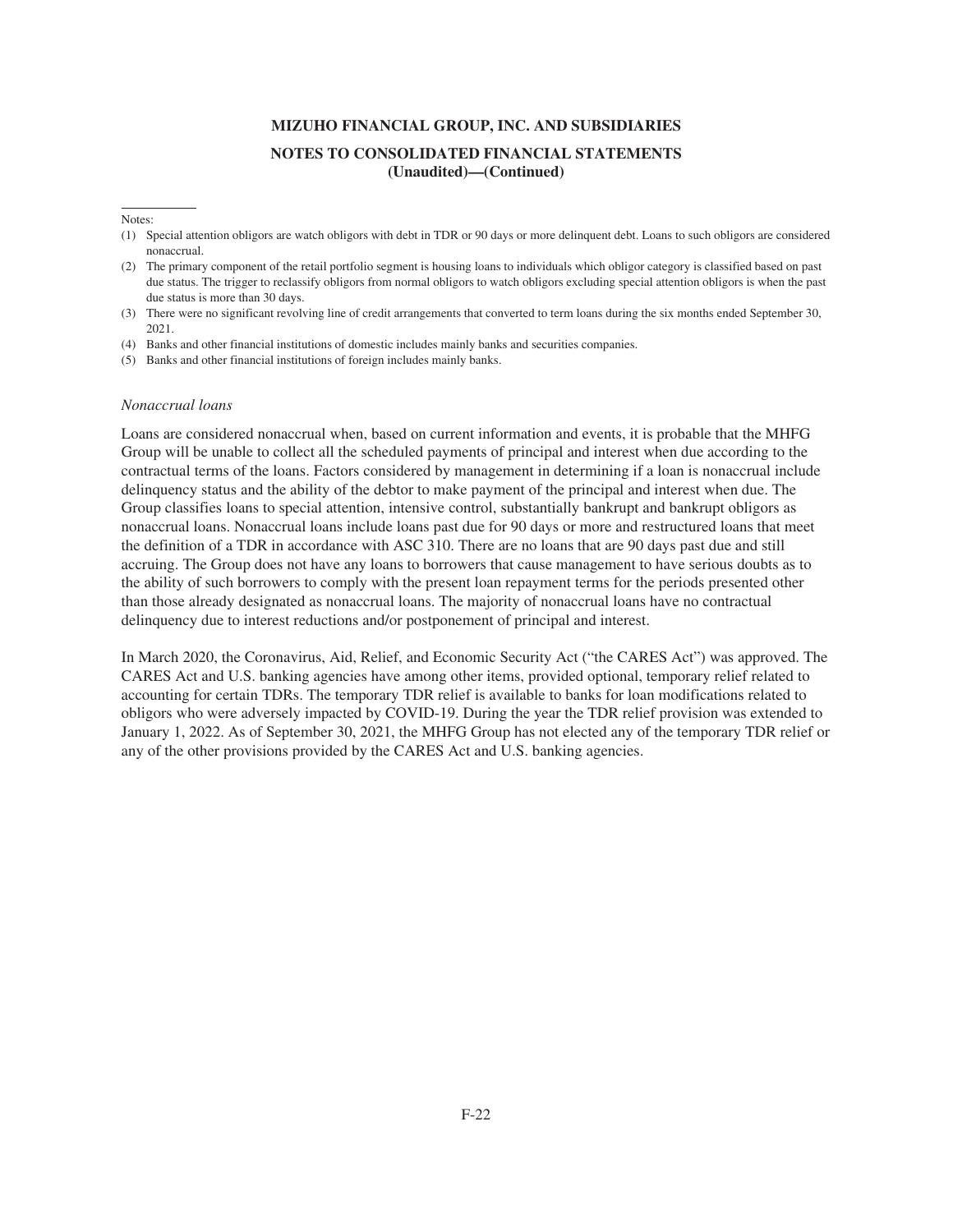With regard to nonaccrual loans, interest accruals and the amortization of net origination fees are suspended, and capitalized interest is written off. Cash received on nonaccrual loans is accounted for as a reduction of the loan principal if the ultimate collectability of the principal amount is in doubt, otherwise, as interest income. Loans are not restored to accrual status until interest and principal payments are current and future payments are reasonably assured. Nonaccrual loans are restored to accrual status, when the MHFG Group determines that the borrower poses no concerns regarding current certainty of debt fulfillment. In general, such determination is made if the borrower qualifies for an obligor rating of E2 or above and is not classified as a special attention obligor. With respect to loans restructured in a TDR, in general, such loans are restored to accrual status, when the borrower qualifies for an obligor rating of D or above. The table below presents nonaccrual loans information at March 31, 2021 and September 30, 2021:

|                                                  |                         | <b>Amortized cost</b>   |                                                               |                                      |
|--------------------------------------------------|-------------------------|-------------------------|---------------------------------------------------------------|--------------------------------------|
|                                                  | <b>Nonaccrual loans</b> | <b>Nonaccrual loans</b> | with an allowance without an allowance Total nonaccrual loans | <b>Interest income</b><br>recognized |
|                                                  |                         |                         | (in millions of yen)                                          |                                      |
| <b>March 31, 2021</b>                            |                         |                         |                                                               |                                      |
| Domestic:                                        |                         |                         |                                                               |                                      |
| Corporate:                                       |                         |                         |                                                               |                                      |
| Large companies $\dots\dots\dots\dots\dots\dots$ | 800,329                 | 16,087                  | 816,416                                                       | 13,050                               |
| Small and medium-sized companies                 | 121,031                 | 21,369                  | 142,400                                                       | 1,759                                |
| Retail:                                          |                         |                         |                                                               |                                      |
|                                                  | 37,006                  | 25,563                  | 62,569                                                        | 1,073                                |
|                                                  | 37,884                  | 21,016                  | 58,900                                                        | 806                                  |
| Total domestic                                   | 996,250                 | 84,035                  | 1,080,285                                                     | 16,688                               |
| Foreign:                                         |                         |                         |                                                               |                                      |
| Total foreign                                    | 117,300                 | 26,696                  | 143,996                                                       | 2,422                                |
|                                                  | 1,113,550               | 110,731                 | 1,224,281                                                     | 19,110                               |
| September 30, 2021                               |                         |                         |                                                               |                                      |
| Domestic:                                        |                         |                         |                                                               |                                      |
| Corporate:                                       |                         |                         |                                                               |                                      |
| Large companies $\dots\dots\dots\dots\dots\dots$ | 815,107<br>123,862      | 19.018<br>16,906        | 834.125                                                       | 6,787<br>867                         |
| Small and medium-sized companies<br>Retail:      |                         |                         | 140,768                                                       |                                      |
| Housing Loan                                     | 31,588                  | 23,407                  | 54,995                                                        | 477                                  |
|                                                  | 40,762                  | 22,639                  | 63,401                                                        | 406                                  |
|                                                  |                         |                         |                                                               |                                      |
| Total domestic                                   | 1,011,319               | 81,970                  | 1,093,289                                                     | 8,537                                |
| Foreign:                                         |                         |                         |                                                               |                                      |
| Total foreign $\dots \dots \dots \dots \dots$    | 98,892                  | 7,632                   | 106,524                                                       | 843                                  |
|                                                  | 1.110.211               | 89,602                  | 1,199,813                                                     | 9,380                                |
|                                                  |                         |                         |                                                               |                                      |

Notes:

(1) Amounts represent the outstanding balances of nonaccrual loans. The MHFG Group's policy for placing loans in nonaccrual status corresponds to the Group's definition of nonaccrual loans.

(2) Amounts represent the amount of interest income on nonaccrual loans recognized on a cash basis and included in Interest income on loans in the consolidated statements of income.

(3) The majority of total foreign consist of corporate.

The remaining balance of nonaccrual loans that have been partially charged off, was ¥20,197 million and ¥14,887 million as of March 31, 2021 and September 30, 2021 respectively.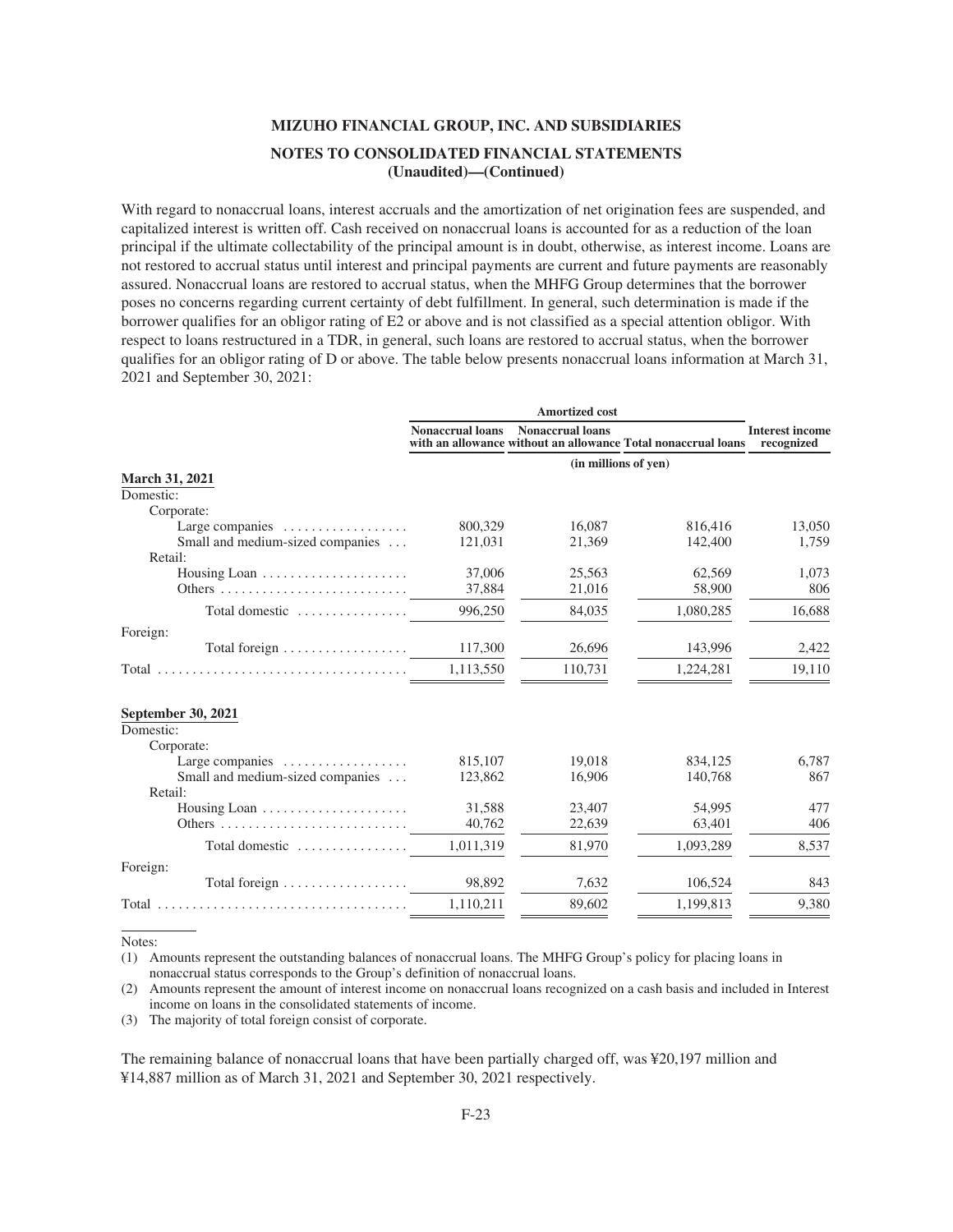#### *Troubled debt restructurings*

The MHFG Group considers a loan modification to be a TDR when, for economic or legal reasons related to the obligor's financial difficulties, it grants a concession to the obligor that it would not otherwise consider. The Group considers the relevant obligor to be in financial difficulty generally when its obligor rating is E2 or below. The following table presents modified loans that were determined to be TDRs during the six months ended September 30, 2020 and 2021:

|                                        | Loan forgiveness or debt to equity swaps | <b>Interest rate reduction</b><br>and/or postponement of |                           |
|----------------------------------------|------------------------------------------|----------------------------------------------------------|---------------------------|
|                                        | Recorded investment (1)                  | <b>Charge-offs</b>                                       | principal and/or interest |
|                                        |                                          | (in millions of yen)                                     |                           |
| <b>September 30, 2020</b>              |                                          |                                                          |                           |
| Domestic:                              |                                          |                                                          |                           |
| Corporate:                             |                                          |                                                          |                           |
| Large companies                        |                                          |                                                          | 264,952                   |
| Small and medium-sized companies       |                                          |                                                          | 54,760                    |
| Retail:                                |                                          |                                                          |                           |
|                                        |                                          |                                                          | 14,690                    |
|                                        |                                          |                                                          | 9,130                     |
| Banks and other financial institutions |                                          |                                                          | 1,600                     |
| Total domestic                         |                                          |                                                          | 345,132                   |
| Foreign:                               |                                          |                                                          |                           |
|                                        |                                          |                                                          | 80,889                    |
|                                        |                                          |                                                          | 426,021                   |
| <b>September 30, 2021</b>              |                                          |                                                          |                           |
| Domestic:                              |                                          |                                                          |                           |
| Corporate:                             |                                          |                                                          |                           |
| Large companies                        | 5,849                                    | 22,757                                                   | 375,248                   |
| Small and medium-sized companies       |                                          |                                                          | 60,856                    |
| Retail:                                |                                          |                                                          |                           |
|                                        |                                          |                                                          | 4,996                     |
|                                        |                                          |                                                          | 10,288                    |
| Total domestic                         | 5,849                                    | 22,757                                                   | 451,388                   |
| Foreign:                               |                                          |                                                          |                           |
|                                        |                                          |                                                          | 21,206                    |
|                                        | 5,849                                    | 22,757                                                   | 472,594                   |

Notes:

(1) Amounts represent the book values of loans immediately after the restructurings.

(2) The majority of total foreign consist of corporate.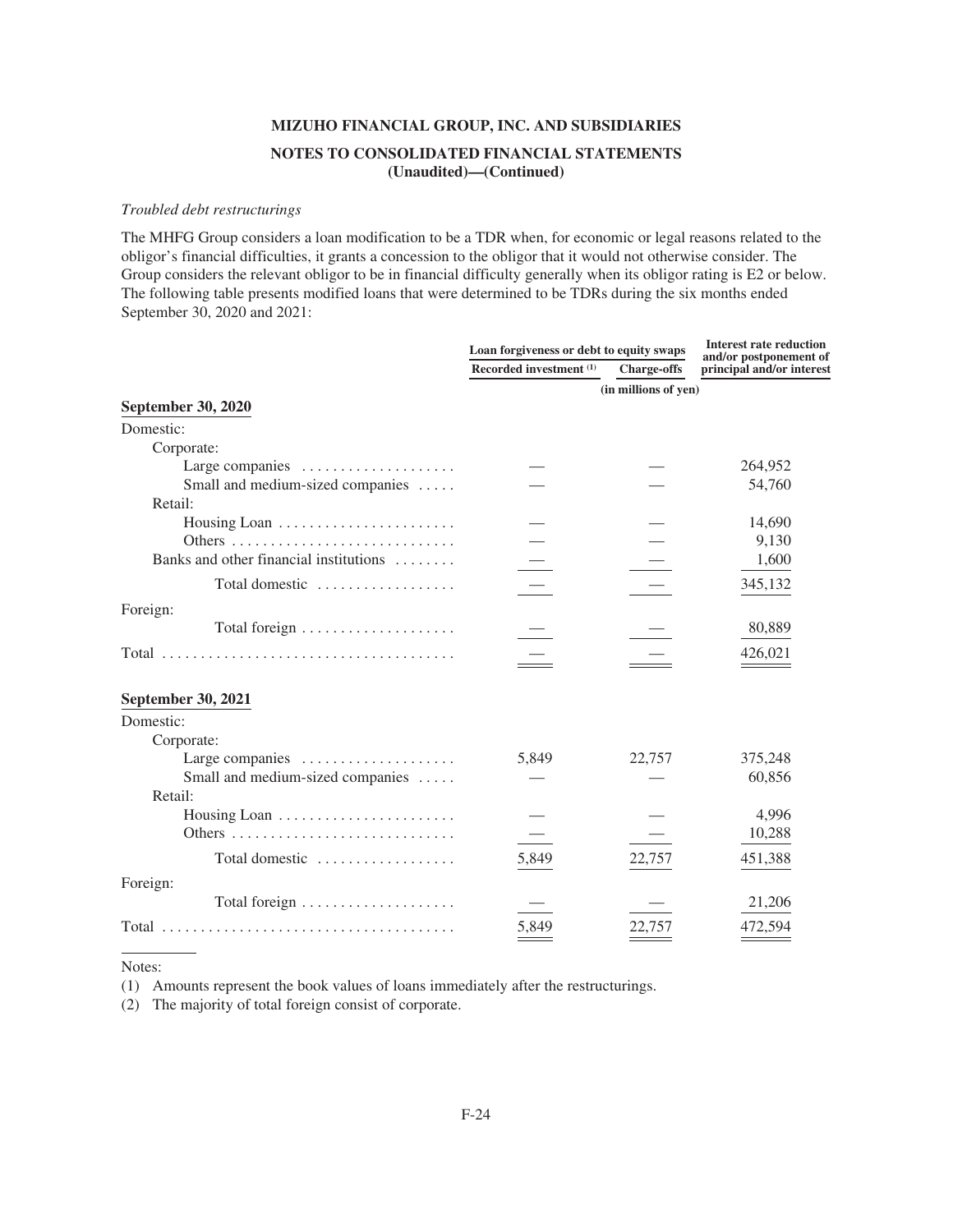# **MIZUHO FINANCIAL GROUP, INC. AND SUBSIDIARIES NOTES TO CONSOLIDATED FINANCIAL STATEMENTS**

**(Unaudited)—(Continued)**

Payment default is deemed to occur when the loan becomes three months past due or the obligor is downgraded to the category of substantially bankrupt or bankrupt. The following table presents payment defaults which occurred during the six months ended September 30, 2020 and 2021 with respect to the loans modified as TDRs within the previous twelve months:

|                                                                                                 | <b>Recorded investment</b> |                    |  |
|-------------------------------------------------------------------------------------------------|----------------------------|--------------------|--|
|                                                                                                 | September 30, 2020         | September 30, 2021 |  |
|                                                                                                 | (in millions of yen)       |                    |  |
| Domestic:                                                                                       |                            |                    |  |
| Corporate:                                                                                      |                            |                    |  |
|                                                                                                 | 2.084                      | 1.148              |  |
|                                                                                                 | 3.861                      | 2.157              |  |
| Retail:                                                                                         |                            |                    |  |
|                                                                                                 | 505                        | 579                |  |
|                                                                                                 | 1,104                      | 515                |  |
| Total domestic $\ldots, \ldots, \ldots, \ldots, \ldots, \ldots, \ldots, \ldots, \ldots, \ldots$ | 7,554                      | 4,399              |  |
| Foreign:                                                                                        |                            |                    |  |
| Total foreign $\dots\dots\dots\dots\dots\dots\dots\dots\dots\dots\dots\dots\dots$               | 43,786                     | 14,125             |  |
| Total                                                                                           | 51,340                     | 18,524             |  |
|                                                                                                 |                            |                    |  |

## *Age analysis of past due loans*

The table below presents an analysis of the age of the amortized cost basis in loans that are past due at March 31, 2021 and September 30, 2021:

|                                                  | 30-59 days<br>past due | 60-89 days<br>past due | 90 days or<br>more past<br>due | <b>Total past</b><br>due | <b>Current</b> | <b>Total</b> |
|--------------------------------------------------|------------------------|------------------------|--------------------------------|--------------------------|----------------|--------------|
|                                                  |                        |                        | (in millions of yen)           |                          |                |              |
| <b>March 31, 2021</b>                            |                        |                        |                                |                          |                |              |
| Domestic:                                        |                        |                        |                                |                          |                |              |
| Corporate:                                       |                        |                        |                                |                          |                |              |
| Large companies $\dots\dots\dots\dots\dots\dots$ | 1,275                  | 4,607                  | 27,387                         | 33,269                   | 42,349,445     | 42,382,714   |
| Small and medium-sized                           |                        |                        |                                |                          |                |              |
| companies                                        | 1,386                  |                        | 9,185                          | 10,571                   | 3,275,570      | 3,286,141    |
| Retail:                                          |                        |                        |                                |                          |                |              |
|                                                  | 9,776                  | 7,102                  | 21,257                         | 38,135                   | 7,975,654      | 8,013,789    |
|                                                  | 5,165                  | 1,123                  | 12,012                         | 18,300                   | 1,872,454      | 1,890,754    |
| Sovereign                                        |                        |                        |                                |                          | 2,235,890      | 2,235,890    |
| Banks and other financial institutions $\dots$   |                        |                        |                                |                          | 759,671        | 759,671      |
| Total domestic                                   | 17,602                 | 12,832                 | 69,841                         | 100,275                  | 58,468,684     | 58,568,959   |
| Foreign:                                         |                        |                        |                                |                          |                |              |
| Total foreign $\dots\dots\dots\dots\dots$        |                        | 7,477                  | 30,795                         | 38,272                   | 29,973,636     | 30,011,908   |
|                                                  | 17.602                 | 20,309                 | 100.636                        | 138,547                  | 88,442,320     | 88,580,867   |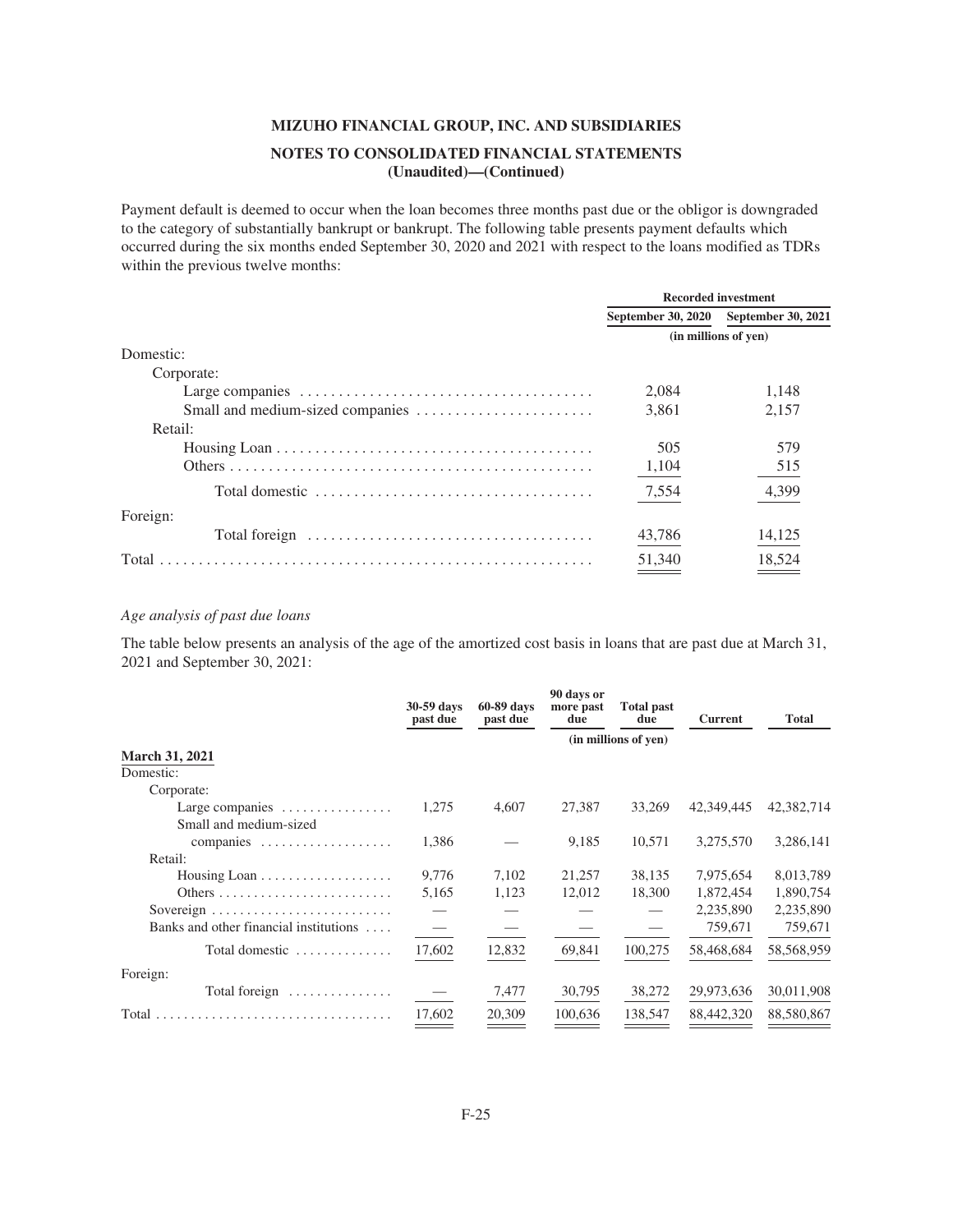### **NOTES TO CONSOLIDATED FINANCIAL STATEMENTS (Unaudited)—(Continued)**

|                                                                            | 30-59 days<br>past due | 60-89 days<br>past due | 90 days or<br>more past<br>due | <b>Total past</b><br>due | <b>Current</b> | <b>Total</b> |
|----------------------------------------------------------------------------|------------------------|------------------------|--------------------------------|--------------------------|----------------|--------------|
|                                                                            |                        |                        | (in millions of yen)           |                          |                |              |
| September 30, 2021                                                         |                        |                        |                                |                          |                |              |
| Domestic:                                                                  |                        |                        |                                |                          |                |              |
| Corporate:                                                                 |                        |                        |                                |                          |                |              |
| Large companies $\dots\dots\dots\dots\dots\dots$<br>Small and medium-sized |                        | 3,149                  | 22,168                         | 25,317                   | 41,677,686     | 41,703,003   |
| companies                                                                  | 1,794                  | 336                    | 9,490                          | 11,620                   | 3,200,811      | 3,212,431    |
| Retail:                                                                    |                        |                        |                                |                          |                |              |
|                                                                            | 14,521                 | 7,250                  | 19,092                         | 40,863                   | 7,841,596      | 7,882,459    |
|                                                                            | 5,034                  | 1,056                  | 12,272                         | 18,362                   | 1,774,448      | 1,792,810    |
|                                                                            |                        |                        |                                |                          | 1,828,814      | 1,828,814    |
| Banks and other financial institutions $\dots$                             |                        |                        |                                |                          | 710,961        | 710,961      |
| Total domestic $\ldots \ldots \ldots \ldots$                               | 21,349                 | 11,791                 | 63,022                         | 96,162                   | 57,034,316     | 57,130,478   |
| Foreign:                                                                   |                        |                        |                                |                          |                |              |
| Total foreign $\dots\dots\dots\dots\dots$                                  |                        |                        | 23,004                         | 23,004                   | 30,032,288     | 30,055,292   |
| Total                                                                      | 21,349                 | 11,791                 | 86,026                         | 119,166                  | 87,066,604     | 87,185,770   |
|                                                                            |                        |                        |                                |                          |                |              |

Note: The majority of total foreign consist of corporate.

#### *Loans held for sale*

Loans that have been identified for sale are classified as loans held for sale within Other assets and are accounted for at the lower of cost or fair value. The outstanding balance of loans held for sale was ¥29,834 million and ¥46,749 million at March 31, 2021 and September 30, 2021, respectively.

#### *Collateral Dependent Loans*

The MHFG Group uses, as a practical expedient, the fair value of the collateral when recording the net carrying amounts of loans and determining the allowance for credit losses of such loans, for which the repayment is expected to be provided substantially through the operation or sale of the collateral, when the borrower is experiencing financial difficulty based on the assessment as of the reporting date. As of September 30, 2021, collateral relating to these loans comprised of real estate, exchange traded equity securities and deposits, etc., and primarily collateral type was real estate. There were no significant changes in the extent to which collateral secures these loans during this fiscal year and no significant concentration of collateral against any portfolio segment.

#### **5. Allowance for credit losses on loans**

The MHFG Group divides its overall portfolio into domestic and foreign portfolios, and categorizes the domestic portfolio into four portfolio segments according to their risk profiles: corporate, retail, sovereign, and banks and financial institutions. When management estimates current expected credit losses to determine the allowance for credit losses, small balance, homogeneous loans are classified in the retail portfolio segment, and loans other than these are classified in the corporate portfolio segment. The corporate portfolio segment consists of loans originated primarily by MHBK and MHTB, and includes mainly business loans such as those used for working capital and capital expenditure, as well as loans for which the primary source of repayment of the obligation is income generated by the relevant assets such as project finance, asset finance and real estate finance. The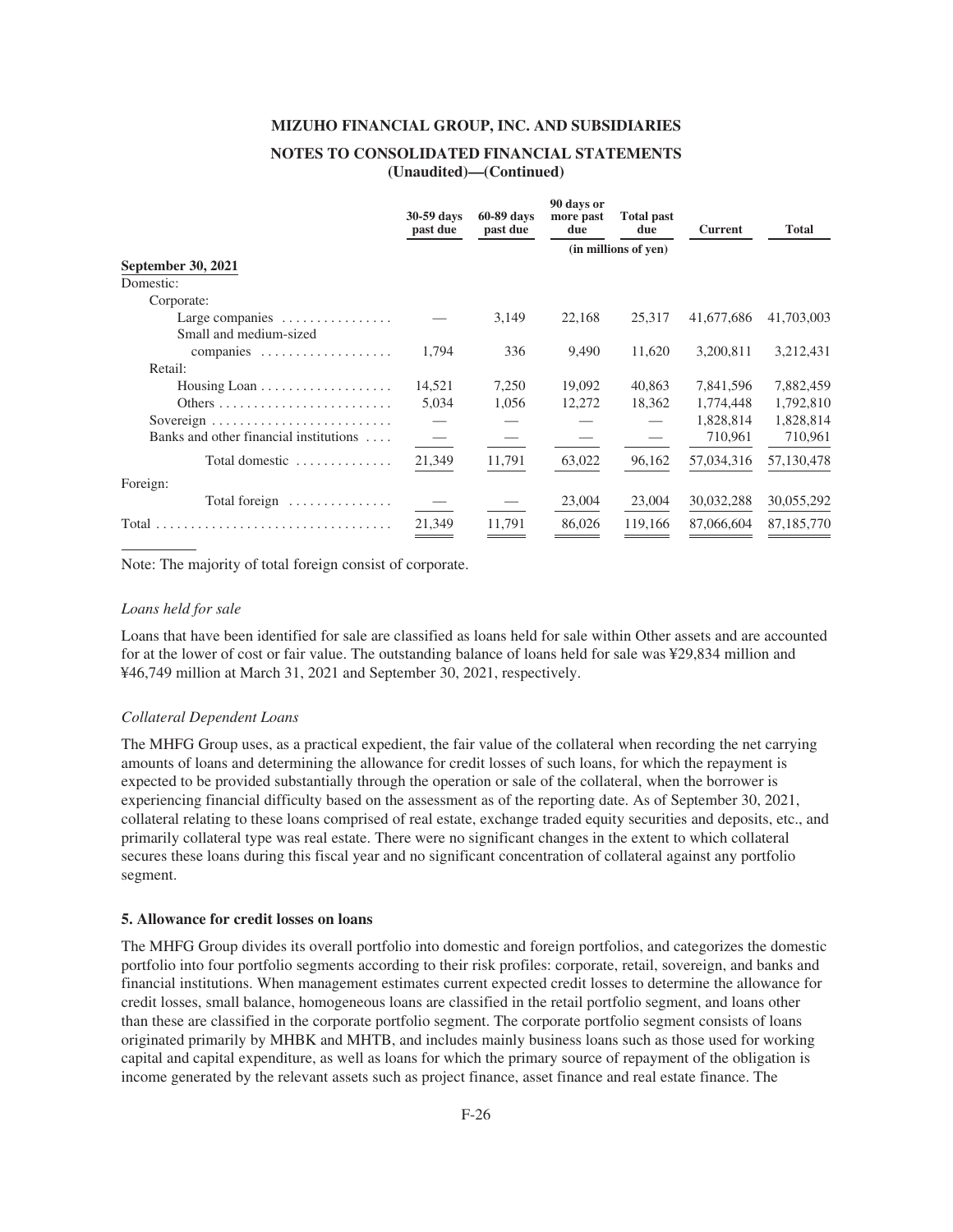corporate portfolio segment also includes loans of subsidiaries other than MHBK and MHTB, such as consolidated VIEs and overseas subsidiaries. The corporate portfolio segment is divided into two classes based on their risk characteristics: large companies, and small and medium-sized companies. The retail portfolio segment consists mainly of residential mortgage loans originated by MHBK, and it is divided into two classes based on their risk characteristics: housing loan and others. See Note 1 "Basis of presentation" for further details of the methodology used to determine the allowance for credit losses on loans and Note 4 "Loans" for further details of obligor ratings and pool allocations.

Changes in Allowance for credit losses on loans by portfolio segment for the six months ended September 30, 2020 and 2021 are shown below:

|                                               | Corporate | <b>Retail</b>        | <b>Total</b> |
|-----------------------------------------------|-----------|----------------------|--------------|
|                                               |           | (in millions of yen) |              |
| Six months ended September 30, 2020           |           |                      |              |
|                                               | 413,026   | 27,829               | 440,855      |
|                                               | 77,514    | 78,241               | 155,755      |
|                                               | 490,540   | 106,070              | 596,610      |
| Provision (credit) for credit losses on loans | 64,133    | (11,051)             | 53,082       |
|                                               | (28.417)  | (3,446)              | (31, 863)    |
|                                               | 5,260     | 479                  | 5,739        |
|                                               | (23, 157) | (2,967)              | (26, 124)    |
|                                               | (997)     | (45)                 | (1,042)      |
|                                               | 530,519   | 92,007               | 622,526      |
| Six months ended September 30, 2021           |           |                      |              |
|                                               | 562,470   | 88,379               | 650,849      |
| Provision (credit) for credit losses on loans | 49,695    | (1,490)              | 48,205       |
|                                               | (38, 473) | (2,423)              | (40, 896)    |
|                                               | 5,827     | 664                  | 6,491        |
|                                               | (32, 646) | (1,759)              | (34, 405)    |
|                                               | 579       |                      | 579          |
|                                               | 580,098   | 85,130               | 665,228      |

Note: Others includes primarily foreign exchange translation.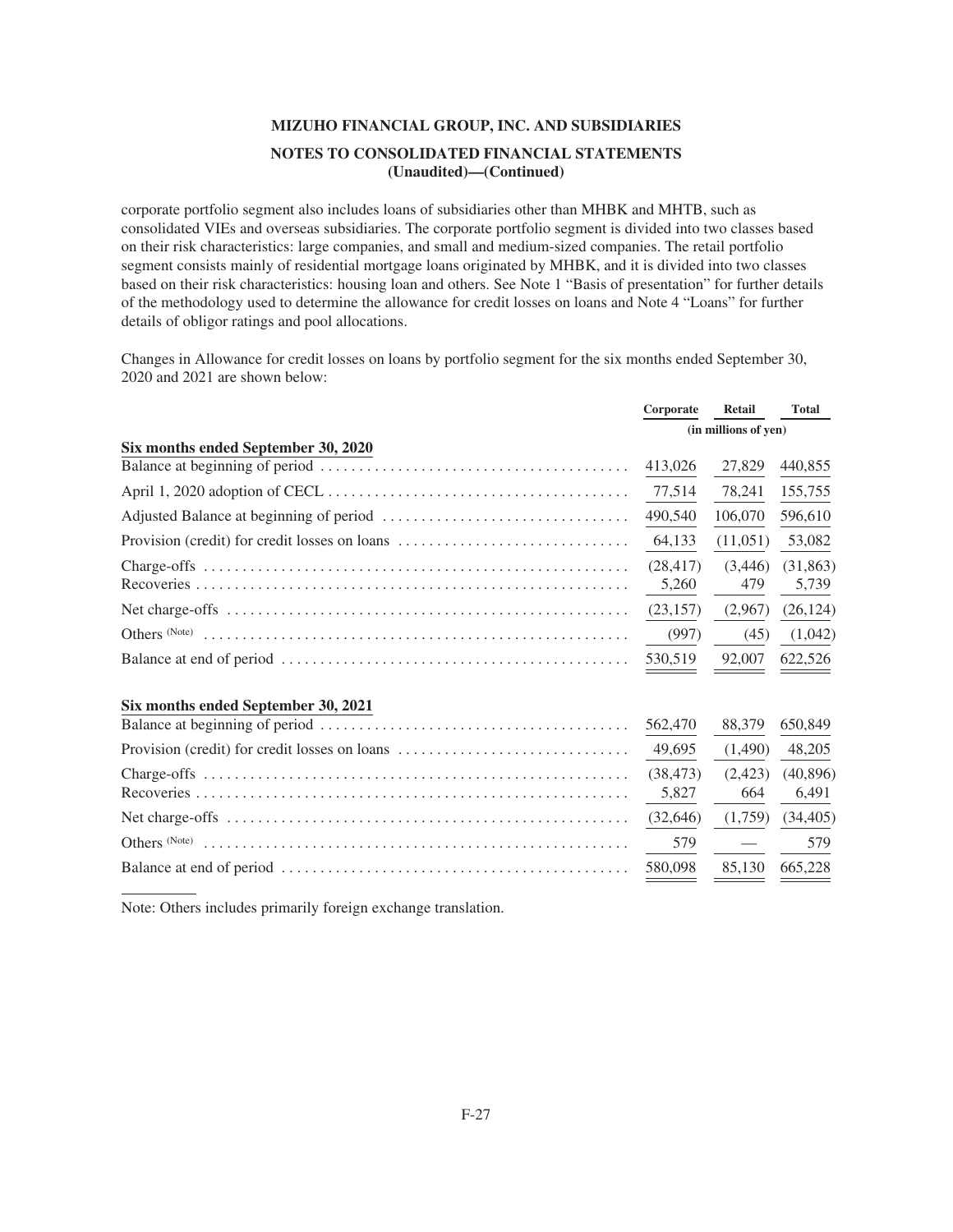## **NOTES TO CONSOLIDATED FINANCIAL STATEMENTS (Unaudited)—(Continued)**

#### **6. Other assets and liabilities**

The following table sets forth the details of other assets and liabilities at March 31, 2021 and September 30, 2021:

|                                                                | <b>March 31, 2021</b> | <b>September 30, 2021</b> |
|----------------------------------------------------------------|-----------------------|---------------------------|
|                                                                | (in millions of yen)  |                           |
| Other assets:                                                  |                       |                           |
| Accounts receivable:                                           |                       |                           |
| Receivables from brokers, dealers and customers for securities |                       |                           |
|                                                                | 2,339,902             | 1,668,239                 |
|                                                                | 393,410               | 414,363                   |
| Collateral pledged:                                            |                       |                           |
|                                                                | 1,088,847             | 900,101                   |
| Margins provided for futures contracts                         | 297,496               | 338,584                   |
|                                                                | 939,557               | 888,466                   |
|                                                                | 999,962               | 851,035                   |
|                                                                | 611,533               | 594,381                   |
|                                                                | 104,915               | 103,728                   |
|                                                                | 29,834                | 46,749                    |
|                                                                | 651,572               | 681,447                   |
|                                                                | 7,457,028             | 6,487,093                 |
| Other liabilities:                                             |                       |                           |
| Accounts payable:                                              |                       |                           |
| Payables to brokers, dealers and customers for securities      |                       |                           |
|                                                                | 2,576,887             | 2,450,159                 |
|                                                                | 403,501               | 425,615                   |
|                                                                | 814,509               | 807,635                   |
|                                                                | 636,541               | 615,846                   |
| Collateral accepted:                                           |                       |                           |
| Collateral accepted for derivative transactions                | 763,642               | 721,662                   |
|                                                                | 555,760               | 913,262                   |
|                                                                | 120,521               | 113,450                   |
|                                                                | 1,337,397             | 1,457,152                 |
|                                                                | 7,208,758             | 7,504,781                 |

Note: Guaranteed trust principal, included in All other liabilities in the disclosure about consolidated VIEs in the accompanying balance sheets, is a liability of certain consolidated trust arrangements that meet the definition of a VIE for which the MHFG Group provides guarantees for the repayment of principal. See Note 15 "Variable interest entities and securitizations" for further discussion of the guaranteed principal money trusts.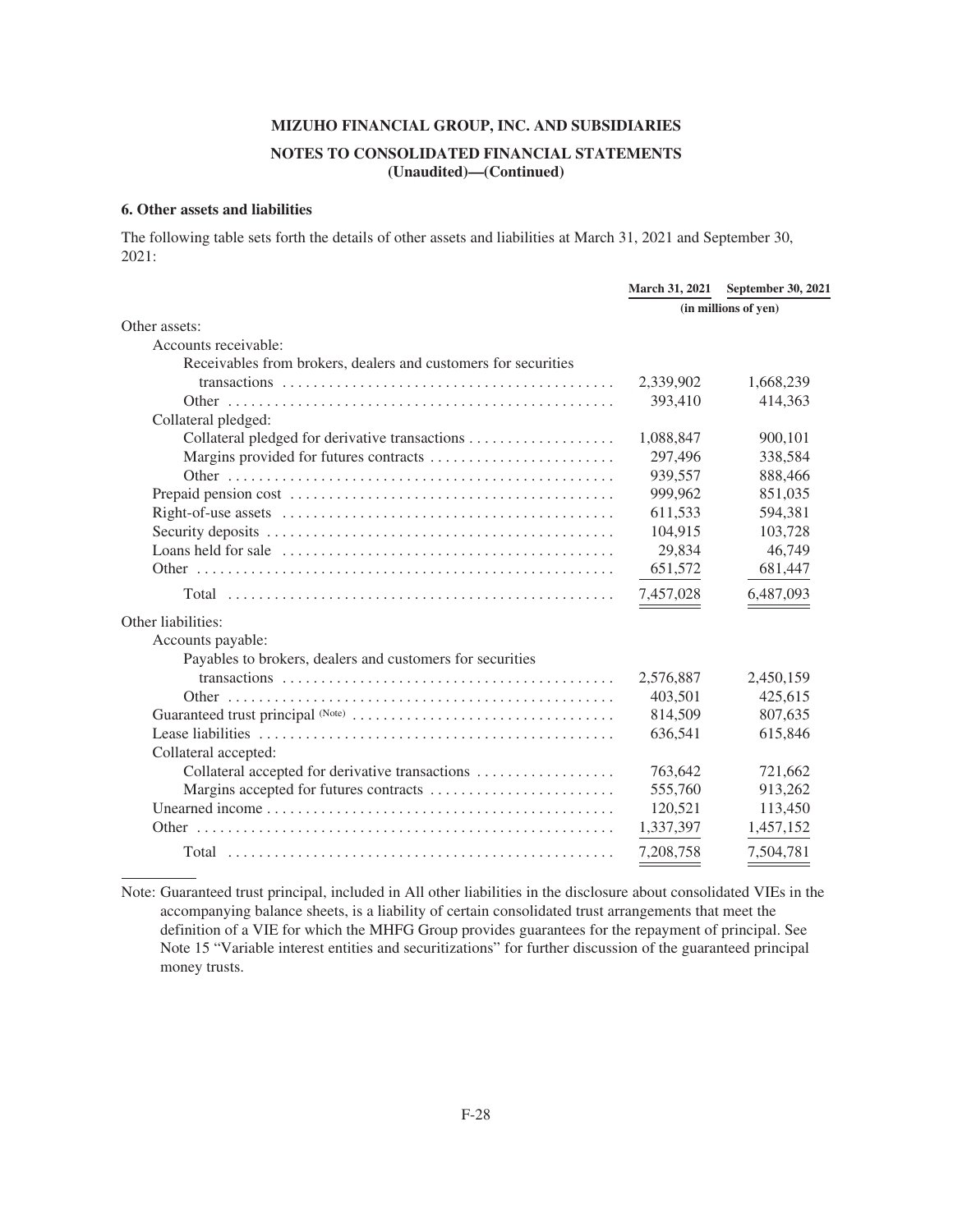## **7. Preferred and common stock**

## *Preferred stock*

The composition of preferred stock at March 31, 2021 and September 30, 2021 is as follows:

|                                                                                                                                     | <b>March 31, 2021</b> |                    | <b>September 30, 2021</b> |                          |
|-------------------------------------------------------------------------------------------------------------------------------------|-----------------------|--------------------|---------------------------|--------------------------|
| <b>Class of stock</b>                                                                                                               | <b>Authorized</b>     | <b>Issued</b>      | Authorized                | <b>Issued</b>            |
|                                                                                                                                     |                       | (number of shares) |                           |                          |
|                                                                                                                                     | $90.000.000$ —        |                    | 90,000,000                |                          |
|                                                                                                                                     | $90,000,000$ —        |                    | 90,000,000                | $\equiv$                 |
| Class XVI preferred stock $\ldots \ldots \ldots \ldots \ldots \ldots \ldots \ldots \ldots \ldots \ldots \ldots 150,000,000 \quad -$ |                       |                    | 150,000,000               | $\overline{\phantom{0}}$ |

## *Common stock*

The number of issued shares of common stock at March 31, 2021 and September 30, 2021 was 2,539,249,894. There was no increase or decrease during the six months ended September 30, 2021.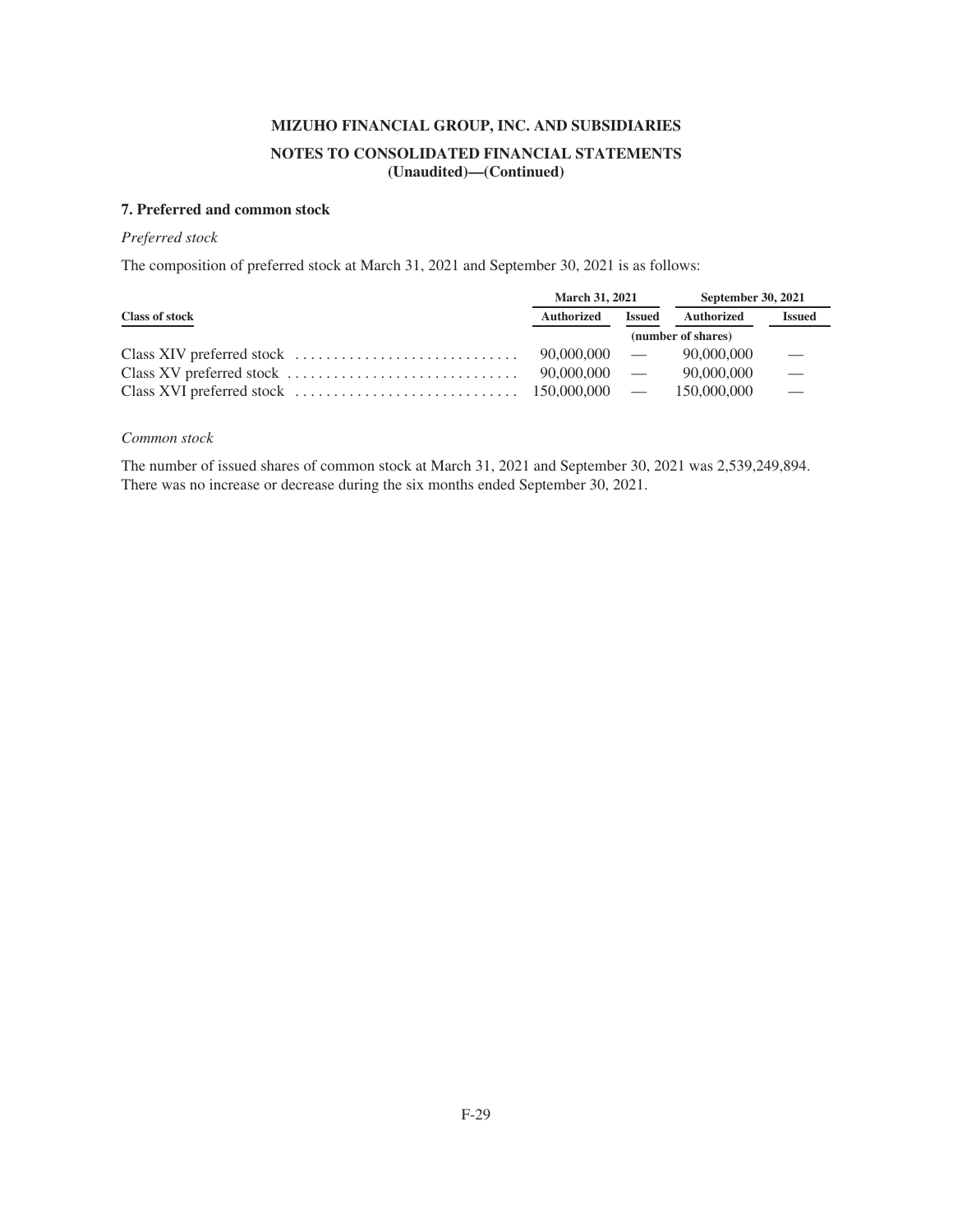## **NOTES TO CONSOLIDATED FINANCIAL STATEMENTS (Unaudited)—(Continued)**

## **8. Accumulated other comprehensive income (loss), net of tax**

Changes in each component of Accumulated other comprehensive income (loss), net of tax ("AOCI") for the six months ended September 30, 2020 and 2021 are as follows:

|                                                                                                                                 | Six months ended September 30, |           |
|---------------------------------------------------------------------------------------------------------------------------------|--------------------------------|-----------|
|                                                                                                                                 | 2020                           | 2021      |
|                                                                                                                                 | (in millions of yen)           |           |
| Net unrealized gains (losses) on available-for-sale securities:                                                                 | (9, 494)                       | 318,114   |
|                                                                                                                                 | (19, 592)                      | (8,173)   |
| Unrealized holding gains (losses) during period<br>Less: reclassification adjustments for losses (gains) included in net        | 644                            | 6,034     |
|                                                                                                                                 | 754                            | (525)     |
|                                                                                                                                 | 1,398                          | 5,509     |
|                                                                                                                                 | (18, 194)                      | (2,664)   |
| Foreign currency translation adjustments:                                                                                       |                                |           |
|                                                                                                                                 | (109, 872)                     | (86, 873) |
| Foreign currency translation adjustments during period<br>Less: reclassification adjustments for losses (gains) included in net | (36,652)                       | 52,231    |
|                                                                                                                                 | (409)                          |           |
|                                                                                                                                 | (37,061)                       | 52,231    |
|                                                                                                                                 | (146, 933)                     | (34, 642) |
| Pension liability adjustments:                                                                                                  |                                |           |
|                                                                                                                                 | 69,455                         | 397,153   |
|                                                                                                                                 | 190,394                        | (5,107)   |
| Less: reclassification adjustments for losses (gains) included in net                                                           |                                |           |
|                                                                                                                                 | 672                            | (9,187)   |
|                                                                                                                                 | 191,066                        | (14,294)  |
|                                                                                                                                 | 260,521                        | 382,859   |
| Own credit risk adjustments:                                                                                                    |                                |           |
|                                                                                                                                 | 50,515                         | 16,007    |
| Less: reclassification adjustments for losses (gains) included in net                                                           | (9,340)                        | (6,218)   |
|                                                                                                                                 | (2,732)                        | 443       |
|                                                                                                                                 | (12,072)                       | (5,775)   |
|                                                                                                                                 | 38,443                         | 10,232    |
| Total other comprehensive income (loss), net of tax attributable to MHFG                                                        |                                |           |
|                                                                                                                                 | 143,331                        | 37,671    |
|                                                                                                                                 | 133,837                        | 355,785   |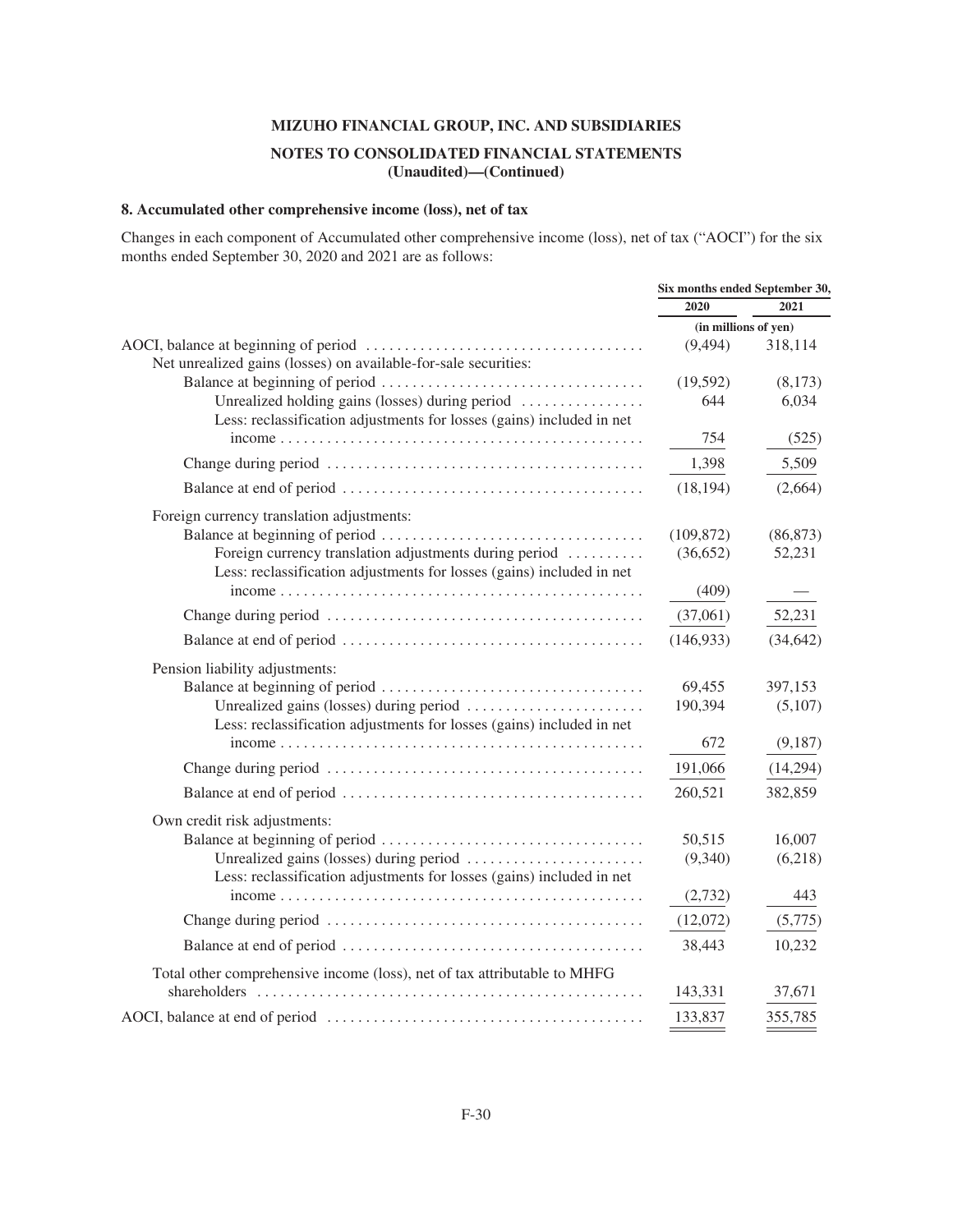The following table shows the amounts reclassified out of AOCI into net income during the six months ended September 30, 2021:

|                                                                     | Six months ended September 30, 2021 |                     |                                                           |                                                                                   |                                                              |                                                                        |
|---------------------------------------------------------------------|-------------------------------------|---------------------|-----------------------------------------------------------|-----------------------------------------------------------------------------------|--------------------------------------------------------------|------------------------------------------------------------------------|
|                                                                     | <b>Before</b><br>$\text{tax}^{(1)}$ | Tax<br>effect $(2)$ | Net of tax<br>before<br>allocation to<br><i>interests</i> | Net of tax<br>attributable to<br>noncontrolling noncontrolling<br>interests $(2)$ | Net of tax<br>attributable to<br><b>MHFG</b><br>shareholders |                                                                        |
|                                                                     |                                     |                     | (in millions of yen)                                      |                                                                                   |                                                              |                                                                        |
| Amounts reclassified out of<br>AOCI into net income:                |                                     |                     |                                                           |                                                                                   |                                                              | Affected line items in<br>the consolidated<br>statements of<br>income: |
| Net unrealized gains                                                |                                     |                     |                                                           |                                                                                   |                                                              |                                                                        |
| (losses) on                                                         |                                     |                     |                                                           |                                                                                   |                                                              |                                                                        |
| available-for-sale                                                  |                                     |                     |                                                           |                                                                                   |                                                              | Investment gains                                                       |
| $securities \dots \dots$                                            | 738                                 | (213)               | 525                                                       |                                                                                   | 525                                                          | (losses)-net                                                           |
| Pension liability                                                   |                                     |                     |                                                           |                                                                                   |                                                              | Salaries and employee                                                  |
| adjustments $13,074$ (3,875)                                        |                                     |                     | 9.199                                                     | (12)                                                                              | 9,187                                                        | benefits                                                               |
| Own credit risk                                                     |                                     |                     |                                                           |                                                                                   |                                                              | Other noninterest                                                      |
| adjustments $\ldots \ldots$ (714)                                   |                                     | 219                 | (495)                                                     | 52                                                                                | (443)                                                        | income (expenses)                                                      |
| $\ldots \ldots \ldots \ldots \ldots \ldots 13,098$ (3,869)<br>Total |                                     |                     | 9,229                                                     | 40                                                                                | 9,269                                                        |                                                                        |

Notes:

(1) The financial statement line item in which the amounts in the Before tax column are reported in the consolidated statements of income is listed to the right of the table.

(2) The financial statement line items in which the amounts in the Tax effect and the Net of tax attributable to noncontrolling interest columns are reported in the consolidated statements of income are Income tax expense and Net income, respectively.

### **9. Regulatory matters**

## *Regulatory capital requirements*

MHFG, MHBK, and MHTB are subject to regulatory capital requirements administered by the Financial Services Agency in accordance with the provisions of Japan's Banking Act and related regulations. Certain foreign banking subsidiaries are subject to regulation and control by local supervisory authorities, including central banks.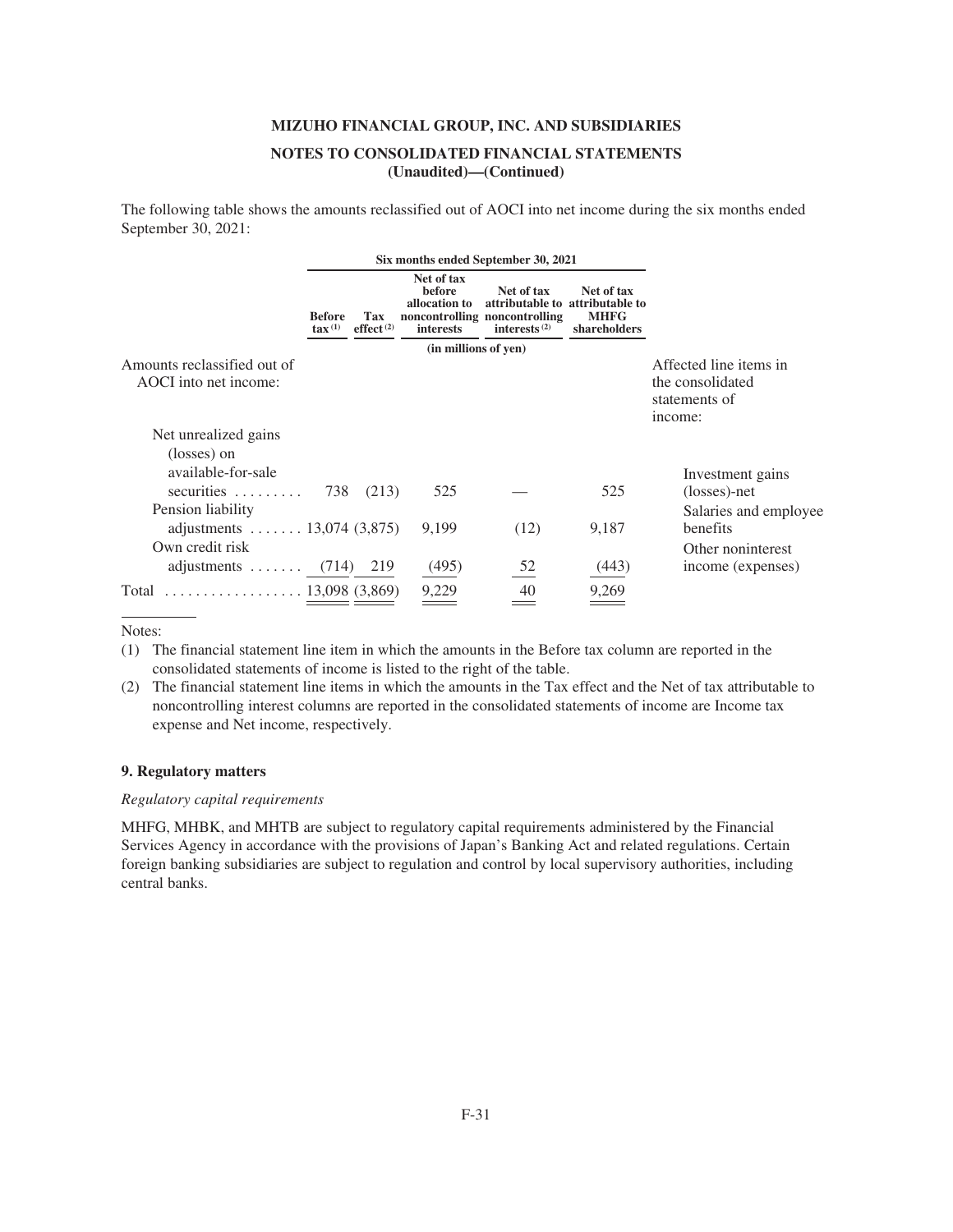## **NOTES TO CONSOLIDATED FINANCIAL STATEMENTS (Unaudited)—(Continued)**

Capital adequacy ratios and leverage ratios of MHFG, MHBK, and MHTB as of March 31, 2021 and September 30, 2021 calculated in accordance with Japanese GAAP and the guidelines established by the Financial Services Agency are set forth in the following table:

| <b>Amount</b><br>Ratio<br><b>Amount</b><br><b>Ratio</b><br>(in billions of yen, except percentages)<br>MHFG:<br>Common Equity Tier 1 capital:<br>5,405<br>8.01<br>Required $(1)$<br>5,379<br>8.01<br>7,850<br>11.63<br>12.27<br>Actual<br>8,244<br>Tier 1 capital:<br>Required <sup>(1)</sup><br>6,418<br>9.51<br>6,386<br>9.51<br>9,702<br>14.37<br>15.03<br>Actual<br>10,098<br>Total risk-based capital:<br>Required $(1)$<br>7,767<br>11.51<br>7,729<br>11.51<br>11,385<br>16.87<br>17.76<br>Actual<br>11,927<br>Leverage Ratio <sup>(2)</sup> :<br>6,016<br>Required<br>3.00<br>6,108<br>3.00<br>9,702<br>4.83<br>10,098<br>4.96<br>Actual<br>MHBK:<br>Common Equity Tier 1 capital:<br>Required<br>2,823<br>4.50<br>2,794<br>4.50<br>6,972<br>Actual<br>11.11<br>7,340<br>11.82<br>Tier 1 capital:<br>3,764<br>Required<br>6.00<br>3,726<br>6.00<br>8,819<br>14.05<br>9,187<br>14.79<br>Actual<br>Total risk-based capital:<br>5,019<br>8.00<br>4,967<br>8.00<br>Required<br>10,400<br>16.57<br>10,924<br>17.59<br>Actual<br>Leverage Ratio <sup>(2)</sup> :<br>Required<br>5,660<br>5,700<br>3.00<br>3.00<br>8,819<br>4.67<br>9,187<br>4.83<br>MHTB:<br>Common Equity Tier 1 capital:<br>Required<br>82<br>81<br>4.50<br>4.50<br>527<br>28.94<br>479<br>26.70<br>Actual<br>Tier 1 capital:<br>108<br>Required<br>109<br>6.00<br>6.00<br>527<br>28.94<br>479<br>26.70<br>Actual<br>Total risk-based capital:<br>146<br>8.00<br>8.00<br>144<br>Required<br>527<br>28.94<br>479<br>26.71<br>Actual<br>Leverage Ratio <sup>(2)</sup> :<br>138<br>3.00<br>129<br>3.00 |               | March 31, 2021 |       | September 30, 2021 |       |
|-------------------------------------------------------------------------------------------------------------------------------------------------------------------------------------------------------------------------------------------------------------------------------------------------------------------------------------------------------------------------------------------------------------------------------------------------------------------------------------------------------------------------------------------------------------------------------------------------------------------------------------------------------------------------------------------------------------------------------------------------------------------------------------------------------------------------------------------------------------------------------------------------------------------------------------------------------------------------------------------------------------------------------------------------------------------------------------------------------------------------------------------------------------------------------------------------------------------------------------------------------------------------------------------------------------------------------------------------------------------------------------------------------------------------------------------------------------------------------------------------------------------------------------------------------------------------|---------------|----------------|-------|--------------------|-------|
|                                                                                                                                                                                                                                                                                                                                                                                                                                                                                                                                                                                                                                                                                                                                                                                                                                                                                                                                                                                                                                                                                                                                                                                                                                                                                                                                                                                                                                                                                                                                                                         |               |                |       |                    |       |
|                                                                                                                                                                                                                                                                                                                                                                                                                                                                                                                                                                                                                                                                                                                                                                                                                                                                                                                                                                                                                                                                                                                                                                                                                                                                                                                                                                                                                                                                                                                                                                         |               |                |       |                    |       |
|                                                                                                                                                                                                                                                                                                                                                                                                                                                                                                                                                                                                                                                                                                                                                                                                                                                                                                                                                                                                                                                                                                                                                                                                                                                                                                                                                                                                                                                                                                                                                                         | Consolidated: |                |       |                    |       |
|                                                                                                                                                                                                                                                                                                                                                                                                                                                                                                                                                                                                                                                                                                                                                                                                                                                                                                                                                                                                                                                                                                                                                                                                                                                                                                                                                                                                                                                                                                                                                                         |               |                |       |                    |       |
|                                                                                                                                                                                                                                                                                                                                                                                                                                                                                                                                                                                                                                                                                                                                                                                                                                                                                                                                                                                                                                                                                                                                                                                                                                                                                                                                                                                                                                                                                                                                                                         |               |                |       |                    |       |
|                                                                                                                                                                                                                                                                                                                                                                                                                                                                                                                                                                                                                                                                                                                                                                                                                                                                                                                                                                                                                                                                                                                                                                                                                                                                                                                                                                                                                                                                                                                                                                         |               |                |       |                    |       |
|                                                                                                                                                                                                                                                                                                                                                                                                                                                                                                                                                                                                                                                                                                                                                                                                                                                                                                                                                                                                                                                                                                                                                                                                                                                                                                                                                                                                                                                                                                                                                                         |               |                |       |                    |       |
|                                                                                                                                                                                                                                                                                                                                                                                                                                                                                                                                                                                                                                                                                                                                                                                                                                                                                                                                                                                                                                                                                                                                                                                                                                                                                                                                                                                                                                                                                                                                                                         |               |                |       |                    |       |
|                                                                                                                                                                                                                                                                                                                                                                                                                                                                                                                                                                                                                                                                                                                                                                                                                                                                                                                                                                                                                                                                                                                                                                                                                                                                                                                                                                                                                                                                                                                                                                         |               |                |       |                    |       |
|                                                                                                                                                                                                                                                                                                                                                                                                                                                                                                                                                                                                                                                                                                                                                                                                                                                                                                                                                                                                                                                                                                                                                                                                                                                                                                                                                                                                                                                                                                                                                                         |               |                |       |                    |       |
|                                                                                                                                                                                                                                                                                                                                                                                                                                                                                                                                                                                                                                                                                                                                                                                                                                                                                                                                                                                                                                                                                                                                                                                                                                                                                                                                                                                                                                                                                                                                                                         |               |                |       |                    |       |
|                                                                                                                                                                                                                                                                                                                                                                                                                                                                                                                                                                                                                                                                                                                                                                                                                                                                                                                                                                                                                                                                                                                                                                                                                                                                                                                                                                                                                                                                                                                                                                         |               |                |       |                    |       |
|                                                                                                                                                                                                                                                                                                                                                                                                                                                                                                                                                                                                                                                                                                                                                                                                                                                                                                                                                                                                                                                                                                                                                                                                                                                                                                                                                                                                                                                                                                                                                                         |               |                |       |                    |       |
|                                                                                                                                                                                                                                                                                                                                                                                                                                                                                                                                                                                                                                                                                                                                                                                                                                                                                                                                                                                                                                                                                                                                                                                                                                                                                                                                                                                                                                                                                                                                                                         |               |                |       |                    |       |
|                                                                                                                                                                                                                                                                                                                                                                                                                                                                                                                                                                                                                                                                                                                                                                                                                                                                                                                                                                                                                                                                                                                                                                                                                                                                                                                                                                                                                                                                                                                                                                         |               |                |       |                    |       |
|                                                                                                                                                                                                                                                                                                                                                                                                                                                                                                                                                                                                                                                                                                                                                                                                                                                                                                                                                                                                                                                                                                                                                                                                                                                                                                                                                                                                                                                                                                                                                                         |               |                |       |                    |       |
|                                                                                                                                                                                                                                                                                                                                                                                                                                                                                                                                                                                                                                                                                                                                                                                                                                                                                                                                                                                                                                                                                                                                                                                                                                                                                                                                                                                                                                                                                                                                                                         |               |                |       |                    |       |
|                                                                                                                                                                                                                                                                                                                                                                                                                                                                                                                                                                                                                                                                                                                                                                                                                                                                                                                                                                                                                                                                                                                                                                                                                                                                                                                                                                                                                                                                                                                                                                         |               |                |       |                    |       |
|                                                                                                                                                                                                                                                                                                                                                                                                                                                                                                                                                                                                                                                                                                                                                                                                                                                                                                                                                                                                                                                                                                                                                                                                                                                                                                                                                                                                                                                                                                                                                                         |               |                |       |                    |       |
|                                                                                                                                                                                                                                                                                                                                                                                                                                                                                                                                                                                                                                                                                                                                                                                                                                                                                                                                                                                                                                                                                                                                                                                                                                                                                                                                                                                                                                                                                                                                                                         |               |                |       |                    |       |
|                                                                                                                                                                                                                                                                                                                                                                                                                                                                                                                                                                                                                                                                                                                                                                                                                                                                                                                                                                                                                                                                                                                                                                                                                                                                                                                                                                                                                                                                                                                                                                         |               |                |       |                    |       |
|                                                                                                                                                                                                                                                                                                                                                                                                                                                                                                                                                                                                                                                                                                                                                                                                                                                                                                                                                                                                                                                                                                                                                                                                                                                                                                                                                                                                                                                                                                                                                                         |               |                |       |                    |       |
|                                                                                                                                                                                                                                                                                                                                                                                                                                                                                                                                                                                                                                                                                                                                                                                                                                                                                                                                                                                                                                                                                                                                                                                                                                                                                                                                                                                                                                                                                                                                                                         |               |                |       |                    |       |
|                                                                                                                                                                                                                                                                                                                                                                                                                                                                                                                                                                                                                                                                                                                                                                                                                                                                                                                                                                                                                                                                                                                                                                                                                                                                                                                                                                                                                                                                                                                                                                         |               |                |       |                    |       |
|                                                                                                                                                                                                                                                                                                                                                                                                                                                                                                                                                                                                                                                                                                                                                                                                                                                                                                                                                                                                                                                                                                                                                                                                                                                                                                                                                                                                                                                                                                                                                                         |               |                |       |                    |       |
|                                                                                                                                                                                                                                                                                                                                                                                                                                                                                                                                                                                                                                                                                                                                                                                                                                                                                                                                                                                                                                                                                                                                                                                                                                                                                                                                                                                                                                                                                                                                                                         |               |                |       |                    |       |
|                                                                                                                                                                                                                                                                                                                                                                                                                                                                                                                                                                                                                                                                                                                                                                                                                                                                                                                                                                                                                                                                                                                                                                                                                                                                                                                                                                                                                                                                                                                                                                         |               |                |       |                    |       |
|                                                                                                                                                                                                                                                                                                                                                                                                                                                                                                                                                                                                                                                                                                                                                                                                                                                                                                                                                                                                                                                                                                                                                                                                                                                                                                                                                                                                                                                                                                                                                                         |               |                |       |                    |       |
|                                                                                                                                                                                                                                                                                                                                                                                                                                                                                                                                                                                                                                                                                                                                                                                                                                                                                                                                                                                                                                                                                                                                                                                                                                                                                                                                                                                                                                                                                                                                                                         |               |                |       |                    |       |
|                                                                                                                                                                                                                                                                                                                                                                                                                                                                                                                                                                                                                                                                                                                                                                                                                                                                                                                                                                                                                                                                                                                                                                                                                                                                                                                                                                                                                                                                                                                                                                         |               |                |       |                    |       |
|                                                                                                                                                                                                                                                                                                                                                                                                                                                                                                                                                                                                                                                                                                                                                                                                                                                                                                                                                                                                                                                                                                                                                                                                                                                                                                                                                                                                                                                                                                                                                                         |               |                |       |                    |       |
|                                                                                                                                                                                                                                                                                                                                                                                                                                                                                                                                                                                                                                                                                                                                                                                                                                                                                                                                                                                                                                                                                                                                                                                                                                                                                                                                                                                                                                                                                                                                                                         |               |                |       |                    |       |
|                                                                                                                                                                                                                                                                                                                                                                                                                                                                                                                                                                                                                                                                                                                                                                                                                                                                                                                                                                                                                                                                                                                                                                                                                                                                                                                                                                                                                                                                                                                                                                         |               |                |       |                    |       |
|                                                                                                                                                                                                                                                                                                                                                                                                                                                                                                                                                                                                                                                                                                                                                                                                                                                                                                                                                                                                                                                                                                                                                                                                                                                                                                                                                                                                                                                                                                                                                                         |               |                |       |                    |       |
|                                                                                                                                                                                                                                                                                                                                                                                                                                                                                                                                                                                                                                                                                                                                                                                                                                                                                                                                                                                                                                                                                                                                                                                                                                                                                                                                                                                                                                                                                                                                                                         |               |                |       |                    |       |
|                                                                                                                                                                                                                                                                                                                                                                                                                                                                                                                                                                                                                                                                                                                                                                                                                                                                                                                                                                                                                                                                                                                                                                                                                                                                                                                                                                                                                                                                                                                                                                         |               |                |       |                    |       |
|                                                                                                                                                                                                                                                                                                                                                                                                                                                                                                                                                                                                                                                                                                                                                                                                                                                                                                                                                                                                                                                                                                                                                                                                                                                                                                                                                                                                                                                                                                                                                                         |               |                |       |                    |       |
|                                                                                                                                                                                                                                                                                                                                                                                                                                                                                                                                                                                                                                                                                                                                                                                                                                                                                                                                                                                                                                                                                                                                                                                                                                                                                                                                                                                                                                                                                                                                                                         |               |                |       |                    |       |
|                                                                                                                                                                                                                                                                                                                                                                                                                                                                                                                                                                                                                                                                                                                                                                                                                                                                                                                                                                                                                                                                                                                                                                                                                                                                                                                                                                                                                                                                                                                                                                         |               |                |       |                    |       |
|                                                                                                                                                                                                                                                                                                                                                                                                                                                                                                                                                                                                                                                                                                                                                                                                                                                                                                                                                                                                                                                                                                                                                                                                                                                                                                                                                                                                                                                                                                                                                                         |               |                |       |                    |       |
|                                                                                                                                                                                                                                                                                                                                                                                                                                                                                                                                                                                                                                                                                                                                                                                                                                                                                                                                                                                                                                                                                                                                                                                                                                                                                                                                                                                                                                                                                                                                                                         |               |                |       |                    |       |
|                                                                                                                                                                                                                                                                                                                                                                                                                                                                                                                                                                                                                                                                                                                                                                                                                                                                                                                                                                                                                                                                                                                                                                                                                                                                                                                                                                                                                                                                                                                                                                         | Actual        | 527            | 11.41 | 479                | 11.17 |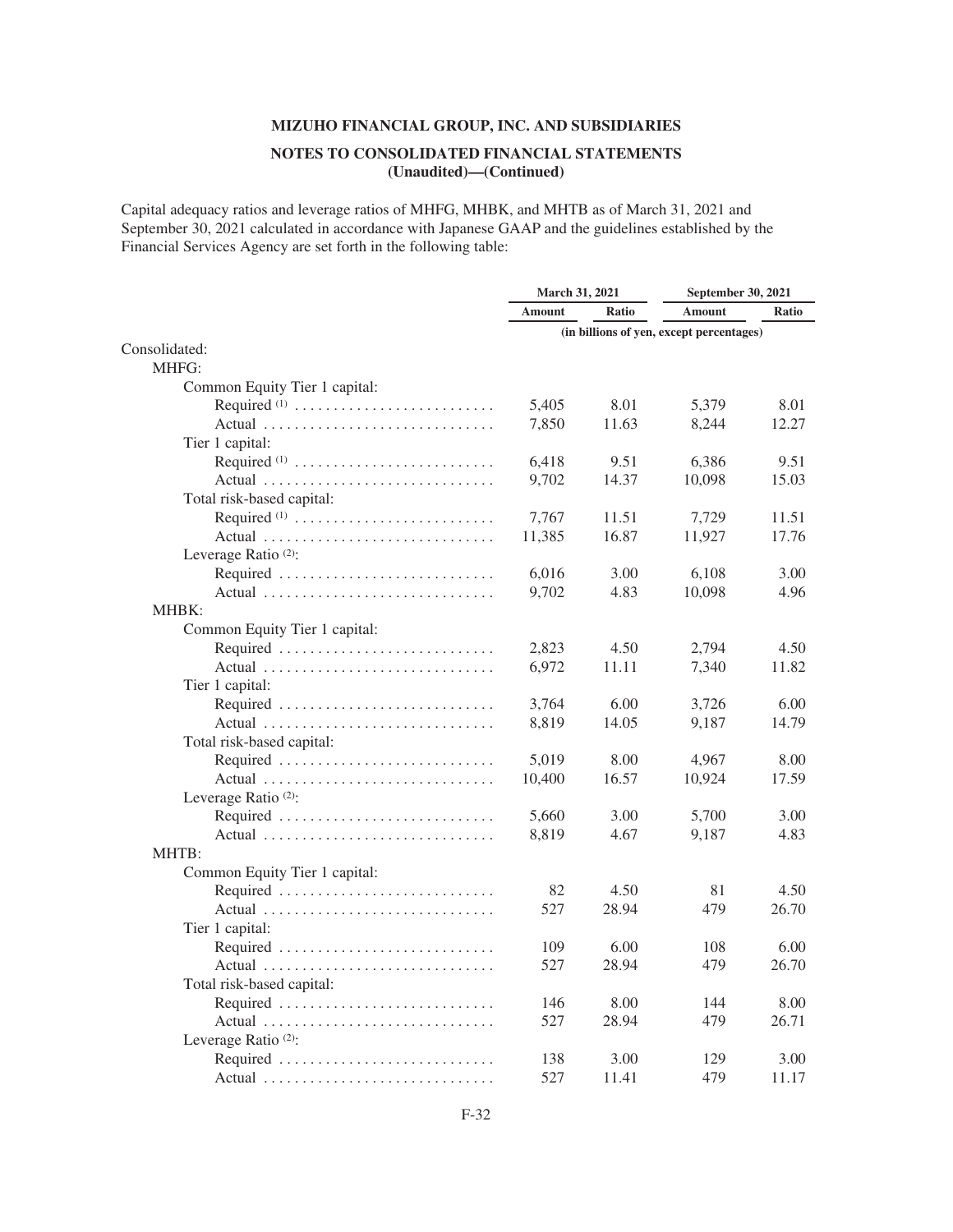### **NOTES TO CONSOLIDATED FINANCIAL STATEMENTS (Unaudited)—(Continued)**

|                                 | March 31, 2021                           |       | September 30, 2021 |       |
|---------------------------------|------------------------------------------|-------|--------------------|-------|
|                                 | <b>Amount</b>                            | Ratio | <b>Amount</b>      | Ratio |
|                                 | (in billions of yen, except percentages) |       |                    |       |
| Non-consolidated:               |                                          |       |                    |       |
| MHBK:                           |                                          |       |                    |       |
| Common Equity Tier 1 capital:   |                                          |       |                    |       |
| Required                        | 2,648                                    | 4.50  | 2,619              | 4.50  |
| Actual                          | 6,561                                    | 11.14 | 6,790              | 11.66 |
| Tier 1 capital:                 |                                          |       |                    |       |
| Required                        | 3,531                                    | 6.00  | 3,492              | 6.00  |
| Actual                          | 8,406                                    | 14.28 | 8,635              | 14.83 |
| Total risk-based capital:       |                                          |       |                    |       |
| Required                        | 4,708                                    | 8.00  | 4,656              | 8.00  |
| Actual                          | 9,987                                    | 16.96 | 10,355             | 17.79 |
| Leverage Ratio <sup>(2)</sup> : |                                          |       |                    |       |
| Required                        | 5,343                                    | 3.00  | 5,373              | 3.00  |
| Actual                          | 8,406                                    | 4.72  | 8,635              | 4.82  |
| MHTB:                           |                                          |       |                    |       |
| Common Equity Tier 1 capital:   |                                          |       |                    |       |
| Required                        | 82                                       | 4.50  | 80                 | 4.50  |
| Actual                          | 519                                      | 28.63 | 465                | 26.03 |
| Tier 1 capital:                 |                                          |       |                    |       |
| Required                        | 109                                      | 6.00  | 107                | 6.00  |
| Actual                          | 519                                      | 28.63 | 465                | 26.03 |
| Total risk-based capital:       |                                          |       |                    |       |
| Required                        | 145                                      | 8.00  | 143                | 8.00  |
| Actual                          | 519                                      | 28.64 | 465                | 26.04 |
| Leverage Ratio <sup>(2)</sup> : |                                          |       |                    |       |
| Required                        | 135                                      | 3.00  | 125                | 3.00  |
| Actual                          | 519                                      | 11.51 | 465                | 11.15 |

#### Notes:

- (1) The required ratios disclosed above, at March 31, 2021 and September 30, 2021, include the capital conservation buffer of 2.5%, the countercyclical capital buffer of 0.01%, and the additional loss absorbency requirements for global systemically important banks ("G-SIBs") and domestic systemically important banks ("D-SIBs") of 1.0%, which are all in addition to the regulatory minima. The respective required amounts are determined by applying the ratios to the sum of the risk weighted assets and certain other risk amounts.
- (2) The required and actual amounts disclosed above at March 31, 2021 and September 30, 2021 exclude amounts of deposits to the Bank of Japan.

MHFG's securities subsidiary in Japan is also subject to the capital adequacy requirement under Japan's Financial Instruments and Exchange Act. Failure to maintain a minimum capital ratio will trigger mandatory regulatory actions.

Management believes, as of each latest balance sheet date, that MHFG, MHBK, MHTB, and their securities subsidiary in Japan and foreign banking subsidiaries were in compliance with all capital adequacy requirements to which they were subject.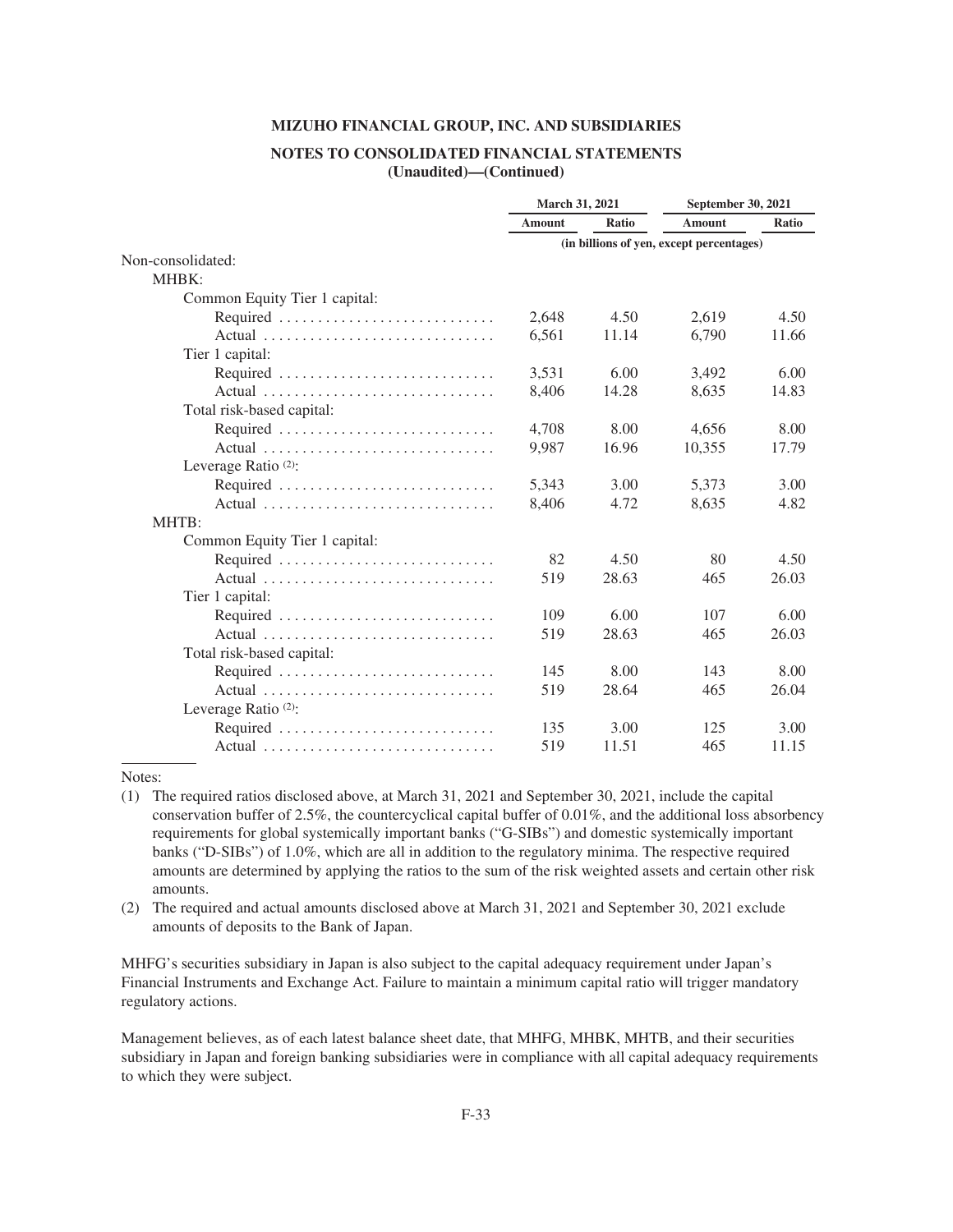#### *Business improvement orders*

In September and November 2021, MHFG and MHBK received business improvement orders from the Financial Services Agency of Japan, pursuant to the provisions of Article 52-33, Paragraph 1 and Article 26, Paragraph 1 of the Banking Act of Japan, in regard to the series of IT system failures that have occurred from February to September 2021. MHFG and MHBK has been and will be formulating and implementing the business improvement plans and measures so that further similar incidents will be prevented. See Note 14 "Commitments and contingencies" for further information on the impact that these orders have on the consolidated financial statements.

#### **10. Earnings per common share**

Basic earnings per common share are computed by dividing net income attributable to MHFG common shareholders by the weighted average number of common shares outstanding during the period. Diluted earnings per common share reflect all dilutive potential common shares such as stock options and the common shares of MHFG under the stock compensation programs.

The following table sets forth the computation of basic and diluted earnings per common share for the six months ended September 30, 2020 and 2021:

|                                                                                               | <b>Six months ended</b><br>September 30, |                                          |
|-----------------------------------------------------------------------------------------------|------------------------------------------|------------------------------------------|
|                                                                                               | 2020                                     | 2021                                     |
|                                                                                               |                                          | (in millions of yen)                     |
| Net income:                                                                                   | 315,886                                  | 312,657                                  |
|                                                                                               |                                          |                                          |
| Net income attributable to common shareholders after assumed                                  | 315,886                                  | 312,657                                  |
|                                                                                               |                                          | Six months ended<br>September 30,        |
|                                                                                               | 2020                                     | 2021                                     |
|                                                                                               |                                          | (thousands of shares)                    |
| Shares:                                                                                       | 2,537,272                                | 2,536,902                                |
| Effect of dilutive securities:<br>Stock options and the common shares of MHFG under the stock | 93                                       | 119                                      |
|                                                                                               |                                          |                                          |
| Weighted average common shares after assumed conversions                                      | 2,537,365                                | 2,537,021                                |
|                                                                                               |                                          | <b>Six months ended</b><br>September 30, |
|                                                                                               | 2020                                     | 2021                                     |
|                                                                                               |                                          | $(in$ yen $)$                            |
| Earnings per common share:                                                                    | 124.50                                   | 123.24                                   |
|                                                                                               | 124.49                                   | 123.24                                   |

Note: For the six months ended September 30, 2020, the performance-based plan under the stock compensation programs could potentially dilute earnings per common share but were not included in the computation of diluted earnings per common share due to their antidilutive effects.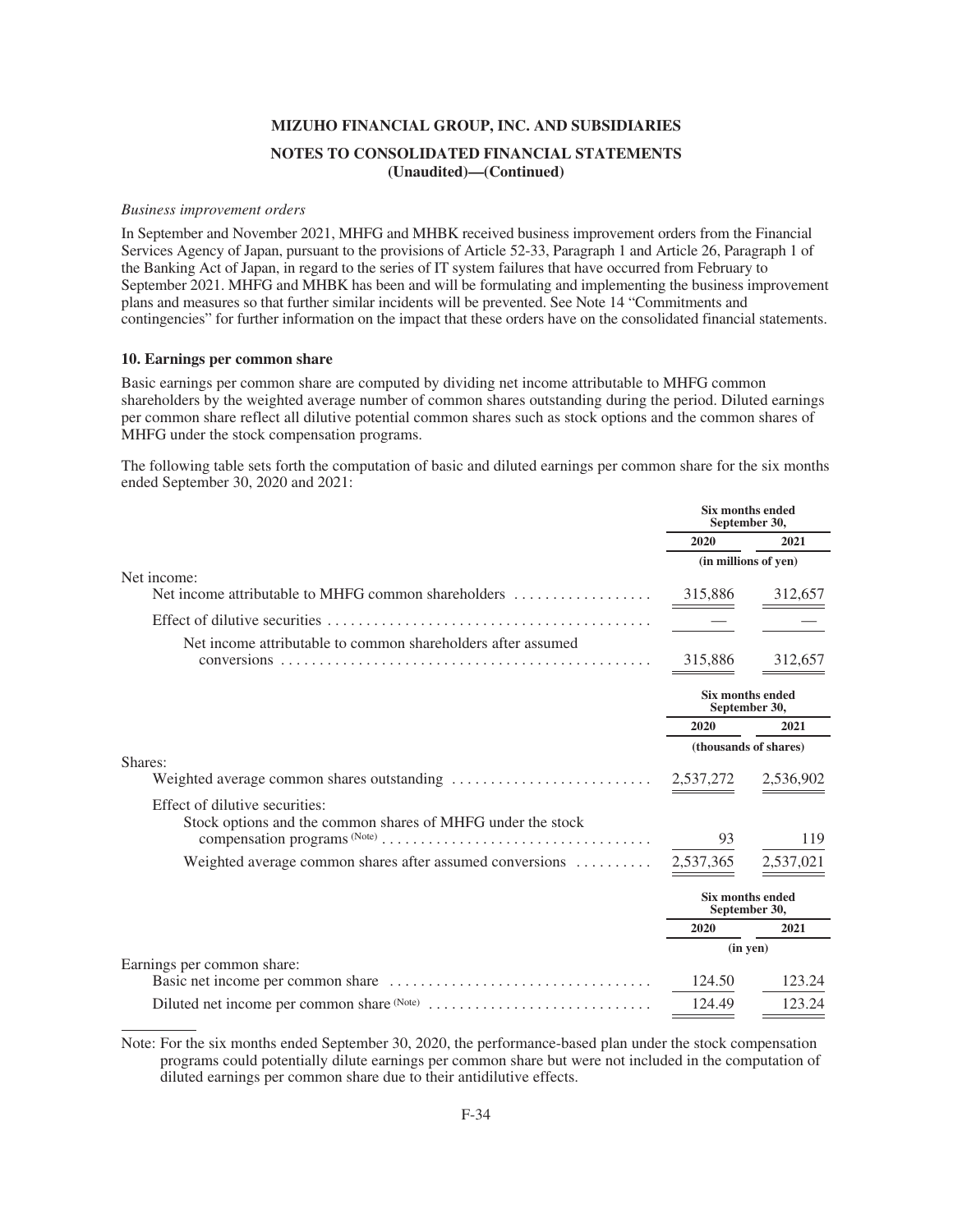# **MIZUHO FINANCIAL GROUP, INC. AND SUBSIDIARIES NOTES TO CONSOLIDATED FINANCIAL STATEMENTS**

**(Unaudited)—(Continued)**

#### **11. Income taxes**

The following table presents the components of Income tax expense for the six months ended September 30, 2020 and 2021:

| Six months ended<br>September 30, |          |
|-----------------------------------|----------|
| 2020                              | 2021     |
| (in millions of yen)              |          |
| 79.954                            | 67.822   |
| 57,807                            | (28,200) |
| 137,761                           | 39,622   |

The preceding table does not reflect the tax effects of items recorded directly in Equity for the six months ended September 30, 2020 and 2021. The detailed amounts recorded directly in Equity are as follows:

|                                                                 | Six months ended<br>September 30, |          |
|-----------------------------------------------------------------|-----------------------------------|----------|
|                                                                 | 2020                              | 2021     |
|                                                                 | (in millions of yen)              |          |
| Net unrealized gains (losses) on available-for-sale securities: |                                   |          |
|                                                                 | 579                               | 926      |
|                                                                 | 306                               | (213)    |
|                                                                 | 885                               | 713      |
| Pension liability adjustments:                                  |                                   |          |
|                                                                 | 83,994                            | (2,144)  |
|                                                                 | 321                               | (3,875)  |
|                                                                 | 84,315                            | (6,019)  |
| Own credit risk adjustments:                                    |                                   |          |
|                                                                 | (2,351)                           | (2,638)  |
|                                                                 | (1,259)                           | 219      |
|                                                                 | (3,610)                           | (2,419)  |
|                                                                 | 81,590                            | (7, 725) |

The statutory tax rates were both 30.62% as of September 30, 2020 and 2021. The effective tax rates, 25.15% and 10.34% for the six months ended September 30, 2020 and 2021, respectively, differed from the statutory tax rates. The difference of the tax rates for the six months ended September 30, 2020 resulted mainly from the effect of noncontrolling interest income of consolidated VIEs. The significant difference of the tax rate for the six months ended September 30, 2021 resulted mainly from the reversal of an outside basis difference related to the share buyback conducted by MHSC in response to improving the capital position and aligning to the MHFG Group's capital policy, and was partially offset by an increase in the valuation allowance.

At September 30, 2021, the MHFG Group had net operating loss carryforwards totaling ¥788 billion.

The total amount of unrecognized tax benefits was ¥4,492 million at September 30, 2021, which would, if recognized, affect the Group's effective tax rate. The Group classifies interest and penalties accrued relating to unrecognized tax benefits as Income tax expense.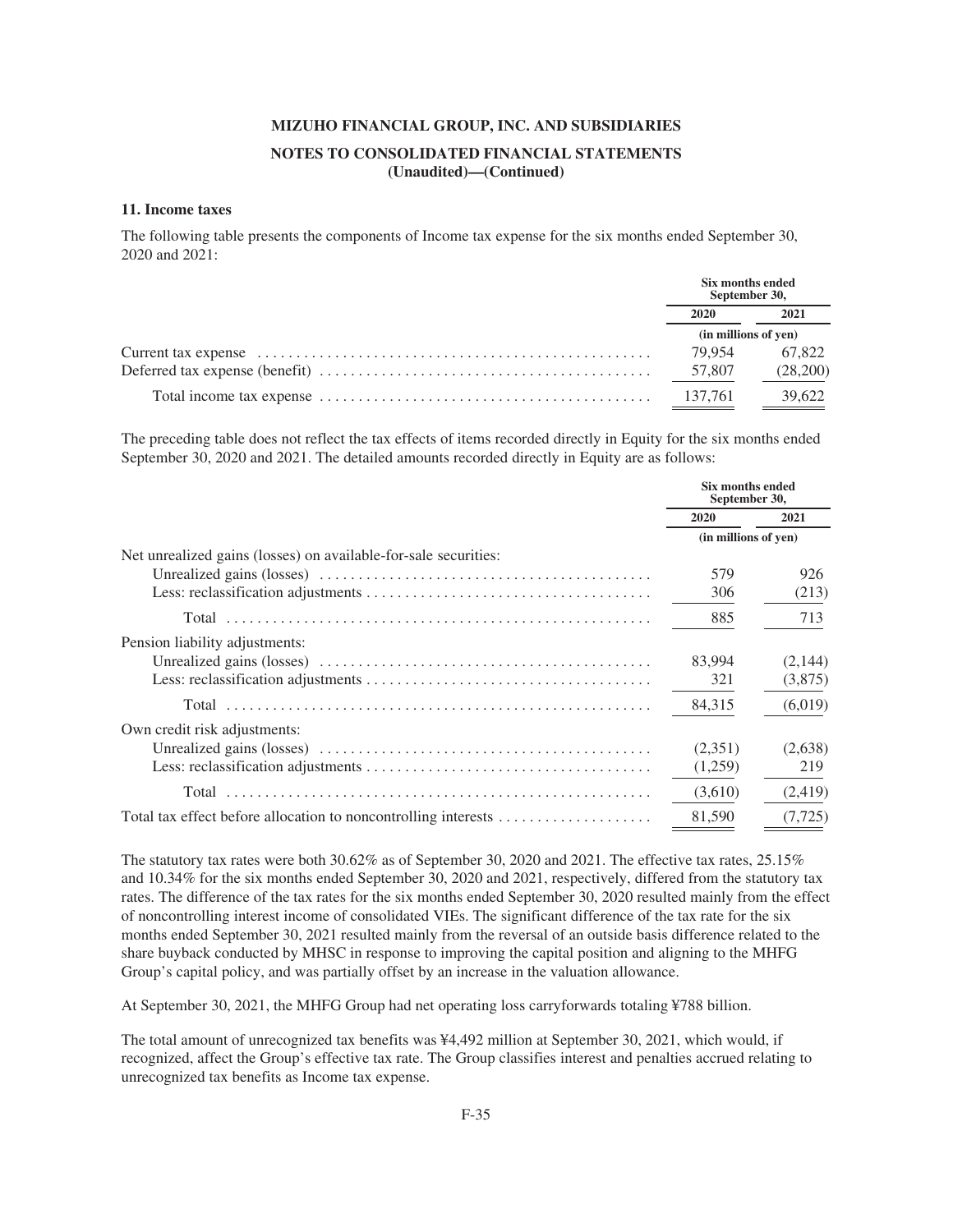A portion of unrecognized tax benefits at March 31, 2021 was resolved in the six months period ended September 30, 2021, of which the amount was immaterial. The amount of additional unrecognized tax benefits for the period related to the tax positions taken was also immaterial. The MHFG Group does not anticipate that increases or decreases of unrecognized tax benefits within the next twelve months would have a material effect on its consolidated results of operations or financial condition.

#### **12. Pension and other employee benefit plans**

The following table summarizes the components of net periodic benefit cost of the severance indemnities and pension plans of the MHFG Group for the six months ended September 30, 2020 and 2021:

|                                                 | Six months ended September 30, |           |
|-------------------------------------------------|--------------------------------|-----------|
|                                                 | 2020                           | 2021      |
|                                                 | (in millions of yen)           |           |
| Service cost-benefits earned during the period  | 22,695                         | 16.365    |
| Interest costs on projected benefit obligations | 2.931                          | 2.700     |
|                                                 | (20,073)                       | (18, 478) |
| Amortization of prior service cost (benefits)   | 205                            | (2,410)   |
|                                                 | 836                            | (10, 263) |
|                                                 | 4,981                          | 4,154     |
|                                                 | 11,575                         | (7,932)   |

In September 2020, based on various approvals, MHFG and certain domestic subsidiaries communicated to their employees an amendment to the defined benefit pension plans that was effective as of October 1, 2020. In accordance with ASC 715, "Compensation—Retirement Benefits" ("ASC 715"), any change in projected benefit obligations due to a plan amendment is required to be recognized as prior service benefits (cost) as of the amendment date. Accordingly, the MHFG Group recognized ¥73,998 million of prior service benefits for the six months ended September 30, 2020.

#### **13. Derivative financial instruments**

The MHFG Group enters into derivative financial instruments in response to the diverse needs of customers, to manage the risk related to the assets and liabilities of the Group, as part of its asset and liability management, and for proprietary trading purposes. The Group is exposed primarily to market risk associated with interest rate, commodity, foreign currency, and equity products. Market risk arises from changes in market prices or indices, interest rates and foreign exchange rates that may result in an adverse change in the market value of the financial instrument or an increase in its funding costs. Exposure to market risk is managed by imposing position limits and monitoring procedures and by initiating hedging transactions. In addition to market risk, the Group is exposed to credit risk associated with counterparty default or nonperformance in respect of transactions. Counterparty credit risk arises when a counterparty fails to perform according to the terms and conditions of the contract and the value of the underlying collateral held, if applicable, is not sufficient to recover resulting losses. The exposure to counterparty credit risk is measured by the fair value of all derivatives and its potential exposure at the balance sheet dates. The exposure to counterparty credit risk is managed by entering into legally enforceable master netting agreements to mitigate the overall counterparty credit risk, requiring underlying collateral and guarantees based on an individual credit analysis of each obligor and evaluating the credit features of each instrument. In addition, credit approvals, limits and monitoring procedures are also imposed.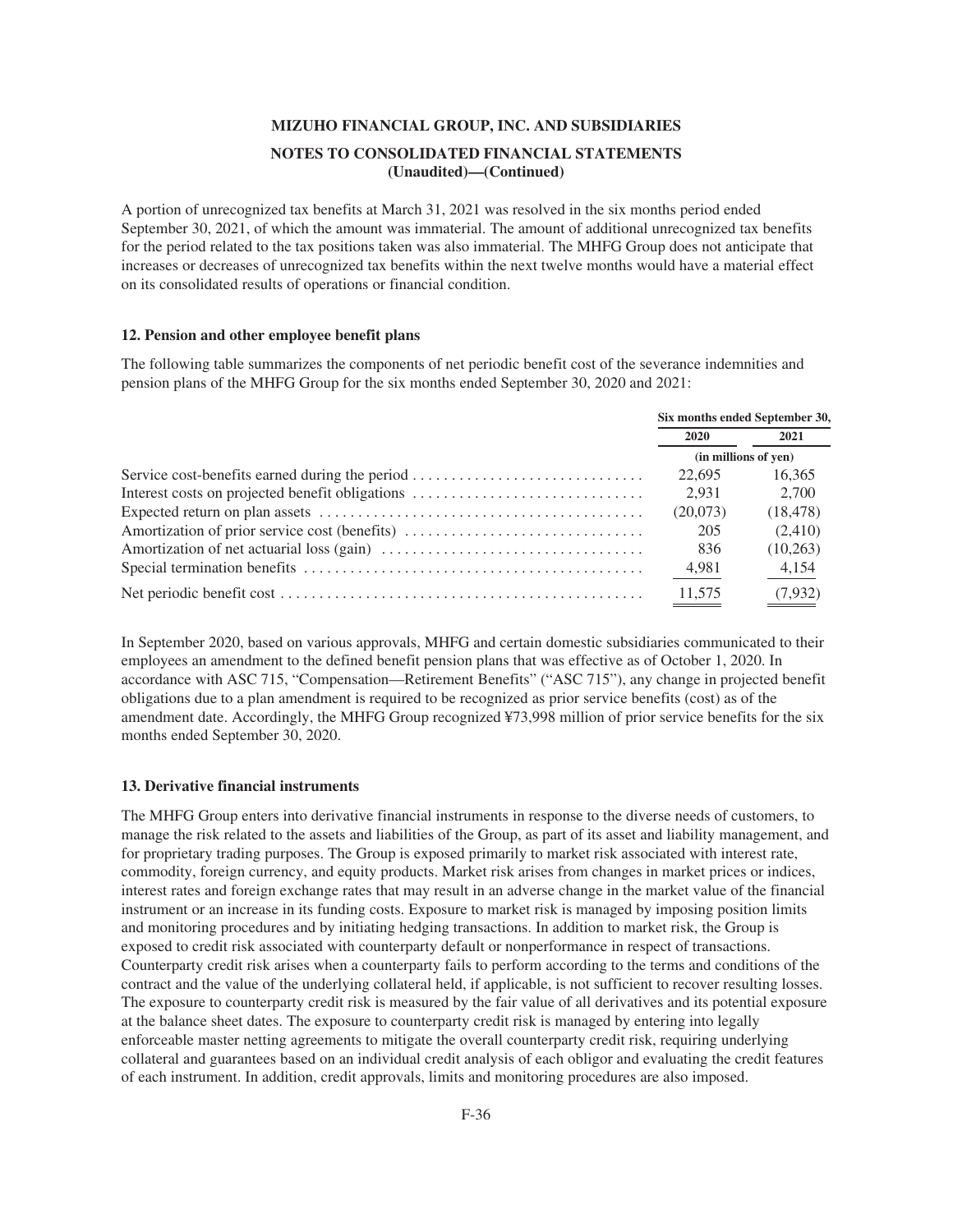#### *Notional and fair value amounts of derivative instruments*

The following table summarizes the notional and fair value amounts of derivative instruments outstanding as of March 31, 2021 and September 30, 2021. The fair values of derivatives are presented on a gross basis, derivative receivables and payables are not offset. In addition, they are not offset against the amounts recognized for the right to reclaim cash collateral or the obligation to return cash collateral under master netting agreements in the consolidated balance sheets, or the table below.

|                            |                       | <b>Fair value</b>                     |                             |                                |                             |  |
|----------------------------|-----------------------|---------------------------------------|-----------------------------|--------------------------------|-----------------------------|--|
|                            |                       | Derivative receivables <sup>(2)</sup> |                             | Derivative payables $(2)$      |                             |  |
| <b>March 31, 2021</b>      | Notional amount $(1)$ | <b>Designated</b><br>as hedges        | Not designated<br>as hedges | <b>Designated</b><br>as hedges | Not designated<br>as hedges |  |
|                            |                       |                                       | (in billions of yen)        |                                |                             |  |
| Interest rate contracts    | 1,174,835             |                                       | 4,639                       |                                | 4.476                       |  |
| Foreign exchange contracts | 182,809               |                                       | 3.328                       |                                | 3,246                       |  |
| Equity-related contracts   | 7,865                 |                                       | 531                         |                                | 384                         |  |
| Credit-related contracts   | 10.431                |                                       | 94                          |                                | 113                         |  |
| Other contracts            | 413                   |                                       | 33                          |                                | 33                          |  |
|                            | 1,376,353             |                                       | 8,625                       |                                | 8,252                       |  |

|                                                       |                                | <b>Fair value</b>                     |                             |                                |                             |
|-------------------------------------------------------|--------------------------------|---------------------------------------|-----------------------------|--------------------------------|-----------------------------|
|                                                       |                                | Derivative receivables <sup>(2)</sup> |                             | Derivative payables $(2)$      |                             |
| September 30, 2021                                    | Notional amount <sup>(1)</sup> | <b>Designated</b><br>as hedges        | Not designated<br>as hedges | <b>Designated</b><br>as hedges | Not designated<br>as hedges |
|                                                       | (in billions of yen)           |                                       |                             |                                |                             |
| Interest rate contracts                               | 1,061,161                      |                                       | 3,404                       |                                | 3,245                       |
| Foreign exchange contracts $\dots\dots\dots$          | 192,620                        |                                       | 2.487                       |                                | 2,383                       |
| Equity-related contracts                              | 9,782                          |                                       | 495                         |                                | 328                         |
| Credit-related contracts                              | 11.478                         |                                       | 116                         |                                | 136                         |
| Other contracts $\dots\dots\dots\dots\dots\dots\dots$ | 528                            |                                       | 63                          |                                | $\underline{65}$            |
|                                                       | 1.275.569                      |                                       | 6.565                       |                                | 6.157                       |

Notes:

(1) Notional amount includes the sum of gross long and gross short third-party contracts.

(2) Derivative receivables and payables are recorded in Trading account assets and Trading account liabilities, respectively.

The MHFG Group provided and/or accepted cash collateral for derivative transactions under master netting agreements. The cash collateral, which was not offset against derivative positions, was included in Other assets and Other liabilities, respectively, of which the amounts were ¥1,108 billion and ¥764 billion at March 31, 2021, and ¥900 billion and ¥722 billion at September 30, 2021, respectively.

#### *Hedging activities*

In order to qualify for hedge accounting, a derivative must be considered highly effective at reducing the risk associated with the exposure being hedged. Each derivative must be designated as a hedge, with documentation of the risk management objective and strategy, including identification of the hedging instrument, the hedged item and the risk exposure, and how effectiveness is to be assessed prospectively and retrospectively. The extent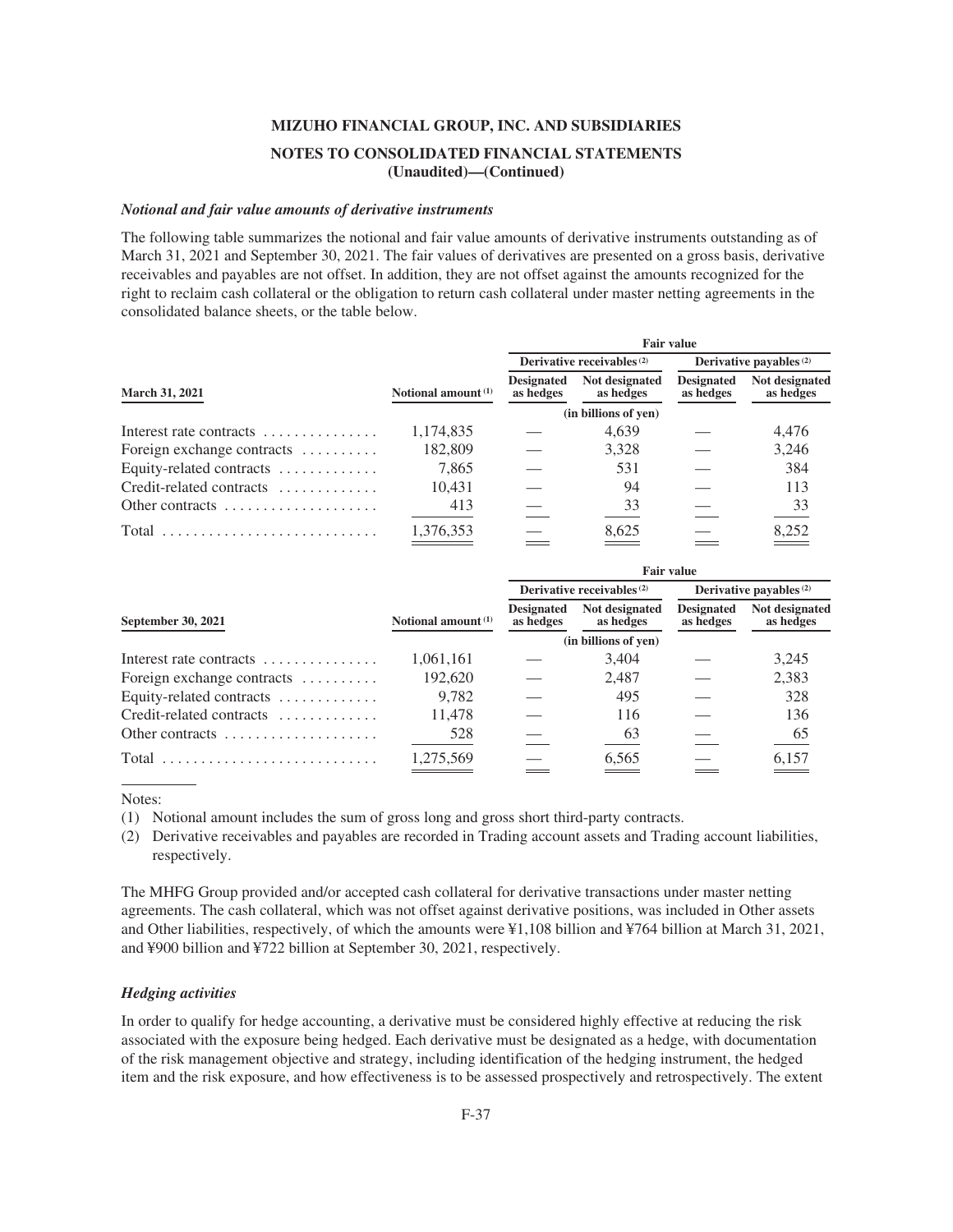to which a hedging instrument is effective at achieving offsetting changes in fair value or cash flows must be assessed at least quarterly. The MHFG Group's hedging activities include net investment hedges.

### *Net investment hedges*

The MHFG Group uses forward foreign exchange contracts and foreign currency-denominated debt instruments to protect the value of net investments in non-Japanese subsidiaries from foreign currency exposure. Under net investment hedges, both derivatives and nonderivative financial instruments qualify as hedging instruments. The foreign currency-denominated debt instruments qualifying as hedging instruments include deposits and long-term debt, of which the carrying amounts of the portion designated as net investment hedges are included within the respective items in the consolidated balance sheets as well as relevant accompanying notes. For net investment hedges, the entire change in the fair value of a hedging derivative instrument or nonderivative hedging financial instrument is recorded in Foreign currency translation adjustments within Accumulated other comprehensive income, provided that the hedging instrument is designated as a hedge of the net investment.

The following table summarizes gains and losses information related to net investment hedges for the six months ended September 30, 2020 and 2021:

|                                                     |                      | Gains (losses) recorded in other<br>comprehensive income ("OCI")<br>for six months ended September 30, |
|-----------------------------------------------------|----------------------|--------------------------------------------------------------------------------------------------------|
|                                                     | 2020                 | 2021                                                                                                   |
|                                                     | (in millions of yen) |                                                                                                        |
| Financial instruments hedging foreign exchange risk | 1,538                | (1.241)                                                                                                |
| Total                                               | 1.538                | (1.241)                                                                                                |

Note: No amount related to the net investment hedges was reclassified from Accumulated other comprehensive income to earnings for the six months ended September 30, 2021. Related to the net investment hedges, gains (losses) of  $\frac{1}{2}(1,312)$  million was reclassified from Accumulated other comprehensive income to earnings for the six months ended September 30, 2020.

## *Derivative instruments not designated or qualifying as hedges*

The MHFG Group enters into the following derivative transactions that do not qualify for hedge accounting with a view to implementing risk management strategies: (1) interest-rate swap transactions for the purpose of economically managing the interest-rate risks in deposits, loans, etc., (2) currency swap transactions for the purpose of economically managing the foreign exchange risk of these assets, and (3) credit derivatives for the purpose of economically managing the credit risk in loans, residential mortgage-backed securities ("RMBS"), commercial mortgage-backed securities ("CMBS"), collateralized loan obligations ("CLO") and other similar assets. Such derivatives are accounted for as trading positions. The changes in fair value of these instruments are primarily recorded in Trading account gains (losses)—net, even though they are used to mitigate or transform the risk of exposures arising from banking activities. The net gains (losses) resulting from changes in the fair value of certain credit derivatives where the Group purchases protection to mitigate its credit risk exposure, related to its corporate loan portfolio, is recorded in Other noninterest income (expenses).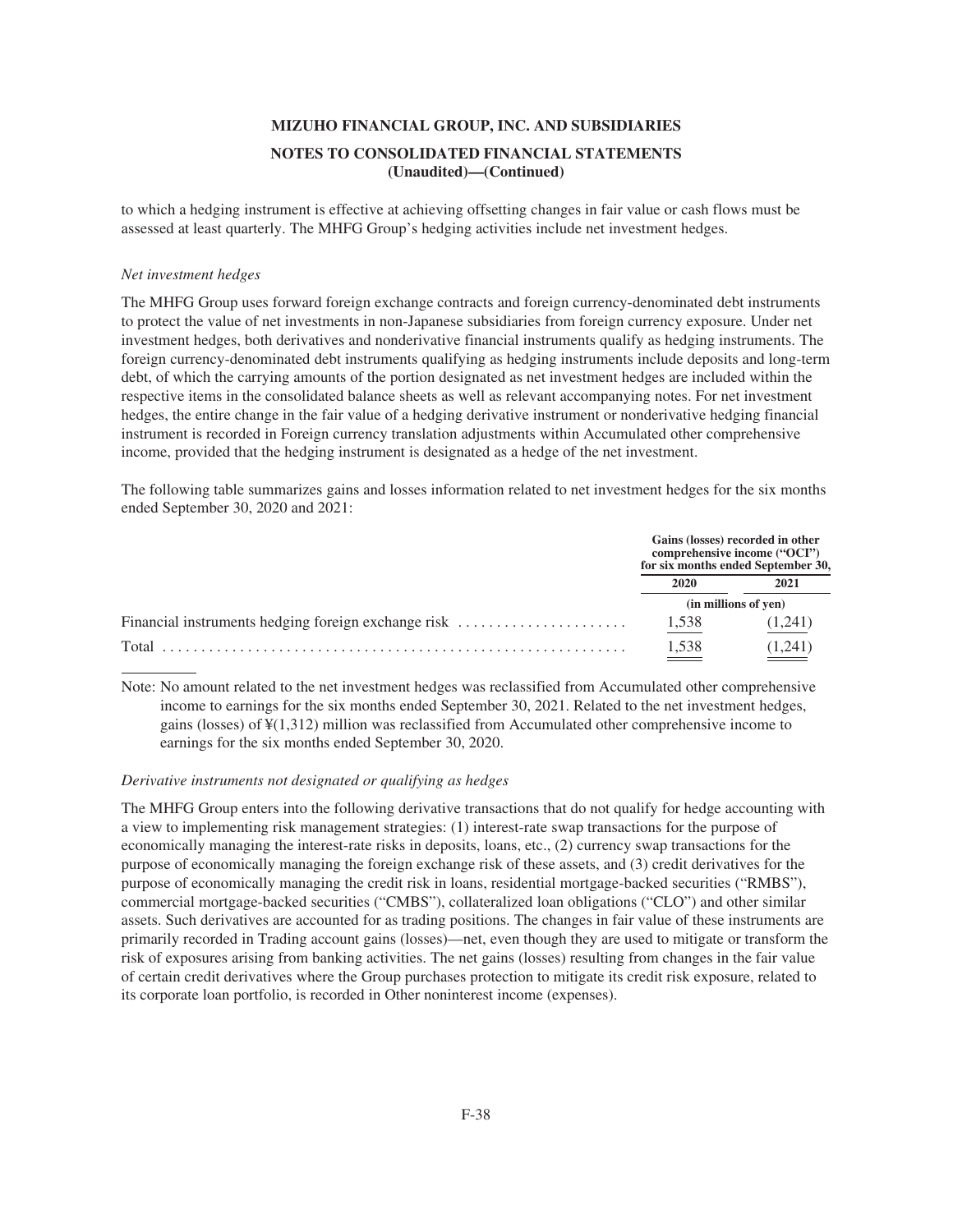### **NOTES TO CONSOLIDATED FINANCIAL STATEMENTS (Unaudited)—(Continued)**

The following table summarizes gains and losses on derivatives not designated or qualifying as hedges during the six months ended September 30, 2020 and 2021:

| Gains (losses) recorded in income<br>for six months ended September 30, |          |
|-------------------------------------------------------------------------|----------|
| <b>2020</b>                                                             | 2021     |
| (in millions of yen)                                                    |          |
| 32.791                                                                  | 20,602   |
| 26.277                                                                  | 7.407    |
| (31.999)                                                                | 33,504   |
| (29.219)                                                                | (15,599) |
| 26,692                                                                  | 6,875    |
| 24,542                                                                  | 52,789   |

Note: Amounts include the net gains (losses) of  $\frac{1}{2}(1,221)$  million and  $\frac{1}{2}(395)$  million on the credit derivatives economically managing the credit risk of loans during the six months ended September 30, 2020 and 2021, respectively.

### *Credit derivatives*

A credit derivative is a bilateral contract between a seller and a buyer of protection against the credit risk of a particular entity. Credit derivatives generally require that the seller of credit protection make payments to the buyer upon the occurrence of predefined credit events, which include bankruptcy, dissolution or insolvency of the referenced entity. The MHFG Group either purchases or writes protection on either a single name or a portfolio of reference credits. The Group enters into credit derivatives to help mitigate credit risk in its corporate loan portfolio and other cash positions, to take proprietary trading positions, and to facilitate client transactions.

The notional amount of credit derivatives represents the maximum potential amount of future payments the seller could be required to make. If the predefined credit event occurs, the seller will generally have a right to collect on the underlying reference credit and the related cash flows, while being liable for the full notional amount of credit protection to the buyer. The Group manages credit risk associated with written protection by purchasing protection with identical or similar underlying reference credits, which substantially offsets its exposure. Thus, the notional amount is not necessarily a reliable indicator of the Group's actual loss exposure.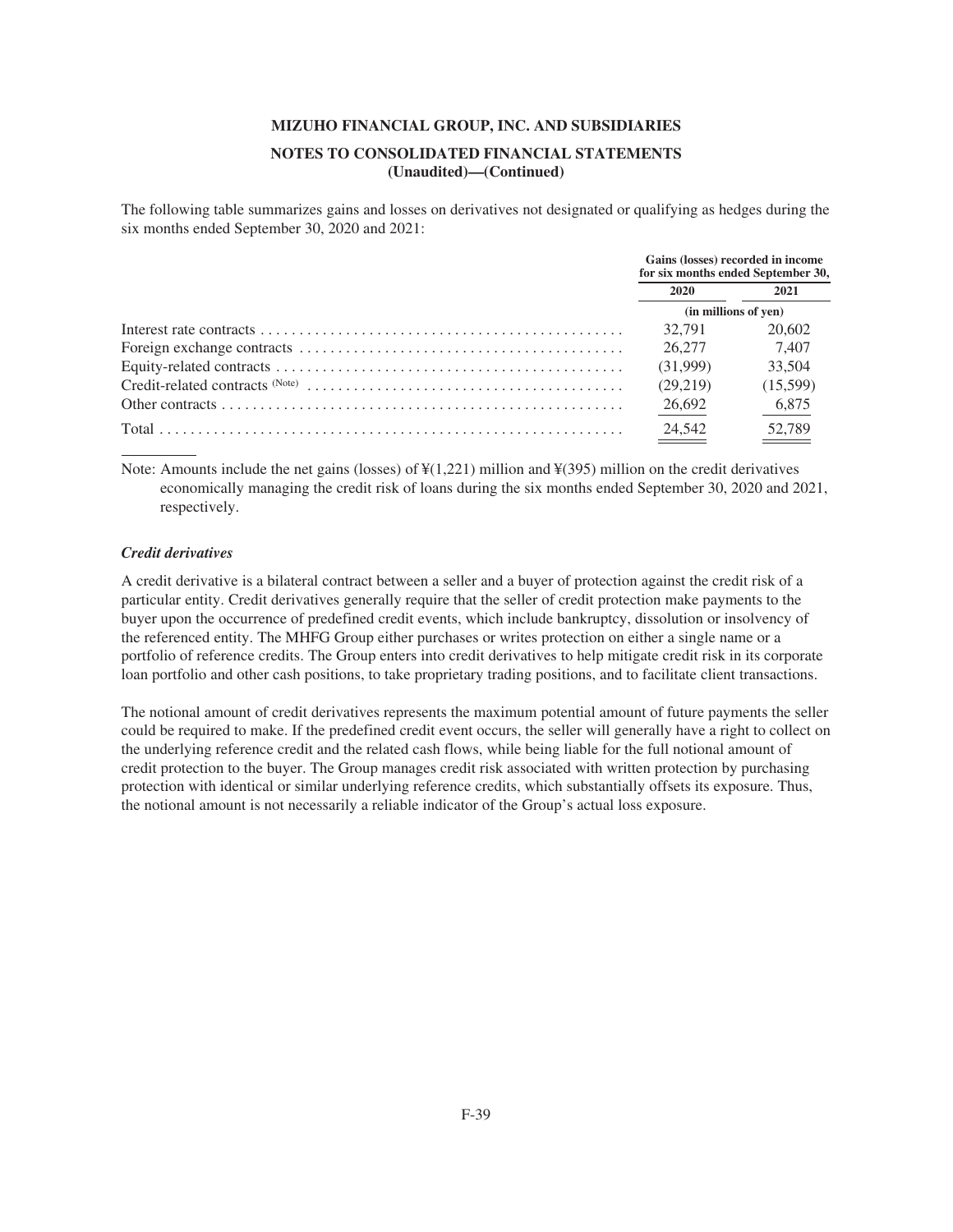## **NOTES TO CONSOLIDATED FINANCIAL STATEMENTS (Unaudited)—(Continued)**

The following table summarizes the notional and fair value amounts of credit derivatives at March 31, 2021 and September 30, 2021:

|                                                                      | <b>March 31, 2021</b>  |                      | <b>September 30, 2021</b>         |                   |
|----------------------------------------------------------------------|------------------------|----------------------|-----------------------------------|-------------------|
|                                                                      | <b>Notional amount</b> | Fair value           | <b>Notional amount</b>            | <b>Fair value</b> |
|                                                                      |                        | (in billions of yen) |                                   |                   |
| Credit protection written:                                           |                        |                      |                                   |                   |
| Investment grade                                                     | 3,687                  | 71                   | 4.150                             | 86                |
| Non-investment grade $\dots\dots\dots\dots\dots\dots\dots\dots\dots$ | 872                    | 17                   | 916                               | 22                |
|                                                                      | 4,559<br>$\equiv$      | 88                   | 5,066<br>$\overline{\phantom{a}}$ | $\frac{108}{1}$   |
|                                                                      | 5,872                  | (107)                | 6,412                             | (128)             |

Note: The rating scale is based upon either the external ratings or the internal ratings of the underlying reference credit. The lowest investment grade rating is considered to be BBB- , while anything below or unrated is considered to be non-investment grade. Non-investment grade credit derivatives primarily consist of unrated credit default swap indices such as CDX and iTraxx.

The following table shows the maximum potential amount of future payments for credit protection written by expiration period at March 31, 2021 and September 30, 2021:

| Maximum payout/Notional amount |                                   |
|--------------------------------|-----------------------------------|
|                                | March 31, 2021 September 30, 2021 |
| (in billions of yen)           |                                   |
| 249                            | 230                               |
| 4.184                          | 4.662                             |
| 126                            | 174                               |
| 4.559                          | 5,066                             |

Note: The maximum potential amount of future payments is the aggregate notional amount of the credit derivatives where the Group wrote the credit protection, and it has not been reduced by the effect of any amounts that the Group may possibly collect on the underlying assets and the related cash flows, nor netted against that of credit protection purchased.

### *Credit-related contingent features*

Certain of the MHFG Group's derivative instruments contain provisions that require the Group's debt to maintain an investment grade credit rating from the major credit rating agencies. If the Group's debt credit rating were to fall below investment grade, the counterparties to the derivative instruments could request immediate payment or demand immediate and ongoing full overnight collateralization on derivative instruments which are in net liability positions for the Group.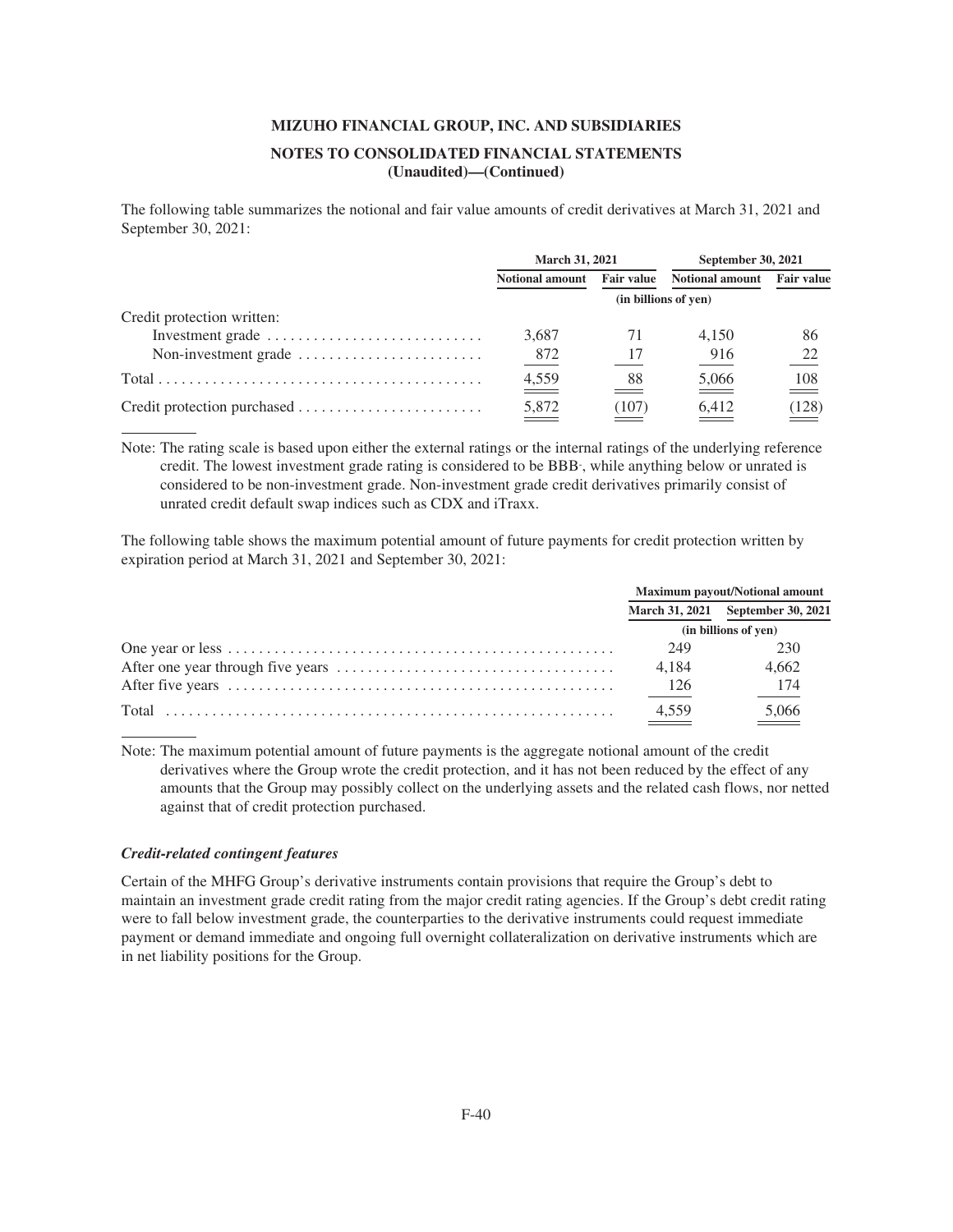## **NOTES TO CONSOLIDATED FINANCIAL STATEMENTS (Unaudited)—(Continued)**

The following table shows the quantitative information about derivative instruments with credit-risk-related contingent features at March 31, 2021 and September 30, 2021:

|                                                                              | March 31,<br>2021 | September 30,<br>2021 |
|------------------------------------------------------------------------------|-------------------|-----------------------|
|                                                                              |                   | (in billions of yen)  |
| Aggregate fair value of derivative instruments with credit-risk-related      |                   |                       |
| contingent features in net liability positions                               | 780               | 587                   |
| Collateral provided to counterparties in the normal course of business       | 584               | 436                   |
| Amount required to be posted as collateral or settled immediately if credit- |                   |                       |
| risk-related contingent features were triggered                              | 196               | 151                   |

#### **14. Commitments and contingencies**

## *Obligations under guarantees*

The MHFG Group provides guarantees or indemnifications to counterparties to enhance their credit standing and enable them to complete a variety of business transactions. A guarantee represents an obligation to make payments to third parties if the counterparty fails to fulfill its obligation under a borrowing arrangement or other contractual obligation.

The Group records all guarantees and similar obligations subject to ASC 460, "Guarantees" ("ASC 460") at fair value in the consolidated balance sheets at the inception of the guarantee.

The table below summarizes the maximum potential amount of future payments by type of guarantee at March 31, 2021 and September 30, 2021. The maximum potential amount of future payments disclosed below represents the contractual amounts that could be required to be repaid in the event of the guarantees being executed, without consideration of possible recoveries under recourse provisions or from collateral held. With respect to written options included in derivative financial instruments in the table below, in theory, the MHFG Group is exposed to unlimited losses; therefore, the table shows the notional amounts of the contracts as a substitute for the maximum exposure.

|                                                                                                                 | March 31,<br>2021    | September 30,<br>2021 |
|-----------------------------------------------------------------------------------------------------------------|----------------------|-----------------------|
|                                                                                                                 | (in billions of yen) |                       |
|                                                                                                                 |                      | 2.764                 |
| Guarantees on loans $\dots \dots \dots \dots \dots \dots \dots \dots \dots \dots \dots \dots \dots \dots \dots$ | 348                  | 448                   |
|                                                                                                                 | 79                   | -69                   |
|                                                                                                                 | 2.390                | 2.558                 |
|                                                                                                                 |                      | 25                    |
|                                                                                                                 | 480                  | 466                   |
|                                                                                                                 | 23.933               | 26.445                |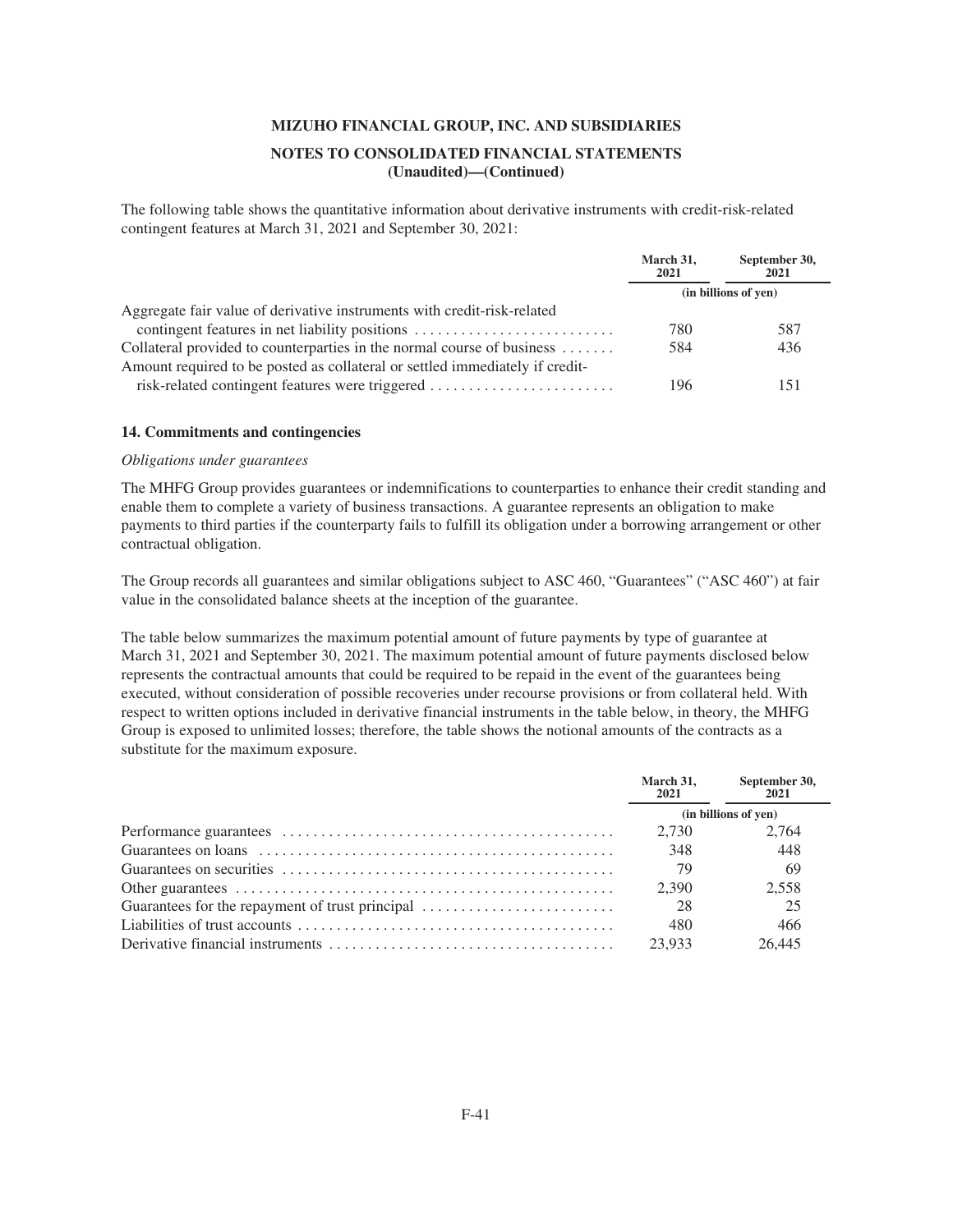### **NOTES TO CONSOLIDATED FINANCIAL STATEMENTS (Unaudited)—(Continued)**

The table below presents the maximum potential amount of future payments of performance guarantees, guarantees on loans, guarantees on securities and other guarantees classified based on internal ratings at March 31, 2021 and September 30, 2021:

| March 31,<br>2021 | September 30,<br>2021 |
|-------------------|-----------------------|
|                   | (in billions of yen)  |
| 4.427             | 4.583                 |
| 1.120             | 1.256                 |
| 5,547             | 5.839                 |

Note: Investment grade in the internal rating scale generally corresponds to BBB- or above in the external rating scale.

#### *Other off-balance-sheet instruments*

In addition to guarantees, the MHFG Group issues other off-balance-sheet instruments to its customers, such as lending-related commitments and commercial letters of credit. Under the terms of these arrangements, the MHFG Group is required to extend credit or make certain payments upon the customers' requests.

The table below summarizes the contractual amounts with regard to these undrawn commitments at March 31, 2021 and September 30, 2021:

| March 31,<br>2021 | September 30,<br>2021 |
|-------------------|-----------------------|
|                   | (in billions of yen)  |
| 93.999            | 87.549                |
| - 797             | 1,028                 |
| 94,796            | 88,577                |

Note: Commitments to extend credit include commitments to invest in securities.

#### *Legal proceedings and investigations*

The MHFG Group is involved in normal collection proceedings initiated by the Group, other legal proceedings and investigations in the ordinary course of business. In accordance with ASC 450, the Group recognizes a liability for loss contingencies arising from such proceedings and investigations when a loss is probable and the loss amount or the range of the loss can be reasonably estimated. However, if a loss is reasonably possible but the range of loss is not probable and reasonably estimable, the Group does not recognize a liability but discloses the detail of such proceedings and investigations. Based on the information available as of the date of the consolidated financial statements, the Group believes that the outcome of the collection, legal proceedings and investigations will not have a significant adverse effect on the consolidated financial statements.

### **15. Variable interest entities and securitizations**

#### *Variable interest entities*

In the normal course of business, the MHFG Group is involved with VIEs primarily through the following types of transactions: asset-backed commercial paper/loan programs, asset-backed securitizations, investments in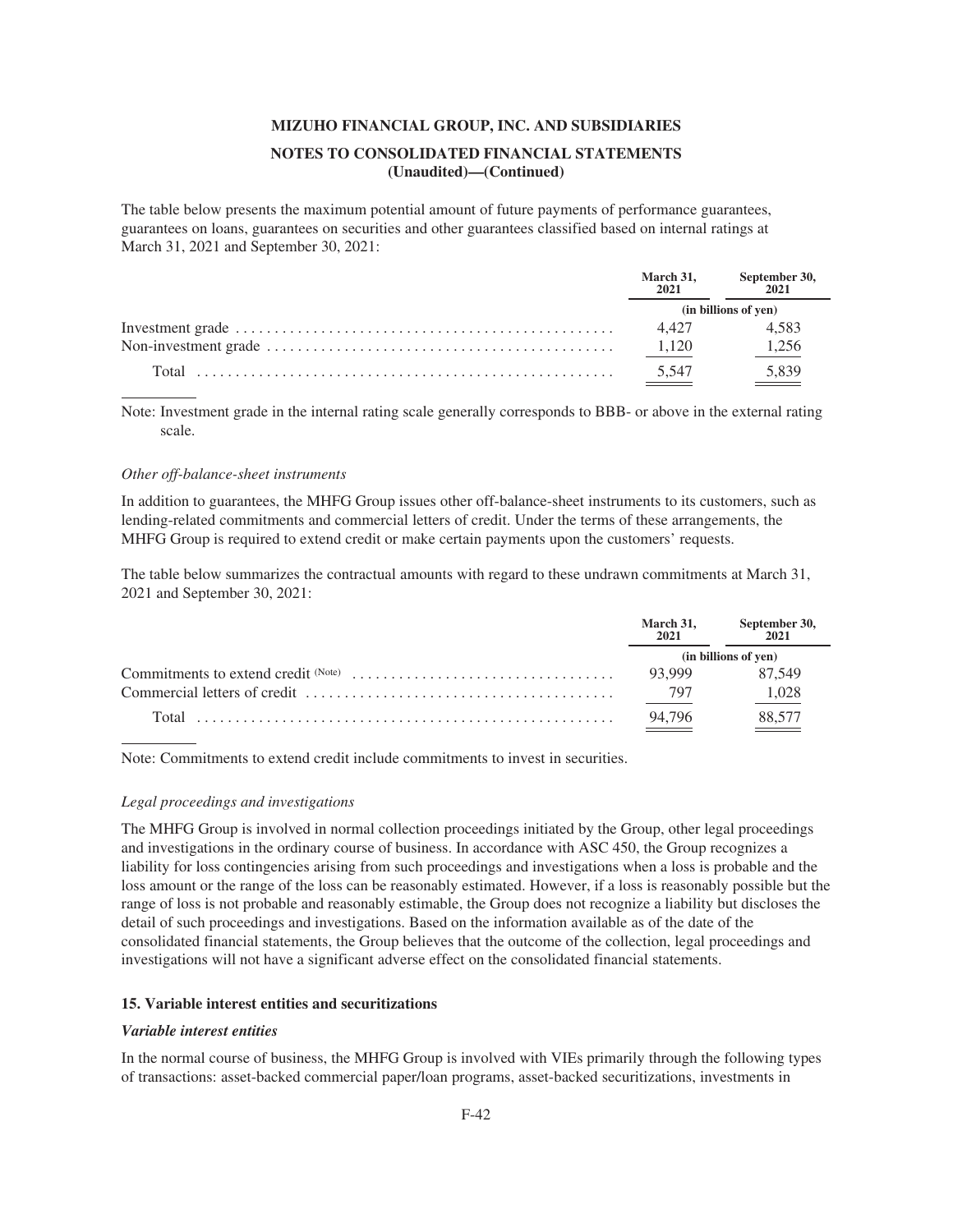securitization products, investment funds, trust arrangements, structured finance, and funding vehicles. The Group consolidates certain of these VIEs, where the Group is deemed to be the primary beneficiary because it has both (1) the power to direct the activities of the VIE that most significantly impact the VIE's economic performance and (2) the obligation to absorb losses or the right to receive benefits that could potentially be significant to the VIE. The MHFG Group reassesses whether it is the primary beneficiary on an ongoing basis as long as the Group has any continuing involvement with the VIE. There are also other VIEs, where the Group has determined that it is not the primary beneficiary but has significant variable interests. In evaluating the significance of the variable interests, the Group takes into consideration the extent of its involvement with each VIE, such as the seniority of its investments, the share of its holding in each tranche and the variability it expects to absorb, as well as other relevant facts and circumstances. The likelihood of loss is not necessarily relevant to the determination of significance, and therefore, "significant" does not imply that there is high likelihood of loss. The maximum exposure to loss that is discussed in this section refers to the maximum loss that the Group could possibly be required to record in its consolidated statements of income as a result of its involvement with the VIEs. This represents exposures associated with both on-balance-sheet assets and off-balance-sheet liabilities related to the VIEs. Further, this maximum potential loss is disclosed regardless of the probability of such losses and, therefore, it is not indicative of the ongoing exposure which is managed within the Group's risk management framework.

The table below shows the consolidated assets of the Group's consolidated VIEs as well as total assets and maximum exposure to loss for its significant unconsolidated VIEs, in which the Group has determined that its maximum exposure to loss is greater than specific thresholds or meets certain other criteria as of March 31, 2021 and September 30, 2021:

|                                             | <b>Consolidated VIEs</b>   | <b>Significant</b><br>unconsolidated VIEs |                                       |
|---------------------------------------------|----------------------------|-------------------------------------------|---------------------------------------|
| <b>March 31, 2021</b>                       | <b>Consolidated assets</b> | <b>Total assets</b>                       | <b>Maximum</b><br>exposure to<br>loss |
|                                             |                            | (in billions of yen)                      |                                       |
| Asset-backed commercial paper/loan programs | 2.628                      |                                           |                                       |
|                                             | 921                        | 127                                       | 48                                    |
|                                             | 390                        |                                           |                                       |
|                                             | 2.299                      | 3.219                                     | 768                                   |
|                                             | 5,535                      |                                           |                                       |
|                                             | 11.773                     | 3.346                                     | 816                                   |

|                           | <b>Consolidated VIEs</b>   |                      | <b>Significant</b><br>unconsolidated VIEs |
|---------------------------|----------------------------|----------------------|-------------------------------------------|
| <b>September 30, 2021</b> | <b>Consolidated assets</b> | <b>Total assets</b>  | <b>Maximum</b><br>exposure to<br>loss     |
|                           |                            | (in billions of yen) |                                           |
|                           | 2,537                      |                      |                                           |
|                           | 1.198                      | 138                  | 57                                        |
|                           | 394                        |                      |                                           |
|                           | 2.146                      | 3.052                | 716                                       |
|                           | 5,525                      |                      |                                           |
| Total                     | 11.800                     | 3.190                | 773                                       |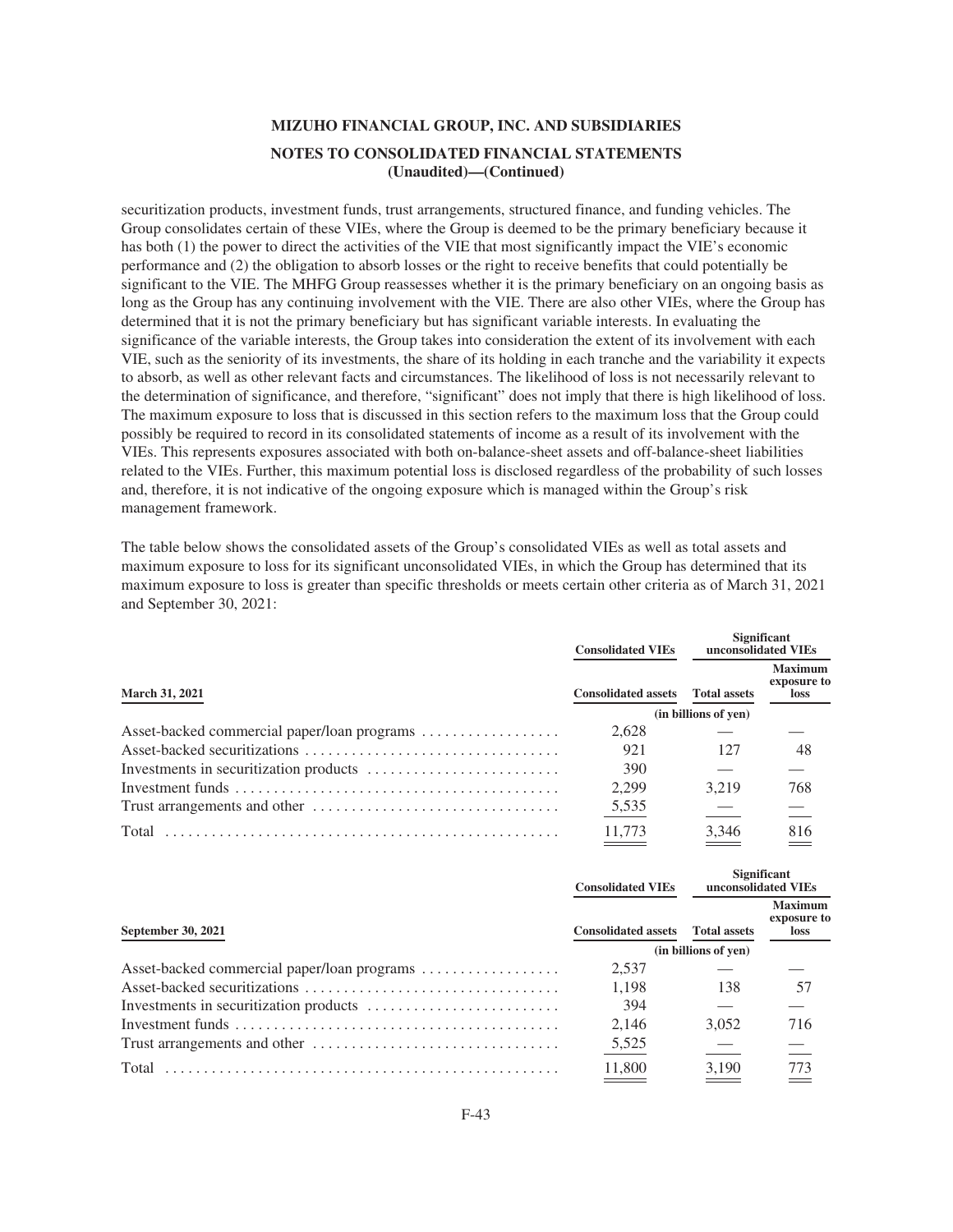As of March 31, 2021 and September 30, 2021, the noncontrolling interests in consolidated VIEs amounted to ¥464 billion and ¥564 billion, respectively, and are included in the Group's equity-classified noncontrolling interests.

The Group has not provided financial or other support to consolidated or unconsolidated VIEs that the Group was not previously contractually required to provide.

The tables below present the carrying amounts and classification of assets and liabilities on the MHFG Group's balance sheets that relate to its variable interests in significant unconsolidated VIEs, as of March 31, 2021 and September 30, 2021:

| Assets on balance sheets related to unconsolidated VIEs:                                   | March 31.<br>2021        | September 30,<br>2021 |
|--------------------------------------------------------------------------------------------|--------------------------|-----------------------|
|                                                                                            |                          | (in billions of yen)  |
|                                                                                            | 127                      | 130                   |
|                                                                                            | 513                      | 464                   |
|                                                                                            | $\underline{66}$         | 68                    |
|                                                                                            | 706                      | 662                   |
| Liabilities on balance sheets and maximum exposure to loss related to unconsolidated VIEs: | <b>March 31.</b><br>2021 | September 30,<br>2021 |
|                                                                                            |                          | (in billions of yen)  |
| Payables under securities lending transactions                                             | 53                       | 55                    |
|                                                                                            |                          |                       |
|                                                                                            | $\frac{55}{2}$           | 57                    |
|                                                                                            | 816                      | 773                   |

Note: This represents the maximum amount the Group could possibly be required to record in its consolidated statements of income associated with on-balance-sheet exposures and off-balance-sheet liabilities such as undrawn commitments.

In the table above the nature of the Group's variable interest can take different forms, as described further in the notes below. Additionally the Group's exposure to the obligations of VIEs is generally limited to its interest in these entities. In certain instances the Group provides undrawn commitments to the VIEs.

The Group's maximum exposure to loss presented in the table above does not include the benefit of offsetting financial instruments that are held to mitigate the risks associated with these variable interests. Furthermore, the Group's maximum exposure to loss presented in the table above is not reduced by the amount of collateral held as part of the transaction with the VIE or any party to the VIE directly against a specific exposure to loss.

## *Asset-backed commercial paper/loan programs*

The MHFG Group manages several asset-backed commercial paper/loan programs that provide its clients with off-balance-sheet and/or cost-effective financing. The VIEs used in the programs purchase financial assets, primarily receivables, from clients participating in the programs and provide liquidity through the issuance of commercial paper or borrowings from the MHFG Group backed by the financial assets. While customers normally continue to service the transferred receivables, the MHFG Group underwrites, distributes, and makes a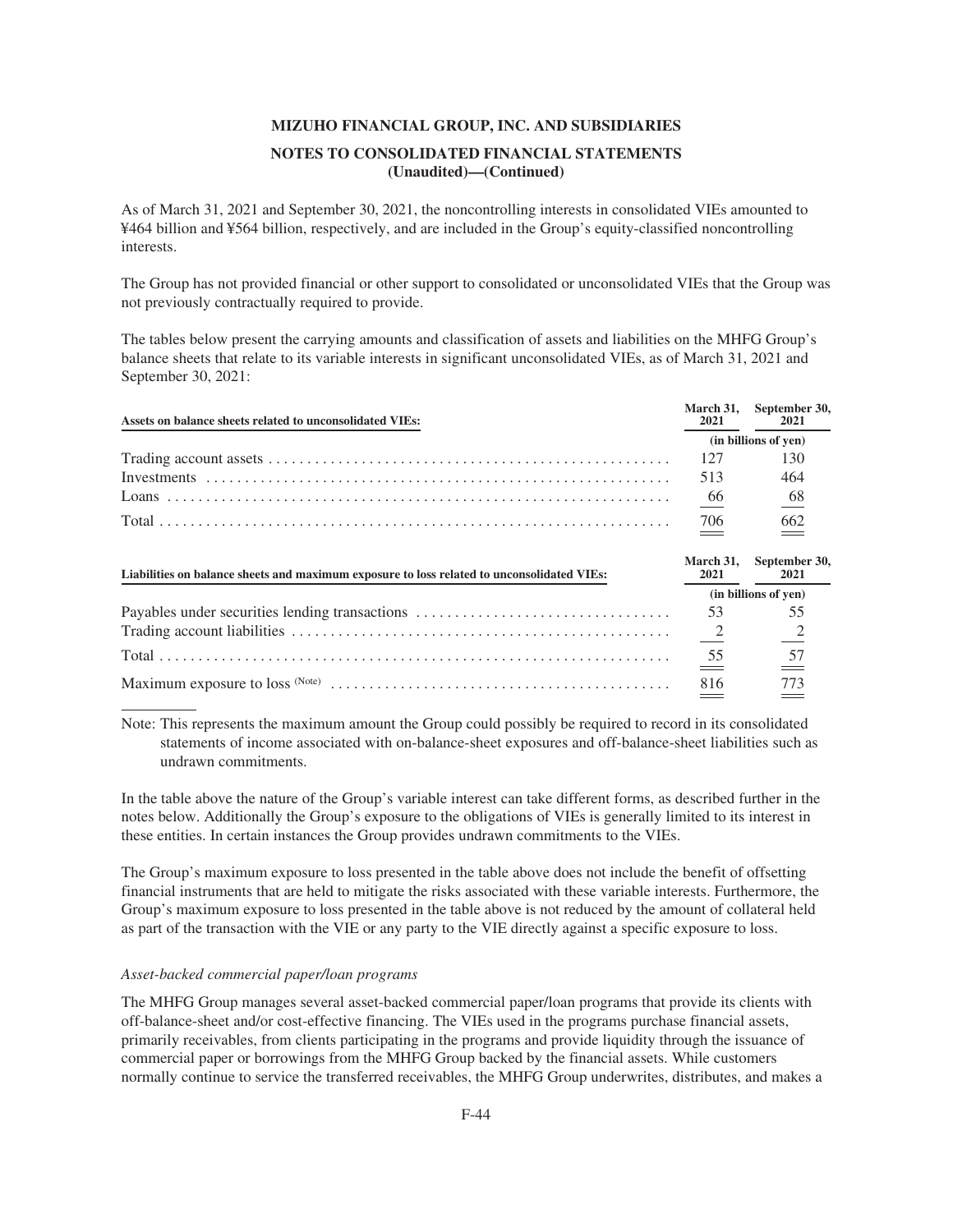market in commercial paper issued by the conduits. The MHFG Group typically provides program-wide liquidity and credit support facilities and, in some instances, financing to the VIEs. The MHFG Group has the power to determine which assets will be held by the VIEs and has an obligation to monitor these assets. The Group is also responsible for liability management. In addition, through the liquidity and credit support facilities provided to the VIEs, the Group has the obligation to absorb losses that could potentially be significant to the VIEs. Therefore, the Group consolidates such VIEs.

#### *Asset-backed securitizations*

The MHFG Group acts as an arranger of various types of structured finance schemes to meet its clients' needs for off-balance-sheet financing. In substantially all of these structured financing transactions, the transfer of the financial asset by the client is structured to be bankruptcy remote by use of a bankruptcy remote entity, which is deemed to be a VIE because its equity holder does not have decision making rights. The MHFG Group receives fees for structuring and/or distributing the securities sold to investors. In some cases, the MHFG Group itself purchases the securities issued by the entities and/or provides loans to the VIEs.

In addition, the MHFG Group establishes several single-issue and multi-issue special purpose entities that issue collateralized debt obligations ("CDO") or CLO, synthetic CDO/CLO or other repackaged instruments to meet clients' and investors' financial needs. The MHFG Group also arranges securitization transactions including CMBS, RMBS and others. In these transactions, the MHFG Group acts as an underwriter, placement agent, asset manager, derivatives counterparty, and/or investor in debt and equity instruments.

In these cases, the MHFG Group considers that these variable interests are not significant as the MHFG Group does not have material balance sheet or off-balance exposure at risk related to these variable interests. However, when the MHFG Group has invested in securities issued by the VIEs and/or provides loans to the VIEs and its investment is most part of shares, such variable interests are deemed to be "significant." In certain VIEs, where the MHFG Group provides liquidity and credit support facilities, writes credit protection or invests in debt or equity instruments in its role as an arranger, servicer, administrator or asset manager, etc., the Group has the power to determine which assets will be held by the VIEs or to manage and monitor these assets. In addition, through the variable interests above, the Group has the obligation to absorb losses and the right to receive benefits that could potentially be significant to the VIEs. Therefore, the Group consolidates such VIEs.

The MHFG Group established certain VIEs to securitize its own mortgage loans. The Group provides servicing for and holds retained subordinated beneficial interests in the securitized mortgage loans. In addition, the Group retains credit exposure in the form of guarantees on these loans. In its role as a servicer, the Group has the power to direct the entity's activities that most significantly impact the entity's economic performance by managing defaulted mortgage loans. In addition, through its retained interests and its aforementioned involvement as a guarantor, the Group has the obligation to absorb losses and the right to receive benefits that could potentially be significant to the entity. Therefore, the Group consolidates such VIEs.

The MHFG Group started Tender Option Bond ("TOB") programs in the fiscal year ended March 31, 2020, which are associated with trusts that hold highly-rated, fixed-rate and tax-exempt municipal bonds. The trust finances the purchase of their municipal bonds by issuing two types of certificates: (1) short-term puttable and floating-rate certificates ("floaters"), typically purchased by money market funds and (2) certificates that earn all excess cash flow received by the trust after floaters and fees are paid ("residuals"), purchased by the transferor of the municipal bond to the trust as a sponsor. The Group is engaged in two types of TOB trusts: customer TOB trusts and non-customer TOB trusts. Customer TOB trusts are those for which the residuals are purchased by customers of the Group, whereas the residuals issued by non-customer TOB trusts are purchased by the Group.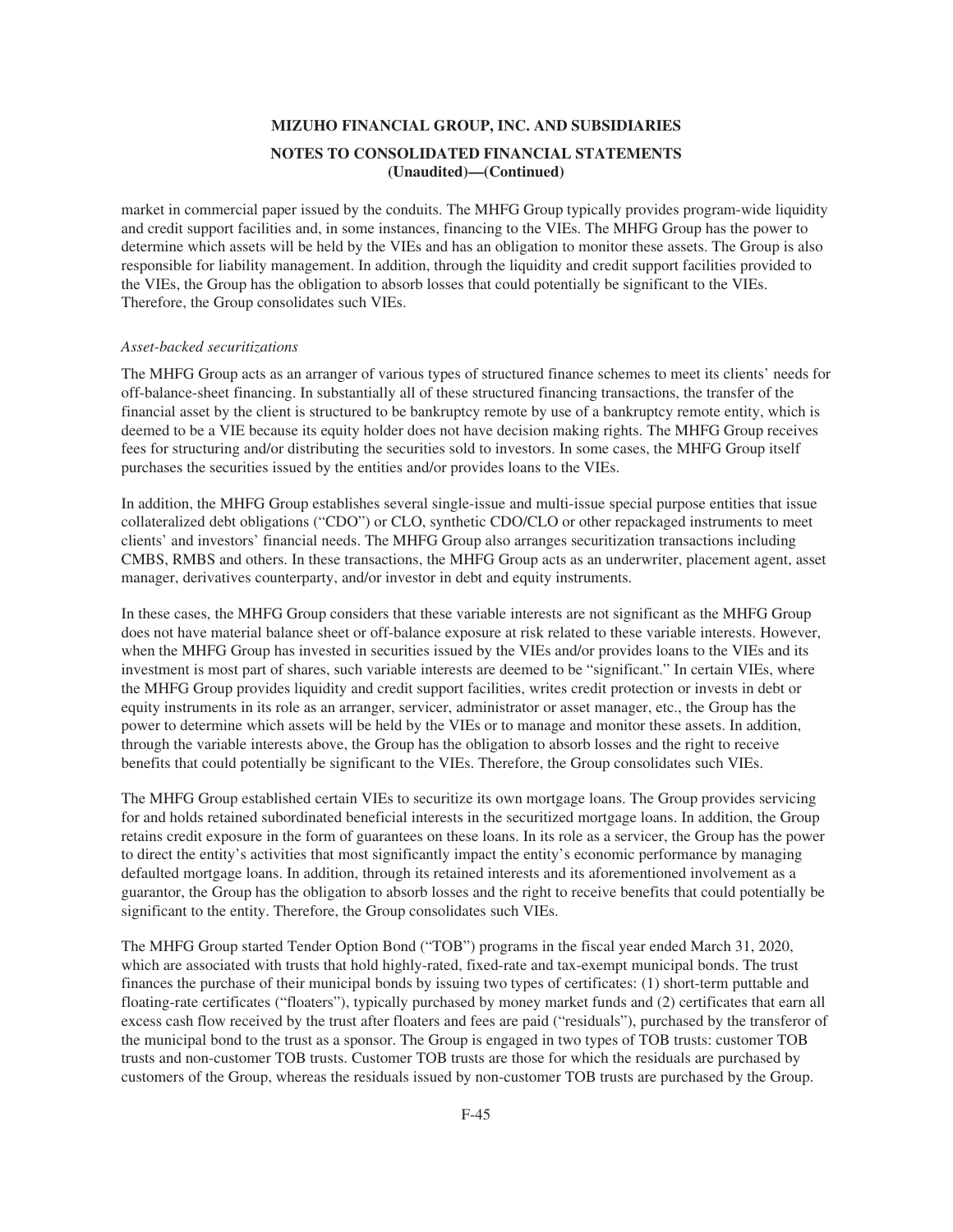Both types of TOB trusts are deemed to be VIEs because its equity holder does not have decision making rights. The MHFG Group considers that it is a "significant" variable interest when the Group has the residuals as a sponsor and/or provides liquidity and credit support facilities. The Group often commits to provide liquidity to customer TOB trusts and the residual holders of customer TOB trusts are obligated to reimburse the Group for any payment the Group makes under those liquidity and credit support facilities. In non-customer TOB trusts, where MHFG Group holds the residuals as a sponsor, the Group has the power to determine which assets will be held by the VIEs or to manage and monitor these assets. In addition, through the variable interests above, the Group has the obligation to absorb losses and the right to receive benefits that could potentially be significant to the VIEs. Therefore, the Group consolidates such VIEs. Customer TOB trusts are not consolidated in the financial statements of the Group, as the residuals are held by customers and the Group does not have power to determine which assets will be held by the VIEs or to manage and monitor these assets.

#### *Investments in securitization products*

The MHFG Group invests in, among other things, various types of CDO/CLO, synthetic CDO/CLO and repackaged instruments, CMBS and RMBS arranged by third parties for the purpose of generating current income or capital appreciation, which all utilize entities that are deemed to be VIEs. By design, such investments were investment grade at issuance and held by a diverse group of investors. The potential loss amounts of the securities and the loans are generally limited to the amounts invested because the Group has no contractual involvement in such VIEs beyond its investments. Since the Group is involved in these VIEs only as an investor, the Group does not ordinarily have the power to direct the VIEs' activities that most significantly impact the VIEs' economic performance. Similar to the criteria noted in the asset-backed securitization section, the Group views this investment activity to be "significant" when it has a large investment share and/or provides loans to the VIEs. The Group consolidates VIEs, where the transactions are tailored by the third-party arrangers to meet the Group's needs as a main investor, who is ultimately deemed to have the power to determine which assets are to be held by the VIEs. The Group also invests in certain beneficial interests issued by VIEs which hold real estate that the Group utilizes. In addition to these variable interests, when the Group has the power including the sole unilateral ability to liquidate the VIEs, the Group consolidates such VIEs.

#### *Investment funds*

The MHFG Group invests in various investment funds, including securities investment trusts, which collectively invest in equity and debt securities that include listed Japanese securities and investment grade bonds. Investment advisory companies or fund management companies, including the Group's subsidiaries and affiliates, administer and make investment decisions about such investment funds. The Group considers that it is a "significant" variable interest when the Group's investment share is greater than threshold. The Group consolidates certain investment funds where it is deemed to be the primary beneficiary.

The Group determines whether it is the primary beneficiary by evaluating whether it has both (1) the power to make investment decisions about the investment funds and (2) the obligation to absorb losses or the right to receive benefits that could potentially be significant to the investment funds. The Group consolidates certain investment funds where it is deemed to be the primary beneficiary.

### *Trust arrangements*

The MHFG Group offers a variety of asset management and administration services under trust arrangements including security investment trusts, pension trusts and trusts used in the securitization of assets originated by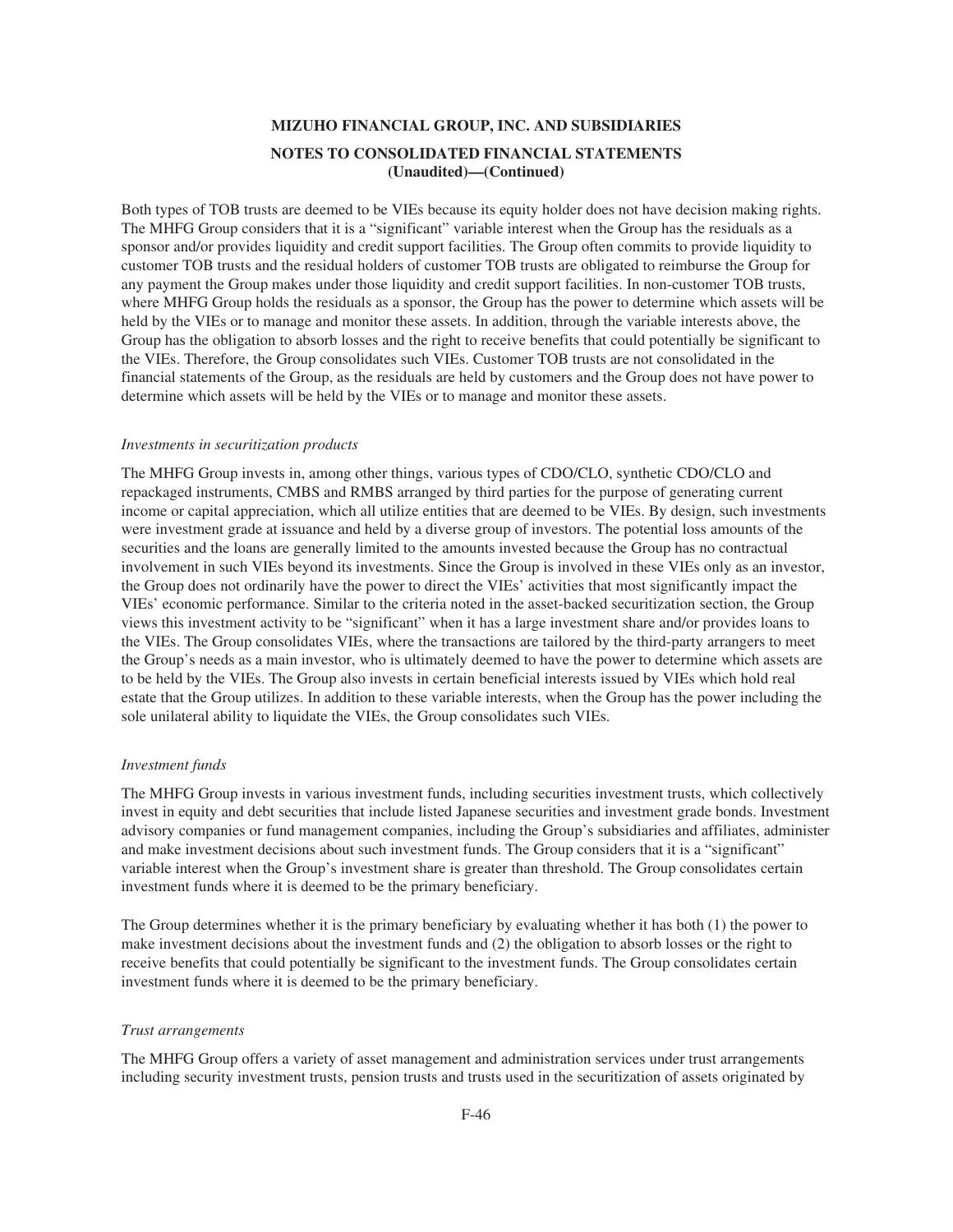and transferred to third parties. The Group receives trust fees for providing services as an agent or fiduciary on behalf of beneficiaries. In these cases, the MHFG Group considers that these variable interests are not significant except for its specific involvement as noted below;

With respect to guaranteed principal money trust products, the MHFG Group assumes certain risks by providing guarantees for the repayment of principal as required by the trust agreements or relevant Japanese legislation. The MHFG Group manages entrusted funds primarily through the origination of high-quality loans and other credit-related products, investing in investment grade marketable securities such as Japanese government bonds and placing cash with the MHFG Group's subsidiary trust banks. The Group has the power to determine which assets will be held by the VIEs or to manage these assets. In addition, through the principal guarantee agreements, the Group has the obligation to absorb losses that could potentially be significant to the VIEs. Therefore, the Group consolidates such VIEs. However, the MHFG Group does not consolidate certain guaranteed principal money trusts, which invest all the entrusted funds in the MHFG Group itself, as the Group has determined that it has no variable interests. See Note 14 "Commitments and contingencies" for the balances of guaranteed trust principal that are not consolidated at March 31, 2021 and September 30, 2021.

With respect to non-guaranteed trust arrangements, the MHFG Group manages and administers assets on behalf of its customers (trust beneficiaries) in the capacity of a trustee and fiduciary. For substantially all non-guaranteed trust arrangements, the Group generally does not have the power to direct the activities of the VIEs that most significantly impact the VIEs' economic performance or has neither the obligation to absorb losses nor the right to receive benefits that could potentially be significant to the VIEs. Therefore, such trust accounts are not included in the consolidated financial statements of the MHFG Group.

The MHFG Group has established a trust in August 2020, which holds the Group's housing loans and in turn issues beneficiary interests to the Group, as a result from Special Funds-Supplying Operations implemented by the Bank of Japan to facilitate financing in response to COVID-19. The Group pledges the beneficiary interests as collateral for borrowing from the Bank of Japan. In its role as a servicer, the Group has power to direct the entity's activities that most significantly impact the entity's economic performance by managing mortgage loans owned by a trust. The Group considers that it is a "significant" variable interest since the Group can determine which assets will be held by the VIE. In addition, through the beneficiary interest, the Group has the obligation to absorb losses and the right to receive benefits that could potentially be significant to the VIE. Therefore, the Group consolidates the VIE.

#### *Special purpose entities created for structured finance*

The MHFG Group is involved in real estate, commercial aircraft and other vessel and machinery and equipment financing to VIEs and financing in securitized receivable. As the Group typically only provides senior financing with credit enhanced by subordinated interests and may sometimes act as an interest rate swap counterparty, the Group has determined that it does not have the power to direct the activities of the VIEs that most significantly impact the VIEs' economic performance, or it does not have significant variable interests. Therefore, the Group does not consolidate such VIEs.

#### *Funding Vehicles*

The MHFG Group has established several wholly-owned off-shore vehicles which issue securities, typically preferred stock that is fully guaranteed by the MHFG Group, to investors unrelated to the MHFG Group to fund purchases of debt instruments issued by the MHFG Group. These entities are considered VIEs because they lack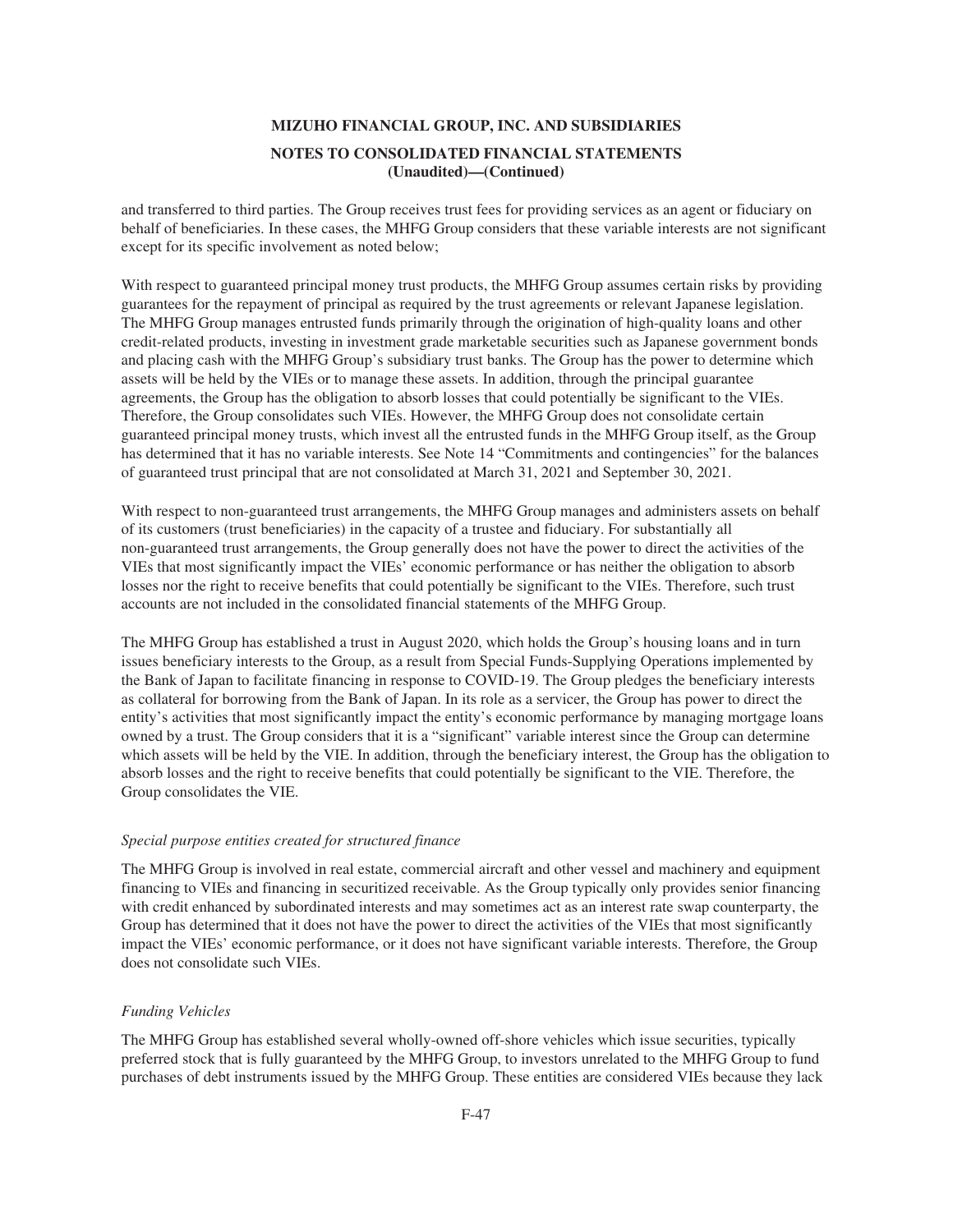sufficient equity to finance their activities; however, the MHFG Group's investment in the vehicles' equity is not a variable interest because the investment is not considered to be at risk as the entire amount raised by the vehicles was used to purchase debt instruments issued by the MHFG Group. Because the MHFG Group does not have variable interests in these vehicles, the MHFG Group does not consolidate these entities. Debt instruments issued by the MHFG Group, which are included in Long-term debt, were ¥332 billion and ¥336 billion at March 31, 2021 and September 30, 2021, respectively.

## *Securitization*

The MHFG Group engages in securitization activities and securitizes mortgage loans, other loans, government and corporate securities and other types of financial assets in the normal course of business. In these securitization transactions, the Group records the transfer of a financial asset as a sale when all the accounting criteria for a sale under ASC 860, "Transfers and Servicing" ("ASC860") are met. These criteria are (1) the transferred financial assets are legally isolated from the Group's creditors, (2) the transferee or beneficial interest holder has the right to pledge or exchange the transferred financial assets, and (3) the Group does not maintain effective control over the transferred financial assets. If all the criteria are not met, the transfer is accounted for as a secured borrowing.

For the six months ended September 30, 2020 and 2021, the MHFG Group neither made significant transfers of financial assets nor recognized significant gains or losses in securitization transactions accounted for as sales. The Group did not retain significant interests in securitization transactions accounted for as sales as of March 31, 2021 and September 30, 2021.

There are certain transactions where transfers of financial assets do not qualify for the aforementioned sales criteria and are accounted for as secured borrowings. These transferred assets continue to be carried on the consolidated balance sheets of the MHFG Group. Such assets are associated with securitization transactions and loan participation transactions, which amounted to ¥176 billion and ¥181 billion as of March 31, 2021, and ¥153 billion and ¥179 billion as of September 30, 2021, respectively. Liabilities associated with securitization and loan participation transactions are presented as Payables under securities lending transactions and Other short-term borrowings or Long-term debt, respectively, on the consolidated balance sheets.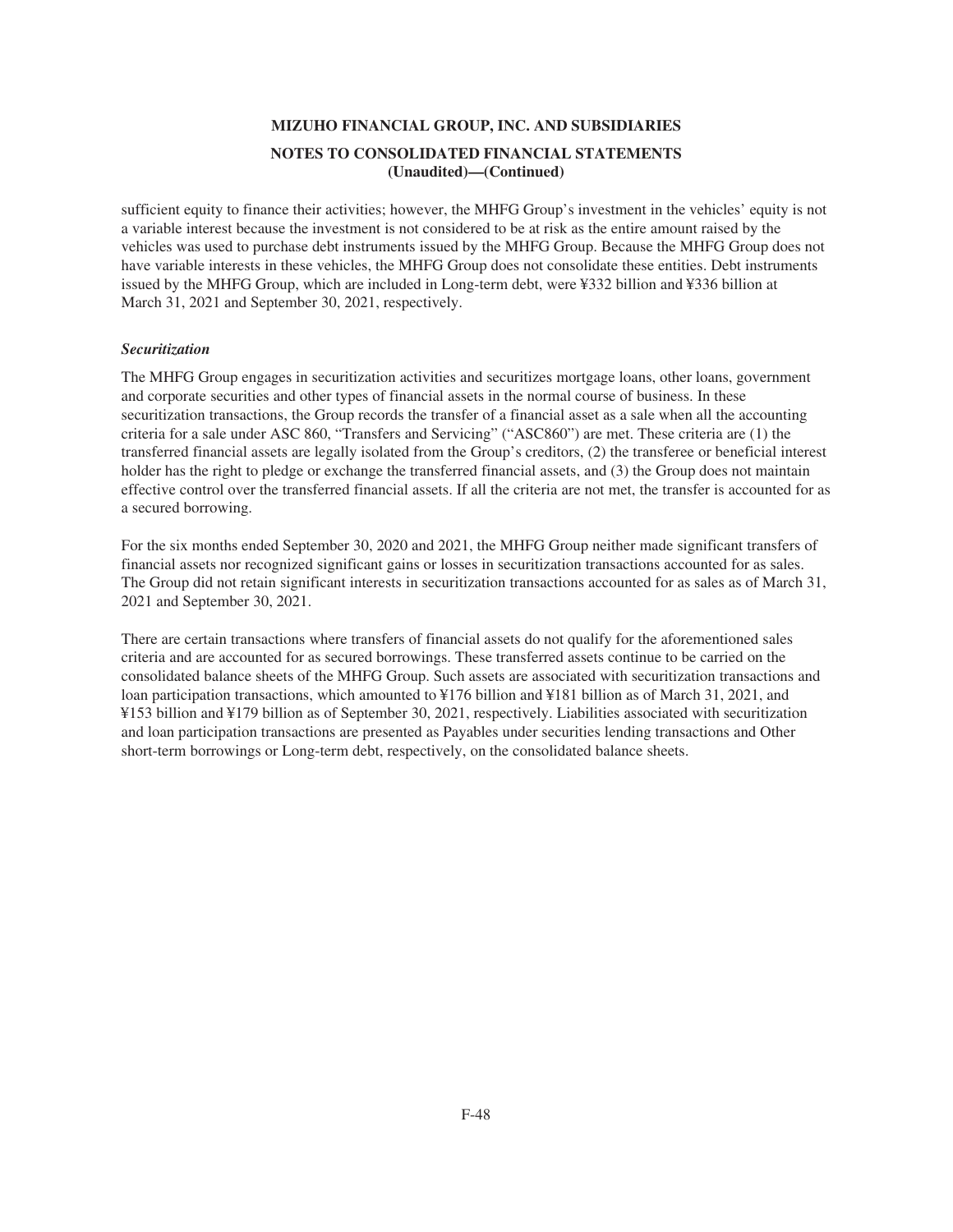## **NOTES TO CONSOLIDATED FINANCIAL STATEMENTS (Unaudited)—(Continued)**

### **16. Noninterest income**

Details of Noninterest income for the six months ended September 30, 2020 and 2021 are as follows:

|                                                                  | Six months ended September 30, |         |
|------------------------------------------------------------------|--------------------------------|---------|
|                                                                  | 2020                           | 2021    |
|                                                                  | (in millions of yen)           |         |
| Fee and commission income:                                       |                                |         |
|                                                                  | 78,441                         | 89,387  |
|                                                                  | 7,408                          | 7,569   |
|                                                                  | 79,619                         | 78,053  |
|                                                                  | 54,785                         | 54,576  |
|                                                                  | 45,948                         | 60,596  |
|                                                                  | 54,425                         | 66,393  |
|                                                                  | 15,064                         | 18,573  |
|                                                                  | 15,560                         | 16,781  |
|                                                                  | 77,067                         | 82,988  |
|                                                                  | 428,317                        | 474,916 |
|                                                                  | 22,785                         | 21,708  |
|                                                                  | 257,591                        | 83,255  |
| Investment gains (losses)—net:                                   |                                |         |
|                                                                  | 46                             | (317)   |
|                                                                  | 266,119                        | 135,070 |
| Equity in earnings (losses) of equity method investees-net $(3)$ | 5,788                          | 16,541  |
|                                                                  | 6,849                          | 1,988   |
|                                                                  | 23,715                         | 29,234  |
|                                                                  | 1,011,210                      | 762,395 |

Notes:

- (1) These amounts are revenues from contracts within the scope of ASC 606, "Revenue from contracts with customers" ("ASC 606").
- (2) Part of these amounts are considered to be revenues from contracts that are within the scope of ASC 606.
- (3) These amounts are revenues from contracts that do not meet the scope of ASC 606.
- (4) Most of the lending-related fees such as commitment fees and arrangement fees are not within the scope of ASC 606.
- (5) These amounts include the net unrealized gains resulting from changes in fair values of structured notes that contain embedded derivatives. See Note 17 "Fair value" for further details.

Certain Fee and commission income, Trading account gains (losses)-net and Other noninterest income outlined in the table above are considered to be revenues from contracts that are within the scope of ASC 606. The MHFG Group disaggregates Fee and commission income, which is the main part of revenues within the scope of ASC 606, by type of business or service in the table above.

### *Fee and commission income*

For the MHFG Group's accounting policy for the recognition of Fee and commission income, see Note 1 "Basis of presentation and summary of significant accounting policies" to the consolidated financial statements in the Group's most recent Form 20-F.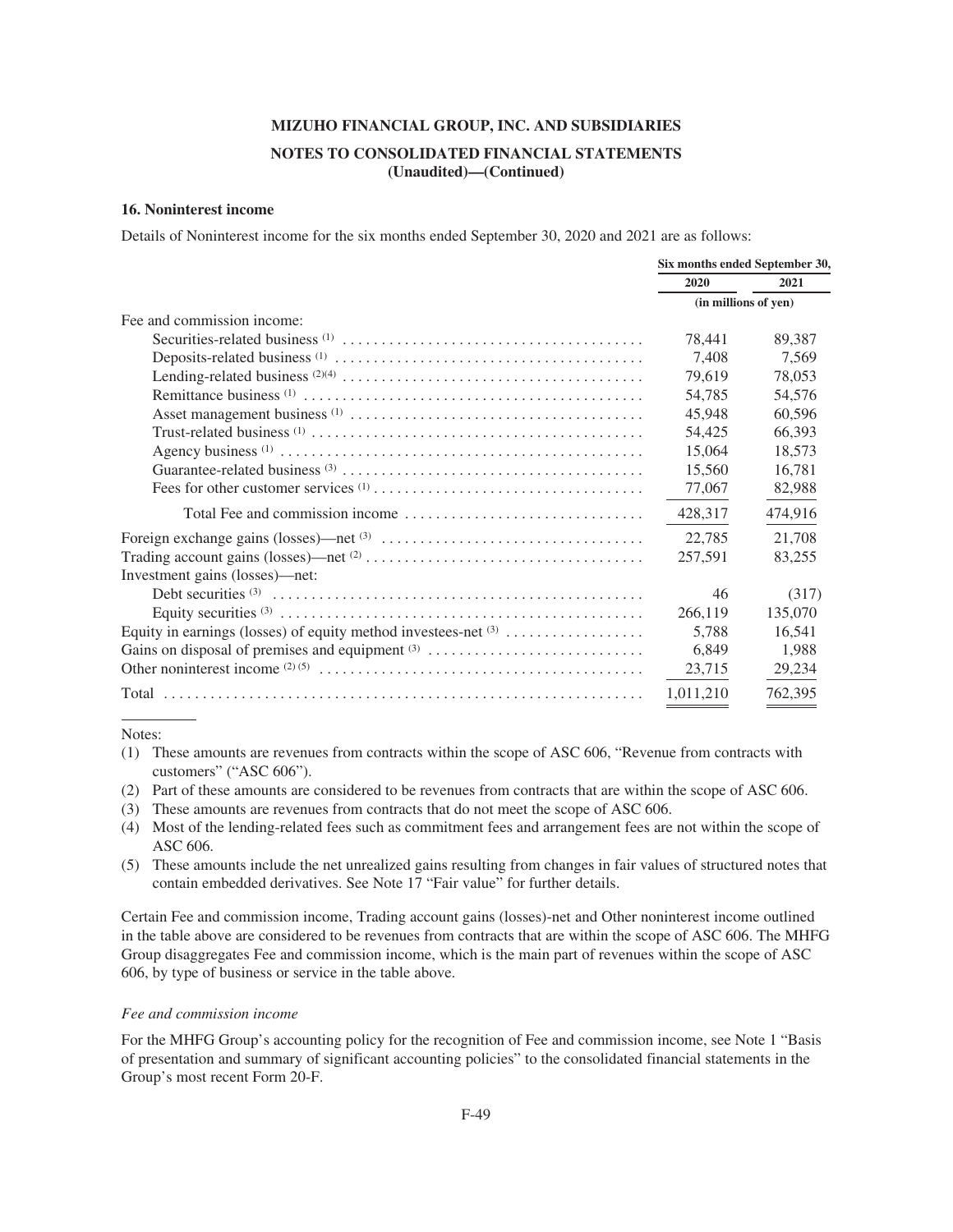Trust-related business fees consist of trust fees earned primarily through fiduciary asset management and administrative service and other trust-related fees, which amounted to ¥25 billion and ¥29 billion for the six months ended September 30, 2020, respectively, and ¥28 billion and ¥38 billion for the six months ended September 30, 2021, respectively.

### *Trading account gains (losses)—net and Other noninterest income*

In addition to Fee and commission income, Trading account gains (losses)-net and Other noninterest income include certain revenues within the scope of ASC 606. Underwriting fees from trading securities, which amounted to ¥45 billion and ¥42 billion for the six months ended September 30, 2020 and 2021, respectively, are within the scope of ASC 606 and accounted for in Trading account gains (losses)-net. Underwriting fees are primarily recognized on the date which all the considerations of the transaction are fixed. For the six months ended September 30, 2020 and 2021, approximately ¥7 billion and ¥7 billion, respectively, of Other noninterest income were within the scope of ASC 606. Credit card interchange fees are within the scope of ASC 606 and accounted for in Other noninterest income. Credit card interchange fees are earned on credit card transactions conducted through payment networks and recognized upon settlement of the credit card payment transactions.

#### *Contract balances relating to revenues from contracts with customers subject to ASC 606*

Contract assets and receivables from contracts with customers subject to ASC 606 are recognized in Accrued income or accounts receivable of Other assets. As of March 31, 2021 and September 30, 2021, the balance of contract assets was not material. Contract liabilities are recognized in unearned income of Other liabilities. As of March 31, 2021 and September 30, 2021, the balance of contract liabilities was not material.

#### *Remaining performance obligations relating to revenues from contracts with customers subject to ASC 606*

Remaining performance obligations are services that the MHFG Group has committed to provide in the future in connection with its contracts with customers. As of March 31, 2021 and September 30, 2021, the amount of expected revenues from current obligations to provide services in the future was not material. It excludes revenues from contracts less than one year or contracts that have provisions that allow the Group to recognize revenue at the amount it has the right to invoice.

## **17. Fair value**

#### *Fair value measurements*

ASC 820, "Fair Value Measurements" ("ASC 820"), defines fair value as the exchange price that would be received for an asset or paid to transfer a liability (an exit price) in the principal or most advantageous market for the asset or liability in an orderly transaction between market participants on the measurement date. ASC 820 also establishes a fair value hierarchy which requires an entity to maximize the use of observable inputs and minimize the use of unobservable inputs when measuring fair value. In addition, ASC 820 precludes (1) the deferral of gains and losses at inception of certain derivative contracts whose fair value was not evidenced by market-observable data, and (2) the use of block discounts when measuring the fair value of instruments traded in an active market, which were previously applied to large holdings of publicly traded financial instruments.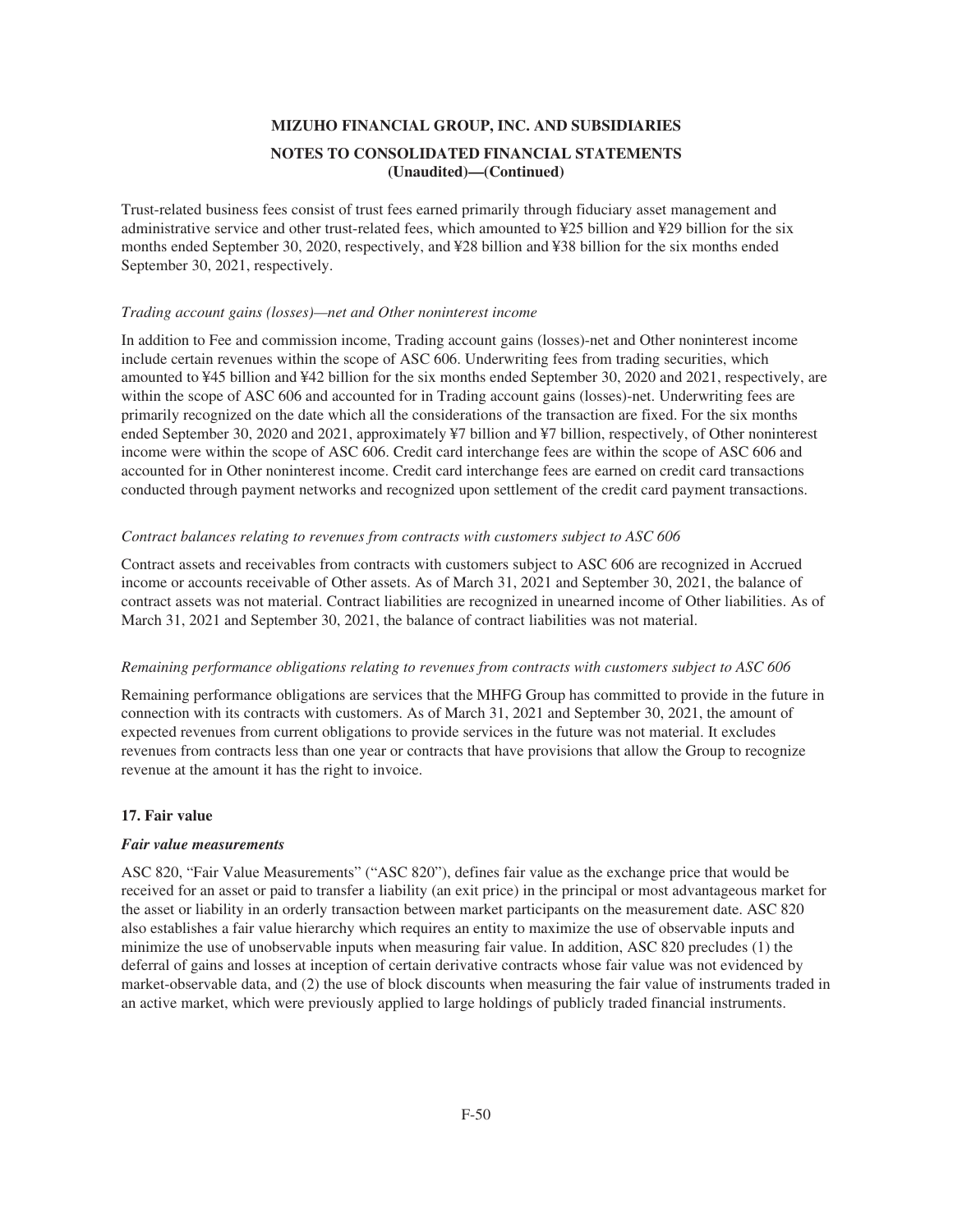### *Fair value hierarchy*

ASC 820 specifies a hierarchy of valuation techniques based on whether the inputs to those valuation techniques are observable or unobservable. The standard describes three levels of inputs that may be used to measure fair value:

- Level 1 Quoted prices in active markets for identical assets or liabilities. Level 1 assets and liabilities include debt and equity securities and derivative contracts that are traded in an active exchange market.
- Level 2 Observable inputs other than Level 1 prices, such as quoted prices for similar assets or liabilities; quoted prices in markets that are not active; or other inputs that are observable or can be corroborated by observable market data for substantially the full term of the assets or liabilities. Level 2 assets and liabilities include debt securities with quoted prices that are traded less frequently than exchange-traded instruments. If no quoted market prices are available, the fair values of debt securities and over-the-counter derivative contracts in this category are determined using pricing models with inputs that are observable in the market or can be derived principally from or corroborated by observable market data.
- Level 3 Unobservable inputs that are supported by little or no market activity and that are significant to the fair value of the assets or liabilities. Level 3 assets and liabilities include financial instruments whose values are determined using pricing models, discounted cash flow methodologies, or similar techniques, as well as instruments for which the determination of fair value requires significant management judgment or estimation.

#### *Valuation process*

The MHFG Group has established valuation policies which govern the principles of fair value measurements and the authority and duty of each department. The Group has also established procedure manuals which describe valuation techniques and related inputs for determining the fair values of various financial instruments. The policies require that the measurement of fair values be carried out in accordance with the procedures performed by the risk management departments or the back offices which are independent from the front offices. The policies also require the risk management departments to check and verify whether the valuation methodologies defined in the procedure manuals are fair and proper and the internal audit departments to periodically review the compliance with the procedures throughout the Group. Although the valuation methodologies and related inputs are consistently used from period to period, a change in the market environment sometimes leads to a change in the valuation methodologies and the inputs. For instance, a change in market liquidity due to a delisting or a new listing is one of the key drivers of revisions to the valuation methodologies and the inputs. The key drivers also include the availability or the lack of market observable inputs and the development of new valuation methodologies. Price verification performed through the Group's internal valuation process has an important role in identifying whether the valuation methodologies and the inputs need to be changed. The internal valuation process over the prices broker-dealers provide, primarily for Japanese securitization products, is described in more detail below in *Available-for-sale securities*. A change in the valuation methodologies and/or the inputs requires the revision of the valuation policies and procedure manuals, which is required to be approved by the appropriate authority, either the CEO, the head of risk management, and/or the head of accounting, depending on the nature and characteristics of the change.

The following is a description of valuation methodologies and inputs used for assets and liabilities measured at fair value on a recurring basis, including the general classification of such instruments pursuant to the fair value hierarchy and the MHFG Group's valuation techniques used to measure fair values. During the six months ended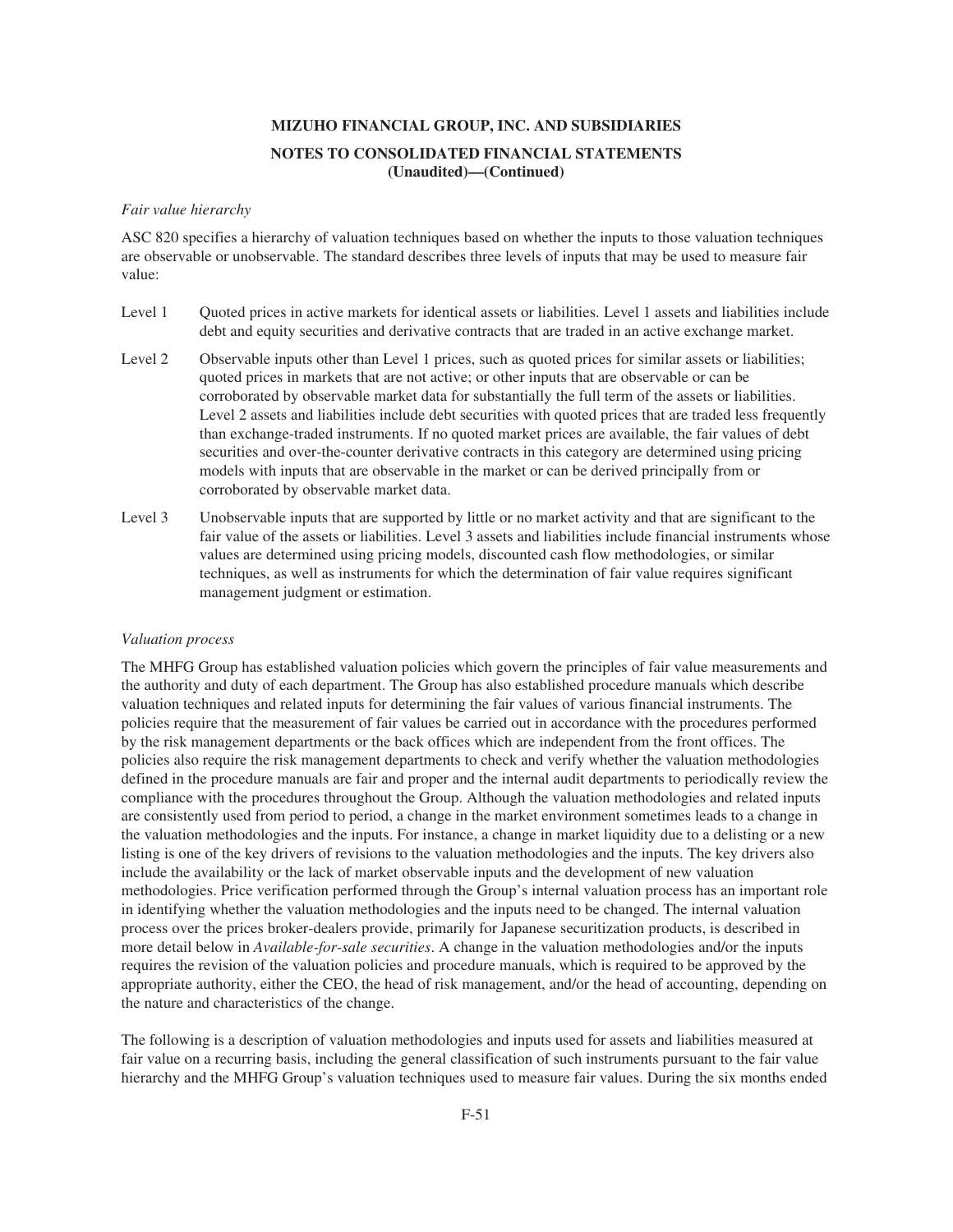September 30, 2021, there were no significant changes made to the Group's valuation techniques and related inputs.

#### *Trading securities and trading securities sold, not yet purchased*

When quoted prices for identical securities are available in an active market, the Group uses the quoted prices to measure the fair values of securities and such securities are classified in Level 1 of the fair value hierarchy. Level 1 securities include highly liquid government bonds and equity securities. When quoted prices for identical securities are available, but not actively traded, such securities are classified in Level 2 of the fair value hierarchy. When no quoted market prices are available, the Group estimates fair values by using pricing models with inputs that are observable in the market and such securities are classified in Level 2 of the fair value hierarchy. Level 2 securities include Japanese local government bonds, corporate bonds, and commercial paper. When less liquid market conditions exist for securities, the quoted prices are stale or the prices from independent sources vary significantly, such securities are generally classified in Level 3 of the fair value hierarchy. The fair values of securitization products such as RMBS, CMBS, ABS, and CLO are determined primarily by using a discounted cash flow model. The key inputs used for the model include default rates, recovery rates, prepayment rates, and discount rates. In the event that certain key inputs are unobservable or cannot be corroborated by observable market data, these financial instruments are classified in Level 3.

Hedge funds the Group invests in are primarily multi strategy funds that employ a fundamental bottom-up investment approach across various asset classes globally. Hedge funds are measured at the net asset value ("NAV") per share and the Group has the ability to redeem its investment with the investees at the NAV per share at the measurement date or within the near term. Private equity funds have specific investment objectives in connection with their acquisition of equity interests in new and emerging firms in need of capital. Employing venture capital strategies, they provide financing and other support to start-up businesses, medium and small entities in particular geographical areas, and to companies with certain technologies or companies in high-growth industries. Real estate funds invest globally and primarily in real estate companies, debt recapitalizations and direct property. Private equity funds and real estate funds are measured using the NAV per share practical expedient and the Group does not have the ability to redeem its investment in the investees at the NAV per share at the measurement date or within the near term. It is estimated that the underlying assets of the funds would be liquidated within a ten-year period.

#### *Derivative financial instruments*

Exchange-traded derivatives are valued using quoted market prices and consequently are classified in Level 1 of the fair value hierarchy. However, the majority of derivatives entered into by the Group are executed over-the-counter and are valued using internal valuation techniques as no quoted market prices are available for such instruments. The valuation techniques depend on the type of derivatives. The principal techniques used to value these instruments are discounted cash flow models and the Black-Scholes option pricing model, which are widely accepted in the financial services industry. The key inputs vary by the type of derivatives and the nature of the underlying instruments and include interest rate yield curves, foreign exchange rates, the spot price of the underlying, volatility and correlation. Each item is classified in either Level 2 or Level 3 depending on the observability of the significant inputs to the model. Level 2 derivatives include plain vanilla interest rate and currency swaps and option contracts. Derivative contracts valued using significant unobservable correlation or volatility are classified in Level 3 of the fair value hierarchy. In addition, the Group records credit-risk valuation adjustments on over-the-counter derivatives to reflect the credit quality of its counterparties. The Group calculates these credit-risk valuation adjustments using modeled expected exposure, and default probabilities and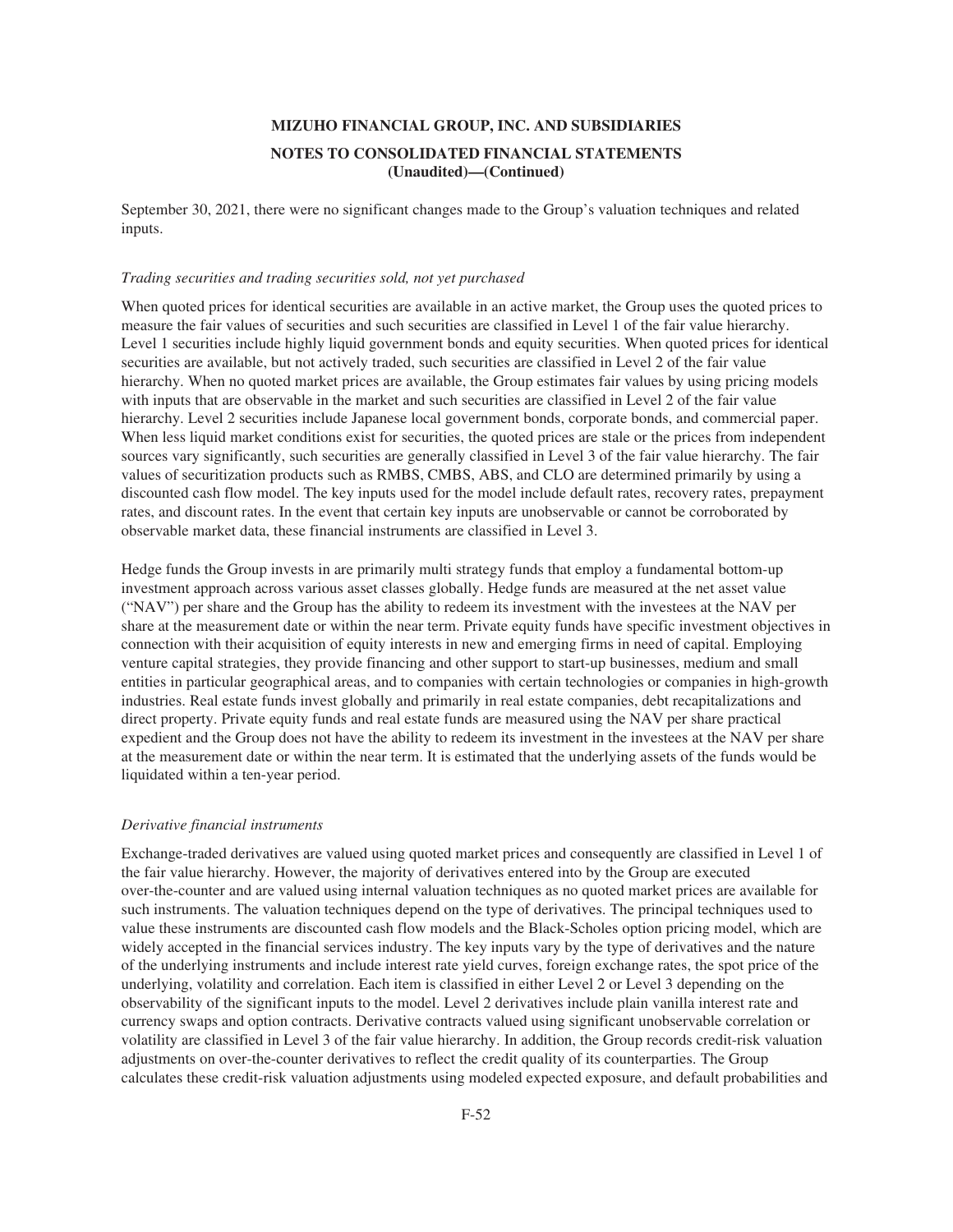severity factors that are developed from market credit spreads and other related market information. Also, the Group records funding valuation adjustments to reflect the impact of funding on uncollateralized over-the-counter derivatives and derivatives where the Group is not permitted to use the collateral received, and is recognized where there is evidence that a market participant would incorporate the adjustment into the transfer of the instrument. The Group calculates these funding valuation adjustments incorporating the expected future funding requirements arising from the Group's positions and the estimated market funding cost which considers the Group's credit risk. The Group measures these valuation adjustments based on net exposure of a group of financial assets and financial liabilities to credit risk.

#### *Available-for-sale securities*

The fair values of available-for-sale securities are determined primarily using the same procedures described under trading securities above. Since private placement bonds have no quoted market prices, the fair values of such bonds are estimated based on a discounted cash flow model using interest rates approximating the current rates for instruments with similar maturities and credit risk. Private placement bonds are classified in either Level 2 or Level 3 depending on the observability of the significant inputs to the model, such as credit risk. The fair values of securitization products such as RMBS, CMBS and ABS are generally based upon single non-binding quoted prices from broker-dealers. Such quotes are validated through the Group's internal processes and controls. In rare instances where the Group finds the quoted prices to be invalid through its internal valuation process, it adjusts those prices or alternatively estimates their fair values by using a discounted cash flow model to incorporate the Group's estimates of key inputs such as the most recent value of each underlying asset, cash flows of the underlying assets, and discount margin. The validation of such prices varies depending on the nature and type of the products. For the majority of RMBS and ABS, broker quotes are validated by investigating significant unusual monthly valuation fluctuations and comparing to prices internally computed through discounted cash flow models using assumptions and parameters provided by brokers such as the cash flows of underlying assets, yield curve, prepayment speed and credit spread. For the majority of CMBS, the Group validates broker quotes through a review process that includes the investigation of significant unusual monthly valuation fluctuations and/or a review of underlying assets with significant differences between the valuations of the Group and the broker-dealers being identified. Though most Japanese securitization products are classified in Level 3, certain securitization products such as Japanese RMBS are classified in Level 2, if the quoted prices are verified through either recent market transactions or a pricing model that can be corroborated by observable market data.

#### *Equity securities*

Equity securities mainly consist of marketable equity securities. The fair values of the marketable equity securities are based upon quoted market prices for identical equity securities trading as securities in an active market. Equity securities also include investments in certain investment funds measured using the NAV per share practical expedient including private equity funds and real estate funds. These securities are determined primarily using the same procedures described under *Trading securities and trading securities sold, not yet purchased* above.

#### *Other investments*

Other investments consist of investments held by consolidated investment companies. These companies typically hold investments in marketable and non-marketable equity securities and debt securities. The fair value of the marketable equity securities is based upon quoted market prices. The fair value of the non-marketable equity securities is based upon significant management judgment, as very limited quoted prices exist. When evaluating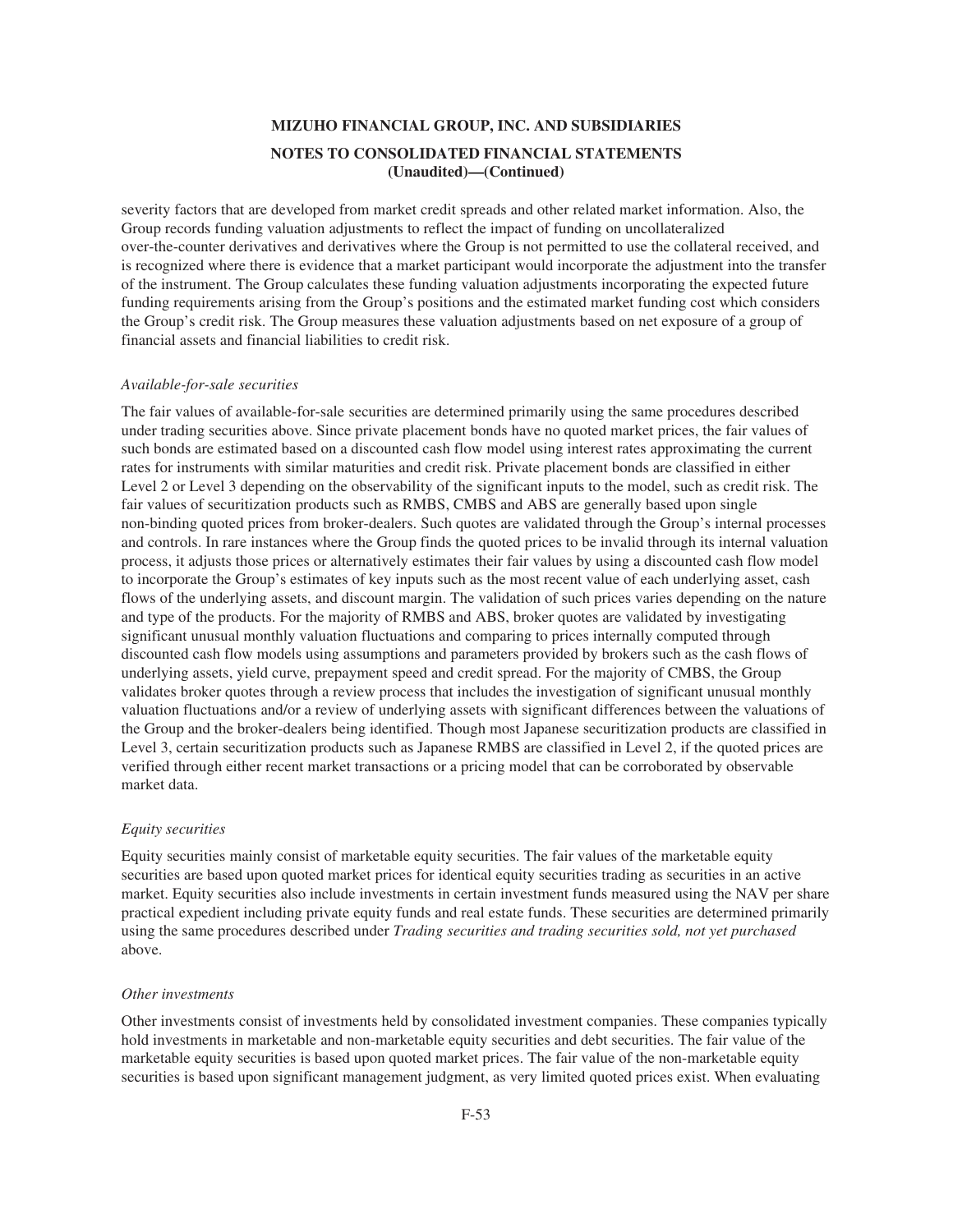such securities, the Group firstly considers recent market transactions of identical securities, if applicable. Thereafter, the Group uses commonly accepted valuation techniques such as earnings multiples based on comparable public securities. Non-marketable equity securities are generally classified in Level 3 of the fair value hierarchy. The fair value of the debt securities is estimated using a discounted cash flow model, since they have no quoted market prices. Those debt securities are classified in Level 3, because the credit risk is unobservable.

### *Long-term debt*

Fair value accounting is elected for certain long-term debt instruments with embedded derivatives. The fair values are determined using a discounted cash flow model that considers the embedded derivatives and the terms and payment structures of the notes. The fair values of the derivatives embedded in such notes are primarily derived by using the same procedures described in *Derivative financial instruments* above. Such notes are classified in Level 2 or Level 3 depending on the observability of the significant inputs into the model used to determine the fair value of the embedded derivatives. The Group also measures certain notes that contain embedded derivatives at fair value under the practicability exception. For these instruments, fair value is based on quoted prices for identical debt traded as a security in inactive markets. These instruments are classified in Level 2 of the fair value hierarchy.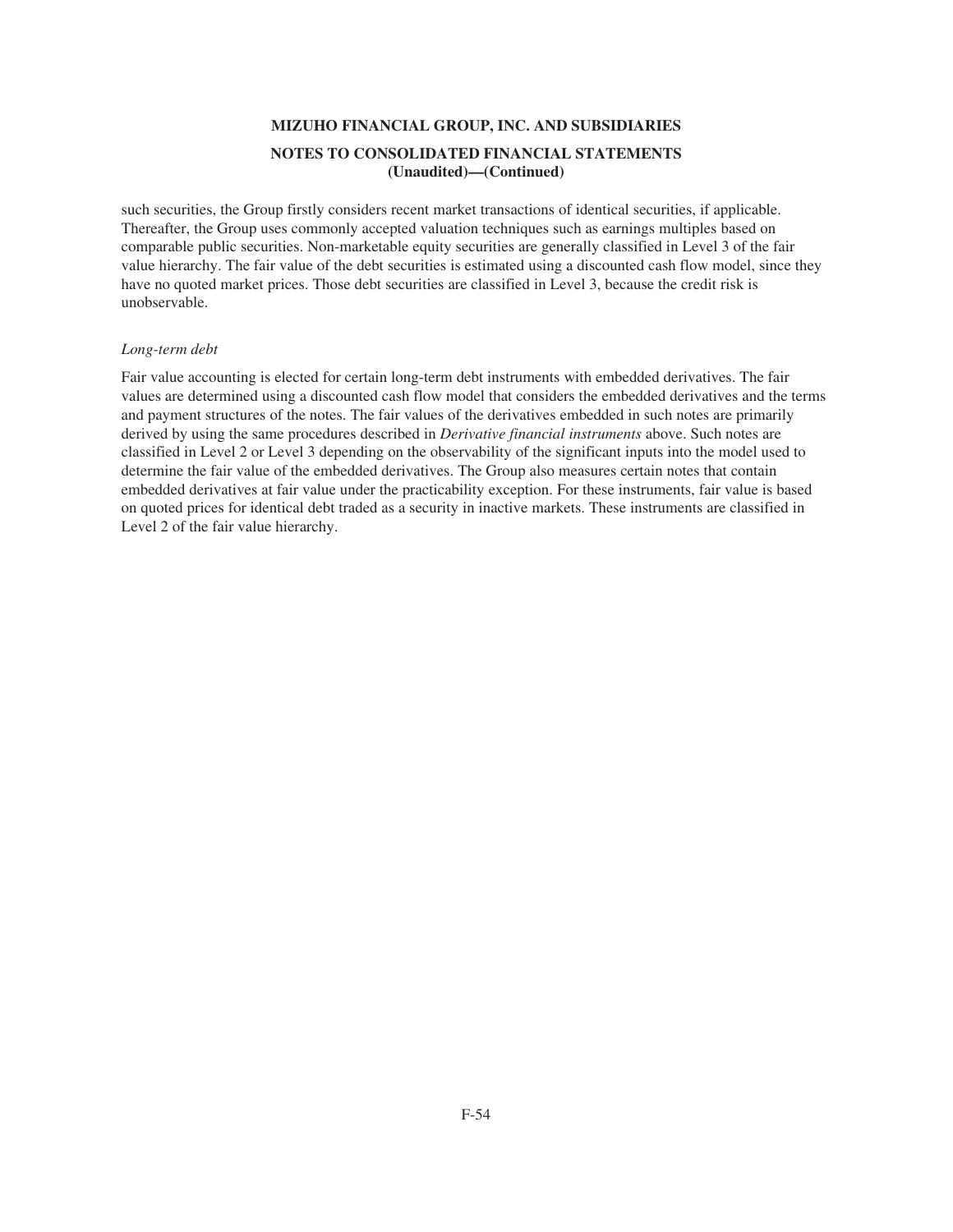# **NOTES TO CONSOLIDATED FINANCIAL STATEMENTS (Unaudited)—(Continued)**

**Assets/**

## *Items measured at fair value on a recurring basis*

Assets and liabilities measured at fair value on a recurring basis at March 31, 2021 and September 30, 2021, including those for which the MHFG Group has elected the fair value option, are summarized below:

|                                                               |                               |            |                          | лээстэл<br><b>Liabilities</b><br>measured |
|---------------------------------------------------------------|-------------------------------|------------|--------------------------|-------------------------------------------|
| <b>March 31, 2021</b>                                         | Level 1                       | Level 2    | Level 3                  | at fair value                             |
|                                                               |                               |            | (in billions of yen)     |                                           |
| Assets:                                                       |                               |            |                          |                                           |
| Trading securities (1):                                       |                               |            |                          |                                           |
|                                                               | 1,923                         | 11         |                          | 1,934                                     |
|                                                               |                               | 120        |                          | 120                                       |
| U.S. Treasury bonds and federal agency securities             | 3.544                         | 604        |                          | 4,148                                     |
|                                                               | 775                           | 500        | $\overline{\phantom{0}}$ | 1,275                                     |
| Agency mortgage-backed securities                             | $\equiv$                      | 4,727      |                          | 4,727                                     |
|                                                               |                               |            | 9                        | 9                                         |
| Certificates of deposit and commercial paper                  | $\equiv$                      | 1,204      |                          | 1,204                                     |
|                                                               | 34                            | 1,638      | 1,033                    | 2,705                                     |
|                                                               | 1,220                         | 326        | 29                       | 1,575                                     |
| Trading securities measured at net asset value (3)            |                               |            |                          | 431                                       |
| Derivative financial instruments:                             |                               |            |                          |                                           |
|                                                               | 63                            | 4,564      | 12                       | 4,639                                     |
|                                                               |                               | 3,304      | 24                       | 3,328                                     |
|                                                               | 170                           | 339        | 22                       | 531                                       |
|                                                               |                               | 91         | 3                        | 94                                        |
|                                                               | 10                            | 6          | 17                       | 33                                        |
| Available-for-sale securities:                                |                               |            |                          |                                           |
|                                                               | 20,598                        | 323<br>463 |                          | 20,921<br>463                             |
| U.S. Treasury bonds and federal agency securities             | 911                           | $\equiv$   |                          | 911                                       |
|                                                               | 535                           | 972        | $\overline{\phantom{0}}$ | 1,507                                     |
|                                                               | $\overbrace{\phantom{12333}}$ | 521        |                          | 521                                       |
|                                                               |                               | 48         | 23                       | 71                                        |
| Commercial mortgage-backed securities                         |                               | $\equiv$   | 716                      | 716                                       |
| Japanese corporate bonds and other debt securities            |                               | 1,539      | 365                      | 1,904                                     |
| Foreign corporate bonds and other debt securities             |                               | 707        | 132                      | 839                                       |
| Equity securities:                                            |                               |            |                          |                                           |
| Equity securities with readily determinable fair values       | 3,375                         | 104        |                          | 3,479                                     |
| Equity securities measured at net asset value $(3)$           |                               |            |                          | 121                                       |
| Other investments                                             | $\sqrt{2}$                    |            | 53                       | 55                                        |
|                                                               | 33,160                        |            |                          |                                           |
|                                                               |                               | 22,111     | 2,438                    | 58,261                                    |
| <b>Liabilities:</b>                                           |                               |            |                          |                                           |
|                                                               | 2,138                         | 488        |                          | 2,626                                     |
|                                                               |                               |            |                          |                                           |
|                                                               | 64                            | 4,408      | 4                        | 4,476                                     |
|                                                               |                               | 3,245      | 1                        | 3,246                                     |
|                                                               | 224                           | 117        | 43                       | 384                                       |
|                                                               |                               | 112        | -1                       | 113                                       |
|                                                               | 7                             | 9          | 17                       | 33                                        |
|                                                               |                               | 1,990      | 713                      | 2,703                                     |
| Total liabilities measured at fair value on a recurring basis | 2.433                         | 10,369     | 779                      | 13,581                                    |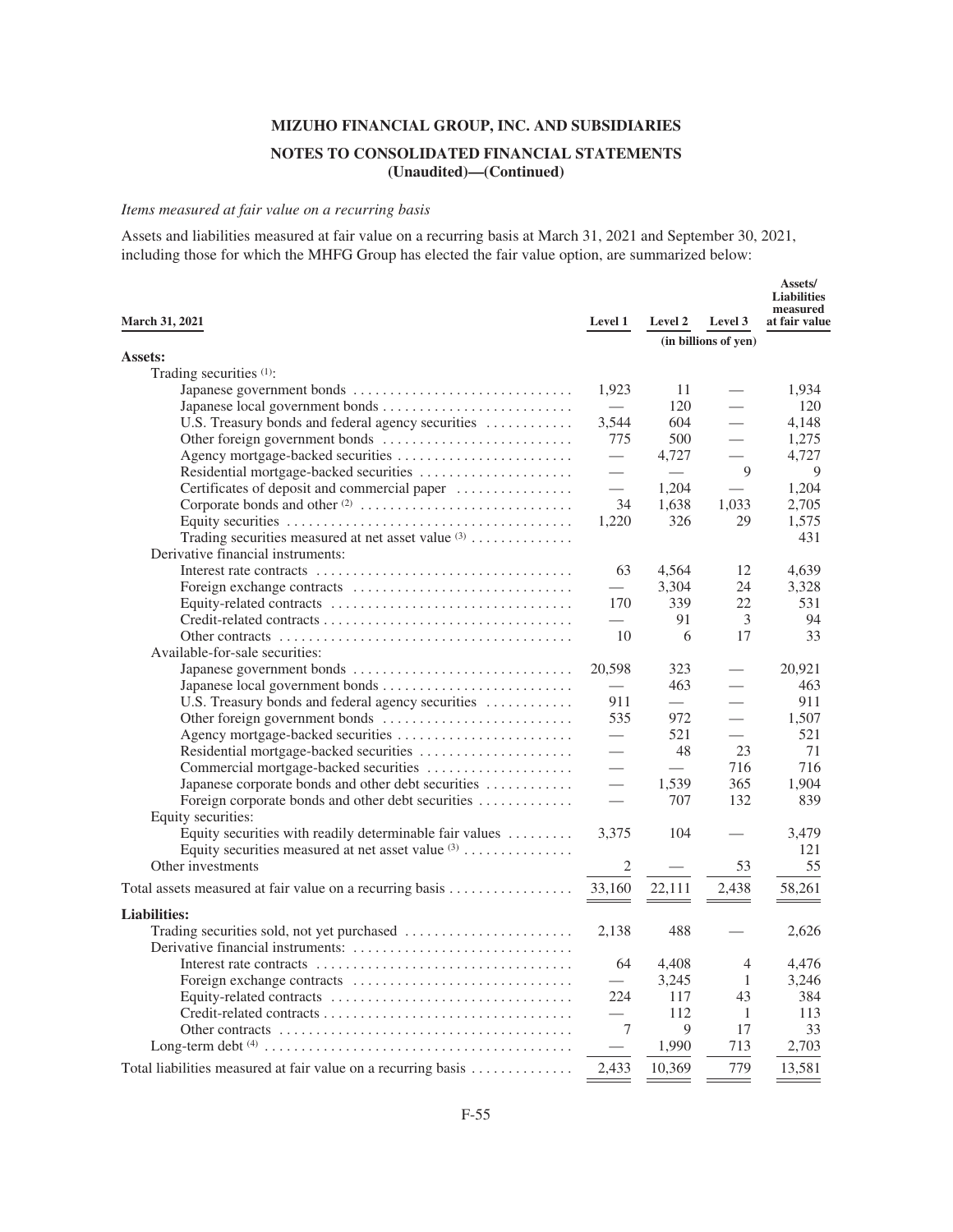# **NOTES TO CONSOLIDATED FINANCIAL STATEMENTS (Unaudited)—(Continued)**

| September 30, 2021                                                                                 | Level 1                          | Level 2                       | Level 3                  | Assets/<br><b>Liabilities</b><br>measured<br>at fair value |
|----------------------------------------------------------------------------------------------------|----------------------------------|-------------------------------|--------------------------|------------------------------------------------------------|
|                                                                                                    |                                  |                               | (in billions of yen)     |                                                            |
| <b>Assets:</b>                                                                                     |                                  |                               |                          |                                                            |
| Trading securities (1):                                                                            |                                  |                               |                          |                                                            |
|                                                                                                    | 2,612                            | 9                             |                          | 2,621                                                      |
|                                                                                                    |                                  | 74                            |                          | 74                                                         |
| U.S. Treasury bonds and federal agency securities                                                  | 4,900                            | 770                           |                          | 5,670                                                      |
|                                                                                                    | 760                              | 527                           |                          | 1,287                                                      |
|                                                                                                    |                                  | 4,715                         |                          | 4,715                                                      |
|                                                                                                    |                                  |                               | 8                        | 8                                                          |
| Certificates of deposit and commercial paper                                                       | $\overbrace{\qquad \qquad }^{ }$ | 1,121                         |                          | 1,121                                                      |
|                                                                                                    | 58                               | 1,780                         | 826                      | 2,664                                                      |
|                                                                                                    | 1,961                            | 227                           | 30                       | 2,218                                                      |
| Trading securities measured at net asset value (3)                                                 |                                  |                               |                          | 374                                                        |
| Derivative financial instruments:                                                                  |                                  |                               |                          |                                                            |
|                                                                                                    | 31                               | 3,363                         | 10                       | 3,404                                                      |
|                                                                                                    |                                  | 2,464                         | 23                       | 2,487                                                      |
|                                                                                                    | 189                              | 283                           | 23                       | 495                                                        |
| $Credit-related contracts \dots \dots \dots \dots \dots \dots \dots \dots \dots \dots \dots \dots$ | $\overline{\phantom{0}}$         | 113                           | 3                        | 116                                                        |
|                                                                                                    | 26                               | 4                             | 33                       | 63                                                         |
| Available-for-sale securities:                                                                     |                                  |                               |                          |                                                            |
|                                                                                                    | 18,807                           | 196                           |                          | 19,003                                                     |
|                                                                                                    | $\overline{\phantom{0}}$         | 495                           |                          | 495                                                        |
| U.S. Treasury bonds and federal agency securities                                                  | 1,074                            | $\overbrace{\phantom{aaaaa}}$ |                          | 1,074                                                      |
|                                                                                                    | 444                              | 887                           | $\overline{\phantom{0}}$ | 1,331                                                      |
|                                                                                                    |                                  | 599                           |                          | 599                                                        |
|                                                                                                    |                                  | 44                            | 20                       | 64                                                         |
| Commercial mortgage-backed securities                                                              |                                  | 1                             | 766                      | 767                                                        |
| Japanese corporate bonds and other debt securities                                                 |                                  | 1,637                         | 347                      | 1,984                                                      |
| Foreign corporate bonds and other debt securities                                                  |                                  | 764                           | 117                      | 881                                                        |
| Equity securities:                                                                                 |                                  |                               |                          |                                                            |
| Equity securities with readily determinable fair values                                            | 3.717                            | 106                           |                          | 3,823                                                      |
| Equity securities measured at net asset value $(3)$                                                |                                  |                               |                          | 160                                                        |
|                                                                                                    | 3                                |                               | 53                       | 56                                                         |
| Total assets measured at fair value on a recurring basis                                           | 34,582                           | 20,179                        | 2,259                    | 57,554                                                     |
|                                                                                                    |                                  |                               |                          |                                                            |
| <b>Liabilities:</b>                                                                                |                                  |                               |                          |                                                            |
|                                                                                                    | 2,172                            | 805                           |                          | 2,977                                                      |
| Derivative financial instruments:                                                                  |                                  |                               |                          |                                                            |
|                                                                                                    | 30                               | 3,210                         | 5                        | 3,245                                                      |
|                                                                                                    | $\overbrace{\phantom{123321}}$   | 2,382                         | 1                        | 2,383                                                      |
|                                                                                                    | 167                              | 99                            | 62                       | 328                                                        |
|                                                                                                    | $\overbrace{\phantom{123321}}$   | 134                           | 2                        | 136                                                        |
|                                                                                                    | 18                               | 15                            | 32                       | 65                                                         |
|                                                                                                    |                                  | 2,111                         | 752                      | 2,863                                                      |
| Total liabilities measured at fair value on a recurring basis                                      | 2,387                            | 8,756                         | 854                      | 11,997                                                     |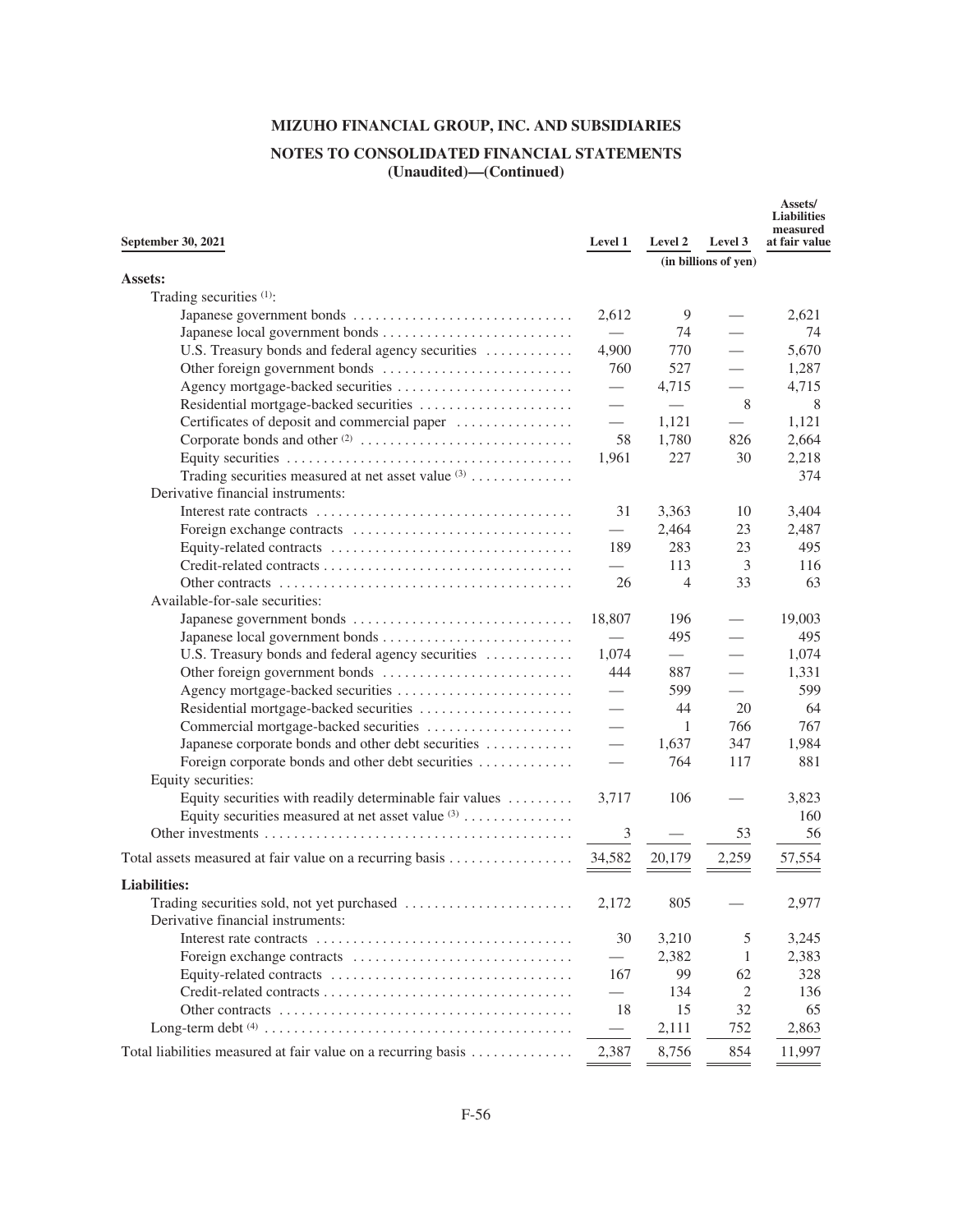#### Notes:

- (1) Trading securities include foreign currency denominated securities for which the MHFG Group elected the fair value option.
- (2) The amount includes CLO and convertible bonds, which are classified in Level 3.
- (3) In accordance with ASC 820, certain investments that are measured at fair value using the net asset value per share (or its equivalent) practical expedient have not been classified in the fair value hierarchy. The fair value amounts presented for these classes of assets are intended to permit the reconciliation of the fair value hierarchy to the amounts presented in the statements of financial position. The amounts of unfunded commitments related to these investments at March 31, 2021 and September 30, 2021 were ¥55 billion and ¥54 billion, respectively.
- (4) Amounts represent items for which the Group elected the fair value option or for which it applied the practicability exception.

#### *Items measured at fair value on a recurring basis using significant unobservable inputs (Level 3)*

The following table presents a reconciliation for all assets and liabilities measured at fair value on a recurring basis using significant unobservable inputs (Level 3) for the six months ended September 30, 2020 and 2021:

| <b>Six months ended</b><br>September 30, 2020       | <b>2020</b> | Gains<br>April 1, (losses) in (losses) in<br><b>Earnings</b> | Gains<br><b>OCI</b>  | into<br>Level 3 | <b>Transfers Transfers</b><br>out of | Level 3 Purchases Sales Issuances ments |       |     |                | Settle-September 30,<br>2020 | Change in<br>unrealized<br>gains<br>(losses)<br>still held (6) |
|-----------------------------------------------------|-------------|--------------------------------------------------------------|----------------------|-----------------|--------------------------------------|-----------------------------------------|-------|-----|----------------|------------------------------|----------------------------------------------------------------|
|                                                     |             |                                                              |                      |                 |                                      | (in billions of yen)                    |       |     |                |                              |                                                                |
| Assets:                                             |             |                                                              |                      |                 |                                      |                                         |       |     |                |                              |                                                                |
| Trading securities:                                 |             |                                                              |                      |                 |                                      |                                         |       |     |                |                              |                                                                |
| Residential mortgage-                               |             | (2)                                                          |                      |                 |                                      |                                         |       |     |                |                              |                                                                |
| backed securities                                   | 10          |                                                              |                      |                 |                                      |                                         |       |     | (1)            | 9                            |                                                                |
| Corporate bonds and<br>other $\dots\dots\dots\dots$ | 1,115       | 18(2)                                                        |                      |                 | (1)                                  | 189                                     | (113) |     | (123)          | 1,085                        | 18                                                             |
| Equity securities                                   | 30          | $(2)$ $(2)$                                                  |                      |                 |                                      | 2                                       |       |     |                | 30                           | (1)                                                            |
| Derivative financial                                |             |                                                              |                      |                 |                                      |                                         |       |     |                |                              |                                                                |
| instruments, net (1):                               |             |                                                              |                      |                 |                                      |                                         |       |     |                |                              |                                                                |
| Interest rate contracts                             | (5)         | $(3)$ <sup>(2)</sup>                                         |                      |                 |                                      |                                         |       |     | 5              | (3)                          | 1                                                              |
| Foreign exchange                                    |             |                                                              |                      |                 |                                      |                                         |       |     |                |                              |                                                                |
| contracts                                           | 16          | 4(2)                                                         |                      |                 |                                      |                                         |       |     | (1)            | 19                           | 5                                                              |
| Equity-related                                      |             |                                                              |                      |                 |                                      |                                         |       |     |                |                              |                                                                |
| contracts                                           | (17)        | 4(2)                                                         |                      |                 |                                      |                                         |       |     | $\mathfrak{2}$ | (11)                         | 3                                                              |
| Credit-related                                      |             |                                                              |                      |                 |                                      |                                         |       |     |                |                              |                                                                |
| contracts $\ldots$                                  | (2)         | 3(2)                                                         |                      | 1               | 1                                    |                                         |       |     | (2)            | 1                            | -1                                                             |
| Other contracts                                     | 1           | (2)                                                          |                      |                 |                                      |                                         |       |     |                | $\mathbf{1}$                 |                                                                |
| Available-for-sale securities:                      |             |                                                              |                      |                 |                                      |                                         |       |     |                |                              |                                                                |
| Residential mortgage-<br>backed securities          | 31          | (3)                                                          | (4)                  |                 |                                      |                                         |       |     |                | 27                           |                                                                |
| Commercial mortgage-                                |             |                                                              |                      |                 |                                      |                                         |       |     | (4)            |                              |                                                                |
| backed securities                                   | 615         | $- (3)$                                                      | 1(4)                 |                 |                                      | 78                                      | (51)  |     | (2)            | 641                          |                                                                |
| Japanese corporate                                  |             |                                                              |                      |                 |                                      |                                         |       |     |                |                              |                                                                |
| bonds and other debt                                |             |                                                              |                      |                 |                                      |                                         |       |     |                |                              |                                                                |
| securities                                          | 157         | $(7)$ <sup>(3)</sup>                                         | 8(4)                 |                 |                                      | 344                                     |       |     | (11)           | 491                          |                                                                |
| Foreign corporate bonds                             |             |                                                              |                      |                 |                                      |                                         |       |     |                |                              |                                                                |
| and other debt                                      |             |                                                              |                      |                 |                                      |                                         |       |     |                |                              |                                                                |
| securities                                          | 174         | 1(3)                                                         | 8(4)                 |                 |                                      | 31                                      |       |     | (36)           | 178                          |                                                                |
| Other investments                                   | 39          | $(1)$ (3)                                                    |                      |                 |                                      | 38                                      | (1)   |     | (19)           | 56                           | (1)                                                            |
| <b>Liabilities:</b>                                 |             |                                                              |                      |                 |                                      |                                         |       |     |                |                              |                                                                |
| Trading securities sold, not                        |             |                                                              |                      |                 |                                      |                                         |       |     |                |                              |                                                                |
| yet purchased                                       |             | $-$ (2)                                                      |                      |                 |                                      |                                         | 20    |     |                | 20                           |                                                                |
| Long-term debt                                      | 621         | $(37)^{(5)}$                                                 | $(8)$ <sup>(4)</sup> | 19              | (35)                                 |                                         |       | 108 | (120)          | 638                          | (27)                                                           |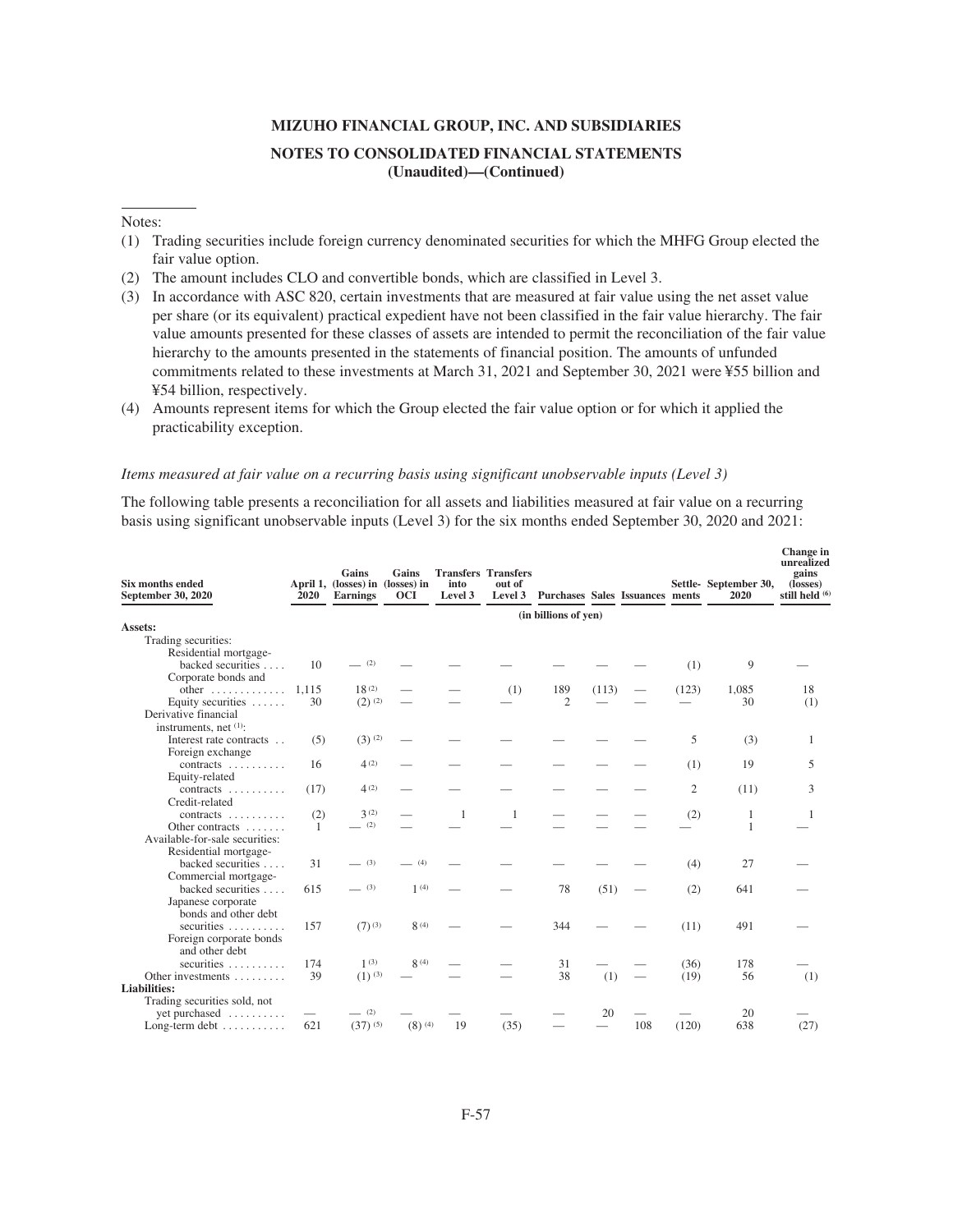### **NOTES TO CONSOLIDATED FINANCIAL STATEMENTS (Unaudited)—(Continued)**

| Six months ended<br>September 30, 2021            | 2021  | Gains<br>April 1, (losses) in (losses) in<br><b>Earnings</b> | Gains<br><b>OCI</b> | into<br>Level 3 | <b>Transfers Transfers</b><br>out of | Level 3 Purchases Sales Issuances ments |       |     |                | Settle-September 30,<br>2021 | Change in<br>unrealized<br>gains<br>(losses)<br>still held (6) |
|---------------------------------------------------|-------|--------------------------------------------------------------|---------------------|-----------------|--------------------------------------|-----------------------------------------|-------|-----|----------------|------------------------------|----------------------------------------------------------------|
|                                                   |       |                                                              |                     |                 |                                      | (in billions of yen)                    |       |     |                |                              |                                                                |
| Assets:                                           |       |                                                              |                     |                 |                                      |                                         |       |     |                |                              |                                                                |
| Trading securities:<br>Residential mortgage-      |       |                                                              |                     |                 |                                      |                                         |       |     |                |                              |                                                                |
| backed securities                                 | 9     | (2)                                                          |                     |                 |                                      |                                         |       |     | (1)            | 8                            |                                                                |
| Corporate bonds and                               |       |                                                              |                     |                 |                                      |                                         |       |     |                |                              |                                                                |
| other $\dots\dots\dots\dots$                      | 1.033 | 4(2)                                                         |                     |                 | (1)                                  | 232                                     | (144) |     | (298)          | 826                          | 5                                                              |
| Equity securities $\dots$ .                       | 29    | 1(2)                                                         |                     |                 |                                      |                                         |       |     |                | 30                           | $\mathbf{1}$                                                   |
| Derivative financial                              |       |                                                              |                     |                 |                                      |                                         |       |     |                |                              |                                                                |
| instruments, net (1):                             |       |                                                              |                     |                 |                                      |                                         |       |     |                |                              |                                                                |
| Interest rate contracts                           | 8     | $(5)$ (2)                                                    |                     |                 |                                      |                                         |       |     | $\overline{c}$ | 5                            | (5)                                                            |
| Foreign exchange                                  |       |                                                              |                     |                 |                                      |                                         |       |     |                |                              |                                                                |
| contracts $\ldots$                                | 23    | $(1)^{(2)}$                                                  |                     |                 |                                      |                                         |       |     |                | 22                           | (2)                                                            |
| Equity-related                                    |       |                                                              |                     |                 |                                      |                                         |       |     |                |                              |                                                                |
| contracts                                         | (21)  | $(14)$ <sup>(2)</sup>                                        |                     |                 |                                      |                                         |       |     | (4)            | (39)                         | (22)                                                           |
| Credit-related                                    |       |                                                              |                     |                 |                                      |                                         |       |     |                |                              |                                                                |
| contracts                                         | 2     | $(1)^{(2)}$                                                  |                     | (1)             |                                      |                                         |       |     | 1              | 1                            | $\mathbf{1}$                                                   |
| Other contracts<br>Available-for-sale securities: |       | 1(2)                                                         |                     |                 |                                      |                                         |       |     |                | 1                            |                                                                |
| Residential mortgage-                             |       |                                                              |                     |                 |                                      |                                         |       |     |                |                              |                                                                |
| backed securities                                 | 23    | (3)                                                          | (4)                 |                 |                                      |                                         |       |     | (3)            | 20                           |                                                                |
| Commercial mortgage-                              |       |                                                              |                     |                 |                                      |                                         |       |     |                |                              |                                                                |
| backed securities                                 | 716   | (3)                                                          | $-$ (4)             |                 |                                      | 63                                      | (6)   |     | (7)            | 766                          |                                                                |
| Japanese corporate                                |       |                                                              |                     |                 |                                      |                                         |       |     |                |                              |                                                                |
| bonds and other debt                              |       |                                                              |                     |                 |                                      |                                         |       |     |                |                              |                                                                |
| securities                                        | 365   | 2(3)                                                         | (4)                 |                 |                                      | 8                                       |       |     | (28)           | 347                          | $\overline{c}$                                                 |
| Foreign corporate bonds                           |       |                                                              |                     |                 |                                      |                                         |       |     |                |                              |                                                                |
| and other debt                                    |       |                                                              |                     |                 |                                      |                                         |       |     |                |                              |                                                                |
| securities                                        | 132   | $- (3)$                                                      | $(3)^{(4)}$         |                 |                                      | 19                                      |       |     | (31)           | 117                          |                                                                |
| Other investments                                 | 53    | $(1)^{(3)}$                                                  |                     |                 |                                      | 34                                      | (1)   |     | (32)           | 53                           | (2)                                                            |
| <b>Liabilities:</b>                               |       |                                                              |                     |                 |                                      |                                         |       |     |                |                              |                                                                |
| Trading securities sold, not                      |       |                                                              |                     |                 |                                      |                                         |       |     |                |                              |                                                                |
| yet purchased                                     |       | (2)<br>6(5)                                                  |                     |                 |                                      | (1)                                     | 1     |     |                |                              | 9                                                              |
| Long-term debt                                    | 713   |                                                              | $(5)^{(4)}$         | 1               | (1)                                  |                                         |       | 256 | (216)          | 752                          |                                                                |
|                                                   |       |                                                              |                     |                 |                                      |                                         |       |     |                |                              |                                                                |

Notes:

(1) Total Level 3 derivative exposures have been netted on the table for presentation purposes only.

(2) Gains (losses) in Earnings are reported in Trading account gains (losses)-net, Foreign exchange gains (losses)-net or Other noninterest income (expenses).

(3) Gains (losses) in Earnings are reported in Investment gains (losses)-net.

(4) Gains (losses) in OCI are reported in Other comprehensive income (loss).

(5) Gains (losses) in Earnings are reported in Other noninterest income (expenses).

(6) Amounts represent total gains or losses recognized in earnings and OCI during the period. These gains or losses were attributable to the change in fair value relating to assets and liabilities classified as Level 3 that were still held at September 30, 2020 and 2021. The amounts of unrealized gains (losses) in OCI are related to Available-for-sale securities and Long-term debt, which were ¥7 billion and ¥(8) billion, respectively, at September 30, 2020, and ¥nil billion and ¥(5) billion, respectively, at September 30, 2021.

#### *Transfers between levels*

During the six months ended September 30, 2020, the transfers into Level 3 included ¥1 billion of net Derivative assets and ¥19 billion of Long-term debt. Transfers into Level 3 for net Derivative assets were primarily due to changes in the observability of the inputs used to measure fair value of certain credit-related derivatives. Transfers into Level 3 for Long-term debt were primarily due to changes in the observability of the default rate when valuing certain structured notes. During the six months ended September 30, 2020, the transfers out of Level 3 included ¥1 billion of Trading securities, ¥1 billion of net Derivative liabilities and ¥35 billion of Longterm debt. Transfers out of Level 3 for Trading securities were primarily due to increased price transparency for certain Japanese corporate bonds. Transfers out of Level 3 for net Derivative liabilities were primarily due to changes in the observability of the inputs used to measure fair value of certain credit-related derivatives.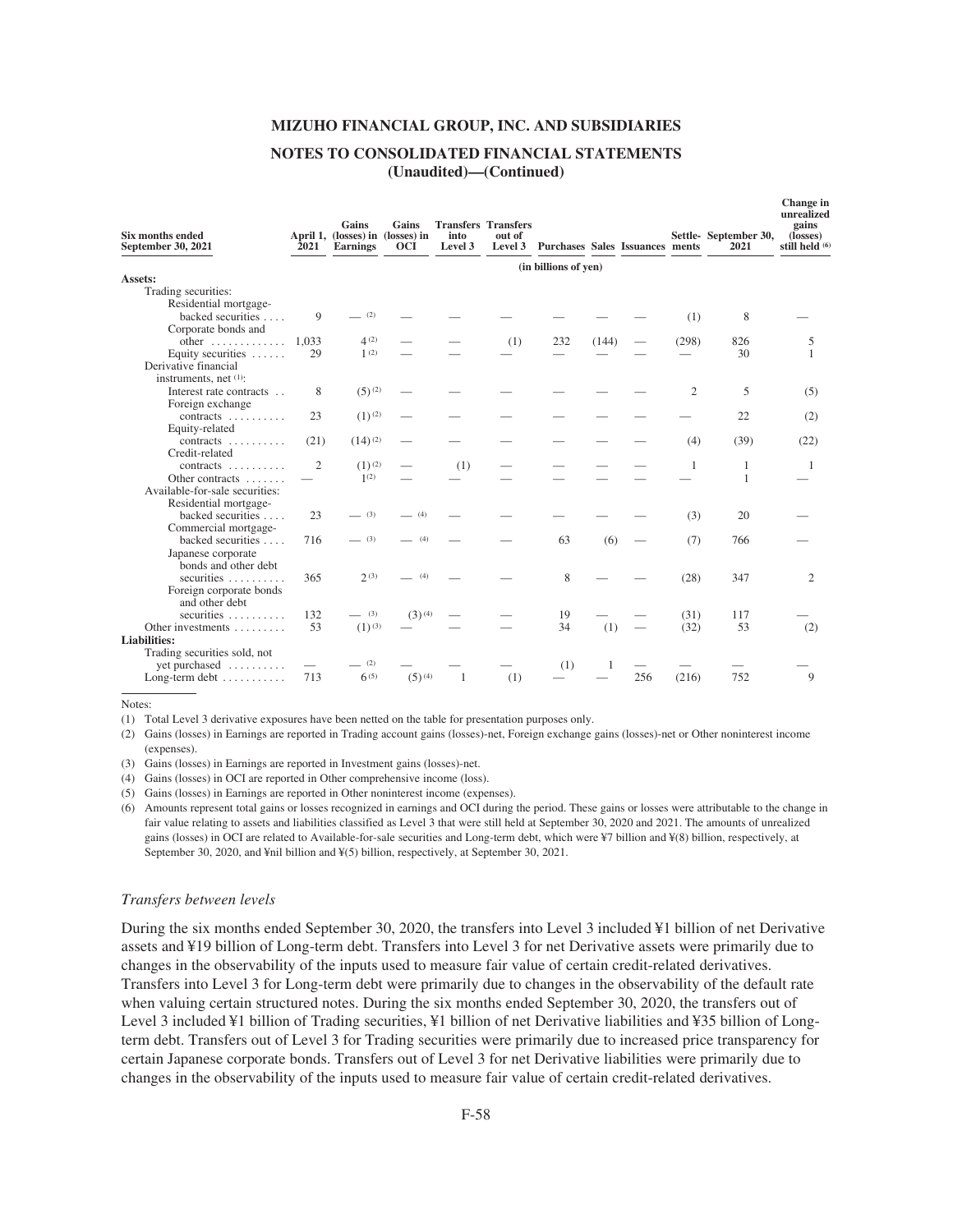Transfers out of Level 3 for Long-term debt were primarily due to changes in the observability of the default rate when valuing certain structured notes.

During the six months ended September 30, 2021, the transfers into Level 3 included ¥1 billion of net Derivative liabilities and ¥1 billion of Long-term debt. Transfers into Level 3 for net Derivative liabilities were primarily due to changes in the observability of the inputs used to measure fair value of certain credit-related derivatives. Transfers into Level 3 for Long-term debt were primarily due to changes in the observability of the default rate when valuing certain structured notes. During the six months ended September 30, 2021, the transfers out of Level 3 included ¥1 billion of Trading securities and ¥1 billion of Long-term debt. Transfers out of Level 3 for Trading securities were primarily due to increased price transparency for certain foreign bonds. Transfers out of Level 3 for Long-term debt were primarily due to changes in the observability of the default rate when valuing certain structured notes.

#### *Quantitative information about Level 3 fair value measurements*

The following table presents information about significant unobservable inputs related to the MHFG Group's material classes of Level 3 assets and liabilities at March 31, 2021 and September 30, 2021:

| <b>Products/Instruments</b>                                                                           | <b>Fair value</b>        | Principal valuation technique                                 | <b>Unobservable inputs</b>                                                                                                                            | <b>Range of input values</b>                                                                     | Average <sup>(5)</sup>                   |
|-------------------------------------------------------------------------------------------------------|--------------------------|---------------------------------------------------------------|-------------------------------------------------------------------------------------------------------------------------------------------------------|--------------------------------------------------------------------------------------------------|------------------------------------------|
|                                                                                                       |                          | (in billions of yen, except for percentages and basis points) |                                                                                                                                                       |                                                                                                  |                                          |
| Trading securities and<br>Available-for-sale securities:<br>Residential mortgage-backed<br>securities | 32                       | Discounted cash flow<br>Price-based                           | Prepayment rate<br>Default rate<br>Recovery rate<br>Discount margin                                                                                   | $2\% - 17\%$<br>$0\% - 1\%$<br>$100\% - 100\%$<br>28bps - 170bps                                 | 7%<br>$0\%$<br>100%<br>51bps             |
| Commercial mortgage-backed<br>securities                                                              | 716                      | Discounted cash flow<br>Price-based                           | Discount margin                                                                                                                                       | $5bps - 210bps$                                                                                  | 22bps                                    |
| Corporate bonds and other debt<br>securities                                                          | 1,530                    | Discounted cash flow<br>Price-based                           | Prepayment rate (1)<br>Default rate $(1)$<br>Recovery rate (1)<br>Discount margin $(1)$<br>Discount margin <sup>(2)</sup>                             | $10\% - 18\%$<br>$1\% - 24\%$<br>$10\% - 68\%$<br>45bps - 143bps<br>$4bps - 507bps$              | 18%<br>2%<br>66%<br>115bps<br>284bps     |
| Derivative financial instruments,<br>net:                                                             |                          |                                                               |                                                                                                                                                       |                                                                                                  |                                          |
| Interest rate contracts                                                                               | 8                        | Internal valuation model <sup>(3)</sup>                       | $IR - IR$ correlation                                                                                                                                 | $35\% - 100\%$                                                                                   | 76%                                      |
| Foreign exchange contracts                                                                            | 23                       | Internal valuation model <sup>(3)</sup>                       | $FX - IR$ correlation<br>$FX - FX$ correlation                                                                                                        | $23\% - 50\%$<br>$43\% - 65\%$                                                                   | 30%<br>54%                               |
| Equity-related contracts                                                                              | (21)                     | Internal valuation model <sup>(3)</sup>                       | Equity $-$ IR correlation<br>Equity correlation<br>Equity volatility                                                                                  | $25\% - 25\%$<br>$0\% - 100\%$<br>$8\% - 71\%$                                                   | 25%<br>88%<br>41%                        |
| Credit-related contracts                                                                              | $\overline{2}$           | Internal valuation model <sup>(3)</sup>                       | Default rate<br>Credit correlation                                                                                                                    | $0\% - 5\%$<br>$40\% - 100\%$                                                                    | $1\%$<br>66%                             |
| Other contracts                                                                                       | $\overline{\phantom{0}}$ | Internal valuation model <sup>(3)</sup>                       | Commodity volatility                                                                                                                                  | $0\% - 63\%$                                                                                     | 33%                                      |
| Long-term debt                                                                                        | 713                      | Internal valuation model <sup>(3)</sup>                       | $IR - IR$ correlation<br>$FX - IR$ correlation<br>$FX - FX$ correlation<br>Equity $-$ IR correlation<br>Equity – FX correlation<br>Equity correlation | 49% - 100%<br>$23\% - 50\%$<br>$43\% - 65\%$<br>$25\% - 25\%$<br>$-33\% - 50\%$<br>$0\% - 100\%$ | 78%<br>36%<br>54%<br>25%<br>$0\%$<br>88% |

#### **March 31, 2021**

Equity volatility Default rate Credit correlation

8% - 71%  $0\%$  - 5%  $17\%$  -  $100\%$ 

29% 1% 68%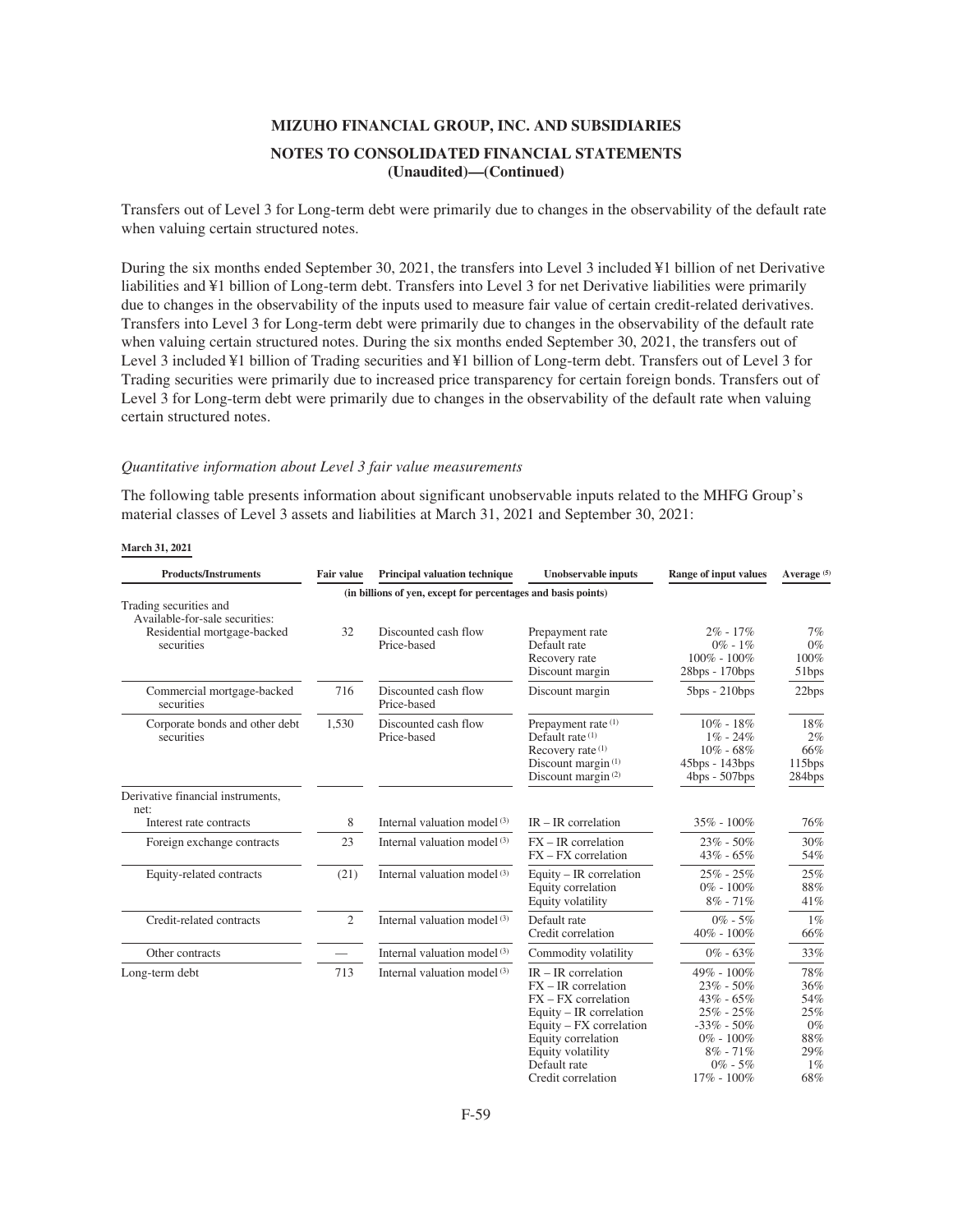## **NOTES TO CONSOLIDATED FINANCIAL STATEMENTS (Unaudited)—(Continued)**

#### **September 30, 2021**

| <b>Products/Instruments</b>                                                                           | <b>Fair value</b> | <b>Principal valuation technique</b>                          | <b>Unobservable inputs</b>                                                                                                                                                                                       | <b>Range of input values</b>                                                                                                               | Average <sup>(5)</sup>                                          |
|-------------------------------------------------------------------------------------------------------|-------------------|---------------------------------------------------------------|------------------------------------------------------------------------------------------------------------------------------------------------------------------------------------------------------------------|--------------------------------------------------------------------------------------------------------------------------------------------|-----------------------------------------------------------------|
|                                                                                                       |                   | (in billions of yen, except for percentages and basis points) |                                                                                                                                                                                                                  |                                                                                                                                            |                                                                 |
| Trading securities and<br>Available-for-sale securities:<br>Residential mortgage-backed<br>securities | 28                | Discounted cash flow<br>Price-based                           | Prepayment rate<br>Default rate<br>Recovery rate<br>Discount margin                                                                                                                                              | $1\% - 17\%$<br>$0\% - 1\%$<br>$100\% - 100\%$<br>28bps - 170bps                                                                           | 6%<br>$0\%$<br>100%<br>50bps                                    |
| Commercial mortgage-backed<br>securities                                                              | 766               | Discounted cash flow<br>Price-based                           | Discount margin                                                                                                                                                                                                  | $6bps - 726bps$                                                                                                                            | 23bps                                                           |
| Corporate bonds and other debt<br>securities                                                          | 1,290             | Discounted cash flow<br>Price-based                           | Prepayment rate (1)<br>Default rate (1)<br>Recovery rate (1)<br>Discount margin <sup>(1)</sup><br>Discount margin <sup>(2)</sup>                                                                                 | $22\% - 24\%$<br>$0\%$ - 30 $\%$<br>$10\% - 68\%$<br>25bps - 143bps<br>$4bps - 502bps$                                                     | 24%<br>2%<br>65%<br>109bps<br>387bps                            |
| Derivative financial instruments,<br>net:                                                             |                   |                                                               |                                                                                                                                                                                                                  |                                                                                                                                            |                                                                 |
| Interest rate contracts                                                                               | 5                 | Internal valuation model <sup>(3)</sup>                       | $IR - IR$ correlation                                                                                                                                                                                            | $23\% - 100\%$                                                                                                                             | 75%                                                             |
| Foreign exchange contracts                                                                            | 22                | Internal valuation model <sup>(3)</sup>                       | $FX - IR$ correlation<br>$FX - FX$ correlation                                                                                                                                                                   | $24\% - 51\%$<br>$41\% - 65\%$                                                                                                             | 31%<br>53%                                                      |
| Equity-related contracts                                                                              | (39)              | Internal valuation model <sup>(3)</sup>                       | Equity $-$ IR correlation<br>Equity correlation<br>Equity volatility                                                                                                                                             | $25\% - 25\%$<br>$7\% - 100\%$<br>$7\% - 101\%$                                                                                            | 25%<br>89%<br>45%                                               |
| Credit-related contracts                                                                              | 1                 | Internal valuation model <sup>(3)</sup>                       | Default rate<br>Credit correlation                                                                                                                                                                               | $0\% - 5\%$<br>$41\% - 100\%$                                                                                                              | $1\%$<br>67%                                                    |
| Other contracts                                                                                       | 1                 | Internal valuation model $(3)$                                | Commodity volatility                                                                                                                                                                                             | $0\% - 41\%$                                                                                                                               | 33%                                                             |
| Long-term debt                                                                                        | 752               | Internal valuation model <sup>(3)</sup>                       | $IR - IR$ correlation<br>$FX - IR$ correlation<br>$FX - FX$ correlation<br>Equity $-$ IR correlation<br>Equity – FX correlation<br>Equity correlation<br>Equity volatility<br>Default rate<br>Credit correlation | 23% - 100%<br>$24\% - 51\%$<br>$41\% - 65\%$<br>$25\% - 25\%$<br>$-18\% - 93\%$<br>$7\% - 100\%$<br>7% - 101%<br>$0\% - 6\%$<br>17% - 100% | 75%<br>39%<br>53%<br>25%<br>$0\%$<br>89%<br>31%<br>$1\%$<br>67% |

Notes:

(1) These inputs are mainly used for determining the fair values of securitization products such as CDO, CLO and ABS, other than RMBS and CMBS.

(2) This input is mainly used for determining the fair values of Japanese corporate bonds and foreign corporate bonds.

(3) Internal valuation model includes discounted cash flow models and the Black-Scholes option pricing model.

(4) This input represents the counterparty default rate derived from the MHFG Group's own internal credit analyses.

(5) Averages are calculated by weighting each input by the relative fair value of the respective financial instruments except for derivative related inputs where medians are used.

 $IR = Interest rate$ 

FX = Foreign exchange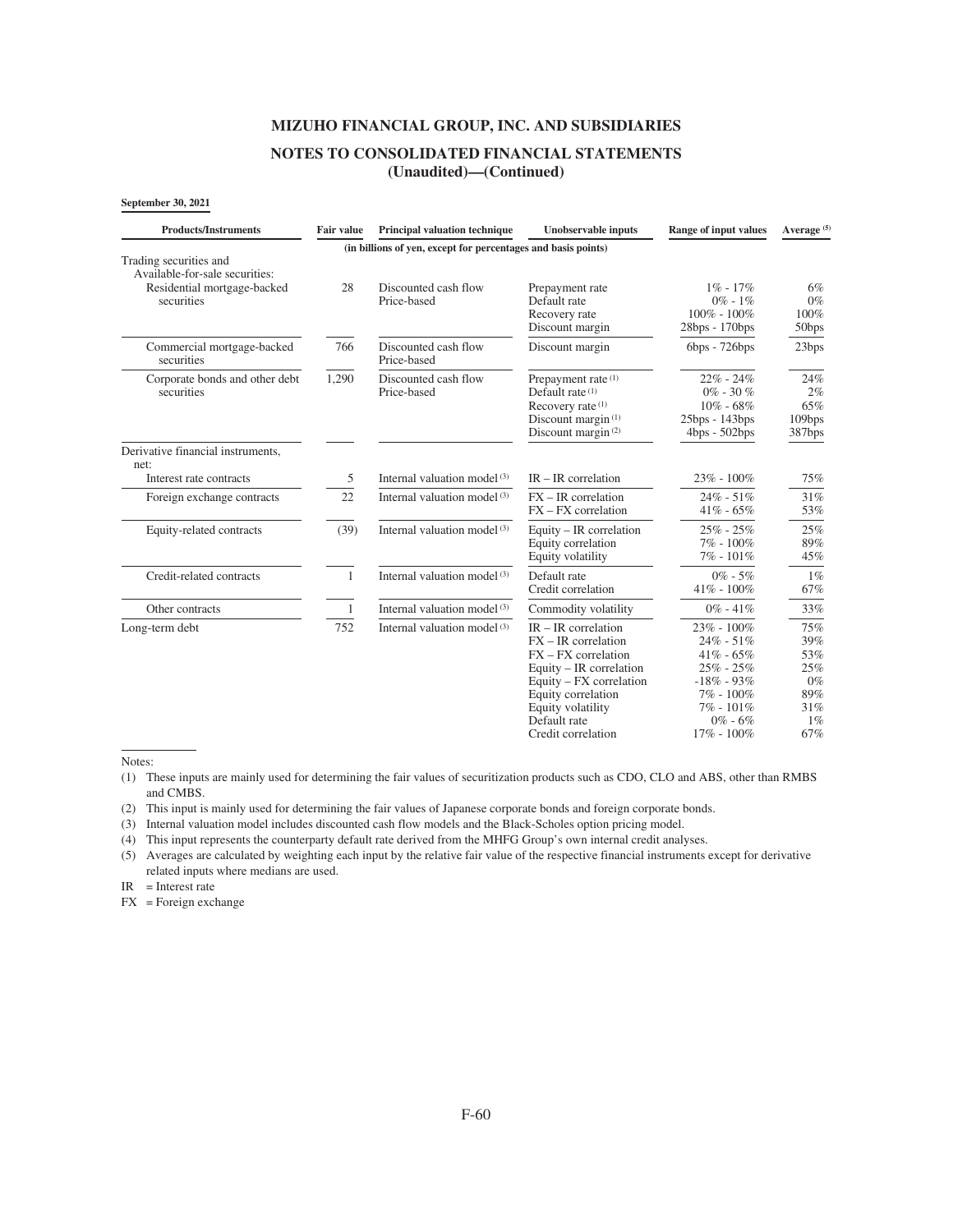## *Uncertainty of fair value measurements relating to unobservable inputs and interrelationships among unobservable inputs*

The following is a description of the uncertainty of the fair value measurements from the use of significant unobservable inputs and a description of interrelationships of the significant unobservable inputs used to measure the fair values of Level 3 assets and liabilities.

## (1) Prepayment rate

The prepayment rate is the estimated rate at which voluntary unscheduled repayments of the principal of the underlying assets are expected to occur. The movement of the prepayment rate is generally negatively correlated with borrower delinquency. A change in prepayment rate would impact the valuation of the fair values of financial instruments either positively or negatively, depending on the structure of financial instruments.

## (2) Default rate

The default rate is an estimate of the likelihood of not collecting contractual payments. An increase in the default rate would generally be accompanied by a decrease in the recovery rate and an increase in the discount margin. It would also generally impact the valuation of the fair values of financial instruments negatively.

## (3) Recovery rate

The recovery rate is an estimate of the percentage of contractual payments that would be collected in the event of a default. An increase in recovery rate would generally be accompanied by a decrease in the default rate. It would also generally impact the valuation of the fair values of financial instruments positively.

## (4) Discount margin

The discount margin is the portion of the interest rate over a benchmark market interest rate such as Tokyo Interbank Offered Rate ("TIBOR") or swap rates. It primarily consists of a risk premium component which is the amount of compensation that market participants require due to the uncertainty inherent in the financial instruments' cash flows resulting from credit risk. An increase in discount margin would generally impact the valuation of the fair values of financial instruments negatively.

## (5) Correlation

Correlation is the likelihood of the movement of one input relative to another based on an established relationship. The change in correlation would impact the valuation of derivatives either positively or negatively, depending on the nature of the underlying assets.

# (6) Volatility

Volatility is a measure of the expected change in variables over a fixed period of time. Some financial instruments benefit from an increase in volatility and others benefit from a decrease in volatility. Generally, for a long position in an option, an increase in volatility would result in an increase in the fair values of financial instruments.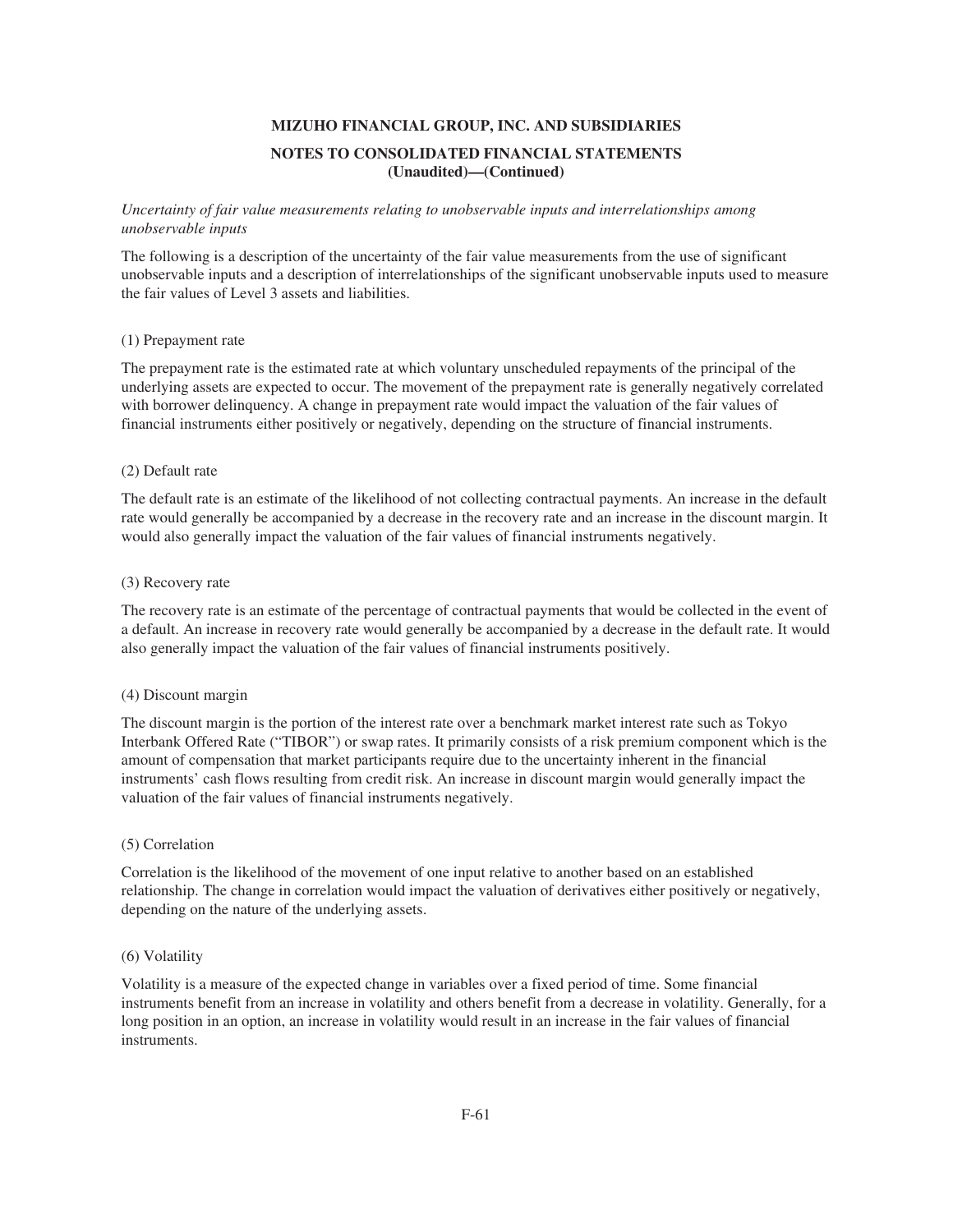### *Items measured at fair value on a nonrecurring basis*

Certain assets and liabilities are measured at fair value on a nonrecurring basis. These assets and liabilities primarily include items that are measured at the lower of cost or fair value, and items that were initially measured at cost and have been written down to fair value as a result of impairment. The following table shows the fair value hierarchy for these items as of March 31, 2021 and September 30, 2021:

| March 31, 2021                                                             |    |   | Total Level 1 Level 2 Level 3 |                      | Aggregate cost |
|----------------------------------------------------------------------------|----|---|-------------------------------|----------------------|----------------|
|                                                                            |    |   |                               | (in billions of yen) |                |
| Assets:                                                                    |    |   |                               |                      |                |
| Loans                                                                      | 85 |   |                               | 82                   | 167            |
|                                                                            | 22 |   | 21                            |                      | 23             |
| Equity securities (without readily determinable fair values)               | 3  |   |                               | 3                    |                |
|                                                                            |    |   |                               |                      | 7              |
|                                                                            |    |   |                               | 24                   | 34             |
| Total assets measured at fair value on a nonrecurring basis  134           |    |   | 24                            | 110                  | 235            |
| September 30, 2021                                                         |    |   | Total Level 1 Level 2 Level 3 |                      | Aggregate cost |
|                                                                            |    |   |                               | (in billions of yen) |                |
| Assets:                                                                    |    |   |                               |                      |                |
|                                                                            | 57 |   |                               | 57                   | 102            |
|                                                                            | 21 |   | 11                            | 10                   | 22             |
| Equity securities (without readily determinable fair values) $\dots \dots$ | 24 |   | 16                            | 8                    | 10             |
|                                                                            | 3  | 3 |                               |                      |                |
|                                                                            |    |   |                               |                      |                |

Note: The fair values may not be current as of the dates indicated, but rather as of the date the fair value change occurred. Accordingly, the carrying values may not equal current fair value.

Loans in the table above became nonaccrual and are measured based upon the observable market price of the loan, which is classified as Level 2, or the fair value of the underlying collateral, which is classified as Level 3.

Loans held-for-sale in the table above are accounted for at the lower of cost or fair value at the end of the period. The items for which fair values are determined by using actual or contractually determined selling price data are classified as Level 2. Due to the lack of current observable market information, the determination of the fair values for items other than the aforementioned requires significant adjustment based upon management judgment and estimation, which results in such items being classified in Level 3 of the hierarchy.

Equity securities (without readily determinable fair values) in the table above consist of non-marketable equity securities which are measured at fair value on a nonrecurring basis, using the measurement alternative for non-marketable equity securities. These equity securities are on a nonrecurring basis either (1) written down to fair value as a result of impairment or (2) adjusted upward or downward to fair value as a result of transactions observed for the identical or similar securities of the same issuer. The fair values of the impaired non-marketable equity securities are determined primarily by using a liquidation value technique. As significant management judgment or estimation is required in the determination of the fair values of non-marketable equity securities, they are classified as Level 3. The fair values of non-marketable equity securities adjusted based on observed transaction prices are mainly classified as Level 2.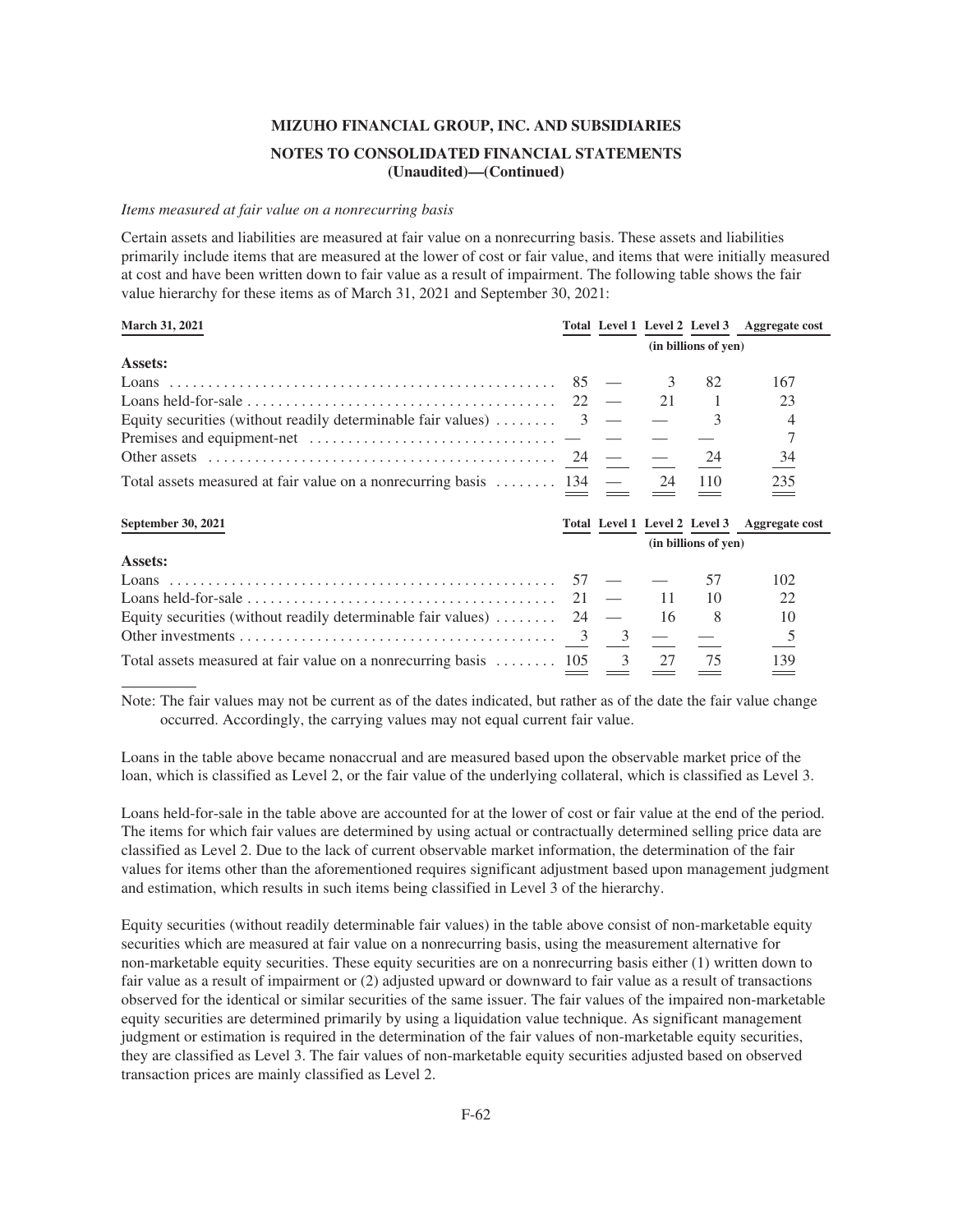Other investments in the table above include certain equity method investments which have been impaired and written down to fair value. The fair values of the impaired marketable equity method investments are determined by their quoted market prices. As the securities are traded on an active exchange market, they are classified as Level 1. There were no other investments measured at fair value on a nonrecurring basis as of March 31, 2021.

Premises and equipment—net and Other assets in the table above have been impaired and written down to fair value. There were no premises and equipment—net and other assets measured at fair value on a nonrecurring basis as of September 30, 2021.

### *Fair value option*

The MHFG Group elected the fair value option for certain eligible financial instruments described below.

### *Foreign currency denominated debt securities*

The MHFG Group elected the fair value option for foreign currency denominated debt securities to mitigate the volatility in earnings due to the difference in the recognition of foreign exchange risk between foreign currency denominated debt securities and financial liabilities. Following the election of the fair value option, these debt securities are reported as trading securities in Trading account assets.

### *Certain hybrid financial instruments*

The MHFG Group issues structured notes as part of its client-driven activities. Structured notes are debt instruments that contain embedded derivatives. The Group elected the fair value option for certain structured notes to mitigate accounting mismatches and to achieve operational simplifications. Fair value option has only been elected for part of the portfolio as the Group would not achieve operational simplifications. In addition, the Group measures certain notes that contain embedded derivatives at fair value under the practicability exception. These notes continue to be reported in Long-term debt and interest on these notes continues to be reported in Interest expense on long-term debt based on the contractual rates. Only an immaterial amount included in Longterm debt in the statement of financial position is not eligible for fair value option. The differences between the aggregate fair value of these notes and the aggregate unpaid principal balance of such instruments were ¥14 billion and ¥11 billion at March 31, 2021 and September 30, 2021, respectively. The net unrealized gains (losses) resulting from changes in fair values of these notes recorded in Other noninterest income (expenses) were of ¥17 billion and ¥(30) billion for the six months ended September 30, 2020 and 2021, respectively. Changes in fair value resulting from changes in instrument-specific credit risk were estimated by incorporating the Company's current credit spreads observable in the bond market.

#### *Fair value of financial instruments*

ASC 825, "Financial Instruments" ("ASC 825"), requires the disclosure of the estimated fair value of financial instruments. The fair value of financial instruments is the amount that would be exchanged between willing parties, other than in a forced sale or liquidation. Quoted market prices, if available, are best utilized as estimates of the fair values of financial instruments. However, since no quoted market prices are available for certain financial instruments, fair values for such financial instruments have been estimated based on management's assumptions, discounted cash flow models or other valuation techniques. Such estimation methods are described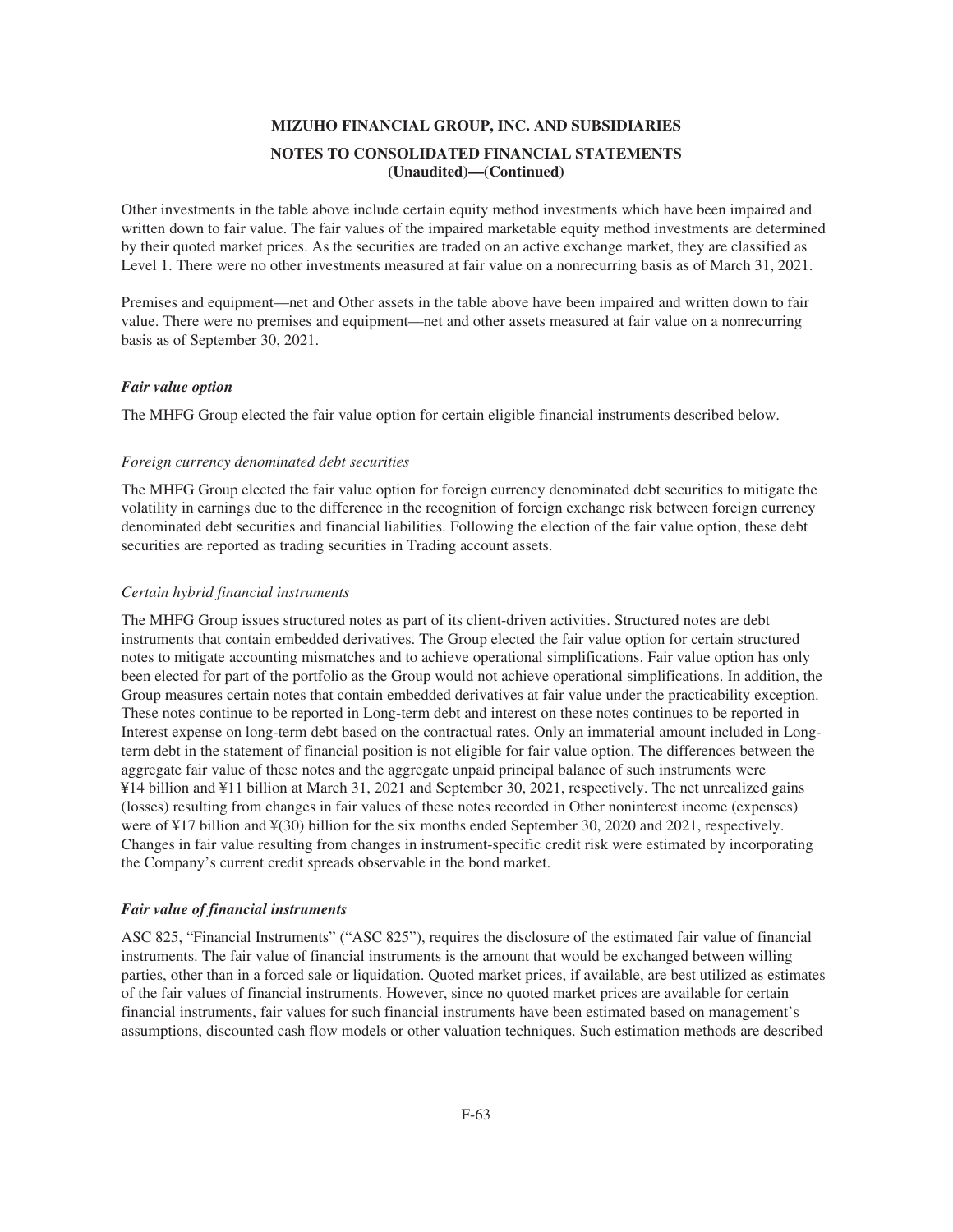in more detail below. These estimates could be significantly affected by different sets of assumptions. There are certain limitations to management's best judgment in estimating fair values of financial instruments and inherent subjectivity involved in estimation methodologies and assumptions used to estimate fair value. Accordingly, the net realizable or liquidation values could be materially different from the estimates presented below.

The following is a description of the valuation methodologies used for estimating the fair value of financial assets and liabilities not carried at fair value on the MHFG Group's consolidated balance sheets.

## *Cash and due from banks, interest-bearing deposits in other banks, call loans and funds sold, and receivables under resale agreements and securities borrowing transactions*

The carrying value of short-term financial assets, such as cash and due from banks, interest-bearing deposits in other banks, call loans and funds sold, and receivables under resale agreements and securities borrowing transactions approximates the fair value of these assets since they generally involve limited losses from credit risk or have short-term maturities with interest rates that approximate market rates.

### *Investments*

The fair value of held-to-maturity securities is determined primarily by using the same procedures and techniques described for trading securities and available-for-sale securities aforementioned in this Note. The fair value of non-marketable equity securities is not readily determinable, nor practicable to estimate, due to the lack of available information. Their carrying amounts of ¥186 billion and ¥209 billion at March 31, 2021 and September 30, 2021, respectively, were not included in the disclosure.

### *Loans*

Loans have been fair valued based on the type of loan, credit quality, prepayment assumptions and remaining maturity. The fair value of loans is determined based on discounted cash flows using interest rates approximating the MHFG Group's current rates for similar loans. The fair value of collateral dependent nonaccrual loans is determined based on the fair value of the underlying collateral.

### *Other financial assets*

The carrying value of other financial assets, which primarily consist of accounts receivable from brokers, dealers, and customers for securities transactions, accrued income and collateral provided for derivative transactions, approximates the fair value of these assets since they generally involve limited losses from credit risk or have short-term maturities with interest rates that approximate market rates. The majority of other financial assets is classified as Level 2, and included in the table in Note 6 "Other assets and liabilities."

## *Noninterest-bearing deposits, call money and funds purchased, and payables under repurchase agreements and securities lending transactions*

The carrying value of short-term financial liabilities, such as noninterest-bearing deposits, call money and funds purchased, and payables under repurchase agreements and securities lending transactions approximates the fair value of these liabilities since they generally have short-term maturities with interest rates that approximate market rates.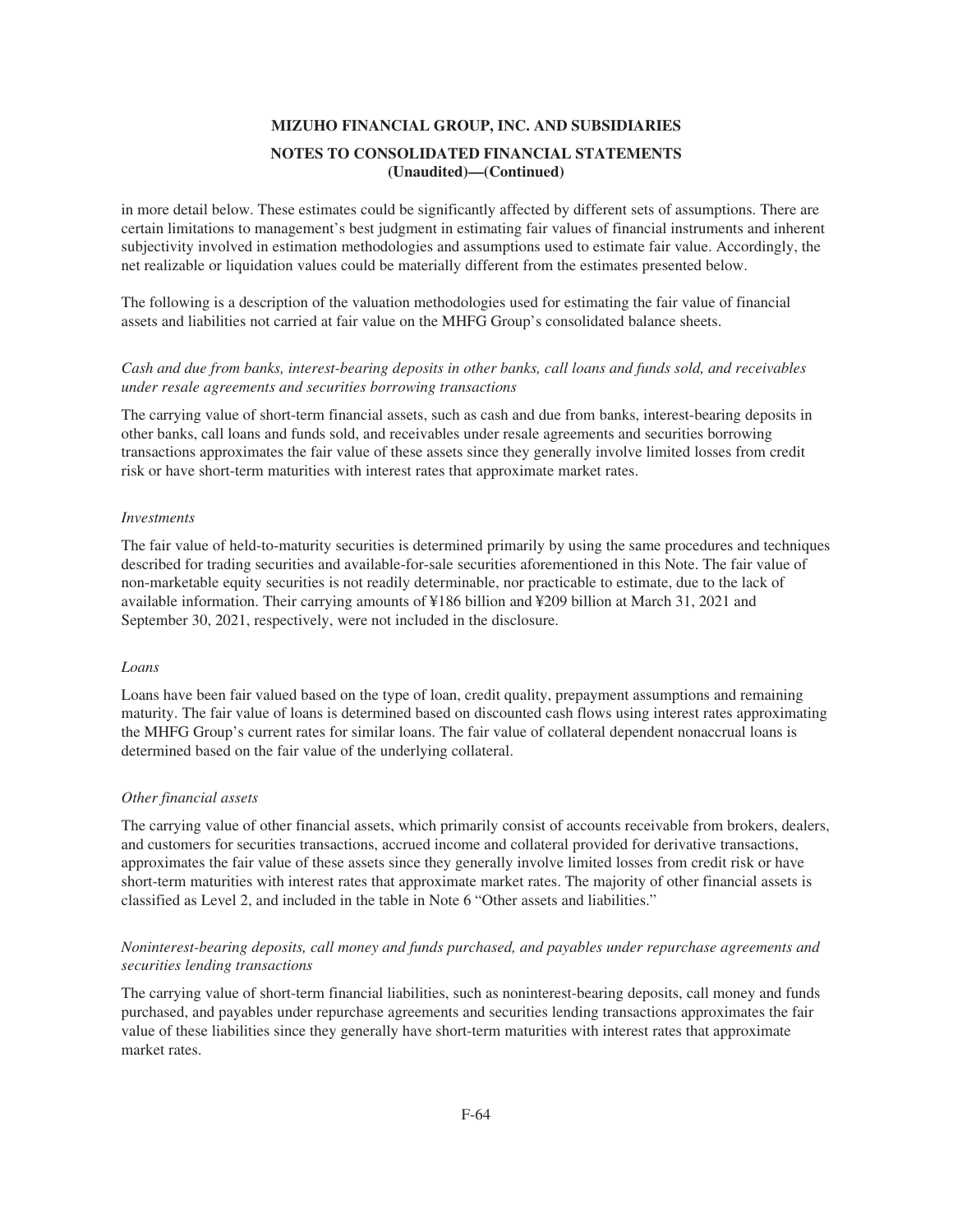### *Interest-bearing deposits*

The carrying value of demand deposits approximates the fair value since it represents the amount payable on demand at the balance sheet date. The fair value of time deposits and certificates of deposit is primarily estimated based on discounted cash flow analysis using current interest rates for instruments with similar maturities. The carrying value of short-term certificates of deposit approximates the fair value.

### *Due to trust accounts*

The carrying value of due to trust accounts approximates the fair value since they generally have short-term maturities with interest rates that approximate market rates.

### *Other short-term borrowings*

The carrying value of the majority of other short-term borrowings approximates the fair value since they generally have short-term maturities with interest rates that approximate market rates. The fair value of certain borrowings is estimated based on discounted cash flow analysis using interest rates approximating the MHFG Group's incremental borrowing rates for instruments with similar maturities.

### *Long-term debt*

Long-term debt is fair valued using quoted market prices, if available. Otherwise, the fair value of long-term debt is estimated based on discounted cash flow analysis using interest rates approximating the MHFG Group's incremental borrowing rates for instruments with similar maturities.

## *Other financial liabilities*

The carrying value of other financial liabilities, which primarily consist of accounts payable to brokers, dealers, and customers for securities transactions, accrued expenses and collateral accepted for derivative transactions, approximates the fair value since they generally have short-term maturities with interest rates that approximate market rates. The majority of other financial liabilities is classified as Level 2, and included in the table in Note 6 "Other assets and liabilities."

The fair value of certain off-balance-sheet financial instruments, such as commitments to extend credit and commercial letters of credit, was not considered material to the consolidated balance sheets at March 31, 2021 and September 30, 2021.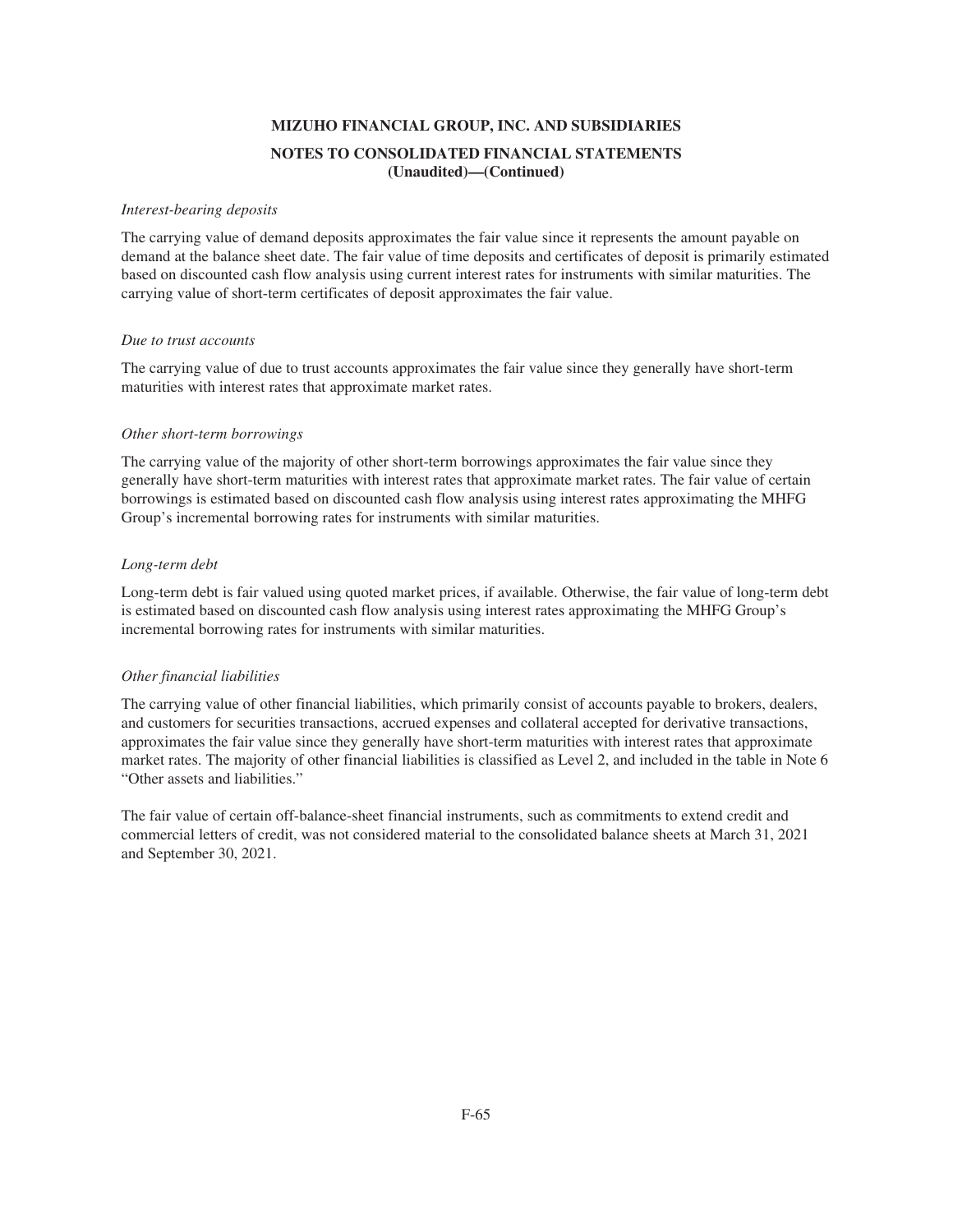The following table shows the carrying amounts and fair values at March 31, 2021 and September 30, 2021, of certain financial instruments, excluding financial instruments which are carried at fair value on a recurring basis and those outside the scope of ASC 825 such as equity method investments as defined in ASC 323, "Investments-Equity Method and Joint Ventures" ("ASC 323") and lease contracts as defined in ASC 842, "Leases" ("ASC 842"):

|                                                              | <b>March 31, 2021</b> |              |                             |         |         |  |  |
|--------------------------------------------------------------|-----------------------|--------------|-----------------------------|---------|---------|--|--|
|                                                              | Carrying              |              | <b>Estimated fair value</b> |         |         |  |  |
|                                                              | amount                | <b>Total</b> | Level 1                     | Level 2 | Level 3 |  |  |
|                                                              |                       |              | (in billions of yen)        |         |         |  |  |
| Financial assets:                                            |                       |              |                             |         |         |  |  |
| Cash and due from banks, interest-bearing deposits           |                       |              |                             |         |         |  |  |
| in other banks, call loans and funds sold, and               |                       |              |                             |         |         |  |  |
| receivables under resale agreements and securities           |                       |              |                             |         |         |  |  |
| borrowing transactions                                       | 63,910                | 63,910       | 47,441                      | 16,469  |         |  |  |
|                                                              | 887                   | 904          | 490                         | 414     |         |  |  |
| Loans, net of allowance $(Note)$                             | 87,708                | 88,845       |                             |         | 88,845  |  |  |
| Financial liabilities:                                       |                       |              |                             |         |         |  |  |
| Noninterest-bearing deposits, call money and funds           |                       |              |                             |         |         |  |  |
| purchased, and payables under repurchase                     |                       |              |                             |         |         |  |  |
| agreements and securities lending transactions               | 53,278                | 53,278       |                             | 53,278  |         |  |  |
| Interest-bearing deposits                                    | 118,860               | 118,849      |                             | 118,849 |         |  |  |
| Due to trust accounts                                        | 381                   | 381          |                             | 381     |         |  |  |
| Other short-term borrowings $\dots\dots\dots\dots\dots\dots$ | 9,086                 | 9,086        |                             | 9,086   |         |  |  |
|                                                              | 9,034                 | 9,219        |                             | 7,847   | 1,372   |  |  |
|                                                              |                       |              |                             |         |         |  |  |

|                                                                         | September 30, 2021 |              |                             |         |         |  |  |
|-------------------------------------------------------------------------|--------------------|--------------|-----------------------------|---------|---------|--|--|
|                                                                         | Carrying           |              | <b>Estimated fair value</b> |         |         |  |  |
|                                                                         | amount             | <b>Total</b> | <b>Level 1</b>              | Level 2 | Level 3 |  |  |
|                                                                         |                    |              | (in billions of yen)        |         |         |  |  |
| Financial assets:                                                       |                    |              |                             |         |         |  |  |
| Cash and due from banks, interest-bearing deposits                      |                    |              |                             |         |         |  |  |
| in other banks, call loans and funds sold, and                          |                    |              |                             |         |         |  |  |
| receivables under resale agreements and securities                      |                    |              |                             |         |         |  |  |
| borrowing transactions                                                  | 67,649             | 67,649       | 46,328                      | 21,321  |         |  |  |
|                                                                         | 1,396              | 1,404        | 488                         | 916     |         |  |  |
| Loans, net of allowance $(Note)$                                        | 86,299             | 87,555       |                             |         | 87,555  |  |  |
| Financial liabilities:                                                  |                    |              |                             |         |         |  |  |
| Noninterest-bearing deposits, call money and funds                      |                    |              |                             |         |         |  |  |
| purchased, and payables under repurchase                                |                    |              |                             |         |         |  |  |
| agreements and securities lending transactions                          | 54,803             | 54,803       |                             | 54,803  |         |  |  |
| Interest-bearing deposits                                               | 119,347            | 119,334      |                             | 119,334 |         |  |  |
| Due to trust accounts $\dots \dots \dots \dots \dots \dots \dots \dots$ | 409                | 409          |                             | 409     |         |  |  |
| Other short-term borrowings $\dots\dots\dots\dots\dots\dots$            | 9.039              | 9,039        |                             | 9,039   |         |  |  |
|                                                                         | 9.184              | 9.367        |                             | 7,895   | 1.472   |  |  |

Note: Loans, net of allowance include items measured at fair value on a nonrecurring basis.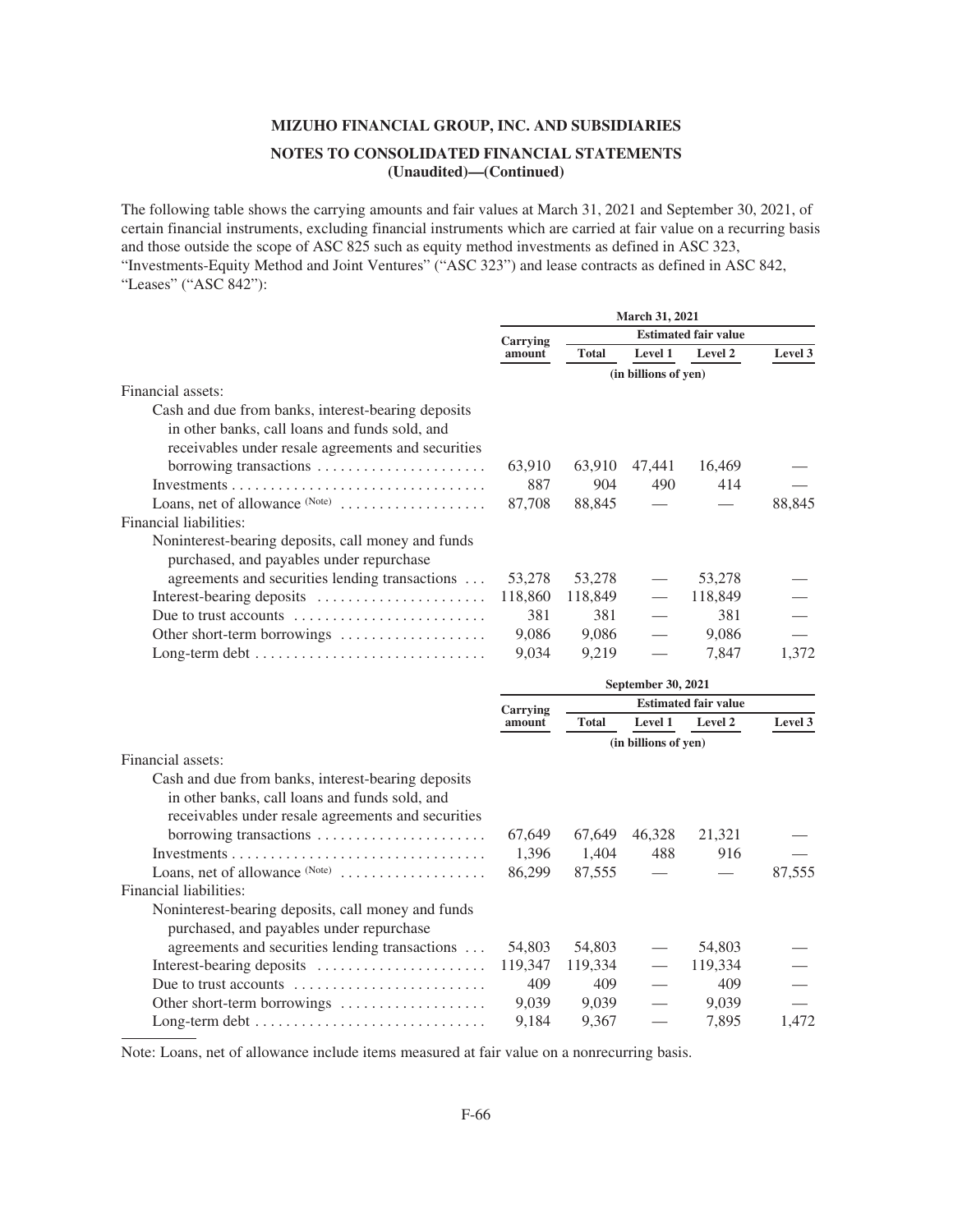### **18. Offsetting of financial assets and financial liabilities**

#### *Derivatives*

The MHFG Group enters into master netting arrangements such as International Swaps and Derivatives Association, Inc. ("ISDA") or similar agreements with counterparties to manage mainly credit risks associated with counterparty default. If the predetermined events including counterparty default occur, these enforceable master netting arrangements or similar agreements give the Group the right to offset derivative receivables and derivative payables and related financial collateral such as cash and securities with the same counterparty.

### *Repurchase and resale agreements and securities lending and borrowing transactions*

Repurchase and resale agreements and securities lending and borrowing transactions are generally covered by industry standard master repurchase agreements and industry standard master securities lending agreements with netting terms to manage mainly credit risks associated with counterparty default. In the event of default by the counterparty, these agreements with netting terms provide the Group with the right to offset receivables and payables related to such transactions with the same counterparty, and to liquidate the collateral held.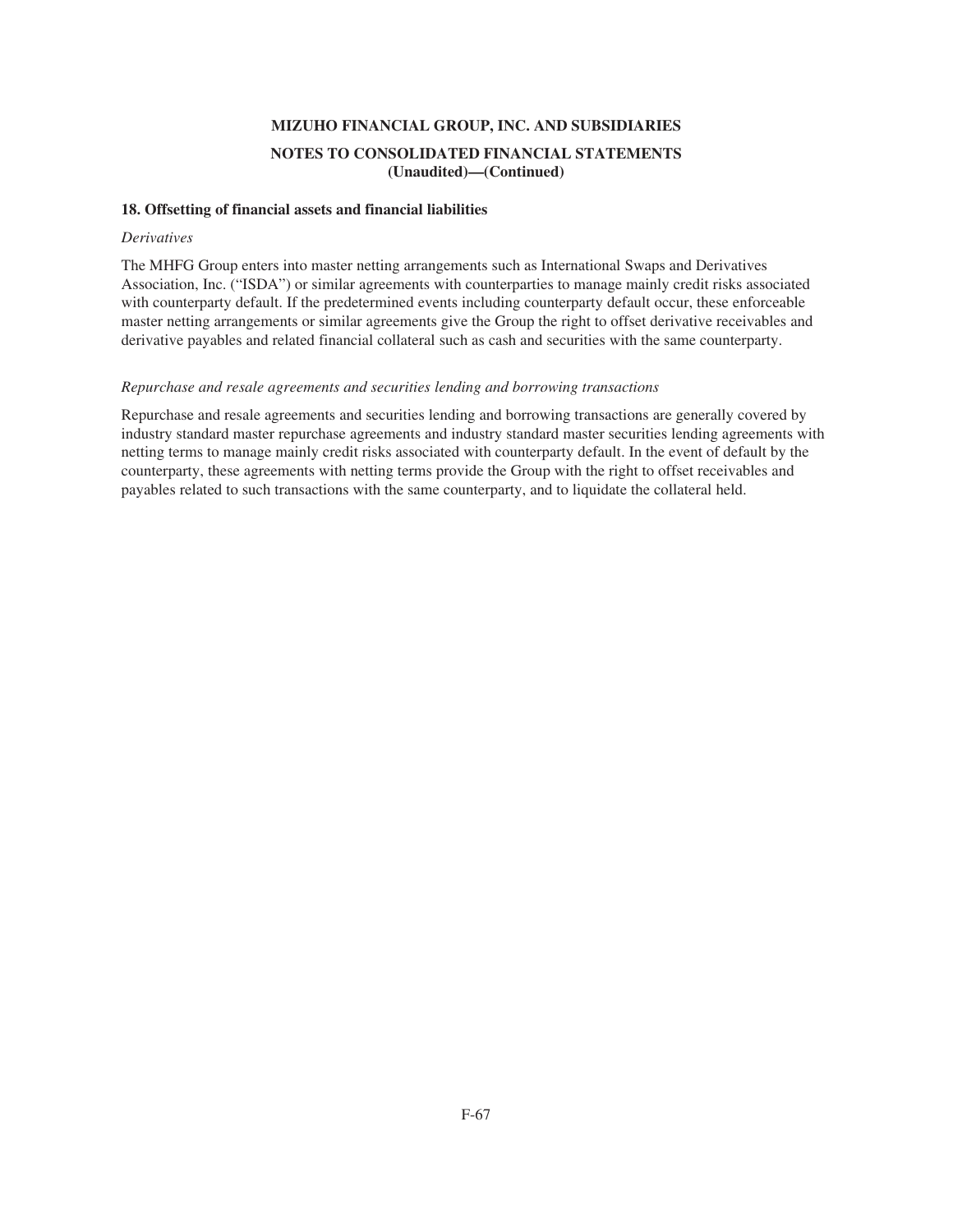The following table provides information about the offsetting of financial assets and financial liabilities at March 31, 2021 and September 30, 2021. The table includes derivatives, repurchase and resale agreements, and securities lending and borrowing transactions that are subject to enforceable master netting arrangements or similar agreements irrespective of whether or not they are offset on the Group's consolidated balance sheets.

|                                                            |                                    |                                                        |                                                                                                | Amounts not offset on<br>the balance sheet $(3)$ |       |            |
|------------------------------------------------------------|------------------------------------|--------------------------------------------------------|------------------------------------------------------------------------------------------------|--------------------------------------------------|-------|------------|
|                                                            | <b>Gross amounts</b><br>recognized | <b>Gross amounts</b><br>offset on the<br>balance sheet | <b>Net amounts</b><br>presented on the<br>balance sheet (2) instruments (4) collateral amounts | <b>Financial</b>                                 | Cash  | <b>Net</b> |
|                                                            |                                    |                                                        | (in billions of yen)                                                                           |                                                  |       |            |
| <b>March 31, 2021</b>                                      |                                    |                                                        |                                                                                                |                                                  |       |            |
| Assets <sup>(1)</sup> :                                    |                                    |                                                        |                                                                                                |                                                  |       |            |
|                                                            | 8,625                              |                                                        | $8.625^{(5)}$                                                                                  | (6,323)                                          | (588) | 1,714      |
| Receivables under resale agreements                        | 11,623                             |                                                        | 11,623(6)                                                                                      | (10, 478)                                        |       | 1,145      |
| Receivables under securities borrowing                     |                                    |                                                        |                                                                                                |                                                  |       |            |
| transactions                                               | 2,694                              |                                                        | $2,694^{(7)}$                                                                                  | (2,621)                                          |       | 73         |
|                                                            | $\frac{22,942}{2}$                 |                                                        | 22,942                                                                                         | (19, 422)                                        | (588) | 2,932      |
| Liabilities <sup>(1)</sup> :                               |                                    |                                                        |                                                                                                |                                                  |       |            |
|                                                            | 8,252                              |                                                        | $8,252^{(5)}$                                                                                  | (6,033)                                          | (933) | 1,286      |
| Payables under repurchase                                  |                                    |                                                        |                                                                                                |                                                  |       |            |
| agreements $\dots\dots\dots\dots\dots\dots\dots\dots\dots$ | 18,607                             |                                                        | 18,607(6)                                                                                      | (17,979)                                         |       | 628        |
| Payables under securities lending                          |                                    |                                                        |                                                                                                |                                                  |       |            |
| transactions                                               | 1,208                              |                                                        | 1,208(7)                                                                                       | (953)                                            |       | 255        |
|                                                            |                                    |                                                        |                                                                                                |                                                  |       |            |
| $Total \dots \dots \dots \dots \dots \dots \dots \dots$    | 28,067                             |                                                        | 28,067                                                                                         | (24, 965)                                        | (933) | 2,169      |
| September 30, 2021                                         |                                    |                                                        |                                                                                                |                                                  |       |            |
| Assets <sup>(1)</sup> :                                    |                                    |                                                        |                                                                                                |                                                  |       |            |
| Derivatives                                                | 6.565                              |                                                        | $6.565^{(5)}$                                                                                  | (4,611)                                          | (557) | 1,397      |
| Receivables under resale agreements                        | 16,933                             |                                                        | 16.933(6)                                                                                      | (15,890)                                         |       | 1,043      |
| Receivables under securities borrowing                     |                                    |                                                        |                                                                                                |                                                  |       |            |
| transactions                                               | 2,408                              |                                                        | $2,408^{(7)}$                                                                                  | (2,355)                                          |       | 53         |
| $Total \dots \dots \dots \dots \dots \dots \dots \dots$    | 25,906                             |                                                        | 25,906                                                                                         | (22, 856)                                        | (557) | 2,493      |
|                                                            |                                    |                                                        |                                                                                                |                                                  |       |            |
| Liabilities $(1)$ :                                        |                                    |                                                        |                                                                                                |                                                  |       |            |
|                                                            | 6,157                              |                                                        | $6,157^{(5)}$                                                                                  | (4,348)                                          | (748) | 1,061      |
| Payables under repurchase                                  |                                    |                                                        |                                                                                                |                                                  |       |            |
| agreements $\dots\dots\dots\dots\dots\dots\dots\dots$      | 22,278                             |                                                        | 22,278 <sup>(6)</sup>                                                                          | (21, 471)                                        |       | 807        |
| Payables under securities lending                          |                                    |                                                        |                                                                                                |                                                  |       |            |
| transactions                                               | 1,441                              |                                                        | $1,441^{(7)}$                                                                                  | (1,221)                                          |       | 220        |
|                                                            | 29,876                             |                                                        | 29,876                                                                                         | (27,040)                                         | (748) | 2,088      |
|                                                            |                                    |                                                        |                                                                                                |                                                  |       |            |

Notes:

(1) Amounts relating to master netting arrangements or similar agreements where the MHFG Group does not have the legal right of set-off or where uncertainty exists as to the enforceability of these agreements are excluded. For derivatives, the table includes amounts relating to over-the-counter ("OTC") and OTC-cleared derivatives that are subject to enforceable master netting arrangements or similar agreements.

(2) Derivative assets and liabilities are recorded in Trading account assets and Trading account liabilities, respectively.

(3) Amounts do not exceed the net amounts presented on the balance sheet and do not include the effect of

overcollateralization, where it exists.

(4) For derivatives, amounts include derivative assets or liabilities and securities collateral that are eligible for offsetting under enforceable master netting arrangements or similar agreements.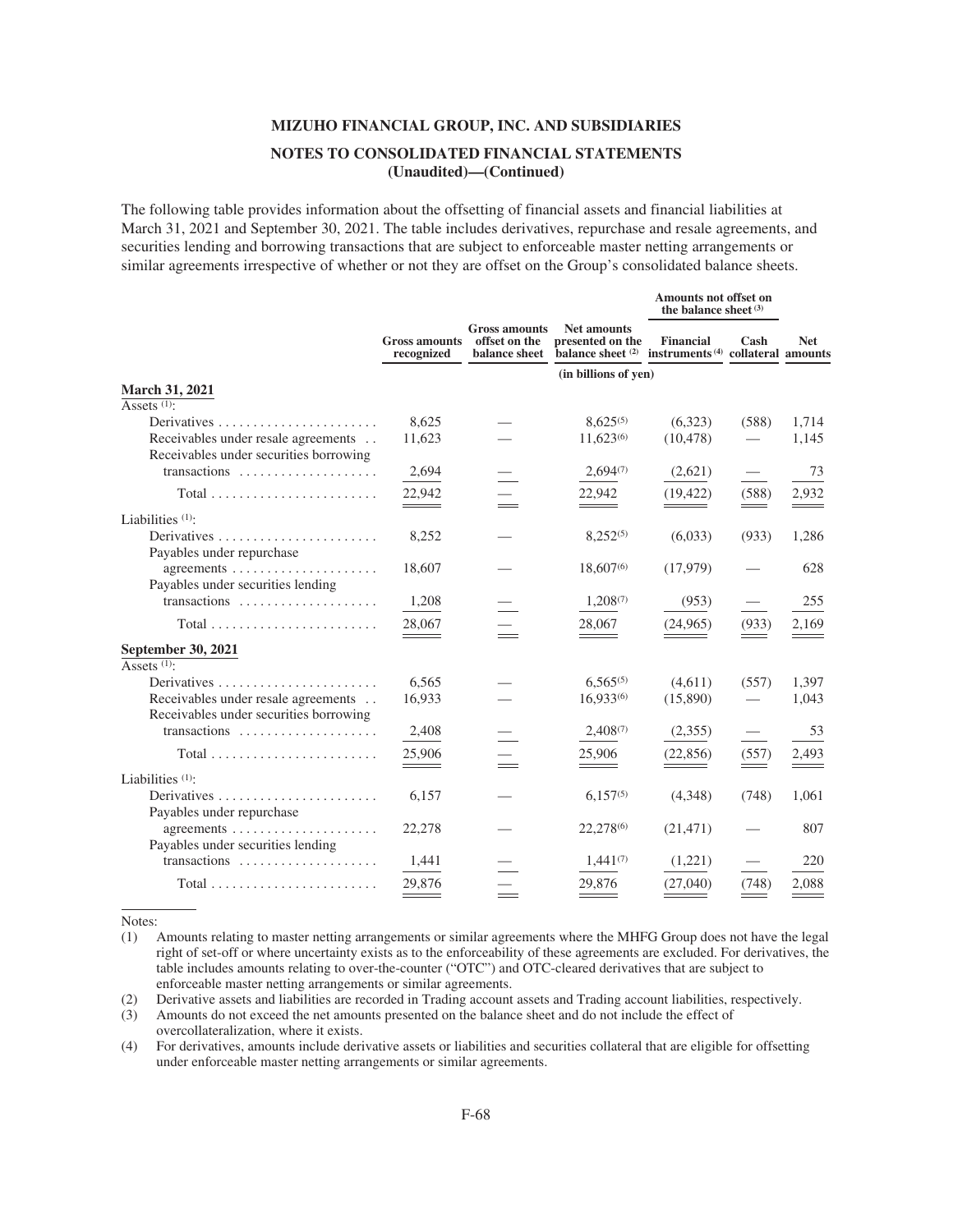- (5) The amounts of derivative assets and liabilities subject to enforceable master netting arrangements or similar agreements were ¥8,168 billion and ¥7,652 billion, respectively, at March 31, 2021, and ¥6,256 billion and ¥5,808 billion, respectively, at September 30, 2021.
- (6) The amounts of Receivables under resale agreements and Payables under repurchase agreements subject to enforceable industry standard master repurchase agreements with netting terms were ¥10,551 billion and ¥18,321 billion, respectively, at March 31, 2021, and ¥15,957 billion and ¥21,817 billion, respectively, at September 30, 2021.
- (7) The amounts of Receivables under securities borrowing transactions and Payables under securities lending transactions subject to enforceable industry standard master lending agreements with netting terms were ¥2,694 billion and ¥958 billion, respectively, at March 31, 2021, and ¥2,408 billion and ¥1,229 billion, respectively, at September 30, 2021.

#### **19. Repurchase agreements and securities lending transactions accounted for as secured borrowings**

The following table shows the gross amounts of liabilities associated with repurchase agreements and securities lending transactions, by remaining contractual maturity at March 31, 2021 and September 30, 2021:

|                                                                           | Overnight and<br>continuous | Up to 30 days | 31-90 days           | <b>Greater than</b><br>90 days | <b>Total</b> |
|---------------------------------------------------------------------------|-----------------------------|---------------|----------------------|--------------------------------|--------------|
|                                                                           |                             |               | (in billions of yen) |                                |              |
| <b>March 31, 2021</b>                                                     |                             |               |                      |                                |              |
| Repurchase agreements                                                     | 9.459                       | 3,586         | 4,315                | 1,247                          | 18,607       |
| Securities lending transactions                                           | 943                         | 15            |                      | 250                            | 1,208        |
| $Total \dots \dots \dots \dots \dots \dots \dots \dots \dots \dots \dots$ | 10,402                      | 3,601         | 4,315                | 1,497                          | 19,815       |
| <b>September 30, 2021</b>                                                 |                             |               |                      |                                |              |
| Repurchase agreements                                                     | 14,303                      | 3,151         | 3.082                | 1.742                          | 22,278       |
| Securities lending transactions                                           | 1,093                       | 136           | 12                   | 200                            | 1,441        |
| $Total \dots \dots \dots \dots \dots \dots \dots \dots \dots \dots \dots$ | 15,396                      | 3.287         | 3.094                | 1,942                          | 23,719       |

The following table shows the gross amounts of liabilities associated with repurchase agreements and securities lending transactions, by class of underlying collateral at March 31, 2021 and September 30, 2021:

|                                                                        | Repurchase<br>agreements | <b>Securities lending</b><br>transactions |
|------------------------------------------------------------------------|--------------------------|-------------------------------------------|
|                                                                        |                          | (in billions of yen)                      |
| <b>March 31, 2021</b>                                                  |                          |                                           |
| Japanese government bonds and Japanese local government bonds          | 1.787                    | 352                                       |
| Foreign government bonds and foreign agency mortgage-backed securities | 15.917                   | 131                                       |
|                                                                        | 284                      | 57                                        |
|                                                                        | 544                      | 654                                       |
|                                                                        | 75                       | 14                                        |
|                                                                        | 18,607                   | 1,208                                     |
| <b>September 30, 2021</b>                                              |                          |                                           |
| Japanese government bonds and Japanese local government bonds          | 2.767                    | 234                                       |
| Foreign government bonds and foreign agency mortgage-backed securities | 18.339                   | 153                                       |
|                                                                        | 264                      | 52                                        |
|                                                                        | 838                      | 989                                       |
|                                                                        | 70                       | 13                                        |
|                                                                        | 22,278                   | 1.441                                     |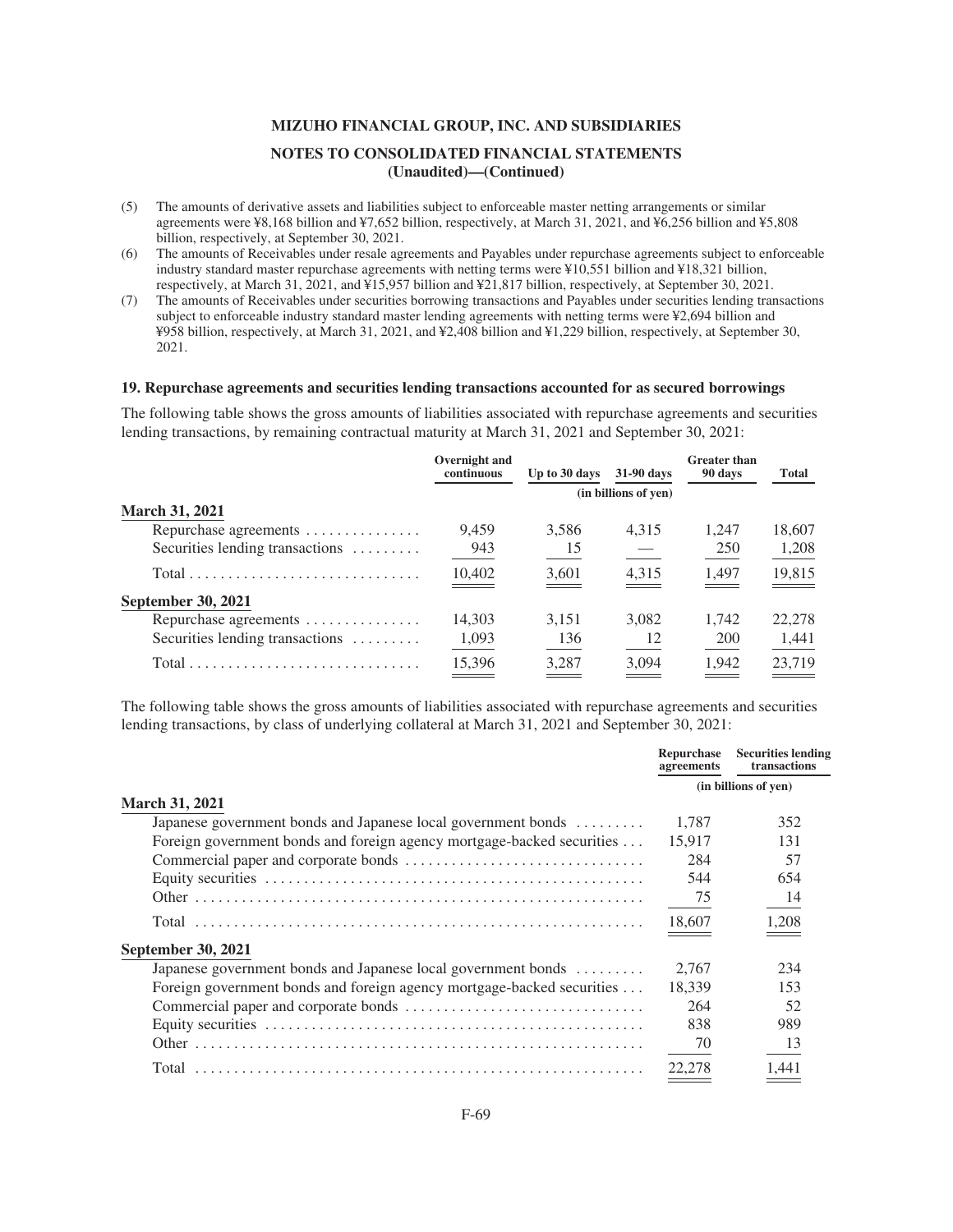The MHFG Group is required to post securities as collateral with a fair value equal to or in excess of the principal amount of the cash borrowed under repurchase agreements. For securities lending transactions, the Group receives collateral in the form of cash. These contracts involve risks, including (1) the counterparty may fail to return the securities at maturity and (2) the fair value of the securities posted may decline below the amount of the Group's obligation and therefore the counterparty may require additional amounts. The Group attempts to mitigate these risks by entering into transactions mainly with central counterparty clearing houses which revalue assets and perform margin maintenance activities on a regular basis, diversifying the maturities and counterparties, and using mainly highly liquid securities.

The amounts or composition of assets pledged as collateral for borrowings and for other purposes have not changed significantly since March 31, 2021. See Note 8 "Pledged assets and collateral" to the consolidated financial statements in the MHFG Group's annual report on Form 20-F for the year ended March 31, 2021 for additional information.

#### **20. Business segment information**

The MHFG Group consists of the following five in-house companies which are categorized based on a customer segment: the Retail & Business Banking Company, the Corporate & Institutional Company, the Global Corporate Company, the Global Markets Company, and the Asset Management Company. These customer segments are regarded as operating segments and constitute reportable segments.

The services that each in-house company is in charge of are as follows.

### *Retail & Business Banking Company*

This company provides financial services for individual customers, small and medium-sized enterprises and middle market firms in Japan.

#### *Corporate & Institutional Company*

This company provides financial services for large corporations, financial institutions and public corporations in Japan.

#### *Global Corporate Company*

This company provides financial services for Japanese overseas affiliated corporate customers and non-Japanese corporate customers.

#### *Global Markets Company*

This company invests in financial products with market risk, such as interest rate risk, equity risk, and credit risk.

#### *Asset Management Company*

This company develops financial products and provides financial services that match the asset management needs of its wide range of customers from individuals to institutional investors.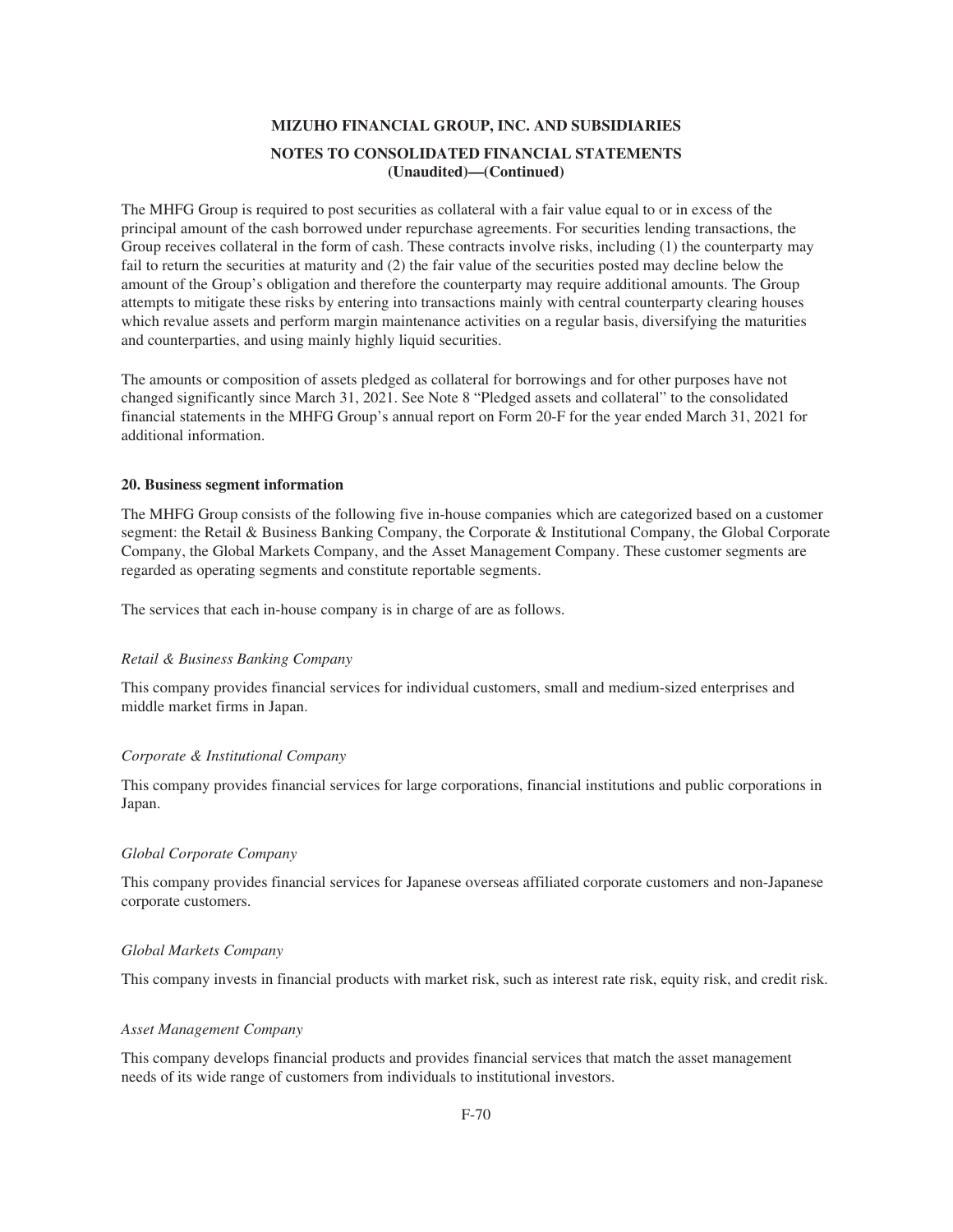The reportable segment information, set forth below, is derived from the internal management reporting systems used by management to measure the performance of the Group's operating segments. Management measures the performance of each of the operating segments in accordance with internal managerial accounting rules and practices. In addition, the format and information are presented primarily on the basis of Japanese GAAP. Therefore, they are not consistent with the consolidated financial statements prepared in accordance with U.S. GAAP. A reconciliation is provided for the total amount of all business segments' "Net business profits (losses) + Net gains (losses) related to ETFs and others" with income before income tax expense under U.S. GAAP, and the total amount of all business segments' "Fixed assets" with the total amount of Premises and equipment-net, Goodwill, Intangible assets, and right-of-use assets related to operating leases included in Other assets reported under U.S. GAAP. "Fixed assets" pertaining to MHBK, MHTB, and MHSC have been allocated to each segment.

| Six months ended<br>September 30, 2020 <sup>(1)</sup> | <b>MHFG</b> (Consolidated)                               |                                                |                                |                                     |                                       |              |         |  |
|-------------------------------------------------------|----------------------------------------------------------|------------------------------------------------|--------------------------------|-------------------------------------|---------------------------------------|--------------|---------|--|
|                                                       | Retail &<br><b>Business</b><br><b>Banking</b><br>Company | Corporate &<br><b>Institutional</b><br>Company | Global<br>Corporate<br>Company | Global<br><b>Markets</b><br>Company | Asset<br><b>Management</b><br>Company | Others $(6)$ | Total   |  |
|                                                       | (in billions of yen)                                     |                                                |                                |                                     |                                       |              |         |  |
| Gross profits $+$ Net gains (losses) related to       |                                                          |                                                |                                |                                     |                                       |              |         |  |
| ETFs and others $(2)$                                 | 314.2                                                    | 226.6                                          | 226.0                          | 293.0                               | 23.8                                  | 9.7          | 1,093.3 |  |
| General and administrative expenses $(3)$             | 313.5                                                    | 104.0                                          | 125.2                          | 105.3                               | 15.7                                  | 15.6         | 679.3   |  |
| Equity in earnings (losses) of equity                 |                                                          |                                                |                                |                                     |                                       |              |         |  |
| method investees—net $\dots\dots\dots\dots$           | 3.5                                                      | 2.4                                            | 5.9                            |                                     | 0.4                                   | (0.7)        | 11.5    |  |
| Amortization of goodwill and others $\dots$ .         | 1.1                                                      | 0.1                                            | 0.2                            | 0.4                                 | 3.8                                   | 0.5          | 6.1     |  |
| Net business profits (losses) $(4)$ + Net gains       |                                                          |                                                |                                |                                     |                                       |              |         |  |
| (losses) related to ETFs and others $\dots$ .         | 3.1                                                      | 124.9                                          | 106.5                          | 187.3                               | 4.7                                   | (7.1)        | 419.4   |  |
| Fixed assets $(5)$                                    | 516.2                                                    | 195.7                                          | 162.8                          | 95.6                                |                                       | 751.0        | 1.721.3 |  |

| Six months ended<br>September 30, 2021 <sup>(1)</sup> | <b>MHFG</b> (Consolidated)                               |                                                |                                |                                     |                                       |              |         |  |
|-------------------------------------------------------|----------------------------------------------------------|------------------------------------------------|--------------------------------|-------------------------------------|---------------------------------------|--------------|---------|--|
|                                                       | Retail &<br><b>Business</b><br><b>Banking</b><br>Company | Corporate &<br><b>Institutional</b><br>Company | Global<br>Corporate<br>Company | Global<br><b>Markets</b><br>Company | Asset<br><b>Management</b><br>Company | Others $(6)$ | Total   |  |
|                                                       | (in billions of yen)                                     |                                                |                                |                                     |                                       |              |         |  |
| Gross profits $+$ Net gains (losses) related to       |                                                          |                                                |                                |                                     |                                       |              |         |  |
| ETFs and others $(2)$                                 | 345.9                                                    | 230.1                                          | 250.0                          | 253.7                               | 29.0                                  | 21.9         | 1.130.6 |  |
| General and administrative expenses $(3)$             | 311.3                                                    | 99.3                                           | 126.2                          | 107.5                               | 16.2                                  | 20.4         | 680.9   |  |
| Equity in earnings (losses) of equity                 |                                                          |                                                |                                |                                     |                                       |              |         |  |
| method investees—net                                  | 5.5                                                      | 2.3                                            | 7.4                            |                                     | 0.8                                   | 0.5          | 16.5    |  |
| Amortization of goodwill and others $\dots$ .         | 1.1                                                      |                                                | 0.2                            | 0.4                                 | 3.6                                   | 0.5          | 5.8     |  |
| Net business profits (losses) $(4)$ + Net gains       |                                                          |                                                |                                |                                     |                                       |              |         |  |
| (losses) related to ETFs and others $\dots$ .         | 39.0<br>$\sim$                                           | 133.1                                          | 131.0                          | 145.8                               | 10.0<br>$\sim$                        | 1.5          | 460.4   |  |
|                                                       | 538.6                                                    | 182.5                                          | 166.7                          | 96.3                                |                                       | 738.2        | 1.722.3 |  |

Notes:

<sup>(1)</sup> Income and expenses of foreign branches of MHBK and foreign subsidiaries with functional currencies other than Japanese Yen have been translated for purposes of segment reporting using the budgeted foreign currency rates. Prior period comparative amounts for such foreign currency income and expenses have been translated using current period budgeted foreign currency rates.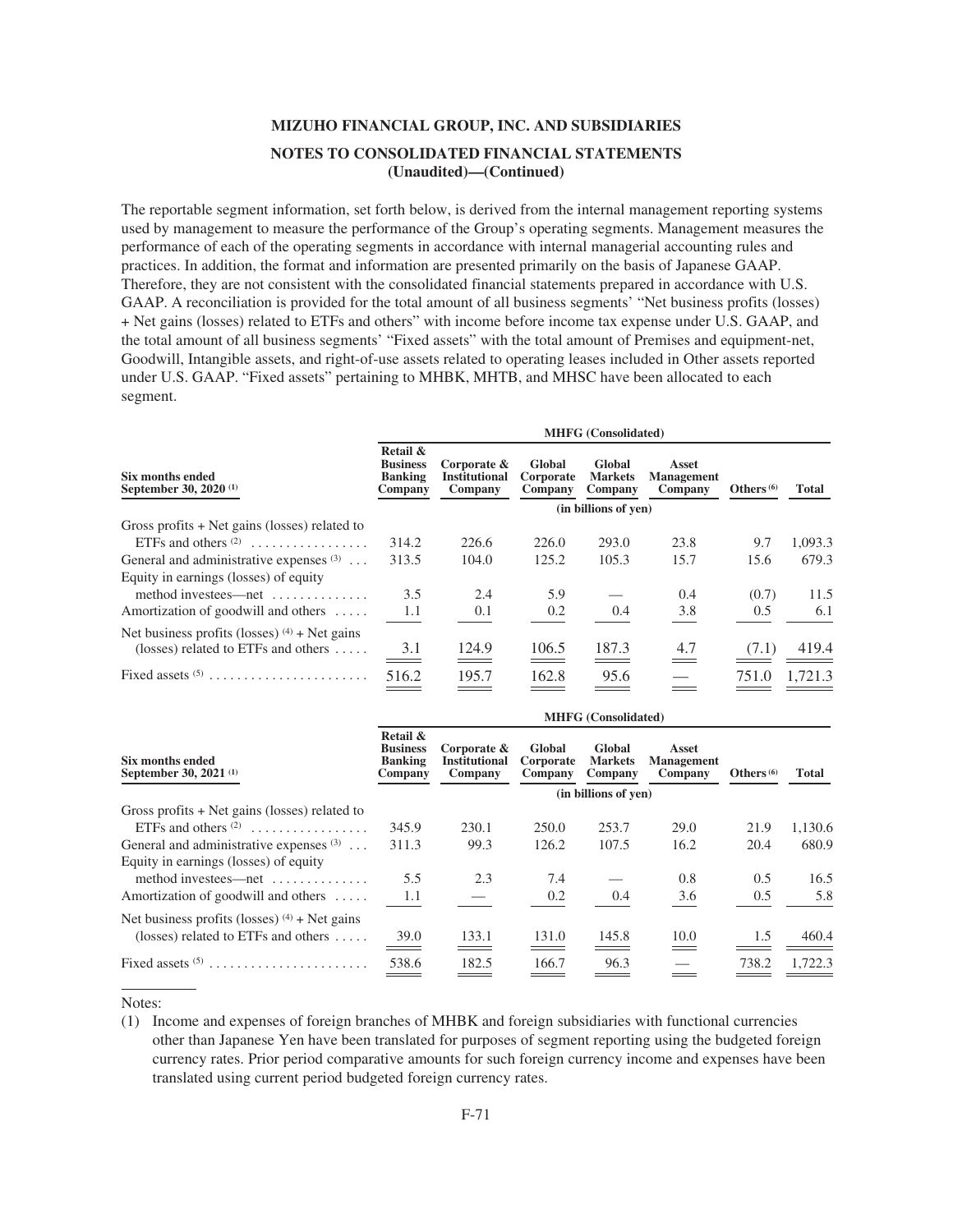- (2) "Gross profits + Net gains (losses) related to ETFs and others" is reported instead of sales reported by general corporations. Gross profits is defined as the sum of net interest income, fiduciary income, net fee and commission income, net trading income and net other operating income. Net gains (losses) related to ETFs and others consist of net gains (losses) on ETFs held by MHBK and MHTB on their non-consolidated basis and net gains (losses) on operating investment securities of MHSC on its consolidated basis. For the six months ended September 30, 2020 and 2021, net gains (losses) related to ETFs and others amounted to ¥(19.0) billion and ¥21.8 billion, respectively, of which ¥(20.4) billion and ¥22.9 billion are included in "Global Markets Company," respectively.
- (3) "General and administrative expenses" excludes non-allocated gains (losses), net.
- (4) Net business profits (losses) is used in Japan as a measure of the profitability of core banking operations, and is defined as gross profits (as defined above) less general and administrative expenses (excluding non-allocated gains (losses), net) plus equity in earnings (losses) of equity method investees-net and others. Measurement of net business profits (losses) is required for regulatory reporting to the Financial Services Agency of Japan.
- (5) "Fixed assets" is presented based on Japanese GAAP and corresponds to the total amount of the following U.S. GAAP accounts: Premises and equipment-net; Goodwill; Intangible assets; and right-of-use assets related to operating leases included in Other assets. The above table does not include other asset amounts because "Fixed assets" is the only balance sheet metric that management uses when evaluating and making decisions pertaining to the operating segments. "Others" in "Fixed assets" includes assets of headquarters that have not been allocated to each segment, "Fixed assets" pertaining to consolidated subsidiaries that are not subject to allocation, consolidating adjustments, and others. Certain "Fixed assets" expenses have been allocated to each segment using reasonable allocation criteria.
- (6) "Others" includes the following items:
	- profits and expenses pertaining to consolidated subsidiaries that are not subject to allocation;
	- consolidating adjustments, including elimination of internal transaction between each segment;
	- equity in earnings (losses) of equity method investees-net that are not subject to allocation; and
	- profits and losses pertaining to derivative transactions that reflect the counterparty risk of the individual parties and other factors in determining fair market value.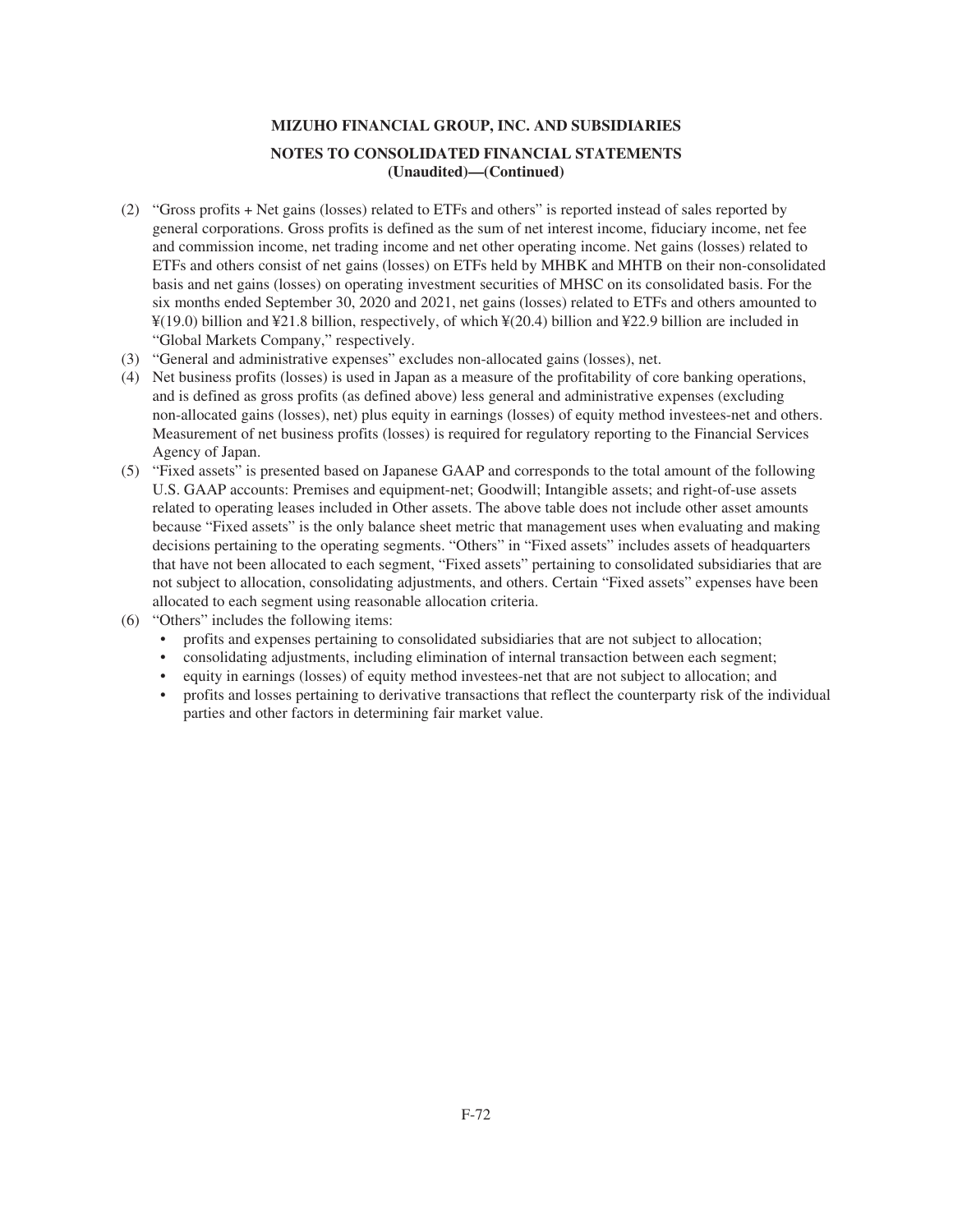## *Reconciliation*

As explained above, the measurement bases of the internal management reporting systems and the income and expenses items included are different from the accompanying consolidated statements of income. Therefore, it is impracticable to present reconciliations of all the business segment's information, other than net business profits (losses), to the corresponding items in the accompanying consolidated statements of income. A reconciliation of "Net business profits (losses) + Net gains (losses) related to ETFs and others" for the six months ended September 30, 2020 and 2021 presented above to income before income tax expense shown on the consolidated statements of income and a reconciliation of "Fixed assets" at September 30, 2020 and 2021 to the total amount of Premises and equipment-net, Goodwill, Intangible assets, and right-of-use assets related to operating leases included in Other assets are as follows:

|                                                                                                        | Six months ended September 30, |        |
|--------------------------------------------------------------------------------------------------------|--------------------------------|--------|
|                                                                                                        | 2020                           | 2021   |
|                                                                                                        | (in billions of yen)           |        |
| Net business profits (losses) $+$ Net gains (losses) related to ETFs and                               |                                |        |
|                                                                                                        | 419.4                          | 460.4  |
| Adjustment to reconcile management reporting to Japanese GAAP:                                         |                                |        |
| General and administrative expenses: non-allocated gains (losses),                                     |                                |        |
|                                                                                                        | 4.1                            | 19.2   |
| Expenses related to portfolio problems (including reversal of (provision                               |                                |        |
| for) general reserve for losses on loans) $\dots \dots \dots \dots \dots \dots \dots$                  | (84.8)                         | (59.9) |
| Gains on reversal of reserves for possible losses on loans, and others                                 | 3.6                            | 10.2   |
| Net gains (losses) related to stocks—Net gains (losses) related to ETFs                                |                                |        |
|                                                                                                        | (50.5)                         | (6.9)  |
|                                                                                                        | 65.8                           | 47.3   |
|                                                                                                        | (24.2)                         | (23.7) |
| Income before income tax expense under Japanese GAAP                                                   | 333.4                          | 446.6  |
| Adjustment to reconcile Japanese GAAP to U.S. GAAP:                                                    |                                |        |
| Derivative financial instruments and hedging activities                                                | (12.9)                         | (47.9) |
|                                                                                                        | 285.4                          | 13.8   |
|                                                                                                        | (10.8)                         | 2.2    |
|                                                                                                        | 35.8                           | 5.0    |
|                                                                                                        | (37.1)                         | (34.9) |
| Land revaluation $\dots \dots \dots \dots \dots \dots \dots \dots \dots \dots \dots \dots \dots \dots$ | 2.7                            | 1.6    |
|                                                                                                        | (4.3)                          | 3.4    |
|                                                                                                        | (84.5)                         | (63.9) |
|                                                                                                        | 36.6                           | 51.1   |
|                                                                                                        | (0.2)                          | 2.4    |
|                                                                                                        | 3.7                            | 3.8    |
| Income before income tax expense under U.S. GAAP                                                       | 547.8                          | 383.2  |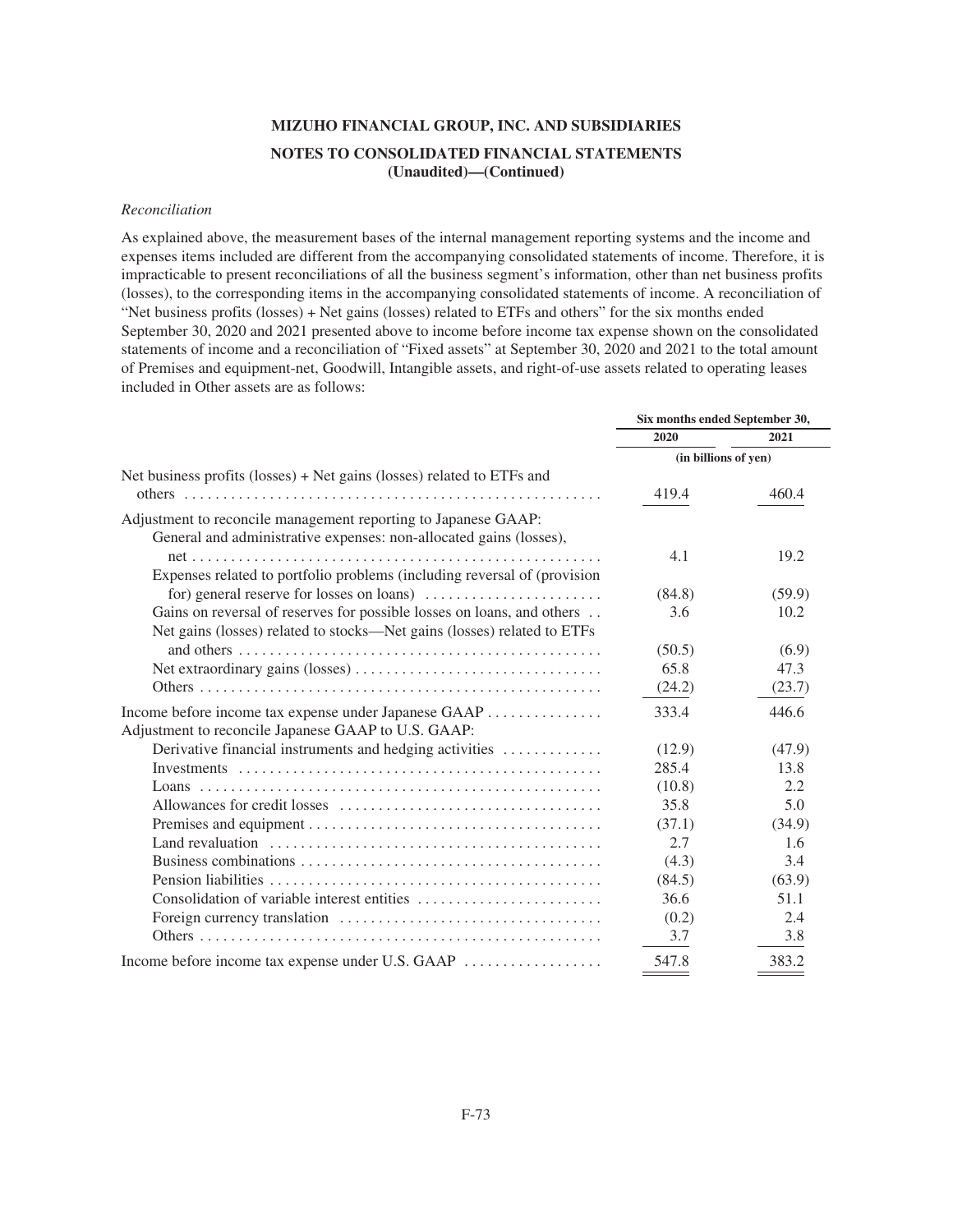# **MIZUHO FINANCIAL GROUP, INC. AND SUBSIDIARIES**

# **NOTES TO CONSOLIDATED FINANCIAL STATEMENTS (Unaudited)—(Continued)**

|                                                                                                                                          | As of September 30,  |         |
|------------------------------------------------------------------------------------------------------------------------------------------|----------------------|---------|
|                                                                                                                                          | 2020                 | 2021    |
|                                                                                                                                          | (in billions of yen) |         |
|                                                                                                                                          | 1,721.3              | 1,722.3 |
|                                                                                                                                          | 818.4                | 763.6   |
| Premises and equipment-net, Goodwill, Intangible assets, and right-of-use<br>assets related to operating leases included in Other assets | 2,539.7              | 2,485.9 |

Note: The U.S. GAAP adjustments are primarily comprised of GAAP differences mainly from right-of-use assets related to operating leases not recognized under Japanese GAAP; internally developed software, which was impaired under Japanese GAAP; land, which was revalued under Japanese GAAP; and the consolidation of certain variable interest entities, which are not consolidated under Japanese GAAP.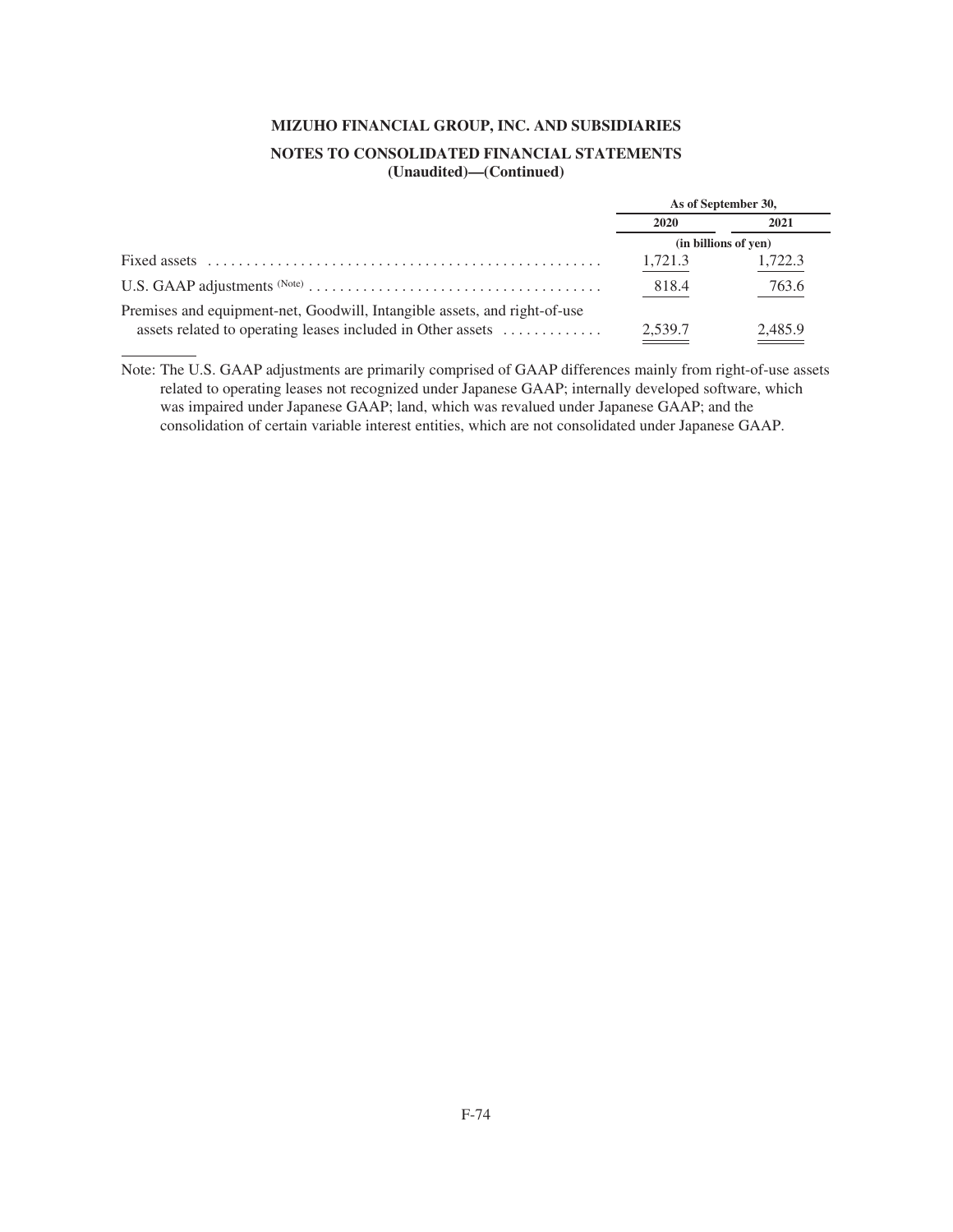### **Report of Independent Registered Public Accounting Firm**

To the Shareholders and Board of Directors of Mizuho Financial Group, Inc.

#### **Results of Review of Interim Financial Statements**

We have reviewed the accompanying consolidated balance sheet of Mizuho Financial Group, Inc. and subsidiaries (the "Company") as of September 30, 2021, the related consolidated statements of income, comprehensive income, equity and cash flows for the six-month periods ended September 30, 2021 and 2020, and the related notes (collectively referred to as the "consolidated interim financial statements"). Based on our reviews, we are not aware of any material modifications that should be made to the consolidated interim financial statements for them to be in conformity with U.S. generally accepted accounting principles.

We have previously audited, in accordance with the standards of the Public Company Accounting Oversight Board (United States) ("PCAOB"), the consolidated balance sheet of the Company as of March 31, 2021, the related consolidated statements of income, comprehensive income, equity and cash flows for the year then ended, and the related notes (not presented herein); and in our report dated July 2, 2021, we expressed an unqualified audit opinion on those consolidated financial statements. In our opinion, the information set forth in the accompanying consolidated balance sheet as of March 31, 2021, is fairly stated, in all material respects, in relation to the consolidated balance sheet from which it has been derived.

### **Basis for Review Results**

These financial statements are the responsibility of the Company's management. We are a public accounting firm registered with the PCAOB and are required to be independent with respect to the Company in accordance with the U.S. federal securities laws and the applicable rules and regulations of the Securities and Exchange Commission and the PCAOB. We conducted our review in accordance with the standards of the PCAOB. A review of interim financial statements consists principally of applying analytical procedures and making inquiries of persons responsible for financial and accounting matters. It is substantially less in scope than an audit conducted in accordance with the standards of the PCAOB, the objective of which is the expression of an opinion regarding the financial statements taken as a whole. Accordingly, we do not express such an opinion.

/s/ Ernst & Young ShinNihon LLC

Tokyo, Japan December 27, 2021